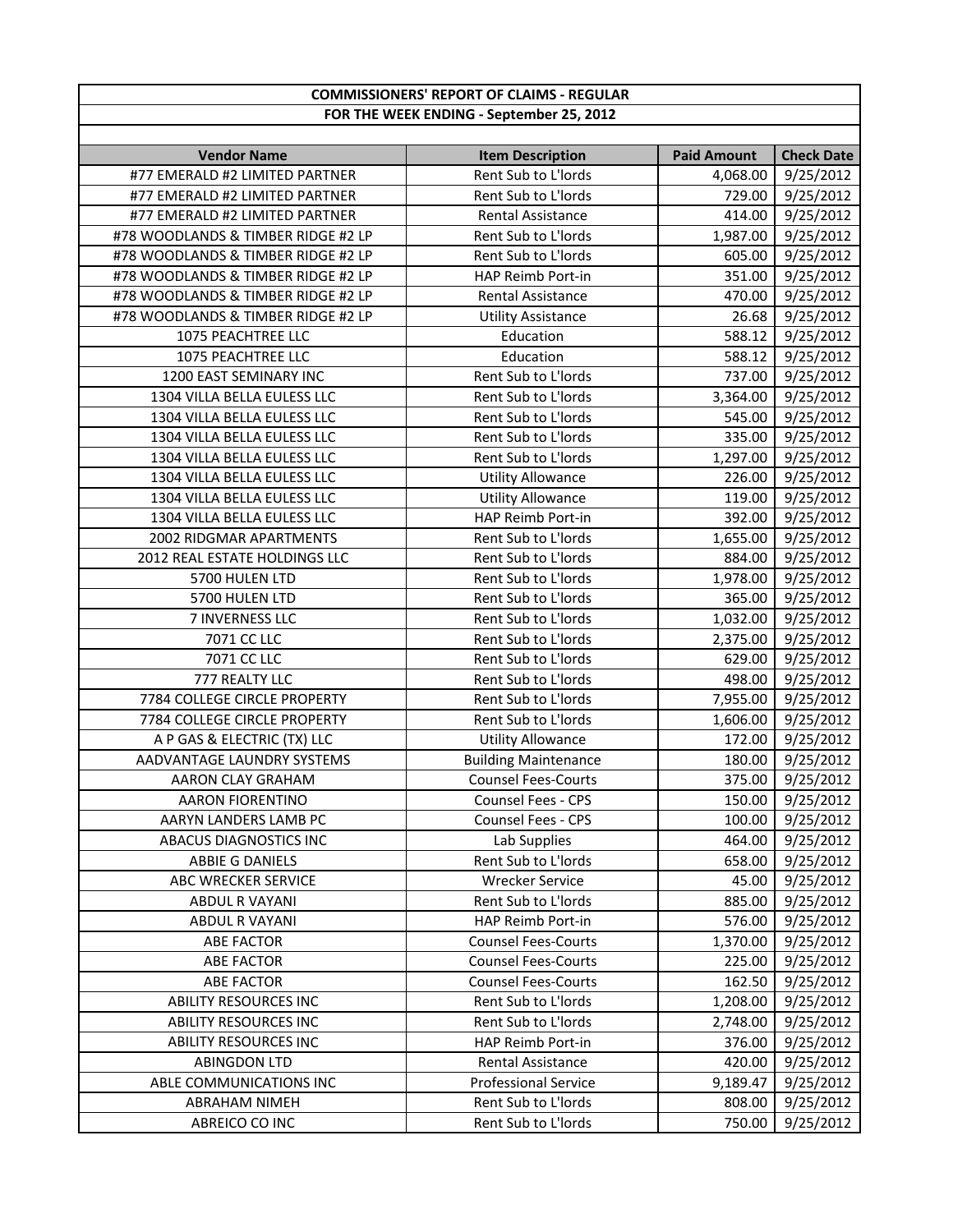| <b>ACACIA ENERGY LLC</b>          | <b>Utility Allowance</b>    | 153.00                   | 9/25/2012 |
|-----------------------------------|-----------------------------|--------------------------|-----------|
| ACCUCARE MORTUARY SERVICE INC     | Transportation              | 9,369.35                 | 9/25/2012 |
| ACH CHILD AND FAMILY SERVICES     | <b>Subrecipient Service</b> | 2,889.30                 | 9/25/2012 |
| <b>ADAM HILL</b>                  | Travel                      | 10.00                    | 9/25/2012 |
| ADE INCORPORATED                  | <b>Evaluation Forms</b>     | 562.50                   | 9/25/2012 |
| <b>ADELL MURPHY</b>               | Rent Sub to L'Iords         | 683.00                   | 9/25/2012 |
| ADVANTAGE CAPITAL INVESTMENTS LP  | Rent Sub to L'Iords         | 925.00                   | 9/25/2012 |
| AG VANTAGE LP                     | Rent Sub to L'Iords         | 1,395.00                 | 9/25/2012 |
| AG VANTAGE LP                     | Rent Sub to L'Iords         | $\overline{\phantom{0}}$ | 9/25/2012 |
| <b>AG-POWER INC</b>               | Vehicle Maintenance         | 116.79                   | 9/25/2012 |
| AGR FUNDING INC                   | Contract Labor              | 692.96                   | 9/25/2012 |
| AHC BRECKENRIDGE ASSOC LLC        | Rent Sub to L'Iords         | 1,585.00                 | 9/25/2012 |
| AHF-HILLCREST LLC                 | Rent Sub to L'Iords         | 1,892.00                 | 9/25/2012 |
| AHF-HURST MANOR COMMUNITY DEV LLC | Rent Sub to L'Iords         | 1,480.00                 | 9/25/2012 |
| AHF-HURST MANOR COMMUNITY DEV LLC | HAP Reimb Port-in           | 677.00                   | 9/25/2012 |
| AHF-QUAIL RIDGE LLC               | Rent Sub to L'Iords         | 516.00                   | 9/25/2012 |
| <b>AHMAD RABIE</b>                | Rent Sub to L'Iords         | 1,261.00                 | 9/25/2012 |
| AHMED BANDAR                      | Rent Sub to L'Iords         | 932.00                   | 9/25/2012 |
| <b>AIRGAS</b>                     | <b>Equipment Maint</b>      | 10.42                    | 9/25/2012 |
| <b>AIRGAS</b>                     | Lab Supplies                | 20.83                    | 9/25/2012 |
| AKPOM REALTY COMPANY              | HAP Reimb Port-in           | 900.00                   | 9/25/2012 |
| AL Z LAZARUS ATTORNEY AT LAW      | <b>Counsel Fees-Courts</b>  | 800.00                   | 9/25/2012 |
| AL Z LAZARUS ATTORNEY AT LAW      | <b>Counsel Fees-Courts</b>  | 100.00                   | 9/25/2012 |
| <b>ALAN WHEELOCK</b>              | Rent Sub to L'Iords         | 302.00                   | 9/25/2012 |
| ALARM SECURITY GROUP LLC          | <b>Building Maintenance</b> | 65.00                    | 9/25/2012 |
| ALARM SECURITY GROUP LLC          | <b>Building Maintenance</b> | 14.50                    | 9/25/2012 |
| ALARM SECURITY GROUP LLC          | <b>Building Maintenance</b> | 1,638.00                 | 9/25/2012 |
| ALARM SECURITY GROUP LLC          | <b>Building Maintenance</b> | 14.50                    | 9/25/2012 |
| ALARM SECURITY GROUP LLC          | <b>Building Maintenance</b> | 81.00                    | 9/25/2012 |
| ALARM SECURITY GROUP LLC          | <b>Burglar Systems</b>      | 65.00                    | 9/25/2012 |
| ALARM SECURITY GROUP LLC          | <b>Burglar Systems</b>      | 18.50                    | 9/25/2012 |
| <b>ALARM SECURITY GROUP LLC</b>   | <b>Burglar Systems</b>      | 33.00                    | 9/25/2012 |
| ALARM SECURITY GROUP LLC          | <b>Burglar Systems</b>      | 18.50                    | 9/25/2012 |
| ALARM SECURITY GROUP LLC          | <b>Burglar Systems</b>      | 14.50                    | 9/25/2012 |
| ALARM SECURITY GROUP LLC          | <b>Burglar Systems</b>      | 33.00                    | 9/25/2012 |
| ALARM SECURITY GROUP LLC          | <b>Burglar Systems</b>      | 18.50                    | 9/25/2012 |
| ALARM SECURITY GROUP LLC          | <b>Burglar Systems</b>      | 18.50                    | 9/25/2012 |
| <b>ALBERT MARTINEZ</b>            | Rent Sub to L'Iords         | 676.00                   | 9/25/2012 |
| ALBERT P O'CONNOR                 | Rent Sub to L'Iords         | 10,440.00                | 9/25/2012 |
| <b>ALBERT P O'CONNOR</b>          | Rent Sub to L'Iords         | 666.00                   | 9/25/2012 |
| ALBERT P O'CONNOR                 | HAP Reimb Port-in           | 890.00                   | 9/25/2012 |
| ALBERTSONS #4231                  | Food/Hygiene Assist         | 19.56                    | 9/25/2012 |
| ALBERTSONS #4272                  | Food/Hygiene Assist         | 20.00                    | 9/25/2012 |
| ALBIN SLOVACEK                    | HAP Reimb Port-in           | 474.00                   | 9/25/2012 |
| ALEMEDA VILLAS LP                 | Rent Sub to L'Iords         | 5,500.00                 | 9/25/2012 |
| ALEMEDA VILLAS LP                 | Rent Sub to L'Iords         | 1,114.00                 | 9/25/2012 |
| ALEMEDA VILLAS LP                 | HAP Reimb Port-in           | 787.00                   | 9/25/2012 |
| ALEX JAY CLAUNCH                  | Rent Sub to L'Iords         | 382.00                   | 9/25/2012 |
| <b>ALEXIA LEE</b>                 | <b>Restitution Payable</b>  | 60.00                    | 9/25/2012 |
| ALFRED DAVIS II                   | Rent Sub to L'Iords         | 686.00                   | 9/25/2012 |
| ALI OLIVER HASSIBI                | <b>Counsel Fees-Courts</b>  | 312.50                   | 9/25/2012 |
| ALICIA R JOHNSON                  | <b>Counsel Fees-Courts</b>  | 300.00                   | 9/25/2012 |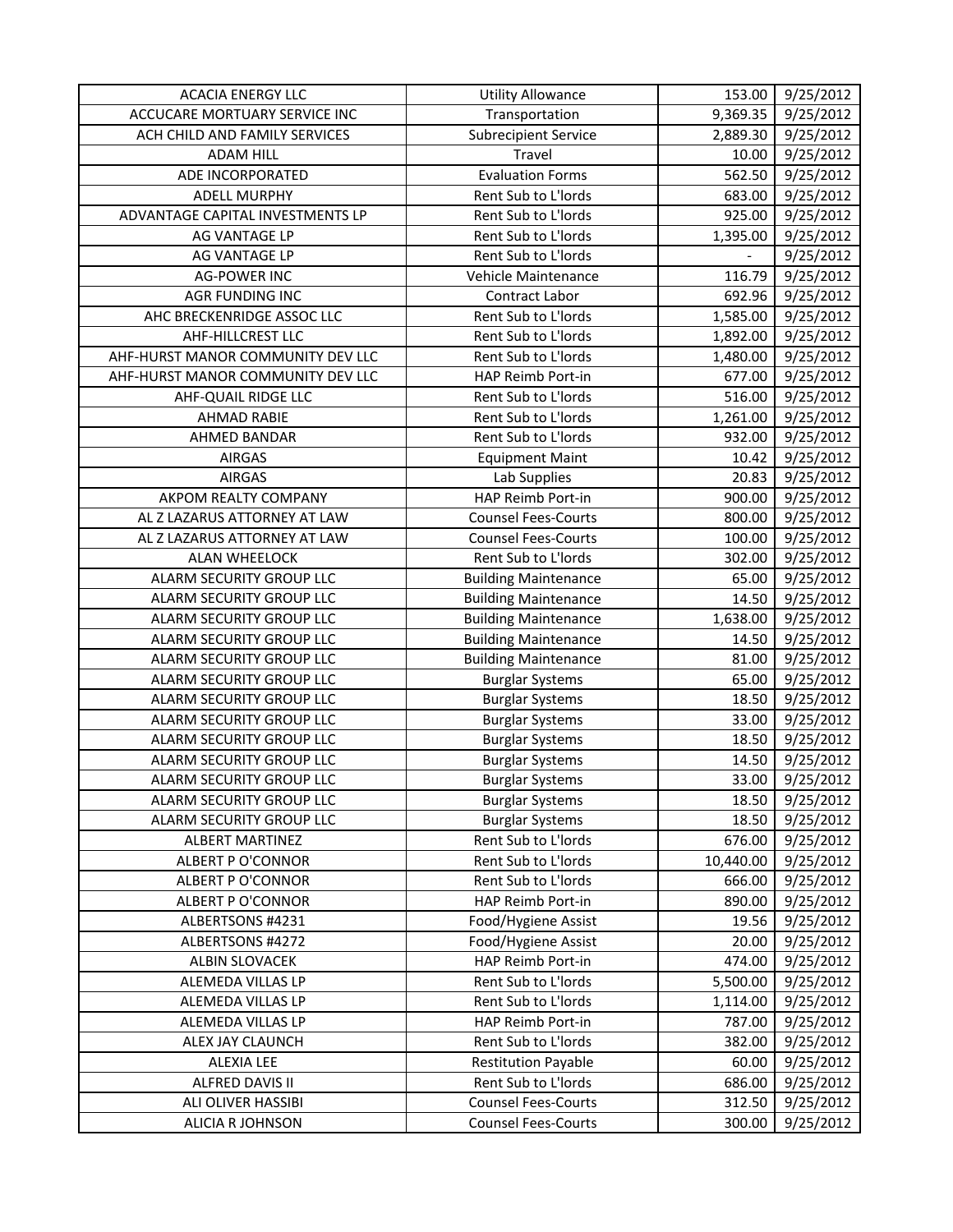| ALL AMERICA TITLE SERVICES INC     | <b>Professional Service</b> | 75.00     | 9/25/2012 |
|------------------------------------|-----------------------------|-----------|-----------|
| ALL AMERICA TITLE SERVICES INC     | <b>Professional Service</b> | 75.00     | 9/25/2012 |
| ALL AMERICAN POLY CORPORATION      | <b>Custodian Supplies</b>   | 742.13    | 9/25/2012 |
| ALL CITIES SERVICE                 | <b>Building Maintenance</b> | 167.90    | 9/25/2012 |
| ALLEGIANCE SECURITY GROUP LLC      | <b>Security Contract</b>    | 3,674.01  | 9/25/2012 |
| <b>ALLEN &amp; WEAVER PC</b>       | Counsel Fees - CPS          | 100.00    | 9/25/2012 |
| <b>ALLEN FULSOM</b>                | Rent Sub to L'Iords         | 214.00    | 9/25/2012 |
| Allen W Peters                     | Travel                      | 10.00     | 9/25/2012 |
| ALLEN-ROSALES LAW FIRM             | <b>Counsel Fees-Probate</b> | 750.00    | 9/25/2012 |
| ALLIANCE COUNSELING & FAMILY       | <b>Professional Service</b> | 840.00    | 9/25/2012 |
| <b>ALLIED COURT REPORTERS</b>      | <b>Professional Service</b> | 701.68    | 9/25/2012 |
| ALLIED TUBE & CONDUIT              | <b>Road Signs</b>           | 269.25    | 9/25/2012 |
| <b>ALLIED WASTE SERVICES</b>       | <b>Disposal Service</b>     | 192.07    | 9/25/2012 |
| ALLMARK IMPRESSIONS LTD            | Supplies                    | 17.60     | 9/25/2012 |
| ALLMARK IMPRESSIONS LTD            | Supplies                    | 10.80     | 9/25/2012 |
| ALTEC LANGUAGE AND TRANSLATION LLC | <b>Interpreter Fees</b>     | 285.55    | 9/25/2012 |
| ALTERNATOR SERVICE INC             | Central Garage Inv          | 319.23    | 9/25/2012 |
| ALTMAN PSYCHOLOGICAL SERVICES PLLC | Psych Exam/Testimony        | 400.00    | 9/25/2012 |
| <b>AMBIT ENERGY LLC</b>            | <b>Utility Allowance</b>    | 1,561.00  | 9/25/2012 |
| <b>AMBIT ENERGY LLC</b>            | <b>Utility Allowance</b>    | 131.00    | 9/25/2012 |
| <b>AMBIT ENERGY LLC</b>            | HAP Reimb Port-in           | 114.00    | 9/25/2012 |
| <b>AMBIT ENERGY LLC</b>            | <b>Utility Assistance</b>   | 836.87    | 9/25/2012 |
| AMBIT TEXAS LLC                    | <b>Utility Assistance</b>   | 87.00     | 9/25/2012 |
| AMBIT TEXAS LLC                    | <b>Utility Assistance</b>   | 56.00     | 9/25/2012 |
| AMERCARE PRODUCTS INC              | Sheriff Inventory           | 756.00    | 9/25/2012 |
| AMERICAN BARRICADE CO INC          | Sign Maintenance            | 1,126.50  | 9/25/2012 |
| AMERICAN HYDRAULICS                | Parts and Supplies          | 10,388.43 | 9/25/2012 |
| <b>AMERICAN MASTER TECH</b>        | Lab Supplies                | 305.63    | 9/25/2012 |
| AMERICAN MESSAGING SERVICES LLC    | Pager / Blackberry          | 25.50     | 9/25/2012 |
| <b>AMERICAN SIGNWORKS</b>          | <b>Building Maintenance</b> | 780.00    | 9/25/2012 |
| AMERIPIPE SUPPLY INC               | Kitchen Maintenance         | 281.81    | 9/25/2012 |
| AMERISOUTH XXVI                    | Rent Sub to L'Iords         | 650.00    | 9/25/2012 |
| AMIN A ABBASHER                    | HAP Reimb Port-in           | 869.00    | 9/25/2012 |
| <b>AMY TALMAGE</b>                 | Rent Sub to L'Iords         | 474.00    | 9/25/2012 |
| AMY WILLETT AKANNI                 | Rent Sub to L'Iords         | 702.00    | 9/25/2012 |
| <b>ANDELER CORPORATION</b>         | <b>Utility Assistance</b>   | 297.09    | 9/25/2012 |
| ANDRE HUEY-YOU                     | Rent Sub to L'Iords         | 357.00    | 9/25/2012 |
| ANDRE LANDRUM                      | Rent Sub to L'Iords         | 1,172.00  | 9/25/2012 |
| ANDREW CHINCHILLA                  | HAP Reimb Port-in           | 319.00    | 9/25/2012 |
| ANDREW OPPONG-BAWUAH               | Rent Sub to L'Iords         | 1,114.00  | 9/25/2012 |
| ANGEL JOHNSON                      | Rent Sub to L'Iords         | 510.00    | 9/25/2012 |
| ANGELA CAUDURO                     | Rent Sub to L'Iords         | 769.00    | 9/25/2012 |
| ANGELA CAUDURO                     | Rent Sub to L'Iords         | 507.00    | 9/25/2012 |
| ANGELYN R HAMMACK                  | <b>Bonds</b>                | 71.00     | 9/25/2012 |
| <b>ANITA JOHNSTON</b>              | Education                   | 800.00    | 9/25/2012 |
| <b>ANKUR CHAWLA</b>                | Rent Sub to L'Iords         | 2,012.00  | 9/25/2012 |
| ANN KESSEL                         | Rent Sub to L'Iords         | 650.00    | 9/25/2012 |
| <b>ANN LAWLER</b>                  | <b>Counsel Fees-Courts</b>  | 650.00    | 9/25/2012 |
| <b>ANN LAWLER</b>                  | <b>Counsel Fees - CPS</b>   | 950.00    | 9/25/2012 |
| ANN Y COLLINS                      | <b>Counsel Fees-Courts</b>  | 300.00    | 9/25/2012 |
| ANN Y COLLINS                      | <b>Counsel Fees-Courts</b>  | 1,300.00  | 9/25/2012 |
| ANNA D C SIMS                      | Rent Sub to L'Iords         | 615.00    | 9/25/2012 |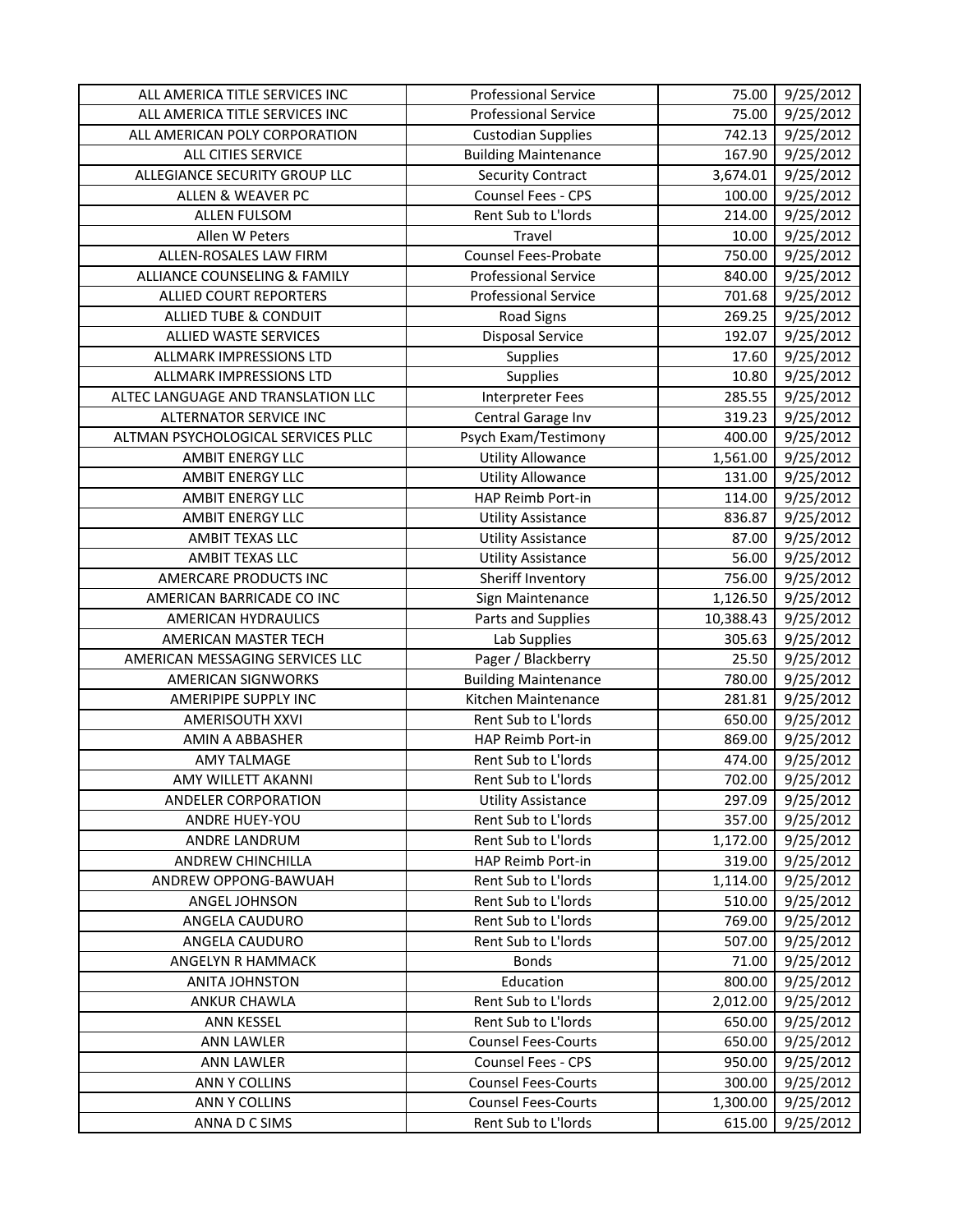| ANNA JOHNSON                     | Rent Sub to L'Iords         | 1,152.00  | 9/25/2012           |
|----------------------------------|-----------------------------|-----------|---------------------|
| ANNETTE SOTO                     | <b>Restitution Payable</b>  | 123.50    | 9/25/2012           |
| <b>ANQUY TONG</b>                | Rent Sub to L'Iords         | 1,391.00  | 9/25/2012           |
| ANQUY TONG                       | Rent Sub to L'Iords         | 466.00    | 9/25/2012           |
| ANSHU ASSOCIATES INC             | Rent Sub to L'Iords         | 675.00    | 9/25/2012           |
| ANSON FINANCIAL INC              | Rent Sub to L'Iords         | 610.00    | 9/25/2012           |
| <b>ANTHONY GREEN</b>             | Cnsl Fees-Juv Det&Tr        | 200.00    | 9/25/2012           |
| <b>ANTHONY LAMAR BROWN</b>       | Rent Sub to L'Iords         | 941.00    | 9/25/2012           |
| <b>ANTHONY PEREIRA</b>           | Rent Sub to L'Iords         | 475.00    | 9/25/2012           |
| <b>ANTHONY SCOTT SIMPSON</b>     | <b>Counsel Fees-Courts</b>  | 275.00    | 9/25/2012           |
| AP/APH SAN ANTONIO LP            | Education                   | 99.24     | 9/25/2012           |
| APAC TEXAS INC                   | Asphalt-Rock/Hot Mix        | 30,826.33 | 9/25/2012           |
| APAC TEXAS INC                   | Asphalt-Rock/Hot Mix        | 751.44    | 9/25/2012           |
| <b>APANIS REALTY LLC</b>         | Rent Sub to L'Iords         | 1,127.00  | 9/25/2012           |
| APEX POINT REALTY LLC            | Rent Sub to L'Iords         | 748.00    | 9/25/2012           |
| APPROVED PROPERTY MANAGEMENT INC | Rent Sub to L'Iords         | 2,472.00  | 9/25/2012           |
| APPROVED PROPERTY MANAGEMENT INC | HAP Reimb Port-in           | 789.00    | 9/25/2012           |
| <b>AQUA-REC INC</b>              | Pool Maintenance            | 85.00     | 9/25/2012           |
| ARAMARK UNIFORM SERVICES INC     | <b>Graphics Inventory</b>   | 12.00     | 9/25/2012           |
| ARAMARK UNIFORM SERVICES INC     | <b>Custodian Services</b>   | 20.00     | 9/25/2012           |
| ARAMARK UNIFORM SERVICES INC     | <b>Custodian Services</b>   | 73.75     | 9/25/2012           |
| ARAMARK UNIFORM SERVICES INC     | <b>Custodian Services</b>   | 80.25     | 9/25/2012           |
| ARAMARK UNIFORM SERVICES INC     | <b>Custodian Services</b>   | 15.43     | 9/25/2012           |
| ARAMARK UNIFORM SERVICES INC     | <b>Custodian Services</b>   | 11.00     | 9/25/2012           |
| ARAMARK UNIFORM SERVICES INC     | <b>Custodian Services</b>   | 16.65     | 9/25/2012           |
| ARAMARK UNIFORM SERVICES INC     | <b>Custodian Services</b>   | 8.00      | 9/25/2012           |
| ARAMARK UNIFORM SERVICES INC     | <b>Custodian Services</b>   | 4.50      | 9/25/2012           |
| ARAMARK UNIFORM SERVICES INC     | <b>Building Maintenance</b> | 22.75     | 9/25/2012           |
| ARAMARK UNIFORM SERVICES INC     | <b>Building Maintenance</b> | 20.95     | 9/25/2012           |
| ARBOR CP ASSOCIATES LP           | Rent Sub to L'Iords         | 429.00    | 9/25/2012           |
| ARC/ AUSTIN RIBBON & COMPUTER    | Supplies                    | 714.27    | 9/25/2012           |
| ARC/ AUSTIN RIBBON & COMPUTER    | Capital Outlay-Low V        | 12,581.88 | 9/25/2012           |
| ARC/ AUSTIN RIBBON & COMPUTER    | Capital Outlay-Low V        | 2,096.98  | 9/25/2012           |
| ARCHIE'S GARDENLAND              | Supplies                    | 1,454.84  | $\frac{9}{25}/2012$ |
| <b>ARIZPE PROPERTIES</b>         | Rent Sub to L'Iords         | 800.00    | 9/25/2012           |
| ARLINGTON HOUSING AUTHORITY      | Port HAP Port-out           | 5,242.00  | 9/25/2012           |
| ARLINGTON HOUSING AUTHORITY      | Port Admin Fee Expen        | 298.79    | 9/25/2012           |
| <b>ARLINGTON WATER UTILITIES</b> | <b>Utility Assistance</b>   | 304.33    | 9/25/2012           |
| ARROW BOLT & ELECTRIC INC        | Parts and Supplies          | 239.01    | 9/25/2012           |
| ARROW BOLT & ELECTRIC INC        | Parts and Supplies          | 95.00     | 9/25/2012           |
| ARROW BOLT & ELECTRIC INC        | Parts and Supplies          | 298.48    | 9/25/2012           |
| ARROW BOLT & ELECTRIC INC        | Parts and Supplies          | 168.48    | 9/25/2012           |
| ARROW BOLT & ELECTRIC INC        | Parts and Supplies          | 243.19    | 9/25/2012           |
| ARROW BOLT & ELECTRIC INC        | Parts and Supplies          | 134.89    | 9/25/2012           |
| ARROW BOLT & ELECTRIC INC        | Parts and Supplies          | 37.86     | 9/25/2012           |
| ARROW BOLT & ELECTRIC INC        | <b>Small Tools</b>          | 220.42    | 9/25/2012           |
| ARTEX AIR COMPANY INC            | Rent Sub to L'Iords         | 1,453.00  | 9/25/2012           |
| ARTHUR WEINMAN ARCHITECTS        | <b>Professional Service</b> | 10,875.00 | 9/25/2012           |
| <b>ASHLEY DOWELL</b>             | Clothing                    | 1,075.00  | 9/25/2012           |
| <b>ASHRAF ISHAK</b>              | Rent Sub to L'Iords         | 935.00    | 9/25/2012           |
| ASMARA AFFORDABLE HOUSING INC    | Rent Sub to L'Iords         | 2,048.00  | 9/25/2012           |
| ASMARA AFFORDABLE HOUSING INC    | Rent Sub to L'Iords         | 238.00    | 9/25/2012           |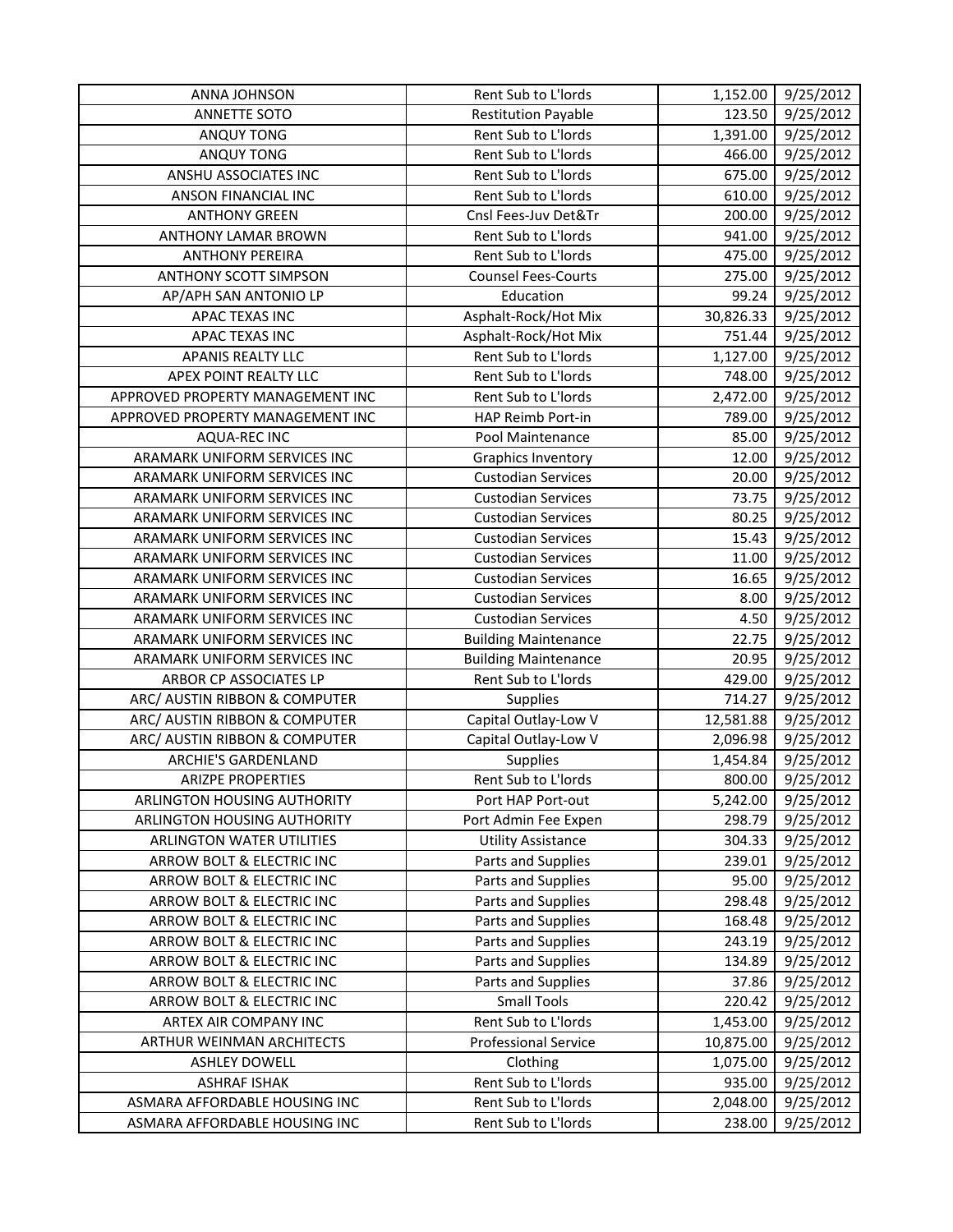| AT&T                                | Data Transmiss Line         | 280.00     | 9/25/2012          |
|-------------------------------------|-----------------------------|------------|--------------------|
| AT&T                                | Data Transmiss Line         | 660.78     | 9/25/2012          |
| AT&T                                | Data Transmiss Line         | 114.92     | 9/25/2012          |
| AT&T                                | Telephone-Basic             | (376.47)   | 9/25/2012          |
| AT&T                                | Data Transmiss Line         | (163.63)   | 9/25/2012          |
| AT&T                                | Telephone-Basic             | 56,273.73  | 9/25/2012          |
| AT&T                                | Telephone-Basic             | 106.84     | 9/25/2012          |
| AT&T                                | Data Transmiss Line         | 18,832.48  | 9/25/2012          |
| AT&T                                | Telephone-Basic             | 160.45     | 9/25/2012          |
| AT&T                                | Data Transmiss Line         | 241.10     | 9/25/2012          |
| AT&T                                | Telephone-Texan             | 33.29      | 9/25/2012          |
| AT&T                                | Data Transmiss Line         | 621.16     | 9/25/2012          |
| <b>AT&amp;T MOBILITY</b>            | Wireless Data Access        | 443.49     | 9/25/2012          |
| <b>AT&amp;T MOBILITY</b>            | Wireless Data Access        | 177.56     | 9/25/2012          |
| <b>AT&amp;T MOBILITY</b>            | Wireless Data Access        | 29.60      | 9/25/2012          |
| <b>AT&amp;T MOBILITY</b>            | <b>Wireless Data Access</b> | 2,764.26   | 9/25/2012          |
| <b>AT&amp;T MOBILITY</b>            | <b>Wireless Data Access</b> | 265.93     | 9/25/2012          |
| <b>AT&amp;T MOBILITY</b>            | <b>Wireless Data Access</b> | 265.93     | 9/25/2012          |
| <b>AT&amp;T MOBILITY</b>            | <b>Wireless Data Access</b> | 265.93     | 9/25/2012          |
| <b>AT&amp;T MOBILITY</b>            | <b>Wireless Data Access</b> | 189.95     | 9/25/2012          |
| <b>AT&amp;T MOBILITY</b>            | Wireless Data Access        | 189.95     | 9/25/2012          |
| <b>AT&amp;T MOBILITY</b>            | <b>Wireless Data Access</b> | 227.94     | 9/25/2012          |
| <b>AT&amp;T MOBILITY</b>            | <b>Wireless Data Access</b> | 341.91     | 9/25/2012          |
| <b>AT&amp;T MOBILITY</b>            | <b>Wireless Data Access</b> | 227.94     | 9/25/2012          |
| <b>AT&amp;T MOBILITY</b>            | <b>Wireless Data Access</b> | 158.36     | 9/25/2012          |
| <b>ATMOS ENERGY CORP</b>            | Gas                         | 40.70      | 9/25/2012          |
| <b>ATMOS ENERGY CORP</b>            | Gas                         | 30.95      | 9/25/2012          |
| <b>ATMOS ENERGY CORP</b>            | Gas                         | 18.01      | 9/25/2012          |
| <b>ATMOS ENERGY CORP</b>            | Gas                         | 18.60      | 9/25/2012          |
| <b>ATMOS ENERGY CORP</b>            | Gas                         | 33.32      | 9/25/2012          |
| <b>ATMOS ENERGY CORP</b>            | Gas                         | 19.78      | 9/25/2012          |
| <b>ATMOS ENERGY CORP</b>            | Gas                         | 17.71      | 9/25/2012          |
| <b>ATMOS ENERGY CORP</b>            | Gas                         | 18.01      | 9/25/2012          |
| <b>ATMOS ENERGY CORP</b>            | Gas                         | 55.86      | 9/25/2012          |
| <b>ATMOS ENERGY CORP</b>            | Gas                         |            | 2,028.82 9/25/2012 |
| <b>ATMOS ENERGY CORP</b>            | Gas                         | 502.68     | 9/25/2012          |
| <b>ATMOS ENERGY CORP</b>            | Gas                         | 2,273.54   | 9/25/2012          |
| <b>ATMOS ENERGY CORP</b>            | Gas                         | 33.90      | 9/25/2012          |
| <b>ATMOS ENERGY CORP</b>            | <b>Utility Assistance</b>   | 1,185.47   | 9/25/2012          |
| <b>ATMOS ENERGY CORPORATION</b>     | County Right of Way         | 148,964.20 | 9/25/2012          |
| <b>ATTICUS J GILL</b>               | <b>Counsel Fees-Courts</b>  | 450.00     | 9/25/2012          |
| AUBURN MANCHESTER LTD               | Rent Sub to L'Iords         | 2,093.00   | 9/25/2012          |
| AUBURN MANCHESTER LTD               | HAP Reimb Port-in           | 535.00     | 9/25/2012          |
| AUTOMATIC SPRINKLER OF TEXAS INC    | <b>Building Maintenance</b> | 225.00     | 9/25/2012          |
| AUTOMATIC SPRINKLER OF TEXAS INC    | <b>Building Maintenance</b> | 450.00     | 9/25/2012          |
| AUTOMATIC SPRINKLER OF TEXAS INC    | <b>Building Maintenance</b> | 1,248.56   | 9/25/2012          |
| <b>AUTONATION FORT WORTH MOTORS</b> | Central Garage Inv          |            | 9/25/2012          |
| <b>AUTONATION FORT WORTH MOTORS</b> | Central Garage Inv          | 281.55     | 9/25/2012          |
| <b>AUTONATION FORT WORTH MOTORS</b> | Central Garage Inv          | (20.69)    | 9/25/2012          |
| AV CARRIAGE HOUSE ASSOC             | Rental Assistance           | 445.00     | 9/25/2012          |
| AV CARRIAGE HOUSE ASSOC             | <b>Utility Assistance</b>   | 23.37      | 9/25/2012          |
| AV OAK VILLAGE LLC                  | Rent Sub to L'Iords         | 490.00     | 9/25/2012          |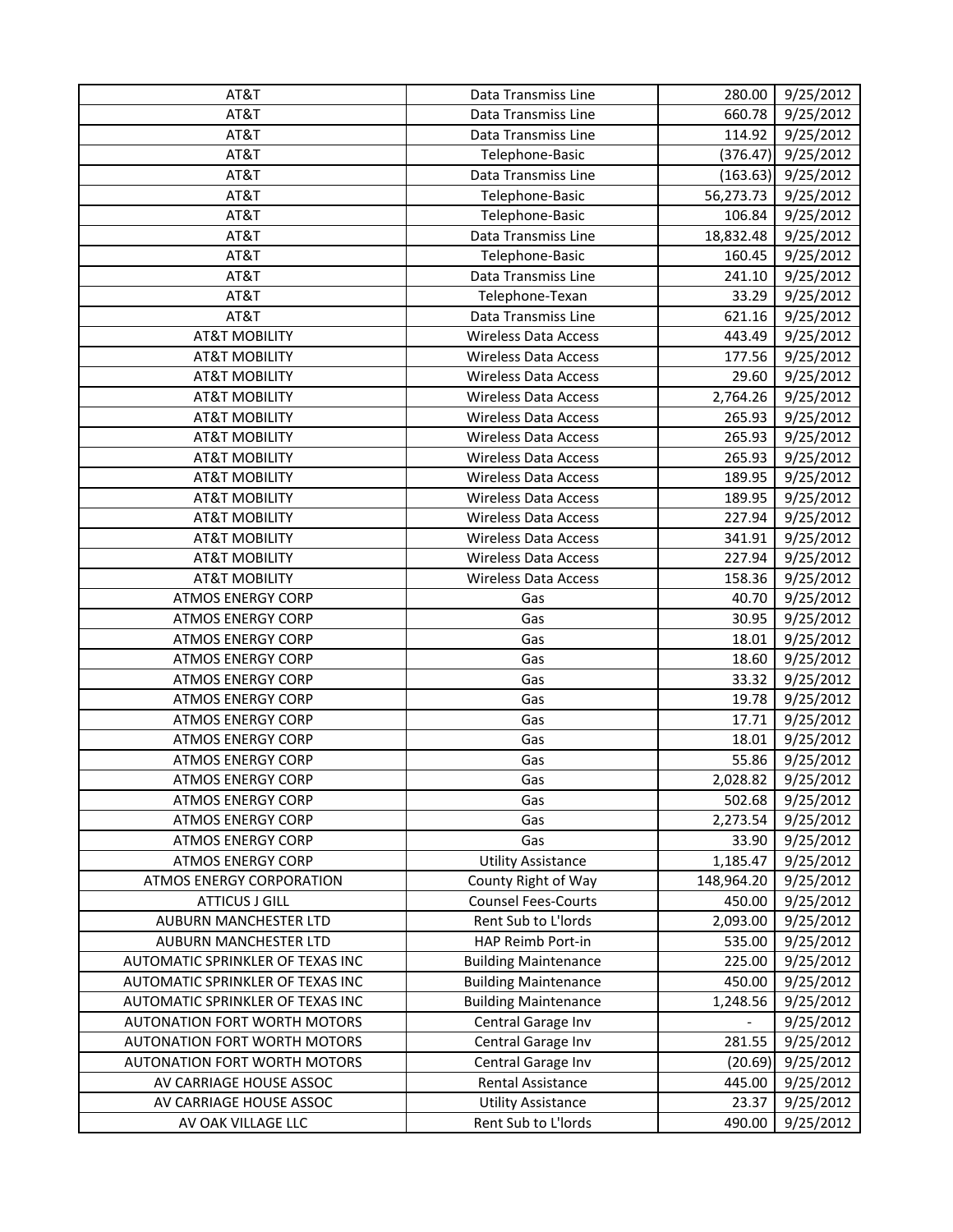| AV PARK PLACE ASSOCIATES                  | Rent Sub to L'Iords         | 630.00    | 9/25/2012 |
|-------------------------------------------|-----------------------------|-----------|-----------|
| AV PARK PLACE ASSOCIATES                  | Rent Sub to L'Iords         | 2,967.00  | 9/25/2012 |
| AV PARK PLACE ASSOCIATES                  | Rent Sub to L'Iords         | 797.00    | 9/25/2012 |
| <b>AVALON CENTER INC</b>                  | Clothing                    | 120.78    | 9/25/2012 |
| AVENTINE TARRANT PARKWAY APTS LP          | Rent Sub to L'Iords         | 11,801.00 | 9/25/2012 |
| AVENTINE TARRANT PARKWAY APTS LP          | Rent Sub to L'Iords         | 454.00    | 9/25/2012 |
| AVENTINE TARRANT PARKWAY APTS LP          | Rent Sub to L'Iords         | 1,567.00  | 9/25/2012 |
| AVENTINE TARRANT PARKWAY APTS LP          | HAP Reimb Port-in           | 3,443.00  | 9/25/2012 |
| AVENTINE TARRANT PARKWAY LP               | Rent Sub to L'Iords         | 620.80    | 9/25/2012 |
| <b>AVTAR S HAILER</b>                     | Rent Sub to L'Iords         | 456.00    | 9/25/2012 |
| AZLE OAKS APARTMENTS PARTNERSHIP          | Rent Sub to L'Iords         | 308.00    | 9/25/2012 |
| AZLE OAKS APARTMENTS PARTNERSHIP          | Rent Sub to L'Iords         | 263.00    | 9/25/2012 |
| AZLE OAKS APARTMENTS PARTNERSHIP          | Rent Sub to L'Iords         | 236.00    | 9/25/2012 |
| <b>B &amp; H PARK INVESTMENTS LLC</b>     | Rent Sub to L'Iords         | 570.00    | 9/25/2012 |
| <b>BAILEY &amp; GALYEN</b>                | <b>Counsel Fees-Courts</b>  | 100.00    | 9/25/2012 |
| <b>BAINBRIDGE REALTY GROUP LLC</b>        | Rent Sub to L'Iords         | 567.00    | 9/25/2012 |
| <b>BALL &amp; HASE PC</b>                 | <b>Counsel Fees-Courts</b>  | 550.00    | 9/25/2012 |
| <b>BALL &amp; HASE PC</b>                 | <b>Counsel Fees-Courts</b>  | 562.50    | 9/25/2012 |
| <b>BANE MACHINERY INC</b>                 | Parts and Supplies          | 1,321.01  | 9/25/2012 |
| <b>BARBARA A BRADFORD</b>                 | Rent Sub to L'Iords         | 440.00    | 9/25/2012 |
| <b>BARBARA BUSH</b>                       | Clothing                    | 200.00    | 9/25/2012 |
| BARBARA SLOAN NON-GST EXEMPT TRUST        | Rent Sub to L'Iords         | 9,579.00  | 9/25/2012 |
| BARBARA SLOAN NON-GST EXEMPT TRUST        | Rent Sub to L'Iords         | (100.00)  | 9/25/2012 |
| BARBARA SLOAN NON-GST EXEMPT TRUST        | Rent Sub to L'Iords         | 650.00    | 9/25/2012 |
| <b>BARBRA COLEMAN</b>                     | Rent Sub to L'Iords         | 799.00    | 9/25/2012 |
| <b>BARNES &amp; NOBLE BOOKSELLERS INC</b> | Books/Pamphlets             | 2,764.39  | 9/25/2012 |
| <b>BARNETT HOWARD &amp; WILLIAMS PLLC</b> | <b>Counsel Fees-Courts</b>  | 300.00    | 9/25/2012 |
| <b>BARNETT HOWARD &amp; WILLIAMS PLLC</b> | <b>Counsel Fees-Courts</b>  | 700.00    | 9/25/2012 |
| BARNETT HOWARD & WILLIAMS PLLC            | <b>Counsel Fees-Courts</b>  | 500.00    | 9/25/2012 |
| <b>BARRY ALFORD</b>                       | <b>Counsel Fees-Courts</b>  | 950.00    | 9/25/2012 |
| <b>BARRY ALFORD</b>                       | <b>Counsel Fees-Courts</b>  | 725.00    | 9/25/2012 |
| <b>BARRY ALFORD</b>                       | <b>Counsel Fees-Courts</b>  | 600.00    | 9/25/2012 |
| <b>BARRY ALFORD</b>                       | <b>Counsel Fees-Courts</b>  | 100.00    | 9/25/2012 |
| <b>BARRY YOUNG</b>                        | Rent Sub to L'Iords         | 154.00    | 9/25/2012 |
| <b>BARRY YOUNG</b>                        | Rent Sub to L'Iords         | 354.00    | 9/25/2012 |
| <b>BASECOM INC</b>                        | <b>Building Maintenance</b> | 140.58    | 9/25/2012 |
| <b>BASECOM INC</b>                        | <b>Building Maintenance</b> | 359.76    | 9/25/2012 |
| <b>BASECOM INC</b>                        | <b>Building Maintenance</b> | 37.10     | 9/25/2012 |
| <b>BASECOM INC</b>                        | <b>Building Maintenance</b> | 467.37    | 9/25/2012 |
| <b>BASECOM INC</b>                        | <b>Building Maintenance</b> | 1,719.48  | 9/25/2012 |
| <b>BEAUTIFUL PROPERTIES INC</b>           | Rent Sub to L'Iords         | 4,172.00  | 9/25/2012 |
| BEHAVIORAL MEASURES AND FORENSIC          | Polygraph                   | 300.00    | 9/25/2012 |
| <b>BELZ PARTNERS LP</b>                   | Travel                      | 429.52    | 9/25/2012 |
| <b>BELZ PARTNERS LP</b>                   | Travel                      | 859.04    | 9/25/2012 |
| BEN LEONARD PLLC                          | <b>Counsel Fees-Courts</b>  | 1,775.00  | 9/25/2012 |
| <b>BEN LEONARD PLLC</b>                   | <b>Counsel Fees-Courts</b>  | 1,025.00  | 9/25/2012 |
| BENBROOK POLICE DEPARTMENT                | <b>West Sector</b>          | 1,712.53  | 9/25/2012 |
| BENNETT BENNER PETTIT INC                 | <b>Professional Service</b> | 165.00    | 9/25/2012 |
| BENNETT BENNER PETTIT INC                 | <b>Professional Service</b> | 2,940.60  | 9/25/2012 |
| BENNETT BENNER PETTIT INC                 | <b>Professional Service</b> | 54.13     | 9/25/2012 |
| Bennie J Medlin                           | Travel                      | 209.79    | 9/25/2012 |
| <b>BERLEY E TRENTHAM JR</b>               | Rent Sub to L'Iords         | 538.00    | 9/25/2012 |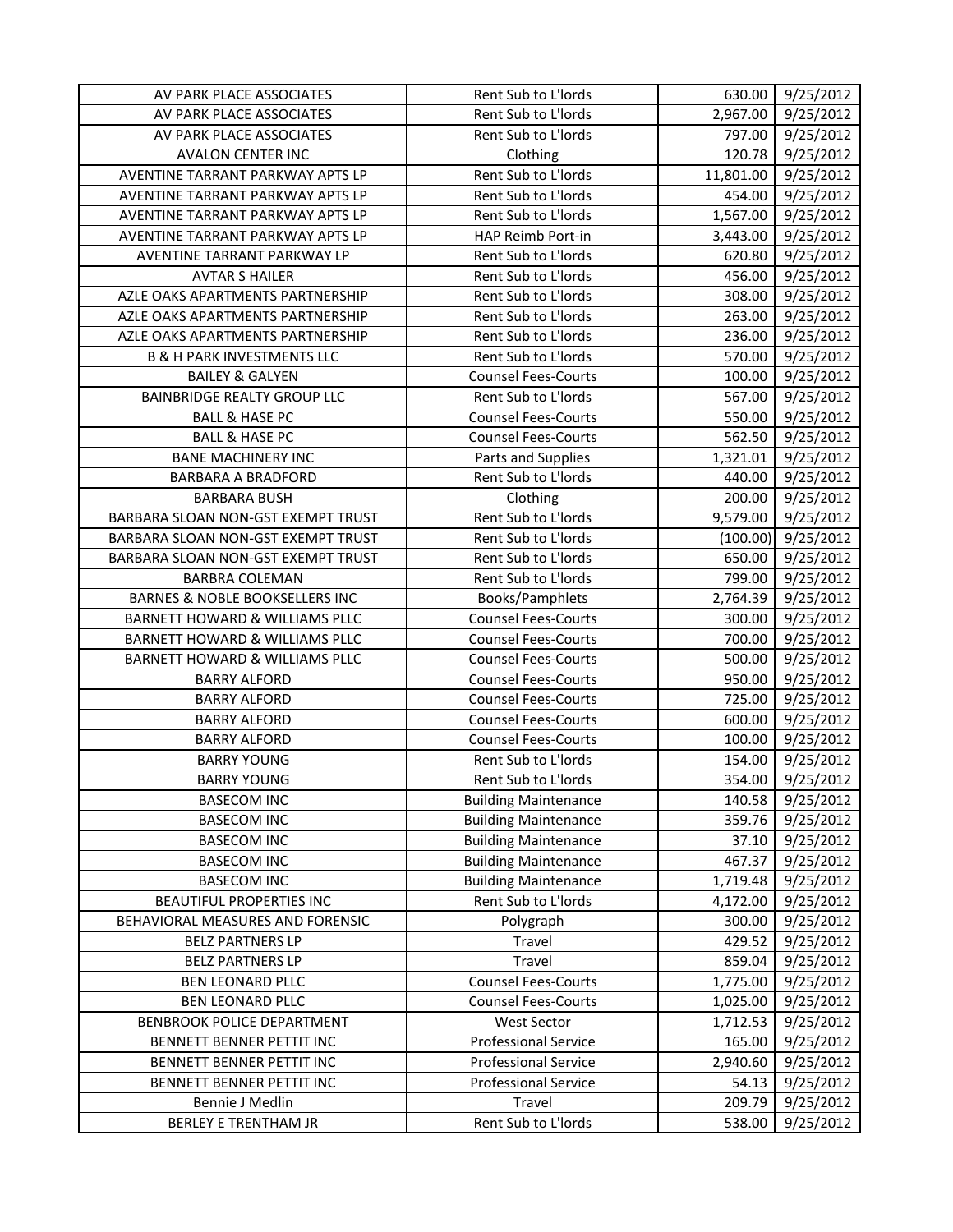| <b>BERNARDINO SABADO</b>          | Rent Sub to L'Iords        | 484.00   | 9/25/2012              |
|-----------------------------------|----------------------------|----------|------------------------|
| Beronica O Sahyouni               | Travel                     | 10.00    | 9/25/2012              |
| <b>BERTHA HILL</b>                | Clothing                   | 154.78   | 9/25/2012              |
| <b>BEST BUY GOV LLC</b>           | Supplies                   | 588.89   | 9/25/2012              |
| <b>BEST BUY GOV LLC</b>           | Lab Supplies               | 349.60   | 9/25/2012              |
| <b>BETTY HUMPHRIES</b>            | Rent Sub to L'Iords        | 857.00   | 9/25/2012              |
| <b>BETTY HUMPHRIES</b>            | Rent Sub to L'Iords        | 821.00   | 9/25/2012              |
| <b>BEVERLY ANDREWS</b>            | Clothing                   | 225.00   | 9/25/2012              |
| BIG WINDMILL TERRACE LLC          | Rent Sub to L'Iords        | 267.00   | $\frac{1}{9}$ /25/2012 |
| <b>BILLIE BOWEN</b>               | Clothing                   | 200.00   | 9/25/2012              |
| <b>BILLY R SCOTT</b>              | Rent Sub to L'Iords        | 1,248.00 | 9/25/2012              |
| <b>BILLY RAY MARCOM</b>           | Rent Sub to L'Iords        | 979.00   | 9/25/2012              |
| <b>BIMBO BAKERIES USA INC</b>     | Food                       | 400.07   | 9/25/2012              |
| <b>BLAGG TIRE AND SERVICE</b>     | Central Garage Inv         | 3,678.81 | 9/25/2012              |
| <b>BLAGG TIRE AND SERVICE</b>     | <b>Tires and Tubes</b>     | 436.00   | 9/25/2012              |
| <b>BLAKE BURNS</b>                | <b>Counsel Fees-Courts</b> | 1,336.00 | 9/25/2012              |
| <b>BLAKE BURNS</b>                | <b>Counsel Fees-Courts</b> | 400.00   | 9/25/2012              |
| <b>BLAKE BURNS</b>                | <b>Counsel Fees-Courts</b> | 150.00   | 9/25/2012              |
| <b>BLANCA GUTIERREZ</b>           | <b>Relative Assistance</b> | 600.00   | 9/25/2012              |
| BLUE CROWN INVESTMENTS LLC        | Rent Sub to L'Iords        | 723.00   | 9/25/2012              |
| BLUE LAKES AT MARINE CREEK        | Rent Sub to L'Iords        | 5,167.00 | 9/25/2012              |
| <b>BLUE LAKES AT MARINE CREEK</b> | HAP Reimb Port-in          | 1,830.00 | 9/25/2012              |
| BLUE MOUND POLICE DEPT            | <b>West Sector</b>         | 1,712.53 | 9/25/2012              |
| BLUE PLAID INVESTMENTS LLC        | Rent Sub to L'Iords        | 303.00   | 9/25/2012              |
| <b>BOB BARKER</b>                 | Sheriff Inventory          | 651.00   | 9/25/2012              |
| <b>BOB VAN HOOSE</b>              | Rent Sub to L'Iords        | 795.00   | 9/25/2012              |
| <b>BOBBIE HILL</b>                | Clothing                   | 225.00   | 9/25/2012              |
| <b>BOBBY WILLIAMS</b>             | Clothing                   | 189.56   | 9/25/2012              |
| <b>BOBBY WILLIAMS</b>             | Clothing                   | 225.00   | 9/25/2012              |
| <b>BONNIE C WELLS</b>             | Investigative              | 107.00   | 9/25/2012              |
| <b>BONNIE JAMES</b>               | Clothing                   | 198.08   | 9/25/2012              |
| <b>BOUNCE ENERGY INC</b>          | <b>Utility Allowance</b>   | 124.00   | 9/25/2012              |
| <b>BOYD MOONEY</b>                | Counsel Fees-Juv           | 400.00   | 9/25/2012              |
| <b>BRADFORD SHAW</b>              | <b>Counsel Fees-Courts</b> | 600.00   | 9/25/2012              |
| <b>BRADFORD SHAW</b>              | <b>Counsel Fees-Courts</b> | 1,180.00 | 9/25/2012              |
| <b>BRADFORD SHAW</b>              | <b>Counsel Fees-Courts</b> | 125.00   | 9/25/2012              |
| <b>BRADFORD SHAW</b>              | <b>Counsel Fees-Juv</b>    | 322.50   | 9/25/2012              |
| <b>BRADFORD SHAW</b>              | <b>Counsel Fees - CPS</b>  | 100.00   | 9/25/2012              |
| <b>BRADFORD W MCCURRY</b>         | Rent Sub to L'Iords        | 501.00   | 9/25/2012              |
| <b>BRANDON HUGHES</b>             | Rent Sub to L'Iords        | 750.00   | 9/25/2012              |
| <b>BRENDA HANSEN</b>              | <b>Counsel Fees-Courts</b> | 400.00   | 9/25/2012              |
| <b>BRENDA HANSEN</b>              | <b>Counsel Fees-Courts</b> | 700.00   | 9/25/2012              |
| <b>BRENDA HANSEN</b>              | <b>Counsel Fees-Courts</b> | 600.00   | 9/25/2012              |
| <b>BRENDA HANSEN</b>              | <b>Counsel Fees-Courts</b> | 425.00   | 9/25/2012              |
| <b>BRENDA HANSEN</b>              | Counsel Fees-Juv           | 200.00   | 9/25/2012              |
| <b>BRENDAN ROSS MITIGATION</b>    | Cap Murder-Othr Cost       | 1,237.50 | 9/25/2012              |
| <b>BRENT L HOCK</b>               | Rent Sub to L'Iords        | 700.00   | 9/25/2012              |
| BRENTWOOD MULTIFAMILY LLC         | Rent Sub to L'Iords        | 669.00   | 9/25/2012              |
| <b>BRIAN C SIMPSON</b>            | <b>Counsel Fees - CPS</b>  | 100.00   | 9/25/2012              |
| <b>BRIAN J WILLETT</b>            | <b>Counsel Fees-Courts</b> | 1,050.00 | 9/25/2012              |
| <b>BRIAN J WILLETT</b>            | <b>Counsel Fees-Courts</b> | 700.00   | 9/25/2012              |
| <b>BRIAN M BOUFFARD</b>           | <b>Counsel Fees-Courts</b> | 550.00   | 9/25/2012              |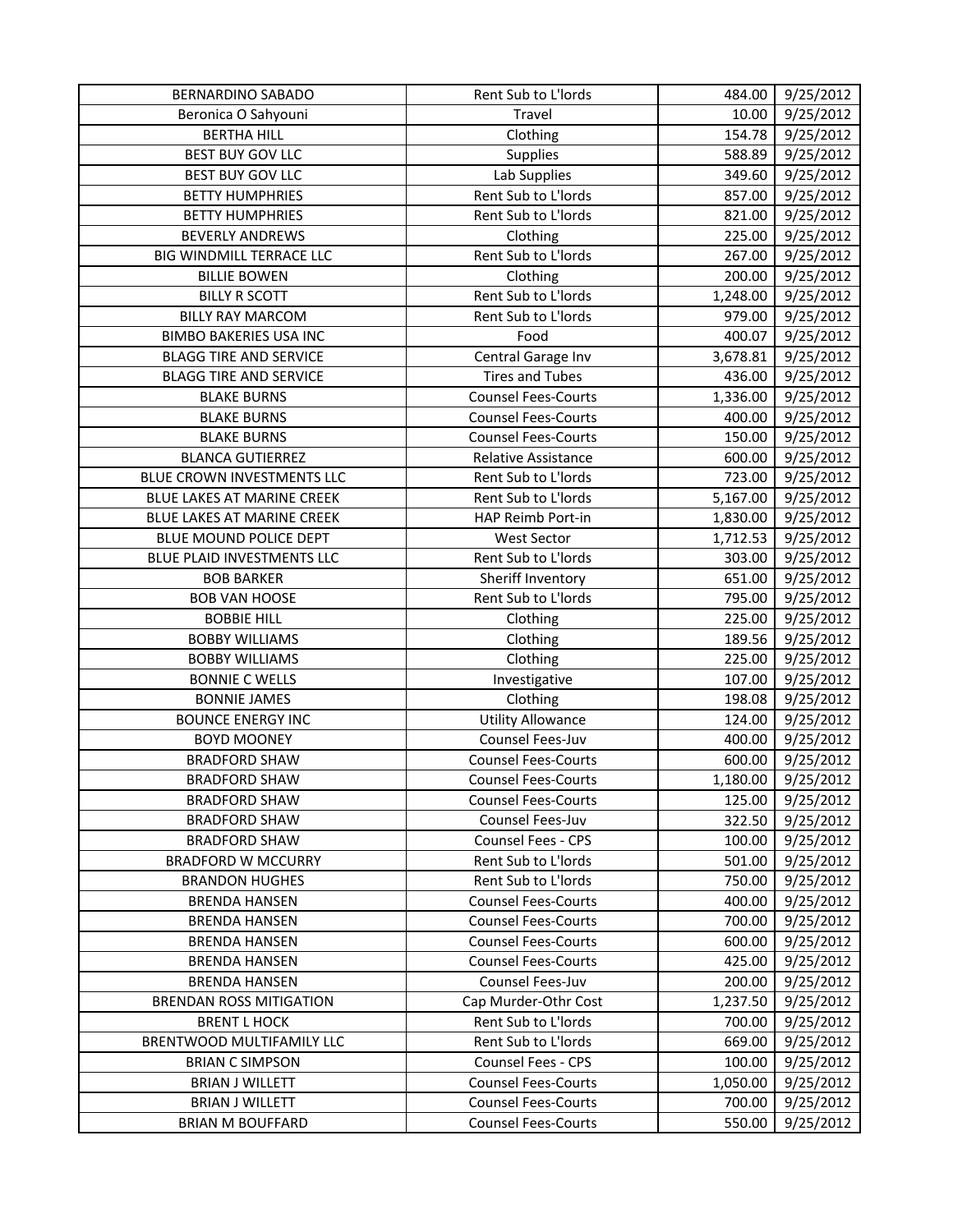| <b>BRIAN SALVANT</b>                   | <b>Counsel Fees-Courts</b>  | 500.00   | 9/25/2012 |
|----------------------------------------|-----------------------------|----------|-----------|
| <b>BRIAN SALVANT</b>                   | <b>Counsel Fees-Courts</b>  | 450.00   | 9/25/2012 |
| <b>BRIAN SALVANT</b>                   | <b>Counsel Fees-Courts</b>  | 900.00   | 9/25/2012 |
| <b>BRIAN SALVANT</b>                   | <b>Counsel Fees-Courts</b>  | 175.00   | 9/25/2012 |
| <b>BRIAN ZWICK</b>                     | Rent Sub to L'Iords         | 297.00   | 9/25/2012 |
| <b>BRISBEN MERIDIAN LP</b>             | Rent Sub to L'Iords         | 2,296.00 | 9/25/2012 |
| BRISBEN MERIDIAN LP                    | Rent Sub to L'Iords         | 688.00   | 9/25/2012 |
| <b>BROCK REALTORS LLC</b>              | Rent Sub to L'Iords         | 4,142.00 | 9/25/2012 |
| <b>BROOKE BAKER</b>                    | <b>Counsel Fees-Courts</b>  | 200.00   | 9/25/2012 |
| <b>BROWN PROPERTIES</b>                | Rent Sub to L'Iords         | 1,397.00 | 9/25/2012 |
| BROWN, OWENS AND BRUMLEY               | <b>County Burials</b>       | 6,221.92 | 9/25/2012 |
| <b>BRUCE ASHWORTH</b>                  | <b>Counsel Fees-Courts</b>  | 2,000.00 | 9/25/2012 |
| <b>BRUCE ASHWORTH</b>                  | <b>Counsel Fees-Courts</b>  | 400.00   | 9/25/2012 |
| <b>BRUCE ASHWORTH</b>                  | <b>Counsel Fees-Courts</b>  | 400.00   | 9/25/2012 |
| <b>BRUCE ASHWORTH</b>                  | <b>Counsel Fees-Courts</b>  | 100.00   | 9/25/2012 |
| <b>BUCKSTAFF PUBLIC SAFETY INC</b>     | Safety/Tact Supplies        | 322.00   | 9/25/2012 |
| <b>BUD STARNES AND ASSOCIATES INC</b>  | Rent Sub to L'Iords         | 901.00   | 9/25/2012 |
| BUREAU OF NATIONAL AFFAIRS INC         | Education                   | 149.00   | 9/25/2012 |
| <b>BURLESON ARB LTD</b>                | Rent Sub to L'Iords         | 478.00   | 9/25/2012 |
| <b>BURLESON ARB LTD</b>                | Rent Sub to L'Iords         | 429.00   | 9/25/2012 |
| <b>BURLESON ARB LTD</b>                | HAP Reimb Port-in           | 438.00   | 9/25/2012 |
| <b>BUSINESS INTERIORS</b>              | <b>Equipment Rentals</b>    | 50.00    | 9/25/2012 |
| <b>BUSINESS SECURITY SOLUTIONS LLC</b> | Non-Track Equipment         | 8,996.00 | 9/25/2012 |
| C & J MULTI #1 LP                      | Rent Sub to L'Iords         | 515.00   | 9/25/2012 |
| C P CONTINENTAL LP                     | Rent Sub to L'Iords         | 1,080.00 | 9/25/2012 |
| C P CONTINENTAL LP                     | Rent Sub to L'Iords         | 1,690.00 | 9/25/2012 |
| C RICHARD DAVIS JR                     | Rent Sub to L'Iords         | 545.00   | 9/25/2012 |
| <b>CABLE ELECTRIC INC</b>              | <b>Building Maintenance</b> | 171.00   | 9/25/2012 |
| <b>CALEB I MOORE</b>                   | Counsel Fees - CPS          | 100.00   | 9/25/2012 |
| <b>CALEB I MOORE</b>                   | Counsel Fees - CPS          | 650.00   | 9/25/2012 |
| CAMELBACK INVESTMENT PROPERTIES        | Rent Sub to L'Iords         | 540.00   | 9/25/2012 |
| <b>CANAS &amp; FLORES</b>              | <b>Counsel Fees-Courts</b>  | 100.00   | 9/25/2012 |
| <b>CANAS &amp; FLORES</b>              | <b>Counsel Fees-Courts</b>  | 100.00   | 9/25/2012 |
| <b>CANAS &amp; FLORES</b>              | <b>Counsel Fees-Courts</b>  | 125.00   | 9/25/2012 |
| <b>CANAS &amp; FLORES</b>              | <b>Counsel Fees-Courts</b>  | 400.00   | 9/25/2012 |
| CANAS & FLORES                         | <b>Counsel Fees-Courts</b>  | 350.00   | 9/25/2012 |
| <b>CANAS &amp; FLORES</b>              | <b>Counsel Fees-Courts</b>  | 175.00   | 9/25/2012 |
| <b>CANAS &amp; FLORES</b>              | <b>Counsel Fees-Courts</b>  | 100.00   | 9/25/2012 |
| <b>CANAS &amp; FLORES</b>              | <b>Counsel Fees-Courts</b>  | 125.00   | 9/25/2012 |
| <b>CANAS &amp; FLORES</b>              | <b>Counsel Fees-Courts</b>  | 100.00   | 9/25/2012 |
| <b>CANAS &amp; FLORES</b>              | <b>Counsel Fees-Courts</b>  | 800.00   | 9/25/2012 |
| <b>CANDACE HENDERSON</b>               | Rent Sub to L'Iords         | 293.00   | 9/25/2012 |
| CANDLEWOOD ENTERPRISES LP              | Rent Sub to L'Iords         | 649.00   | 9/25/2012 |
| CAPPS VAN AND CAR RENTAL INC           | <b>Voting Machine Trans</b> | 6,795.75 | 9/25/2012 |
| <b>CARL CULPEPPER</b>                  | <b>Interpreter Fees</b>     | 75.00    | 9/25/2012 |
| <b>CARLSON INVESTMENTS INC</b>         | Rent Sub to L'Iords         | 1,002.00 | 9/25/2012 |
| <b>CARLSON INVESTMENTS INC</b>         | Rent Sub to L'Iords         | 270.00   | 9/25/2012 |
| CAROL A BIRDWELL                       | <b>Counsel Fees-Courts</b>  | 450.00   | 9/25/2012 |
| Carol G Bennett                        | Education                   | 15.00    | 9/25/2012 |
| Carol G Bennett                        | Education                   | 106.00   | 9/25/2012 |
| <b>CAROLE KERR</b>                     | <b>Counsel Fees-Courts</b>  | 600.00   | 9/25/2012 |
| <b>CAROLINE ELAD TABE</b>              | Rent Sub to L'Iords         | 1,540.00 | 9/25/2012 |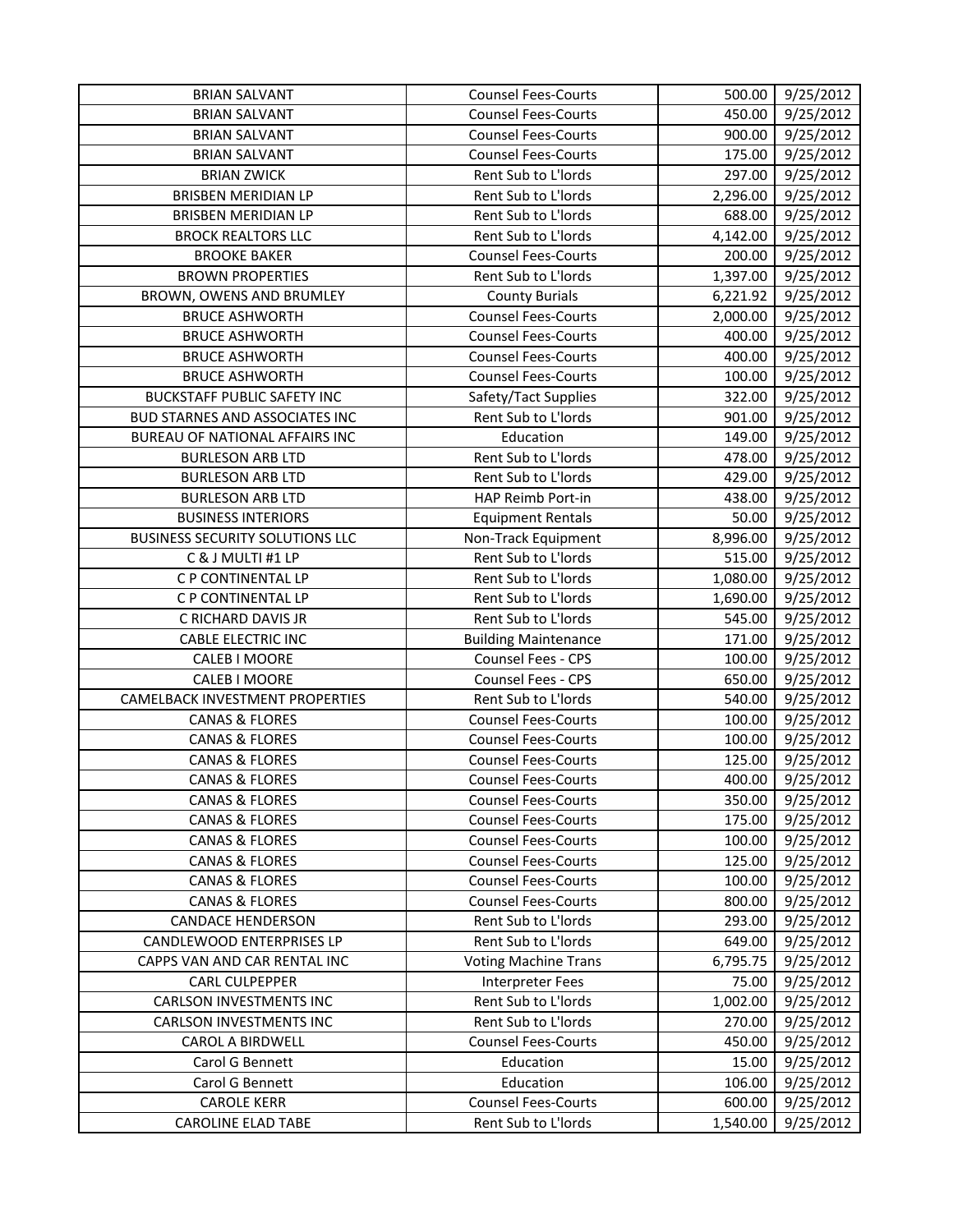| <b>CAROLINE ELAD TABE</b>               | Rent Sub to L'Iords         | 468.00    | 9/25/2012 |
|-----------------------------------------|-----------------------------|-----------|-----------|
| <b>CAROLYN A CROSS</b>                  | Rent Sub to L'Iords         | 697.00    | 9/25/2012 |
| <b>CARQUEST AUTO PARTS</b>              | Parts and Supplies          | 69.26     | 9/25/2012 |
| <b>CARQUEST AUTO PARTS</b>              | Parts and Supplies          | 45.40     | 9/25/2012 |
| <b>CARRIE R MURPHY</b>                  | Rent Sub to L'Iords         | 516.00    | 9/25/2012 |
| <b>CARRIER CORPORATION</b>              | A/C Maint Contract          | 1,900.00  | 9/25/2012 |
| <b>CARRINGTON PROPERTY SERVICES LLC</b> | Rent Sub to L'Iords         | 364.00    | 9/25/2012 |
| <b>CARSCO ENT LLC</b>                   | Rent Sub to L'Iords         | 700.00    | 9/25/2012 |
| CASA ROYALE APARTMENTS, LTD.            | Rent Sub to L'Iords         | 706.00    | 9/25/2012 |
| CASA ROYALE APARTMENTS, LTD.            | Rent Sub to L'Iords         | 560.00    | 9/25/2012 |
| <b>CASEY COLE</b>                       | <b>Counsel Fees-Courts</b>  | 125.00    | 9/25/2012 |
| <b>CASS ROBERT CALLAWAY</b>             | <b>Counsel Fees-Courts</b>  | 400.00    | 9/25/2012 |
| <b>CASS ROBERT CALLAWAY</b>             | <b>Counsel Fees-Courts</b>  | 400.00    | 9/25/2012 |
| <b>CASSATA LEARNING CENTER</b>          | <b>Professional Service</b> | 7,058.20  | 9/25/2012 |
| <b>CATHERINE A WATERS</b>               | Rent Sub to L'Iords         | 790.00    | 9/25/2012 |
| CATHERINE DUNNAVANT                     | <b>Counsel Fees-Courts</b>  | 500.00    | 9/25/2012 |
| <b>CATHERINE DUNNAVANT</b>              | <b>Counsel Fees-Courts</b>  | 1,300.00  | 9/25/2012 |
| <b>CATHERINE DUNNAVANT</b>              | <b>Counsel Fees-Courts</b>  | 625.00    | 9/25/2012 |
| <b>CATHERINE DUNNAVANT</b>              | <b>Counsel Fees-Courts</b>  | 331.25    | 9/25/2012 |
| <b>CATHERINE DUNNAVANT</b>              | <b>Counsel Fees-Courts</b>  | 200.00    | 9/25/2012 |
| <b>CATHERINE DUNNAVANT</b>              | <b>Counsel Fees-Courts</b>  | 250.00    | 9/25/2012 |
| CATHERINE DUNNAVANT                     | <b>Counsel Fees-Courts</b>  | 325.00    | 9/25/2012 |
| <b>CATHI NEAL</b>                       | Clothing                    | 450.00    | 9/25/2012 |
| <b>CATHOLIC CHARITIES DIOCESE OF</b>    | <b>Professional Service</b> | 591.25    | 9/25/2012 |
| CATHOLIC CHARITIES DIOCESE OF           | <b>Professional Service</b> | 5,445.00  | 9/25/2012 |
| CATHOLIC CHARITIES DIOCESE OF FTW       | Interpreter Fees            | 160.00    | 9/25/2012 |
| CATHOLIC CHARITIES DIOCESE OF FTW       | <b>Interpreter Fees</b>     | 480.00    | 9/25/2012 |
| CCP CONCRETE PUMPING LP                 | <b>Cement and Concrete</b>  | 500.00    | 9/25/2012 |
| CDCAT-COUNTY DISTRICT CLERK ASSOC       | Dues                        | 110.00    | 9/25/2012 |
| CDCAT-COUNTY DISTRICT CLERK ASSOC       | Dues                        | 50.00     | 9/25/2012 |
| CDJ HOLDINGS LLC                        | Rent Sub to L'Iords         | 911.00    | 9/25/2012 |
| <b>CDW GOVERNMENT INC</b>               | <b>Computer Supplies</b>    | 193.45    | 9/25/2012 |
| <b>CDW GOVERNMENT INC</b>               | <b>Computer Supplies</b>    | 803.37    | 9/25/2012 |
| <b>CDW GOVERNMENT INC</b>               | <b>Computer Supplies</b>    | 170.19    | 9/25/2012 |
| <b>CEDAR POINT APTS LP</b>              | Rent Sub to L'Iords         | 14,508.00 | 9/25/2012 |
| <b>CEDAR POINT APTS LP</b>              | Rent Sub to L'Iords         | 801.00    | 9/25/2012 |
| <b>CEDAR POINT APTS LP</b>              | HAP Reimb Port-in           | 1,584.00  | 9/25/2012 |
| <b>CELIA J THORNTON</b>                 | Rent Sub to L'Iords         | 650.00    | 9/25/2012 |
| <b>CENTAURUS GF TERRACE LLC</b>         | Rent Sub to L'Iords         | 1,100.00  | 9/25/2012 |
| CENTAURUS GF TERRACE LLC                | Rent Sub to L'Iords         | 4,524.00  | 9/25/2012 |
| CENTAURUS GF TERRACE LLC                | <b>Rental Assistance</b>    | 470.00    | 9/25/2012 |
| <b>CENTAURUS GF TERRACE LLC</b>         | <b>Utility Assistance</b>   | 44.70     | 9/25/2012 |
| CENTER FOR EDUCATION&EMPLOYMENT LAW     | Law Books                   | 319.90    | 9/25/2012 |
| CENTER FOR THERAPEUTIC CHANGE LTD       | O/P Group Counseling        | 9,249.00  | 9/25/2012 |
| CEN-TEX UNIFORM SALES INC               | Clothing                    | 94.40     | 9/25/2012 |
| CENTRAL FREIGHT LINES INC               | Supplies                    | 170.00    | 9/25/2012 |
| <b>CENTRAL PARK TOWNHOMES</b>           | <b>Rental Assistance</b>    | 620.00    | 9/25/2012 |
| CENTRAL RESTAURANT PRODUCTS             | Supplies                    | 13.28     | 9/25/2012 |
| CENTRAL RESTAURANT PRODUCTS             | <b>Custodian Supplies</b>   | 72.00     | 9/25/2012 |
| <b>CERILLIANT CORPORATION</b>           | Lab Supplies                | 484.65    | 9/25/2012 |
| <b>CHAD LEE</b>                         | <b>Counsel Fees-Courts</b>  | 100.00    | 9/25/2012 |
| <b>CHAD LEE</b>                         | <b>Counsel Fees-Courts</b>  | 100.00    | 9/25/2012 |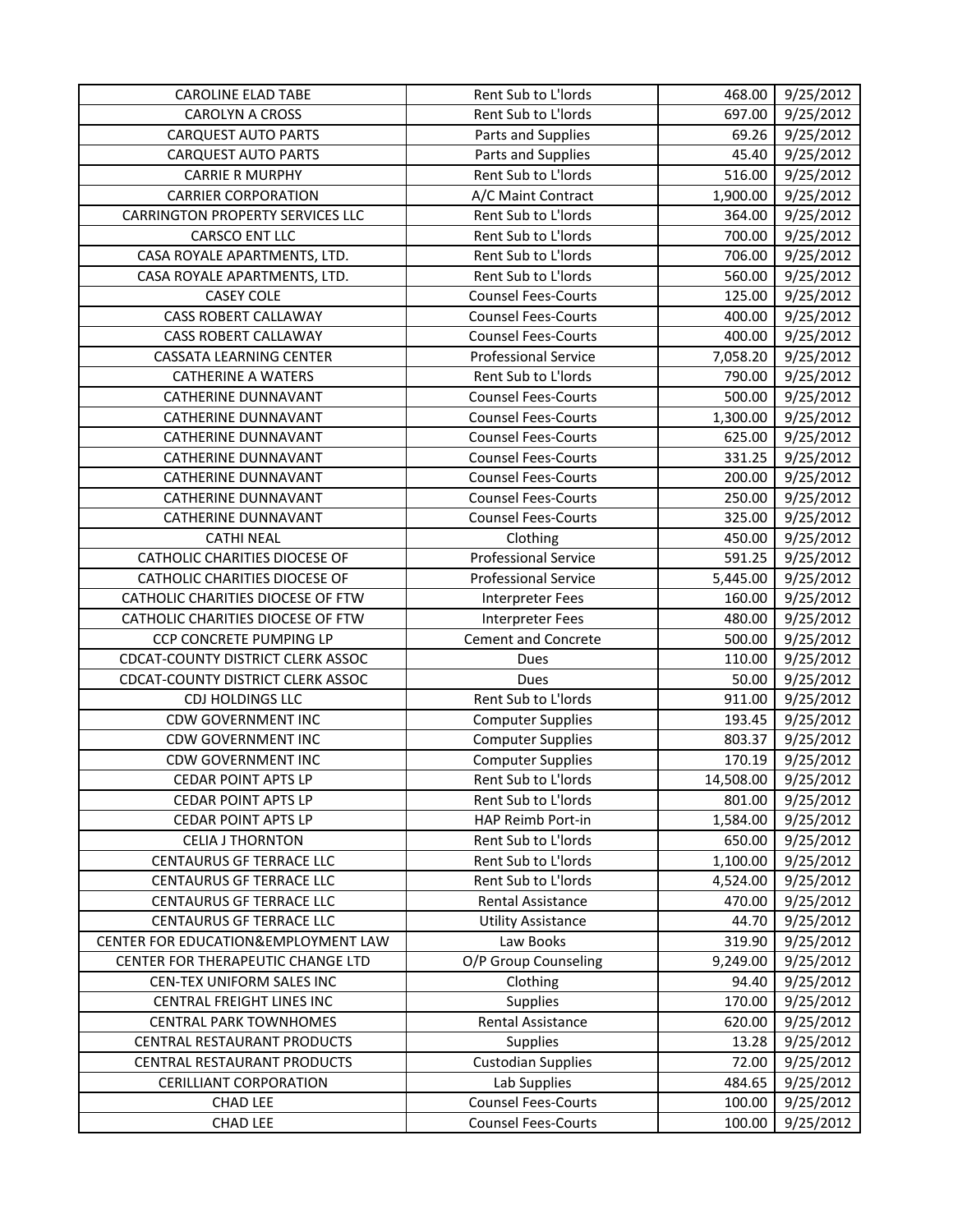| <b>CHAD LEE</b>                     | <b>Counsel Fees-Courts</b>  | 100.00     | 9/25/2012 |
|-------------------------------------|-----------------------------|------------|-----------|
| <b>CHAD TRIBBLE</b>                 | Rent Sub to L'Iords         | 755.00     | 9/25/2012 |
| <b>CHADWELL GROUP LP</b>            | <b>Professional Service</b> | 301.50     | 9/25/2012 |
| <b>CHADWELL GROUP LP</b>            | <b>Professional Service</b> | 998.44     | 9/25/2012 |
| <b>CHAMPION ENERGY SERVICES LLC</b> | <b>Utility Allowance</b>    | 82.00      | 9/25/2012 |
| <b>CHAMPION ENERGY SERVICES LLC</b> | <b>Utility Assistance</b>   | 100.88     | 9/25/2012 |
| CHANDRA MUKHYALA                    | Rent Sub to L'Iords         | 976.00     | 9/25/2012 |
| <b>CHARLES BURGESS</b>              | <b>Counsel Fees-Courts</b>  | 600.00     | 9/25/2012 |
| <b>CHARLES BURGESS</b>              | <b>Counsel Fees-Courts</b>  | 600.00     | 9/25/2012 |
| <b>CHARLES BURGESS</b>              | <b>Counsel Fees-Courts</b>  | 500.00     | 9/25/2012 |
| <b>CHARLES BURGESS</b>              | <b>Counsel Fees-Courts</b>  | 200.00     | 9/25/2012 |
| <b>CHARLES E WILLIAMS</b>           | <b>County Burials</b>       | 553.66     | 9/25/2012 |
| <b>CHARLES ROACH</b>                | <b>Counsel Fees-Courts</b>  | 100.00     | 9/25/2012 |
| <b>CHARLES ROACH</b>                | <b>Counsel Fees-Courts</b>  | 100.00     | 9/25/2012 |
| <b>CHARLES ROACH</b>                | <b>Counsel Fees-Courts</b>  | 125.00     | 9/25/2012 |
| <b>CHARLES ROACH</b>                | <b>Counsel Fees-Courts</b>  | 800.00     | 9/25/2012 |
| <b>CHARLES WADE PARRISH</b>         | Rent Sub to L'Iords         | 489.00     | 9/25/2012 |
| <b>CHARLIE NICKERSON</b>            | Rent Sub to L'Iords         | 1,936.00   | 9/25/2012 |
| <b>CHARTER COMMUNICATIONS</b>       | Subscriptions               | 111.62     | 9/25/2012 |
| CHEM AQUA                           | A/C Maint Contract          | 80.00      | 9/25/2012 |
| CHEMSEARCH                          | <b>Custodian Supplies</b>   | 610.28     | 9/25/2012 |
| CHEMSEARCH                          | <b>Custodian Supplies</b>   | 583.70     | 9/25/2012 |
| CHEMSEARCH                          | <b>Building Maintenance</b> | 235.00     | 9/25/2012 |
| <b>CHRIS SAUNDERS</b>               | Rent Sub to L'Iords         | 685.00     | 9/25/2012 |
| <b>CHRISTI AGUILAR</b>              | Clothing                    | 277.50     | 9/25/2012 |
| <b>CHRISTINE CHAFFIN</b>            | Rent Sub to L'Iords         | 569.00     | 9/25/2012 |
| <b>CHRISTOPHER COOL</b>             | <b>Witness Travel</b>       | 84.54      | 9/25/2012 |
| <b>CHRISTOPHER D BURDEN SR</b>      | Rent Sub to L'Iords         | 1,261.00   | 9/25/2012 |
| CHRISTOPHER LEO CASTANON            | <b>Counsel Fees-Courts</b>  | 575.00     | 9/25/2012 |
| <b>CHRISTOPHER LEO CASTANON</b>     | <b>Counsel Fees-Courts</b>  | 750.00     | 9/25/2012 |
| CHRISTOPHER LEO CASTANON            | <b>Counsel Fees-Courts</b>  | 266.67     | 9/25/2012 |
| <b>CHRISTOPHER LEO CASTANON</b>     | <b>Counsel Fees-Courts</b>  | 200.00     | 9/25/2012 |
| CHRISTOPHER LEO CASTANON            | <b>Counsel Fees-Courts</b>  | 225.00     | 9/25/2012 |
| <b>CHRISTY MOORE</b>                | Clothing                    | 200.00     | 9/25/2012 |
| <b>CINDY LE</b>                     | Rent Sub to L'Iords         | 624.00     | 9/25/2012 |
| <b>CIRRO ENERGY</b>                 | <b>Utility Allowance</b>    | 816.00     | 9/25/2012 |
| <b>CIRRO ENERGY</b>                 | <b>Utility Assistance</b>   | 346.71     | 9/25/2012 |
| <b>CITY OF BEDFORD</b>              | Water                       | 366.13     | 9/25/2012 |
| <b>CITY OF BEDFORD</b>              | Water                       | 273.87     | 9/25/2012 |
| CITY OF EULESS WATER & SEWER        | <b>Utility Assistance</b>   | 133.00     | 9/25/2012 |
| CITY OF FOREST HILL UTILITIES       | <b>Utility Assistance</b>   | 267.60     | 9/25/2012 |
| <b>CITY OF FORT WORTH</b>           | <b>Building Maintenance</b> | 540.00     | 9/25/2012 |
| <b>CITY OF FORT WORTH</b>           | <b>HIDTA Justice funds</b>  | 6,050.23   | 9/25/2012 |
| <b>CITY OF FORT WORTH</b>           | <b>HIDTA Treasury funds</b> | 1,942.07   | 9/25/2012 |
| <b>CITY OF GRAND PRAIRIE</b>        | <b>County Projects</b>      | 38,500.00  | 9/25/2012 |
| <b>CITY OF GRAND PRAIRIE</b>        | <b>County Projects</b>      | 210,250.00 | 9/25/2012 |
| <b>CITY OF GRAND PRAIRIE</b>        | <b>County Projects</b>      | 269,141.54 | 9/25/2012 |
| <b>CITY OF HURST</b>                | <b>Utility Assistance</b>   | 124.03     | 9/25/2012 |
| <b>CITY OF LAKE WORTH</b>           | <b>Utility Assistance</b>   | 109.72     | 9/25/2012 |
| CITY OF NORTH RICHLAND HILLS        | <b>Disposal Service</b>     | 793.30     | 9/25/2012 |
| CITY OF NORTH RICHLAND HILLS        | Field Equip&Supplies        | 48.00      | 9/25/2012 |
| <b>CITY OF SAGINAW</b>              | <b>County Projects</b>      | 2,516.50   | 9/25/2012 |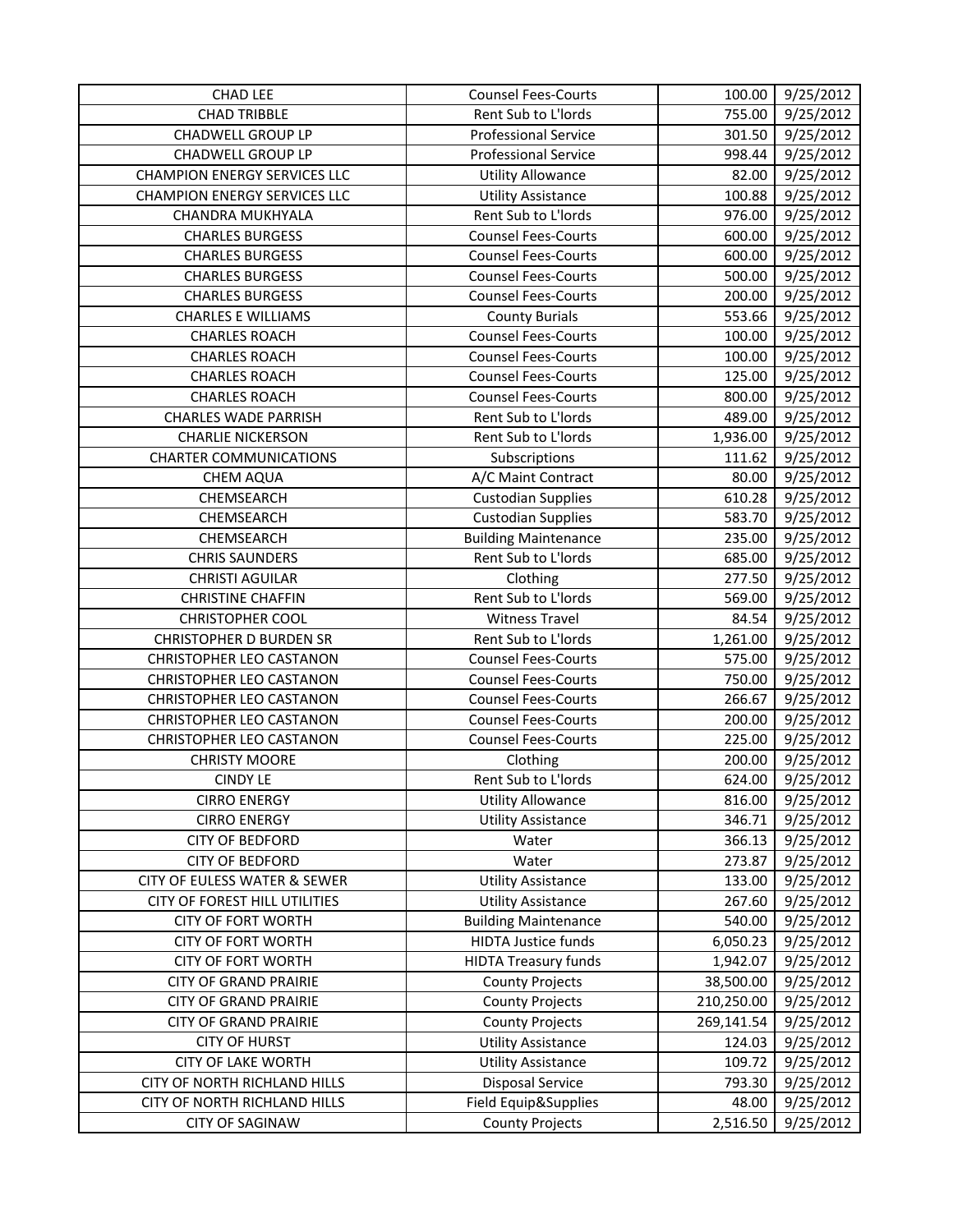| <b>CITY OF SAGINAW</b>               | <b>County Projects</b>      | 152,838.14 | 9/25/2012 |
|--------------------------------------|-----------------------------|------------|-----------|
| <b>CITY OF SAGINAW</b>               | <b>Utility Assistance</b>   | 50.27      | 9/25/2012 |
| <b>CITY OF WATAUGA</b>               | <b>Utility Assistance</b>   | 133.00     | 9/25/2012 |
| <b>CITY OF WHITE SETTLEMENT</b>      | <b>Utility Assistance</b>   | 112.41     | 9/25/2012 |
| <b>CLARK PANNIER</b>                 | Rent Sub to L'Iords         | 900.00     | 9/25/2012 |
| CLARKE MOSQUITO CONTROL PRODUCTS IN  | Capital Outlay-Furni        | 8,209.50   | 9/25/2012 |
| <b>CLASSIC LOCATORS INC</b>          | Rent Sub to L'Iords         | 2,776.00   | 9/25/2012 |
| <b>CLAUDIE C LOFTON JR</b>           | Rent Sub to L'Iords         | 929.00     | 9/25/2012 |
| <b>CLEMENTE DE LA CRUZ</b>           | <b>Counsel Fees-Courts</b>  | 256.25     | 9/25/2012 |
| <b>CLEMENTE DE LA CRUZ</b>           | <b>Counsel Fees-Courts</b>  | 200.00     | 9/25/2012 |
| <b>CLIFFORD ALLEN</b>                | Clothing                    | 625.00     | 9/25/2012 |
| <b>CLOVIS PARTNERS LP</b>            | Rent Sub to L'Iords         | 410.00     | 9/25/2012 |
| <b>CLOYCE E JONES</b>                | Rent Sub to L'Iords         | 677.00     | 9/25/2012 |
| COBB PARK TOWNHOMES II LP            | Rent Sub to L'Iords         | 80.40      | 9/25/2012 |
| COBB PARK TOWNHOMES II LP            | Rent Sub to L'Iords         | 9,085.00   | 9/25/2012 |
| <b>COBB PARK TOWNHOMES II LP</b>     | Rent Sub to L'Iords         | 750.00     | 9/25/2012 |
| CODY L COFER                         | <b>Counsel Fees-Courts</b>  | 600.00     | 9/25/2012 |
| CODY L COFER                         | <b>Counsel Fees-Courts</b>  | 2,000.00   | 9/25/2012 |
| <b>CODY L COFER</b>                  | <b>Counsel Fees-Courts</b>  | 100.00     | 9/25/2012 |
| <b>CODY L COFER</b>                  | <b>Counsel Fees-Courts</b>  | 500.00     | 9/25/2012 |
| <b>CODY L COFER</b>                  | Counsel Fees - CPS          | 200.00     | 9/25/2012 |
| <b>COLE JENNINGS BRYAN</b>           | <b>Counsel Fees-Courts</b>  | 250.00     | 9/25/2012 |
| <b>COMMERCIAL RECORDER</b>           | Advertis/Leg Notice         | 92.40      | 9/25/2012 |
| <b>COMMERCIAL RECORDER</b>           | Books/Pamphlets             | 107.00     | 9/25/2012 |
| COMMUNITY DYNAMICS - FORT WORTH LTD  | <b>Rental Assistance</b>    | 621.00     | 9/25/2012 |
| <b>COMMUNITY ENRICHMENT CENTER</b>   | Rent Sub to L'Iords         | 3,758.00   | 9/25/2012 |
| <b>COMMUNITY ENRICHMENT CENTER</b>   | Rent Sub to L'Iords         | 812.00     | 9/25/2012 |
| <b>COMMUNITY ENRICHMENT CENTER</b>   | Rent Sub to L'Iords         | 565.00     | 9/25/2012 |
| COMPLIANCE CONSORTIUM CORP           | <b>Professional Service</b> | 104.11     | 9/25/2012 |
| COMPLIANCE CONSORTIUM CORP           | <b>Professional Service</b> | 45.37      | 9/25/2012 |
| COMPLIANCE CONSORTIUM CORP, LC       | <b>Employee Physicals</b>   | 499.29     | 9/25/2012 |
| COMPREHENSIVE BREAST CARE CNTR OF T  | <b>Professional Service</b> | 12,778.04  | 9/25/2012 |
| COMPREHENSIVE BREAST CARE CNTR OF T  | <b>Professional Service</b> | 1,686.05   | 9/25/2012 |
| <b>CONATSER CONSTRUCTION TX LP</b>   | Non-Track Const/Bldg        | 112,825.70 | 9/25/2012 |
| CONCHO SUPPLY INC                    | Central Garage Inv          | 2,094.35   | 9/25/2012 |
| CONCHO SUPPLY INC                    | Central Garage Inv          |            | 9/25/2012 |
| CONCHO SUPPLY INC                    | Parts and Supplies          | 1,406.04   | 9/25/2012 |
| CONCIERGE ASSET MANAGEMENT LLC       | Rent Sub to L'Iords         | 320.00     | 9/25/2012 |
| CONCORD SUMMIT LTD.                  | Rent Sub to L'Iords         | 299.00     | 9/25/2012 |
| <b>CONNIE TRUONG</b>                 | Rent Sub to L'Iords         | 645.00     | 9/25/2012 |
| CONSTANTINE GEORGE ANAGNOSTIS        | <b>Counsel Fees-Courts</b>  | 100.00     | 9/25/2012 |
| <b>CONSTANTINE GEORGE ANAGNOSTIS</b> | <b>Counsel Fees-Courts</b>  | 100.00     | 9/25/2012 |
| <b>CONSUELO GARZA</b>                | Clothing                    | 183.06     | 9/25/2012 |
| COOK CHILDRENS MEDICAL CENTER        | <b>SAE Sexual Assault</b>   | 680.00     | 9/25/2012 |
| COOK CHILDRENS MEDICAL CENTER        | <b>SAE Sexual Assault</b>   | 680.00     | 9/25/2012 |
| COOK CHILDRENS MEDICAL CENTER        | <b>SAE Sexual Assault</b>   | 680.00     | 9/25/2012 |
| COOK CHILDRENS MEDICAL CENTER        | <b>SAE Sexual Assault</b>   | 680.00     | 9/25/2012 |
| COOK CHILDRENS MEDICAL CENTER        | <b>SAE Sexual Assault</b>   | 680.00     | 9/25/2012 |
| COOK CHILDRENS MEDICAL CENTER        | <b>SAE Sexual Assault</b>   | 680.00     | 9/25/2012 |
| COOK CHILDRENS MEDICAL CENTER        | <b>SAE Sexual Assault</b>   | 680.00     | 9/25/2012 |
| COOK CHILDRENS MEDICAL CENTER        | <b>SAE Sexual Assault</b>   | 680.00     | 9/25/2012 |
| COOK CHILDRENS MEDICAL CENTER        | <b>SAE Sexual Assault</b>   | 680.00     | 9/25/2012 |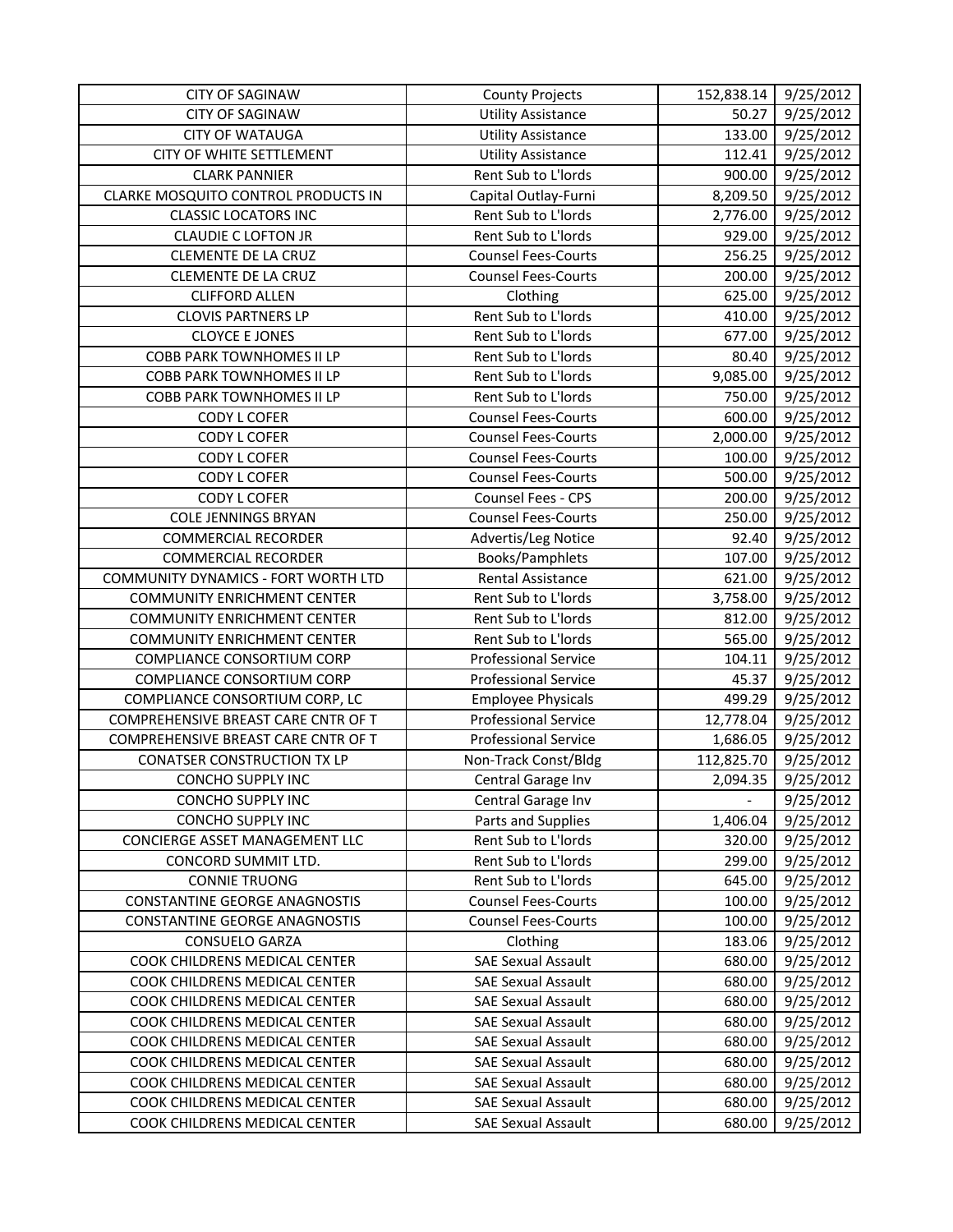| COOK CHILDRENS MEDICAL CENTER                                  | <b>SAE Sexual Assault</b>                              | 680.00           | 9/25/2012              |
|----------------------------------------------------------------|--------------------------------------------------------|------------------|------------------------|
| COOK CHILDRENS MEDICAL CENTER                                  | <b>SAE Sexual Assault</b>                              | 680.00           | 9/25/2012              |
| COOK CHILDRENS MEDICAL CENTER                                  | <b>SAE Sexual Assault</b>                              | 680.00           | 9/25/2012              |
| COOK CHILDRENS MEDICAL CENTER                                  | <b>SAE Sexual Assault</b>                              | 680.00           | 9/25/2012              |
| COOK CHILDRENS MEDICAL CENTER                                  | <b>SAE Sexual Assault</b>                              | 680.00           | 9/25/2012              |
| COOK CHILDRENS MEDICAL CENTER                                  | <b>SAE Sexual Assault</b>                              | 680.00           | 9/25/2012              |
| COOK CHILDRENS MEDICAL CENTER                                  | <b>SAE Sexual Assault</b>                              | 680.00           | 9/25/2012              |
| COOK CHILDRENS MEDICAL CENTER                                  | <b>SAE Sexual Assault</b>                              | 680.00           | 9/25/2012              |
| COOK CHILDRENS MEDICAL CENTER                                  | <b>SAE Sexual Assault</b>                              | 680.00           | 9/25/2012              |
| COOK CHILDRENS MEDICAL CENTER                                  | <b>SAE Sexual Assault</b>                              | 680.00           | 9/25/2012              |
| COOK CHILDRENS MEDICAL CENTER                                  | <b>SAE Sexual Assault</b>                              | 680.00           | 9/25/2012              |
| COOK CHILDRENS MEDICAL CENTER                                  | <b>SAE Sexual Assault</b>                              | 680.00           | 9/25/2012              |
| COOK CHILDRENS MEDICAL CENTER                                  | <b>SAE Sexual Assault</b>                              | 680.00           | 9/25/2012              |
| COOK CHILDRENS MEDICAL CENTER                                  | <b>SAE Sexual Assault</b>                              | 680.00           | 9/25/2012              |
| COOK CHILDRENS MEDICAL CENTER                                  | <b>SAE Sexual Assault</b>                              | 680.00           | 9/25/2012              |
| COOK CHILDRENS MEDICAL CENTER                                  | <b>SAE Sexual Assault</b>                              | 680.00           | 9/25/2012              |
| COOK CHILDRENS MEDICAL CENTER                                  | <b>SAE Sexual Assault</b>                              | 680.00           | 9/25/2012              |
| COOK CHILDRENS MEDICAL CENTER                                  | <b>SAE Sexual Assault</b>                              | 680.00           | 9/25/2012              |
| COOK CHILDRENS MEDICAL CENTER                                  | <b>SAE Sexual Assault</b>                              | 680.00           | 9/25/2012              |
| COOK CHILDRENS MEDICAL CENTER                                  | <b>SAE Sexual Assault</b>                              | 680.00           | 9/25/2012              |
| COOK CHILDRENS MEDICAL CENTER                                  | <b>SAE Sexual Assault</b>                              | 680.00           | 9/25/2012              |
| COOK CHILDRENS MEDICAL CENTER                                  | <b>SAE Sexual Assault</b>                              | 680.00           | 9/25/2012              |
| COOK CHILDRENS MEDICAL CENTER                                  | <b>SAE Sexual Assault</b>                              | 680.00           | 9/25/2012              |
| COOK CHILDRENS MEDICAL CENTER                                  | <b>SAE Sexual Assault</b>                              | 680.00           | 9/25/2012              |
| COOK CHILDRENS MEDICAL CENTER                                  | <b>SAE Sexual Assault</b>                              | 680.00           | 9/25/2012              |
| COOK CHILDRENS MEDICAL CENTER                                  | <b>SAE Sexual Assault</b>                              | 680.00           | 9/25/2012              |
| COOK CHILDRENS MEDICAL CENTER                                  | <b>SAE Sexual Assault</b>                              | 680.00           | 9/25/2012              |
| COOK CHILDRENS MEDICAL CENTER                                  | <b>SAE Sexual Assault</b>                              | 680.00           | 9/25/2012              |
| COOK CHILDRENS MEDICAL CENTER                                  | <b>SAE Sexual Assault</b>                              | 680.00           | 9/25/2012              |
| COOK CHILDRENS MEDICAL CENTER                                  | <b>SAE Sexual Assault</b>                              | 680.00           | 9/25/2012              |
| COOK CHILDRENS MEDICAL CENTER                                  | <b>SAE Sexual Assault</b>                              | 680.00           | 9/25/2012              |
| COOK CHILDRENS MEDICAL CENTER                                  | <b>SAE Sexual Assault</b>                              | 680.00           | 9/25/2012              |
| COOK CHILDRENS MEDICAL CENTER                                  | <b>SAE Sexual Assault</b>                              | 680.00           | 9/25/2012              |
| COOK CHILDRENS MEDICAL CENTER                                  | <b>SAE Sexual Assault</b>                              | 680.00           | 9/25/2012              |
| COOK CHILDRENS MEDICAL CENTER                                  | <b>SAE Sexual Assault</b>                              | 680.00           | 9/25/2012              |
| COOK CHILDRENS MEDICAL CENTER                                  | <b>SAE Sexual Assault</b>                              | 680.00           | 9/25/2012              |
| COOK CHILDRENS MEDICAL CENTER                                  | <b>SAE Sexual Assault</b>                              | 680.00           | 9/25/2012              |
| COOK CHILDRENS MEDICAL CENTER                                  | <b>SAE Sexual Assault</b>                              | 680.00           | 9/25/2012              |
| COOK CHILDRENS MEDICAL CENTER                                  | <b>SAE Sexual Assault</b>                              | 680.00           | 9/25/2012              |
| COOK CHILDRENS MEDICAL CENTER                                  | <b>SAE Sexual Assault</b>                              | 680.00           | 9/25/2012              |
| COOK CHILDRENS MEDICAL CENTER                                  | <b>SAE Sexual Assault</b>                              | 680.00           | 9/25/2012              |
| COOK CHILDRENS MEDICAL CENTER                                  | <b>SAE Sexual Assault</b>                              | 680.00           | 9/25/2012              |
| COOK CHILDRENS MEDICAL CENTER                                  | <b>SAE Sexual Assault</b>                              | 680.00           | 9/25/2012              |
| COOK CHILDRENS MEDICAL CENTER<br>COOK CHILDRENS MEDICAL CENTER | <b>SAE Sexual Assault</b><br><b>SAE Sexual Assault</b> | 680.00           | 9/25/2012              |
| COOK CHILDRENS MEDICAL CENTER                                  | <b>SAE Sexual Assault</b>                              | 680.00<br>680.00 | 9/25/2012<br>9/25/2012 |
| COOK CHILDRENS MEDICAL CENTER                                  | <b>SAE Sexual Assault</b>                              | 680.00           | 9/25/2012              |
| COOK CHILDRENS MEDICAL CENTER                                  | <b>SAE Sexual Assault</b>                              | 680.00           | 9/25/2012              |
| COOK CHILDRENS MEDICAL CENTER                                  | <b>SAE Sexual Assault</b>                              | 680.00           | 9/25/2012              |
| COOK CHILDRENS MEDICAL CENTER                                  | <b>SAE Sexual Assault</b>                              | 680.00           | 9/25/2012              |
| COOK CHILDRENS MEDICAL CENTER                                  | <b>SAE Sexual Assault</b>                              | 680.00           | 9/25/2012              |
| COOK CHILDRENS MEDICAL CENTER                                  | <b>SAE Sexual Assault</b>                              | 680.00           | 9/25/2012              |
|                                                                |                                                        |                  |                        |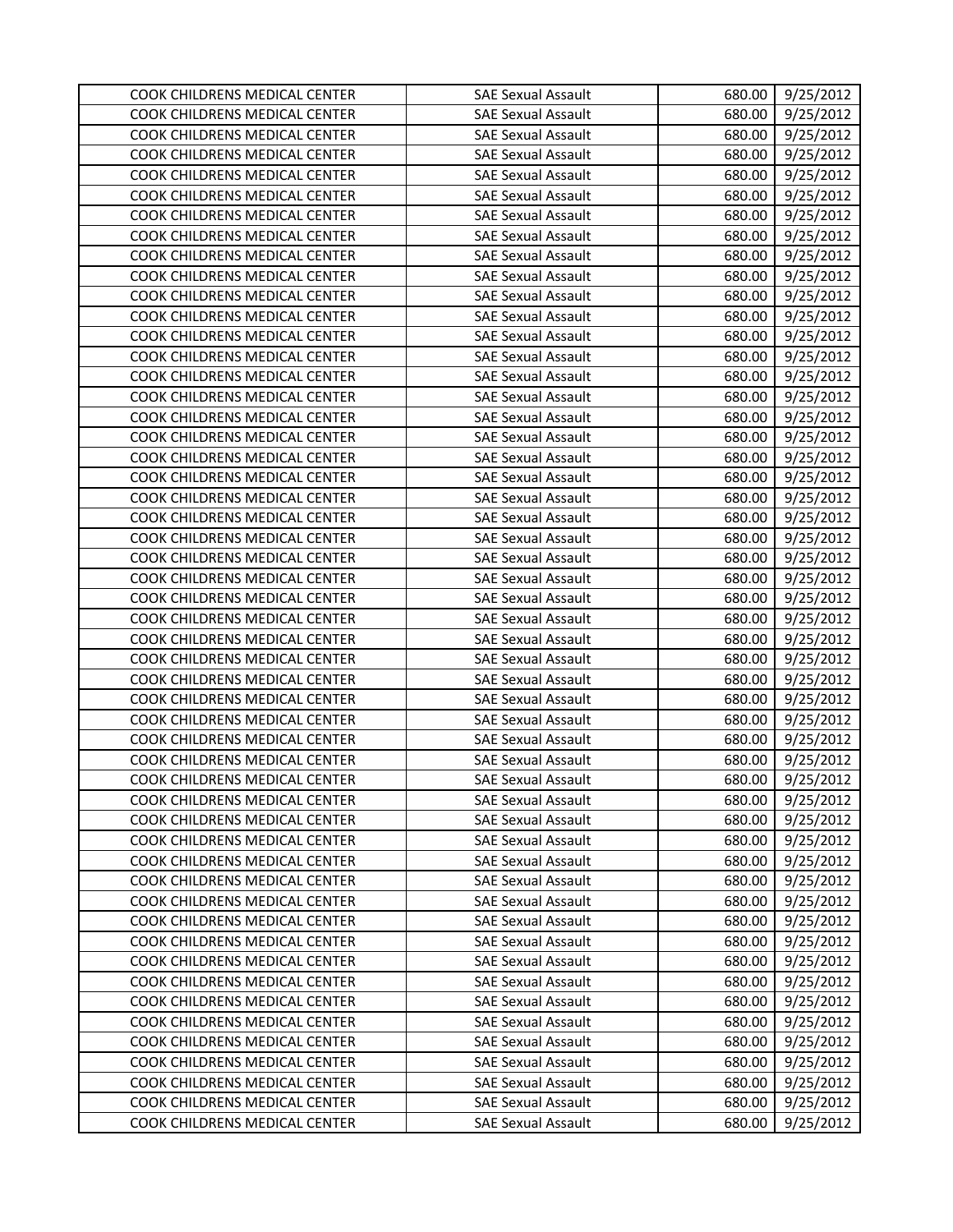| COOK CHILDRENS MEDICAL CENTER      | <b>SAE Sexual Assault</b>   | 680.00   | 9/25/2012 |
|------------------------------------|-----------------------------|----------|-----------|
| COOK CHILDRENS MEDICAL CENTER      | <b>SAE Sexual Assault</b>   | 680.00   | 9/25/2012 |
| COOK CHILDRENS MEDICAL CENTER      | <b>SAE Sexual Assault</b>   | 680.00   | 9/25/2012 |
| COOK CHILDRENS MEDICAL CENTER      | <b>SAE Sexual Assault</b>   | 680.00   | 9/25/2012 |
| COOK CHILDRENS MEDICAL CENTER      | <b>SAE Sexual Assault</b>   | 680.00   | 9/25/2012 |
| COOK CHILDRENS MEDICAL CENTER      | <b>SAE Sexual Assault</b>   | 680.00   | 9/25/2012 |
| COOK CHILDRENS MEDICAL CENTER      | <b>SAE Sexual Assault</b>   | 680.00   | 9/25/2012 |
| COOK CHILDRENS MEDICAL CENTER      | <b>SAE Sexual Assault</b>   | 680.00   | 9/25/2012 |
| COOK CHILDRENS MEDICAL CENTER      | <b>SAE Sexual Assault</b>   | 680.00   | 9/25/2012 |
| COOK CHILDRENS MEDICAL CENTER      | <b>SAE Sexual Assault</b>   | 680.00   | 9/25/2012 |
| COOK CHILDRENS MEDICAL CENTER      | <b>SAE Sexual Assault</b>   | 680.00   | 9/25/2012 |
| COOK CHILDRENS MEDICAL CENTER      | <b>SAE Sexual Assault</b>   | 680.00   | 9/25/2012 |
| COOK CHILDRENS MEDICAL CENTER      | <b>SAE Sexual Assault</b>   | 680.00   | 9/25/2012 |
| COOK CHILDRENS MEDICAL CENTER      | <b>SAE Sexual Assault</b>   | 680.00   | 9/25/2012 |
| COOK CHILDRENS MEDICAL CENTER      | <b>SAE Sexual Assault</b>   | 680.00   | 9/25/2012 |
| COOK CHILDRENS MEDICAL CENTER      | <b>SAE Sexual Assault</b>   | 680.00   | 9/25/2012 |
| COOK CHILDRENS MEDICAL CENTER      | <b>SAE Sexual Assault</b>   | 680.00   | 9/25/2012 |
| COOK CHILDRENS MEDICAL CENTER      | <b>SAE Sexual Assault</b>   | 680.00   | 9/25/2012 |
| COOK CHILDRENS MEDICAL CENTER      | <b>SAE Sexual Assault</b>   | 680.00   | 9/25/2012 |
| COOK CHILDRENS MEDICAL CENTER      | <b>SAE Sexual Assault</b>   | 680.00   | 9/25/2012 |
| COOK CHILDRENS MEDICAL CENTER      | <b>SAE Sexual Assault</b>   | 680.00   | 9/25/2012 |
| COOK CHILDRENS MEDICAL CENTER      | <b>SAE Sexual Assault</b>   | 680.00   | 9/25/2012 |
| COOK CHILDRENS MEDICAL CENTER      | <b>SAE Sexual Assault</b>   | 680.00   | 9/25/2012 |
| COOK CHILDRENS MEDICAL CENTER      | <b>SAE Sexual Assault</b>   | 680.00   | 9/25/2012 |
| COOK CHILDRENS MEDICAL CENTER      | <b>SAE Sexual Assault</b>   | 680.00   | 9/25/2012 |
| COOK CHILDRENS MEDICAL CENTER      | <b>SAE Sexual Assault</b>   | 680.00   | 9/25/2012 |
| COOK CHILDRENS MEDICAL CENTER      | <b>SAE Sexual Assault</b>   | 680.00   | 9/25/2012 |
| COOK CHILDRENS MEDICAL CENTER      | <b>SAE Sexual Assault</b>   | 680.00   | 9/25/2012 |
| COOK CHILDRENS MEDICAL CENTER      | <b>SAE Sexual Assault</b>   | 680.00   | 9/25/2012 |
| COOK CHILDRENS MEDICAL CENTER      | <b>SAE Sexual Assault</b>   | 680.00   | 9/25/2012 |
| COOK CHILDRENS MEDICAL CENTER      | <b>SAE Sexual Assault</b>   | 680.00   | 9/25/2012 |
| COOK CHILDRENS MEDICAL CENTER      | <b>SAE Sexual Assault</b>   | 680.00   | 9/25/2012 |
| COOK CHILDRENS MEDICAL CENTER      | <b>SAE Sexual Assault</b>   | 680.00   | 9/25/2012 |
| COOK CHILDRENS MEDICAL CENTER      | <b>SAE Sexual Assault</b>   | 680.00   | 9/25/2012 |
| COOK CHILDRENS MEDICAL CENTER      | <b>SAE Sexual Assault</b>   | 680.00   | 9/25/2012 |
| <b>COPPER CREEK APARTMENTS</b>     | <b>Rental Assistance</b>    | 429.00   | 9/25/2012 |
| <b>COPPER CREEK APARTMENTS</b>     | <b>Utility Assistance</b>   | 24.64    | 9/25/2012 |
| <b>COREY NEUNER</b>                | Rent Sub to L'Iords         | 995.00   | 9/25/2012 |
| CORNERSTONE ASSISTANCE NETWORK INC | <b>Subrecipient Service</b> | 6,677.60 | 9/25/2012 |
| CORNERSTONE ASSISTANCE NETWORK INC | <b>Subrecipient Service</b> | 9,770.88 | 9/25/2012 |
| <b>CORY WALTHALL</b>               | Rent Sub to L'Iords         | 433.00   | 9/25/2012 |
| COTTONWOOD HAMMER LP               | Rent Sub to L'Iords         | 9,446.00 | 9/25/2012 |
| COTTONWOOD HAMMER LP               | Rent Sub to L'Iords         | 498.00   | 9/25/2012 |
| COTTONWOOD HAMMER LP               | HAP Reimb Port-in           | 3,041.00 | 9/25/2012 |
| <b>COURTYARDS PARTNERSHIP</b>      | Rent Sub to L'Iords         | 363.00   | 9/25/2012 |
| <b>COWTOWN PROPERTIES</b>          | Rent Sub to L'Iords         | 879.00   | 9/25/2012 |
| CPH ASSOCIATES LTD                 | Rent Sub to L'Iords         | 252.00   | 9/25/2012 |
| <b>CRAIG DAMERON</b>               | <b>Counsel Fees-Courts</b>  | 300.00   | 9/25/2012 |
| <b>CRAIG S MICHALK</b>             | <b>Counsel Fees-Courts</b>  | 100.00   | 9/25/2012 |
| <b>CRASH DYNAMICS</b>              | <b>Professional Service</b> | 3,400.00 | 9/25/2012 |
| <b>CRASH DYNAMICS</b>              | <b>Expert Witness Serv</b>  | 505.50   | 9/25/2012 |
| <b>CROSS PROPERTIES</b>            | Rent Sub to L'Iords         | 475.00   | 9/25/2012 |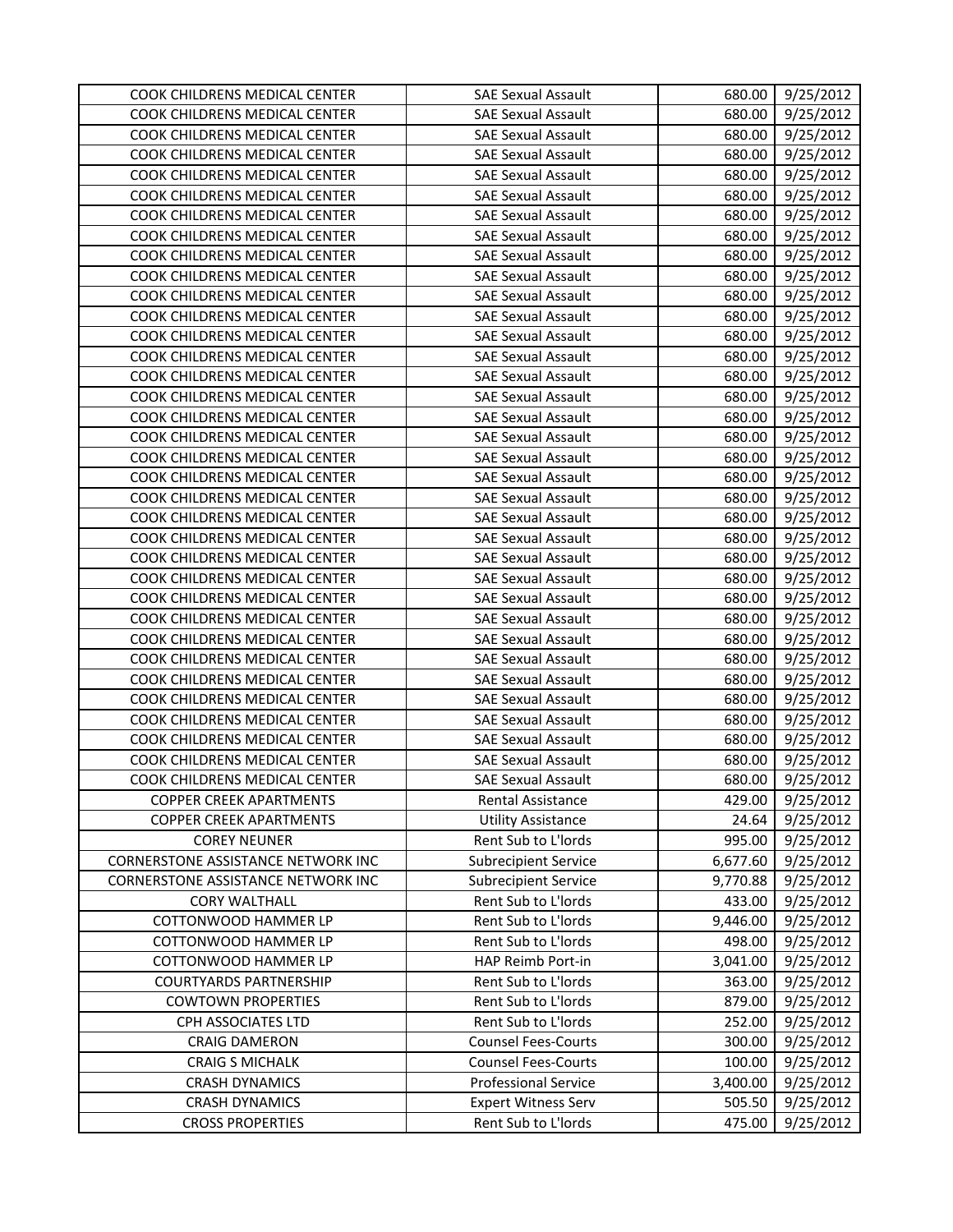| <b>CROWLEY POLICE DEPT</b>          | <b>West Sector</b>          | 285.42    | 9/25/2012 |
|-------------------------------------|-----------------------------|-----------|-----------|
| CROWLEY RETIREMENT VILLAGE LP       | Rent Sub to L'Iords         | 1,983.00  | 9/25/2012 |
| CRV CLASSIC PROPERTIES LLC          | Rent Sub to L'Iords         | 516.00    | 9/25/2012 |
| <b>CRYSTAL ROSS</b>                 | HAP Reimb Port-in           | 982.00    | 9/25/2012 |
| CTC FAMILY LIMITED PARTNERSHIP      | Rent Sub to L'Iords         | 4,602.00  | 9/25/2012 |
| CTC FAMILY LIMITED PARTNERSHIP      | Rent Sub to L'Iords         | 483.00    | 9/25/2012 |
| CTC FAMILY LIMITED PARTNERSHIP      | Rent Sub to L'Iords         | 849.00    | 9/25/2012 |
| CTC FAMILY LIMITED PARTNERSHIP      | HAP Reimb Port-in           | 749.00    | 9/25/2012 |
| <b>CTJ MAINTENANCE INC</b>          | <b>Custodian Services</b>   | 7,490.70  | 9/25/2012 |
| CTJ MAINTENANCE INC                 | <b>Custodian Services</b>   | 23,000.63 | 9/25/2012 |
| <b>CTJ MAINTENANCE INC</b>          | <b>Custodian Services</b>   | 1,326.20  | 9/25/2012 |
| <b>CTJ MAINTENANCE INC</b>          | <b>Custodian Services</b>   | 2,833.88  | 9/25/2012 |
| <b>CTJ MAINTENANCE INC</b>          | <b>Custodian Services</b>   | 2,422.06  | 9/25/2012 |
| <b>CTJ MAINTENANCE INC</b>          | <b>Custodian Services</b>   | 2,149.84  | 9/25/2012 |
| <b>CTJ MAINTENANCE INC</b>          | <b>Custodian Services</b>   | 1,996.28  | 9/25/2012 |
| <b>CTJ MAINTENANCE INC</b>          | <b>Custodian Services</b>   | 887.40    | 9/25/2012 |
| <b>CTJ MAINTENANCE INC</b>          | <b>Custodian Services</b>   | 9,918.00  | 9/25/2012 |
| <b>CTJ MAINTENANCE INC</b>          | <b>Custodian Services</b>   | 100.00    | 9/25/2012 |
| <b>CTJ MAINTENANCE INC</b>          | <b>Custodian Services</b>   | 25,330.05 | 9/25/2012 |
| <b>CTJ MAINTENANCE INC</b>          | <b>Custodian Services</b>   | 6,322.73  | 9/25/2012 |
| CTJ MAINTENANCE INC                 | <b>Custodian Services</b>   | 19,614.15 | 9/25/2012 |
| <b>CTJ MAINTENANCE INC</b>          | <b>Custodian Services</b>   | 2,166.30  | 9/25/2012 |
| <b>CTJ MAINTENANCE INC</b>          | <b>Custodian Services</b>   | 2,166.30  | 9/25/2012 |
| <b>CTJ MAINTENANCE INC</b>          | <b>Custodian Services</b>   | 2,140.20  | 9/25/2012 |
| <b>CTJ MAINTENANCE INC</b>          | Contract Labor              | 2,157.76  | 9/25/2012 |
| <b>CTJ MAINTENANCE INC</b>          | Contract Labor              | 2,081.64  | 9/25/2012 |
| <b>CTJ MAINTENANCE INC</b>          | Contract Labor              | 4,229.70  | 9/25/2012 |
| <b>CTJ MAINTENANCE INC</b>          | <b>Contract Labor</b>       | 4,511.68  | 9/25/2012 |
| <b>CTJ MAINTENANCE INC</b>          | Contract Labor              | 2,255.84  | 9/25/2012 |
| <b>CURTIS FORTINBERRY</b>           | <b>Counsel Fees-Courts</b>  | 300.00    | 9/25/2012 |
| <b>CURTIS FORTINBERRY</b>           | <b>Counsel Fees-Courts</b>  | 3,100.00  | 9/25/2012 |
| <b>CURTIS FORTINBERRY</b>           | <b>Counsel Fees-Courts</b>  | 300.00    | 9/25/2012 |
| <b>CURTIS FORTINBERRY</b>           | <b>Counsel Fees-Courts</b>  | 200.00    | 9/25/2012 |
| <b>CURTIS ROSEBERRY</b>             | Rent Sub to L'Iords         | 457.00    | 9/25/2012 |
| <b>CUYAHOGA COUNTY SHERIFF</b>      | Court Costs                 | 65.00     | 9/25/2012 |
| <b>CVR COMPUTER SUPPLIES INC</b>    | <b>Supplies</b>             | 103.00    | 9/25/2012 |
| <b>CYNTHIA A FITCH</b>              | <b>Counsel Fees-Courts</b>  | 550.00    | 9/25/2012 |
| <b>CYNTHIA L UPTON</b>              | Rent Sub to L'Iords         | 420.00    | 9/25/2012 |
| <b>CYRUS D TATUM</b>                | HAP Reimb Port-in           | 775.00    | 9/25/2012 |
| <b>D E EQUITY GROUP</b>             | Rent Sub to L'Iords         | 676.00    | 9/25/2012 |
| <b>D ROBIN MCCARTY</b>              | <b>Counsel Fees-Courts</b>  | 450.00    | 9/25/2012 |
| <b>D ROBIN MCCARTY</b>              | <b>Counsel Fees-Courts</b>  | 750.00    | 9/25/2012 |
| D ROBIN MCCARTY                     | <b>Counsel Fees-Courts</b>  | 600.00    | 9/25/2012 |
| <b>D ROBIN MCCARTY</b>              | <b>Counsel Fees-Courts</b>  | 1,000.00  | 9/25/2012 |
| DAICO SUPPLY COMPANY                | <b>Building Maintenance</b> | 436.80    | 9/25/2012 |
| DAICO SUPPLY COMPANY                | Non-Track Equipment         | 295.80    | 9/25/2012 |
| DALE A BALLARD                      | Rent Sub to L'Iords         | 190.00    | 9/25/2012 |
| DALE HEISCH                         | <b>Counsel Fees-Courts</b>  | 125.00    | 9/25/2012 |
| <b>DALLAS COUNTY CSCD</b>           | Tuition C/room Train        | 2,336.00  | 9/25/2012 |
| DALLAS GET THERE FAST (GTF) INC     | Rent Sub to L'Iords         | 1,439.00  | 9/25/2012 |
| DALLAS/FORT WORTH MINORITY BUSINESS | <b>Meeting Expenses</b>     | 70.00     | 9/25/2012 |
| DALPHINE C HENDERSON                | Rent Sub to L'Iords         | 852.00    | 9/25/2012 |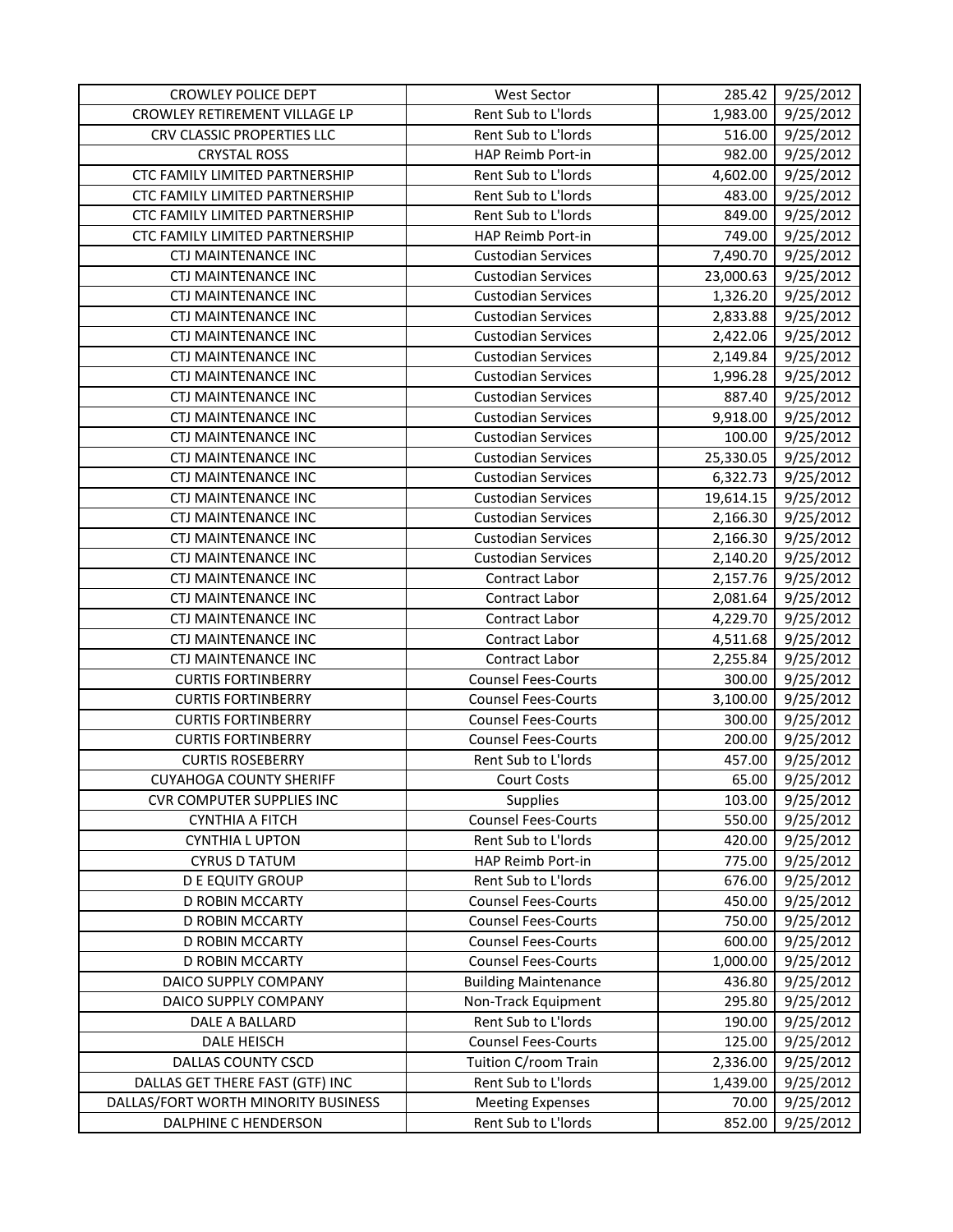| DANIEL D PHAM              | Rent Sub to L'Iords        | 638.00   | 9/25/2012 |
|----------------------------|----------------------------|----------|-----------|
| DANIEL E COLLINS           | <b>Counsel Fees-Courts</b> | 250.00   | 9/25/2012 |
| DANIEL E COLLINS           | <b>Counsel Fees-Courts</b> | 100.00   | 9/25/2012 |
| <b>DANIEL E COLLINS</b>    | <b>Counsel Fees-Courts</b> | 600.00   | 9/25/2012 |
| <b>DANIEL E COLLINS</b>    | <b>Counsel Fees-Courts</b> | 250.00   | 9/25/2012 |
| <b>DANIEL HERNANDEZ</b>    | <b>Counsel Fees-Courts</b> | 825.00   | 9/25/2012 |
| DANIEL HERNANDEZ           | <b>Counsel Fees-Courts</b> | 100.00   | 9/25/2012 |
| DANIEL HERNANDEZ           | <b>Counsel Fees-Courts</b> | 600.00   | 9/25/2012 |
| <b>DANIEL HERNANDEZ</b>    | <b>Counsel Fees-Courts</b> | 100.00   | 9/25/2012 |
| <b>DANIEL HERNANDEZ</b>    | <b>Counsel Fees-Courts</b> | 1,200.00 | 9/25/2012 |
| DANIEL HERNANDEZ           | <b>Counsel Fees-Courts</b> | 375.00   | 9/25/2012 |
| DANIEL HERNANDEZ           | <b>Counsel Fees-Courts</b> | 400.00   | 9/25/2012 |
| <b>DANIEL KLU</b>          | Rent Sub to L'Iords        | 785.00   | 9/25/2012 |
| DANILO A ACEVEDO           | Rent Sub to L'Iords        | 821.00   | 9/25/2012 |
| <b>DANNY D PITZER</b>      | <b>Counsel Fees-Courts</b> | 700.00   | 9/25/2012 |
| <b>DANNY D PITZER</b>      | <b>Counsel Fees-Courts</b> | 395.00   | 9/25/2012 |
| <b>DANNY D PITZER</b>      | <b>Counsel Fees-Courts</b> | 950.00   | 9/25/2012 |
| DANNY L HELMS              | Rent Sub to L'Iords        | 681.00   | 9/25/2012 |
| <b>DANNY TISDALE</b>       | Clothing                   | 199.30   | 9/25/2012 |
| DARCY NILES DENO           | Counsel Fees-Juv           | 100.00   | 9/25/2012 |
| DARCY NILES DENO           | Counsel Fees - CPS         | 645.00   | 9/25/2012 |
| DARLENE JOHNSON            | Clothing                   | 100.00   | 9/25/2012 |
| <b>DARREL E THRASHER</b>   | Rent Sub to L'Iords        | 850.00   | 9/25/2012 |
| DAVID A FRISBY             | <b>Counsel Fees-Courts</b> | 450.00   | 9/25/2012 |
| <b>DAVID BAYS</b>          | <b>Counsel Fees-Courts</b> | 425.00   | 9/25/2012 |
| <b>DAVID BAYS</b>          | <b>Counsel Fees-Courts</b> | 875.00   | 9/25/2012 |
| <b>DAVID BAYS</b>          | <b>Counsel Fees-Courts</b> | 425.00   | 9/25/2012 |
| <b>DAVID BERNARD</b>       | Rent Sub to L'Iords        | 1,078.00 | 9/25/2012 |
| <b>DAVID DANIELS</b>       | Rent Sub to L'Iords        | 633.00   | 9/25/2012 |
| DAVID I JOHNSON            | Rent Sub to L'Iords        | 700.00   | 9/25/2012 |
| DAVID J KRIENER            | Rent Sub to L'Iords        | 638.00   | 9/25/2012 |
| <b>DAVID LAGAT</b>         | Rent Sub to L'Iords        | 3,775.00 | 9/25/2012 |
| DAVID MARLOW               | Investigative              | 455.00   | 9/25/2012 |
| DAVID MICHAEL PERAHIA      | Rent Sub to L'Iords        | 342.00   | 9/25/2012 |
| DAVID MONROE INGRAM        | Rent Sub to L'Iords        | 798.00   | 9/25/2012 |
| DAVID PALMER               | <b>Counsel Fees-Courts</b> | 400.00   | 9/25/2012 |
| DAVID PEARSON, IV          | <b>Counsel Fees-Courts</b> | 300.00   | 9/25/2012 |
| DAVID PEARSON, IV          | <b>Counsel Fees-Courts</b> | 450.00   | 9/25/2012 |
| DAVID PEARSON, IV          | <b>Counsel Fees-Courts</b> | 387.50   | 9/25/2012 |
| <b>DAVID POST</b>          | Rent Sub to L'Iords        | 850.00   | 9/25/2012 |
| DAVID R YALE               | Rent Sub to L'Iords        | 219.00   | 9/25/2012 |
| <b>DAVID RICHARDS</b>      | <b>Counsel Fees-Courts</b> | 700.00   | 9/25/2012 |
| <b>DAVID RICHARDS</b>      | <b>Counsel Fees-Courts</b> | 300.00   | 9/25/2012 |
| <b>DAVID RODRIGUEZ</b>     | Rent Sub to L'Iords        | 975.00   | 9/25/2012 |
| Dawn D Backs               | Travel                     | 100.00   | 9/25/2012 |
| DAWN VAN WINKLE            | Rent Sub to L'Iords        | 314.00   | 9/25/2012 |
| DAY TIMER INC              | <b>Supplies</b>            | 338.61   | 9/25/2012 |
| DBC FAMILY LAW             | Counsel Fees-Juv           | 200.00   | 9/25/2012 |
| DCP SHADOWOOD LLC          | Rent Sub to L'Iords        | 419.00   | 9/25/2012 |
| DCTC SPHINX DEVELOPMENT LP | Rent Sub to L'Iords        | 4,206.00 | 9/25/2012 |
| DDRE MCDONALD FAMILY LP    | Rent Sub to L'Iords        | 1,925.00 | 9/25/2012 |
| DDRE MCDONALD FAMILY LP    | HAP Reimb Port-in          | 1,347.00 | 9/25/2012 |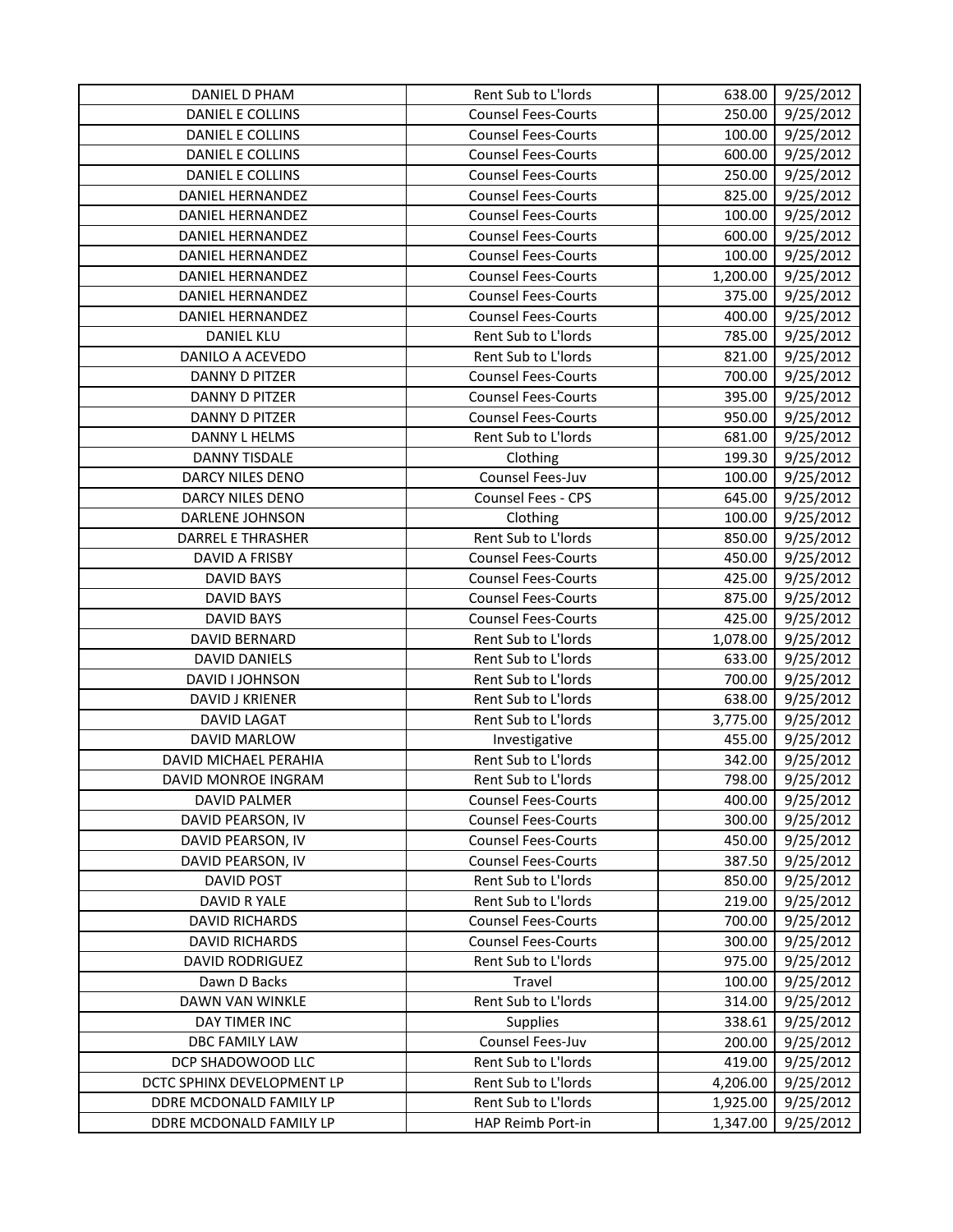| DEAN MIYAZONO                  | <b>Counsel Fees-Courts</b>  | 300.00   | 9/25/2012              |
|--------------------------------|-----------------------------|----------|------------------------|
| <b>DEAN SWANDA</b>             | <b>Counsel Fees-Courts</b>  | 1,130.00 | 9/25/2012              |
| <b>DEAN SWANDA</b>             | Counsel Fees - CPS          | 100.00   | 9/25/2012              |
| <b>DEANNA C JOHNSON</b>        | Education                   | 120.00   | 9/25/2012              |
| DEANNA M VILLARREAL            | Rent Sub to L'Iords         | 447.00   | 9/25/2012              |
| <b>DEBBIE BUCK</b>             | Education                   | 200.00   | 9/25/2012              |
| <b>DEBBIE EDWARDS</b>          | Reporter's Records          | 192.00   | 9/25/2012              |
| Debbie L White Buck            | <b>Training Supplies</b>    | 59.99    | 9/25/2012              |
| <b>DEBORAH HOOVER</b>          | Rent Sub to L'Iords         | 853.00   | 9/25/2012              |
| <b>DEBORAH R HINDS</b>         | Counsel Fees - CPS          | 450.00   | 9/25/2012              |
| DEBORAH RIPALDI WALKER         | Rent Sub to L'Iords         | 455.00   | 9/25/2012              |
| DEBRA A FLOYD                  | Rent Sub to L'Iords         | 713.00   | 9/25/2012              |
| <b>DEBRA HARRISON</b>          | Clothing                    | 398.35   | 9/25/2012              |
| DECASAS PROPERTIES LLC         | Rent Sub to L'Iords         | 445.00   | 9/25/2012              |
| DECASAS PROPERTIES LLC         | Rent Sub to L'Iords         | 445.00   | 9/25/2012              |
| DEEN FORT WORTH ASSOCIATES LTD | Rent Sub to L'Iords         | 3,009.00 | 9/25/2012              |
| DEEN FORT WORTH ASSOCIATES LTD | Rent Sub to L'Iords         | 1,262.00 | 9/25/2012              |
| DEEN FORT WORTH ASSOCIATES LTD | Rent Sub to L'Iords         | 644.00   | 9/25/2012              |
| DEEN FORT WORTH ASSOCIATES LTD | Rent Sub to L'Iords         | 805.00   | 9/25/2012              |
| DEEPDALE INVESTMENTS LTD       | Rent Sub to L'Iords         | 646.00   | 9/25/2012              |
| DEEPDALE INVESTMENTS LTD       | Rent Sub to L'Iords         | 633.00   | 9/25/2012              |
| DEIDRA KINDRED                 | HAP Reimb Port-in           | 657.00   | 9/25/2012              |
| <b>DELARIO KIZZEE</b>          | Rent Sub to L'Iords         | 955.00   | $\frac{1}{9}$ /25/2012 |
| DELSYIA M ALDANA               | Rent Sub to L'Iords         | 360.00   | 9/25/2012              |
| DELTA DENTAL INSURANCE COMPANY | Dental Admin                | 3,942.40 | 9/25/2012              |
| DELTA DENTAL INSURANCE COMPANY | Dental Admin                | 921.60   | 9/25/2012              |
| DELTHAREAN HAMILTON            | Rent Sub to L'Iords         | 702.00   | 9/25/2012              |
| <b>DENISE M JONES</b>          | Rent Sub to L'Iords         | 425.00   | 9/25/2012              |
| <b>DEON DEAN</b>               | Clothing                    | 214.01   | 9/25/2012              |
| <b>DEREK BROWN</b>             | Counsel Fees-Courts         | 675.00   | 9/25/2012              |
| <b>DERIC KEITH BROWN</b>       | Rent Sub to L'Iords         | 843.00   | 9/25/2012              |
| DESI TELEPHONE LABELS INC      | <b>Equipment Maint</b>      | 165.00   | 9/25/2012              |
| <b>DESIRAE DELICH</b>          | Clothing                    | 199.62   | 9/25/2012              |
| <b>DESIRUE CRUZ</b>            | Rent Sub to L'Iords         | 886.00   | 9/25/2012              |
| DFW COMMUNICATIONS INC         | <b>Building Maintenance</b> | 1,420.00 | 9/25/2012              |
| DFW PROPERTIES LLC             | Rent Sub to L'Iords         | 400.00   | 9/25/2012              |
| DHARMPAL SINGH CHAUHAN         | Rent Sub to L'Iords         | 699.00   | 9/25/2012              |
| DHARMPAL SINGH CHAUHAN         | Rent Sub to L'Iords         | 887.00   | 9/25/2012              |
| DIAGNOSTIC HYBRIDS, INC.       | Lab Supplies                | 213.13   | 9/25/2012              |
| <b>DIANA K FULLER</b>          | <b>Professional Service</b> | 675.00   | 9/25/2012              |
| <b>DIANE DEBRUYN</b>           | Rent Sub to L'Iords         | 894.00   | 9/25/2012              |
| <b>DIANE V SELLECK</b>         | Rent Sub to L'Iords         | 930.00   | 9/25/2012              |
| <b>DIANNA FUNCHES</b>          | Rent Sub to L'Iords         | 309.00   | 9/25/2012              |
| <b>DIANNE MBAI</b>             | Rent Sub to L'Iords         | 584.00   | 9/25/2012              |
| DIDRAIL JENNINGS               | Rent Sub to L'Iords         | 2,419.00 | 9/25/2012              |
| DIMMIE WILLIS JR               | Rent Sub to L'Iords         | 1,023.00 | 9/25/2012              |
| <b>DIRECT ENERGY</b>           | <b>Utility Assistance</b>   | 230.00   | 9/25/2012              |
| <b>DIRECT ENERGY LP</b>        | <b>Utility Allowance</b>    | 3,579.00 | 9/25/2012              |
| <b>DIRECT ENERGY LP</b>        | <b>Utility Allowance</b>    | 141.00   | 9/25/2012              |
| <b>DIRECT ENERGY LP</b>        | HAP Reimb Port-in           | 98.00    | 9/25/2012              |
| <b>DIRECT ENERGY LP</b>        | <b>Utility Assistance</b>   | 1,643.27 | 9/25/2012              |
| DIVERSIFIED POWER SYSTEMS INC  | <b>Building Maintenance</b> | 850.00   | 9/25/2012              |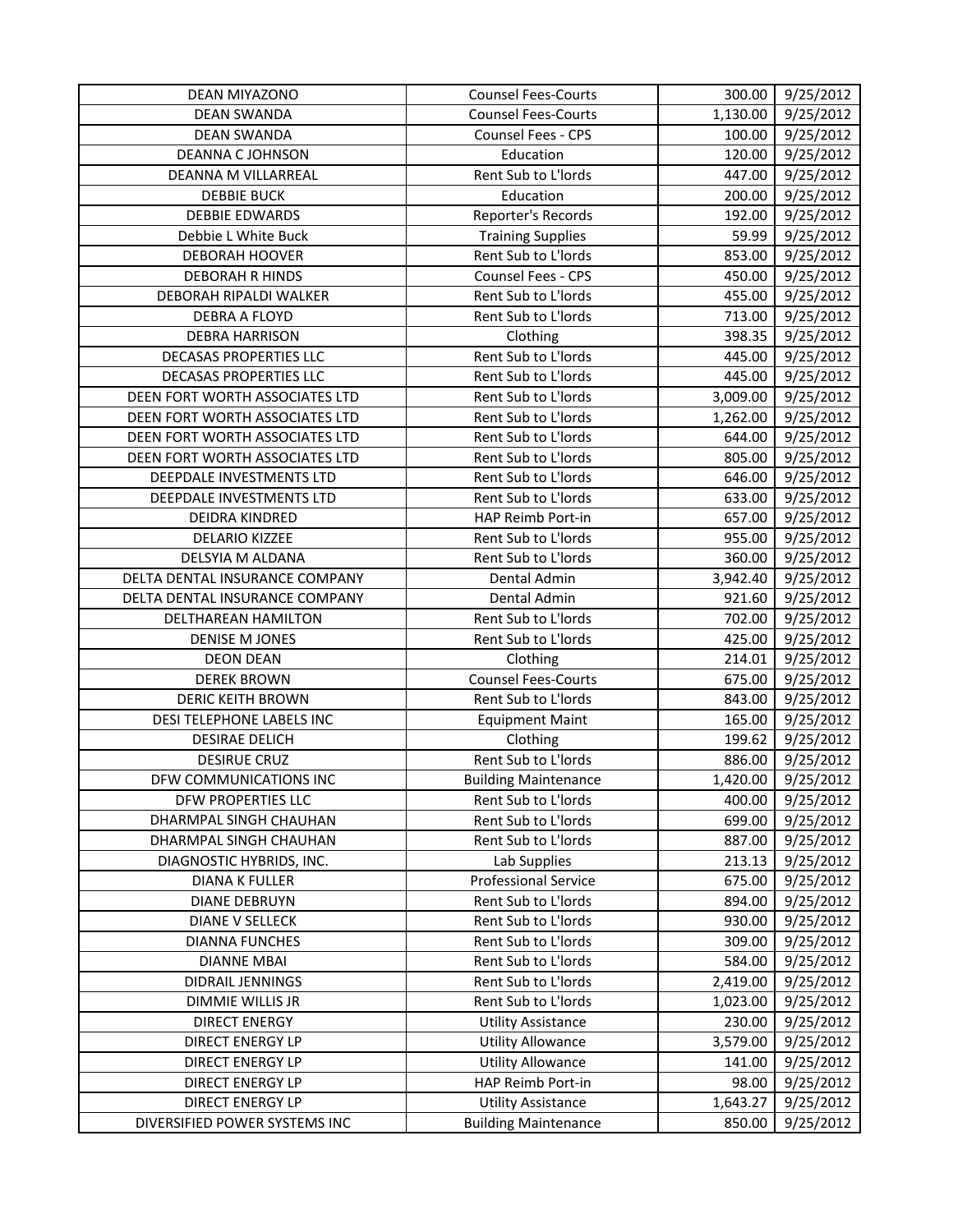| DIVERSIFIED POWER SYSTEMS INC      | <b>Building Maintenance</b> | 783.00    | 9/25/2012 |
|------------------------------------|-----------------------------|-----------|-----------|
| DIVERSIFIED POWER SYSTEMS INC      | <b>Building Maintenance</b> | 315.00    | 9/25/2012 |
| D-NADERS INVESTMENTS LLC           | Rent Sub to L'Iords         | 995.00    | 9/25/2012 |
| DOLORES STEWART & ASSOCIATES INC   | <b>Professional Service</b> | 350.84    | 9/25/2012 |
| DOLORES STEWART & ASSOCIATES INC   | <b>Professional Service</b> | 1,403.36  | 9/25/2012 |
| DOLORES STEWART & ASSOCIATES INC   | <b>Professional Service</b> | 350.84    | 9/25/2012 |
| DOLORES STEWART & ASSOCIATES INC   | <b>Professional Service</b> | 1,227.94  | 9/25/2012 |
| DOLORES STEWART & ASSOCIATES INC   | Reporter's Records          | 540.00    | 9/25/2012 |
| DOMINIC A BAUMAN                   | <b>Counsel Fees-Courts</b>  | 200.00    | 9/25/2012 |
| DOMINIC A BAUMAN                   | <b>Counsel Fees-Courts</b>  | 400.00    | 9/25/2012 |
| <b>DOMINOS PIZZA</b>               | <b>Restitution Payable</b>  | 32.25     | 9/25/2012 |
| <b>DON A BROOKINS</b>              | Rent Sub to L'Iords         | 797.00    | 9/25/2012 |
| <b>DON GANDY</b>                   | <b>Counsel Fees-Courts</b>  | 850.00    | 9/25/2012 |
| <b>DON GANDY</b>                   | <b>Counsel Fees-Courts</b>  | 450.00    | 9/25/2012 |
| <b>DON GANDY</b>                   | <b>Counsel Fees-Courts</b>  | 875.00    | 9/25/2012 |
| <b>DON GANDY</b>                   | <b>Counsel Fees-Courts</b>  | 100.00    | 9/25/2012 |
| DON M DAWES                        | <b>Counsel Fees-Courts</b>  | 100.00    | 9/25/2012 |
| DON M DAWES                        | Counsel Fees - CPS          | 375.00    | 9/25/2012 |
| DON R WINDLE                       | Sal-Appted Off(VJ)          | 555.56    | 9/25/2012 |
| DON R WINDLE                       | Education                   | 74.95     | 9/25/2012 |
| <b>DONALD E FLECK</b>              | Rent Sub to L'Iords         | 568.00    | 9/25/2012 |
| DONNA FITZGERALD                   | Rent Sub to L'Iords         | 335.00    | 9/25/2012 |
| <b>DONNELL PARISH</b>              | Rent Sub to L'Iords         | 556.00    | 9/25/2012 |
| Donnie E Scott                     | Travel                      | 9.39      | 9/25/2012 |
| DONTANIA BRADFORD                  | Clothing                    | 185.39    | 9/25/2012 |
| <b>DORIS J RANSOM</b>              | HAP Reimb Port-in           | 500.00    | 9/25/2012 |
| DOUBLE EAGLE MECHANICAL SERVICE    | <b>Building Maintenance</b> | 82.20     | 9/25/2012 |
| DOUBLE EAGLE MECHANICAL SERVICE    | <b>Building Maintenance</b> | 960.85    | 9/25/2012 |
| DOUBLE EAGLE MECHANICAL SERVICE    | <b>Building Maintenance</b> | 545.79    | 9/25/2012 |
| DOUBLE EAGLE MECHANICAL SERVICE    | <b>Building Maintenance</b> | 64.84     | 9/25/2012 |
| DOUBLE EAGLE MECHANICAL SERVICE    | <b>Building Maintenance</b> | 270.00    | 9/25/2012 |
| DOUBLE EAGLE MECHANICAL SERVICE    | A/C Maint Contract          | 589.49    | 9/25/2012 |
| DOUBLE EAGLE MECHANICAL SERVICE    | Non-Track Const/Bldg        | 4,700.00  | 9/25/2012 |
| DOUBLE EAGLE MECHANICAL SERVICE    | <b>Building Maintenance</b> | 800.14    | 9/25/2012 |
| DOUBLE TREE BY HILTON HOTEL AUSTIN | Education                   | 355.35    | 9/25/2012 |
| DOUBLE TREE BY HILTON HOTEL AUSTIN | Education                   | 355.35    | 9/25/2012 |
| DOUBLE TREE BY HILTON HOTEL AUSTIN | Education                   | 355.35    | 9/25/2012 |
| <b>DOUGLASS DISTRIBUTING</b>       | Gasoline Inventory          | 24,569.36 | 9/25/2012 |
| DPI ENERGY LLC                     | <b>Utility Allowance</b>    | 689.00    | 9/25/2012 |
| <b>DPI ENERGY LLC</b>              | HAP Reimb Port-in           | 29.00     | 9/25/2012 |
| DRAKE DUNNAVENT PC                 | <b>Counsel Fees-Courts</b>  | 300.00    | 9/25/2012 |
| <b>DRPW LLC</b>                    | <b>County Projects</b>      | 150.00    | 9/25/2012 |
| DT WOODLAND OAKS APARTMENTS LP     | Rent Sub to L'Iords         | 465.00    | 9/25/2012 |
| DT WOODLAND OAKS APARTMENTS LP     | Rent Sub to L'Iords         | 584.00    | 9/25/2012 |
| DU T PHAM                          | HAP Reimb Port-in           | 940.00    | 9/25/2012 |
| <b>DUNG Q TRAN</b>                 | Rent Sub to L'Iords         | 1,797.00  | 9/25/2012 |
| <b>DURKIN &amp; GRAHAM PC</b>      | Counsel Fees-Juv            | 200.00    | 9/25/2012 |
| <b>DURKIN &amp; GRAHAM PC</b>      | <b>Counsel Fees - CPS</b>   | 250.00    | 9/25/2012 |
| DW REALTY INC                      | Rent Sub to L'Iords         | 707.00    | 9/25/2012 |
| DYANN WILLIAMS                     | HAP Reimb Port-in           | 432.00    | 9/25/2012 |
| E M DAGGETT ELEMENTARY SCHOOL      | <b>Restitution Payable</b>  | 26.17     | 9/25/2012 |
| E STEVE MONTGOMERY                 | Rent Sub to L'Iords         | 521.00    | 9/25/2012 |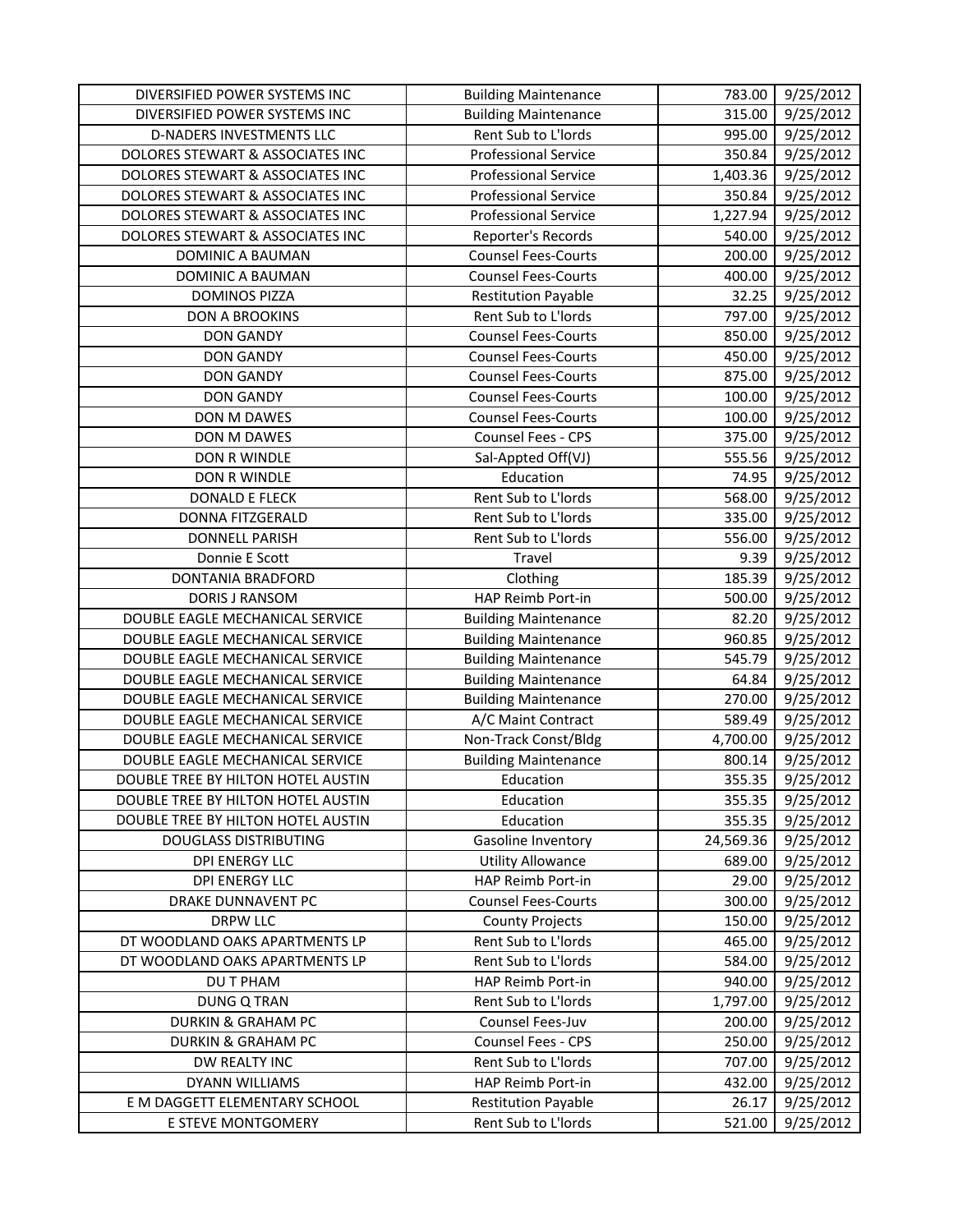| EAN HOLDINGS LLC                 | Travel                      | 66.46    | 9/25/2012 |
|----------------------------------|-----------------------------|----------|-----------|
| EAN HOLDINGS LLC                 | Vehicle Lease               | 1,800.00 | 9/25/2012 |
| <b>EARL E BATES JR</b>           | <b>Counsel Fees-Courts</b>  | 1,250.00 | 9/25/2012 |
| <b>EARL GREINETZ</b>             | Rent Sub to L'Iords         | 1,119.00 | 9/25/2012 |
| <b>EASTCHASE MILL VALLEY LLC</b> | Rent Sub to L'Iords         | 2,796.00 | 9/25/2012 |
| EASTCHASE MILL VALLEY LLC        | Rent Sub to L'Iords         | 1,276.00 | 9/25/2012 |
| <b>EBSCO INDUSTRIES INC</b>      | Law Books                   | 133.75   | 9/25/2012 |
| <b>ED FASKE</b>                  | Rent Sub to L'Iords         | 625.00   | 9/25/2012 |
| <b>EDGAR RAMIREZ</b>             | Rent Sub to L'Iords         | 1,469.00 | 9/25/2012 |
| <b>EDWARD BROOKS</b>             | HAP Reimb Port-in           | 815.00   | 9/25/2012 |
| <b>EDWARD G JONES</b>            | <b>Counsel Fees-Courts</b>  | 650.00   | 9/25/2012 |
| <b>EDWARD K HAHN</b>             | Rent Sub to L'Iords         | 451.00   | 9/25/2012 |
| <b>EDWIN YOUNGBLOOD</b>          | <b>Counsel Fees-Courts</b>  | 445.00   | 9/25/2012 |
| <b>EDWIN YOUNGBLOOD</b>          | <b>Counsel Fees-Courts</b>  | 725.00   | 9/25/2012 |
| <b>EDWIN YOUNGBLOOD</b>          | <b>Counsel Fees-Courts</b>  | 650.00   | 9/25/2012 |
| EDWIN YOUNGBLOOD                 | Counsel Fees-Juv            | 200.00   | 9/25/2012 |
| <b>EDWIN YOUNGBLOOD</b>          | Counsel Fees - CPS          | 200.00   | 9/25/2012 |
| EJLAD INVESTMENTS LLC            | Rent Sub to L'Iords         | 812.00   | 9/25/2012 |
| <b>ELECTRIC NOW LP</b>           | <b>Utility Allowance</b>    | 75.00    | 9/25/2012 |
| <b>ELISA RAUCH</b>               | Rent Sub to L'Iords         | 933.00   | 9/25/2012 |
| <b>ELIZABETH BATTS</b>           | Rent Sub to L'Iords         | 1,974.00 | 9/25/2012 |
| ELIZABETH ROYAL                  | Clothing                    | 200.00   | 9/25/2012 |
| <b>ELOY SEPULVEDA</b>            | <b>Counsel Fees-Courts</b>  | 400.00   | 9/25/2012 |
| <b>ELOY SEPULVEDA</b>            | <b>Counsel Fees-Courts</b>  | 200.00   | 9/25/2012 |
| <b>ELOY SEPULVEDA</b>            | <b>Counsel Fees-Courts</b>  | 900.00   | 9/25/2012 |
| <b>EMERALD TRAILS LLC</b>        | Rent Sub to L'Iords         | 771.00   | 9/25/2012 |
| <b>EMMA J JOHNSON</b>            | Rent Sub to L'Iords         | 688.00   | 9/25/2012 |
| <b>EMMANUEL E AJAEGBU</b>        | Rent Sub to L'Iords         | 578.00   | 9/25/2012 |
| <b>EMPIRE PAPER</b>              | Kitchen Supplies            | 224.40   | 9/25/2012 |
| <b>EMPIRE PAPER</b>              | <b>Building Maintenance</b> | 501.80   | 9/25/2012 |
| ENCLAVE @ PARKVIEW LP            | Rent Sub to L'Iords         | 2,457.00 | 9/25/2012 |
| ENCLAVE @ PARKVIEW LP            | Rent Sub to L'Iords         | (226.00) | 9/25/2012 |
| <b>ENCON SYSTEMS INC</b>         | Supplies                    | 233.70   | 9/25/2012 |
| <b>ENTRUST ENERGY INC</b>        | <b>Utility Allowance</b>    | 1,166.00 | 9/25/2012 |
| <b>ENTRUST ENERGY INC</b>        | HAP Reimb Port-in           | 38.00    | 9/25/2012 |
| <b>ENTRUST ENERGY INC</b>        | <b>Utility Assistance</b>   | 139.01   | 9/25/2012 |
| <b>EONG SHIUE</b>                | Rent Sub to L'Iords         | 385.00   | 9/25/2012 |
| ER INVESTIGATIVE NETWORK         | Investigative               | 328.50   | 9/25/2012 |
| ER INVESTIGATIVE NETWORK         | Investigative               | 195.50   | 9/25/2012 |
| ER INVESTIGATIVE NETWORK         | Investigative               | 436.50   | 9/25/2012 |
| <b>EREKA JONES</b>               | Rent Sub to L'Iords         | 665.00   | 9/25/2012 |
| <b>ERIC B SIMMONS</b>            | Rent Sub to L'Iords         | 900.00   | 9/25/2012 |
| <b>ERIC CUMMINGS</b>             | <b>Counsel Fees-Courts</b>  | 610.00   | 9/25/2012 |
| <b>ERIC CUMMINGS</b>             | <b>Counsel Fees-Courts</b>  | 202.00   | 9/25/2012 |
| <b>ERIC D BEAL</b>               | Counsel Fees - CPS          | 100.00   | 9/25/2012 |
| <b>ERICK MCNAIR</b>              | Rent Sub to L'Iords         | 1,070.00 | 9/25/2012 |
| ESTATE OF FRANK M PUSKARICH SR   | Rent Sub to L'Iords         | 169.00   | 9/25/2012 |
| <b>ESTELLE WILSON</b>            | Rent Sub to L'Iords         | 350.00   | 9/25/2012 |
| <b>ESTHER AGUIRRE</b>            | Rent Sub to L'Iords         | 138.00   | 9/25/2012 |
| <b>ESTHER RASHAD</b>             | Rent Sub to L'Iords         | 702.00   | 9/25/2012 |
| EULESS SYCAMORE CIRCLE LLC       | HAP Reimb Port-in           | 735.00   | 9/25/2012 |
| <b>EVCO PARTNERS LP</b>          | Supplies                    | 155.34   | 9/25/2012 |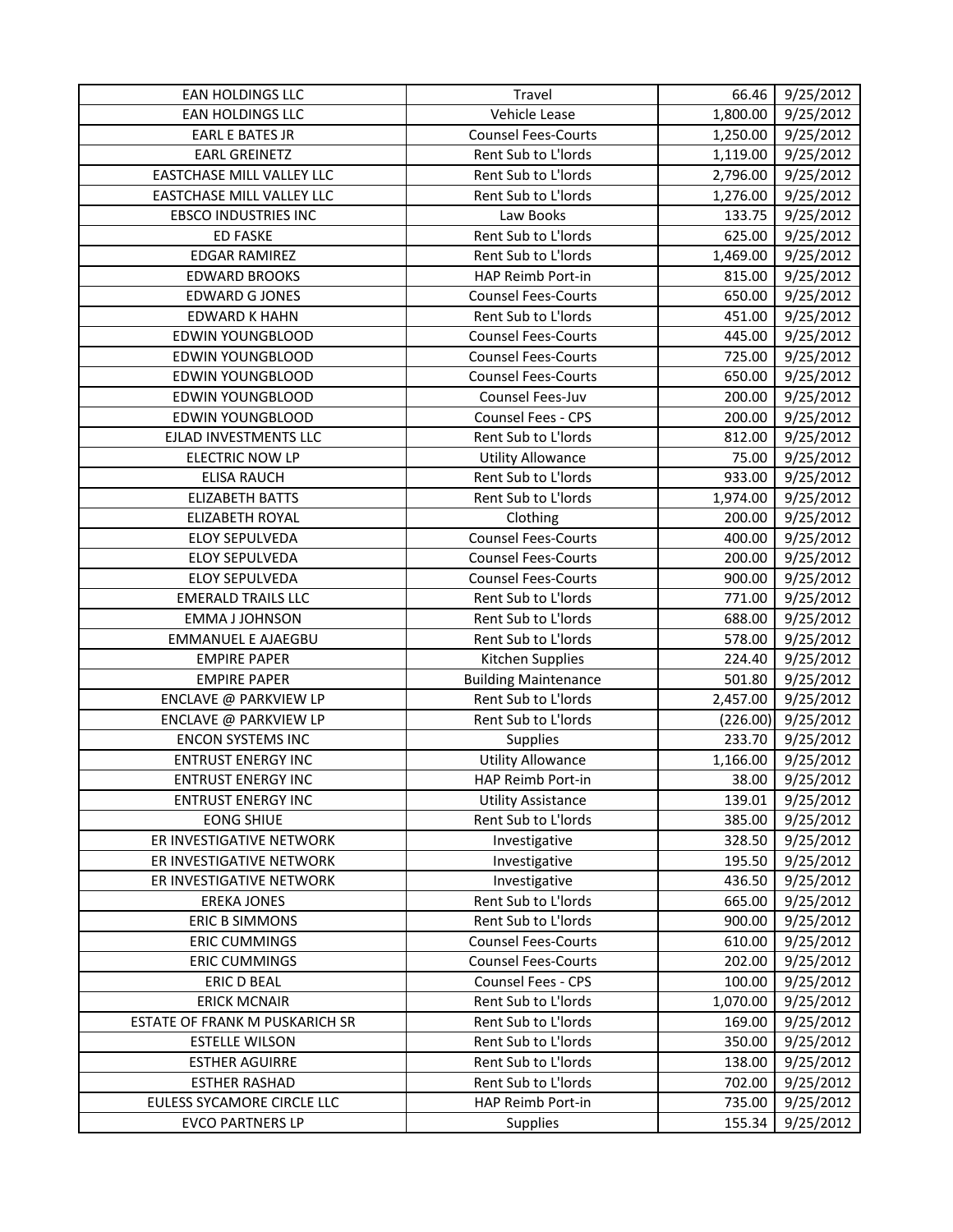| <b>EVCO PARTNERS LP</b>               | Supplies                    | 32.37    | 9/25/2012 |
|---------------------------------------|-----------------------------|----------|-----------|
| <b>EVCO PARTNERS LP</b>               | <b>Custodian Supplies</b>   | 15.18    | 9/25/2012 |
| <b>EVCO PARTNERS LP</b>               | <b>Building Maintenance</b> | 59.78    | 9/25/2012 |
| <b>EVCO PARTNERS LP</b>               | <b>Building Maintenance</b> | 356.11   | 9/25/2012 |
| <b>EVCO PARTNERS LP</b>               | <b>Building Maintenance</b> | 314.11   | 9/25/2012 |
| <b>EVCO PARTNERS LP</b>               | <b>Building Maintenance</b> | 2,947.56 | 9/25/2012 |
| <b>EVCO PARTNERS LP</b>               | <b>Building Maintenance</b> | 635.00   | 9/25/2012 |
| <b>EVCO PARTNERS LP</b>               | <b>Building Maintenance</b> | 1,282.81 | 9/25/2012 |
| <b>EVCO PARTNERS LP</b>               | <b>Building Maintenance</b> | 526.50   | 9/25/2012 |
| <b>EVCO PARTNERS LP</b>               | Landscaping Expense         | 328.28   | 9/25/2012 |
| <b>EVCO PARTNERS LP</b>               | Parts and Supplies          | 232.50   | 9/25/2012 |
| <b>EVCO PARTNERS LP</b>               | Parts and Supplies          | 46.88    | 9/25/2012 |
| <b>EVCO PARTNERS LP</b>               | Parts and Supplies          |          | 9/25/2012 |
| <b>EVCO PARTNERS LP</b>               | Parts and Supplies          | 5.40     | 9/25/2012 |
| <b>EVCO PARTNERS LP</b>               | <b>Small Tools</b>          | 246.70   | 9/25/2012 |
| <b>EVCO PARTNERS LP</b>               | <b>Building Maintenance</b> | 89.23    | 9/25/2012 |
| <b>EVCO PARTNERS LP</b>               | Non-Track Const/Bldg        | 334.39   | 9/25/2012 |
| <b>EVCO PARTNERS LP</b>               | Supplies                    | 28.78    | 9/25/2012 |
| <b>EVCO PARTNERS LP</b>               | Supplies                    | 143.90   | 9/25/2012 |
| EVIDENT CRIME SCENE PRODUCTS          | Lab Supplies                | 243.00   | 9/25/2012 |
| <b>EVRIDGE TRACTOR INC</b>            | Parts and Supplies          | 47.64    | 9/25/2012 |
| <b>EXECUTIVE FORMS &amp; SUPPLIES</b> | <b>Computer Supplies</b>    | 3,241.70 | 9/25/2012 |
| EZ ELECTRICAL CONTRACTORS LLC         | <b>Equipment Maint</b>      | 379.03   | 9/25/2012 |
| EZ ELECTRICAL CONTRACTORS LLC         | <b>Building Maintenance</b> | 105.00   | 9/25/2012 |
| EZ ELECTRICAL CONTRACTORS LLC         | <b>Building Maintenance</b> | 767.19   | 9/25/2012 |
| <b>EZ LEASE</b>                       | Rent Sub to L'Iords         | 440.00   | 9/25/2012 |
| F & S CAPITAL LLC                     | Rent Sub to L'Iords         | 1,616.00 | 9/25/2012 |
| <b>FABIN CAMACHO</b>                  | Rent Sub to L'Iords         | 386.00   | 9/25/2012 |
| FAMILY DOLLAR #4038                   | Food/Hygiene Assist         | 18.86    | 9/25/2012 |
| FAMILY DOLLAR #6089                   | Food/Hygiene Assist         | 272.00   | 9/25/2012 |
| FAMILY DOLLAR #7232                   | Food/Hygiene Assist         | 77.00    | 9/25/2012 |
| FAMILY DOLLAR #8033                   | Food/Hygiene Assist         | 90.00    | 9/25/2012 |
| FAMILY DOLLAR STORE #2477             | Food/Hygiene Assist         | 226.28   | 9/25/2012 |
| <b>FAMILY DOLLAR STORES</b>           | Food/Hygiene Assist         | 179.76   | 9/25/2012 |
| FAMILY DOLLAR STORES #1816            | Food/Hygiene Assist         | 40.00    | 9/25/2012 |
| <b>FARMERS MARKET</b>                 | Food                        | 374.67   | 9/25/2012 |
| <b>FARSHID KHOSHGAM</b>               | Rent Sub to L'Iords         | 451.00   | 9/25/2012 |
| Farzin A Abshari                      | Education                   | 15.00    | 9/25/2012 |
| <b>FASCLAMPITT PAPER STORE</b>        | <b>Graphics Inventory</b>   | 4,536.80 | 9/25/2012 |
| FATHER FLANAGAN'S BOYS' HOME          | <b>Educational Material</b> | 107.35   | 9/25/2012 |
| <b>FEDEX</b>                          | Postage                     | 42.76    | 9/25/2012 |
| FELIPE O CALZADA                      | <b>Counsel Fees-Courts</b>  | 700.00   | 9/25/2012 |
| FELIPE O CALZADA                      | <b>Counsel Fees-Courts</b>  | 400.00   | 9/25/2012 |
| FELIPE O CALZADA                      | <b>Counsel Fees-Courts</b>  | 550.00   | 9/25/2012 |
| FELIPE O CALZADA                      | <b>Counsel Fees-Courts</b>  | 400.00   | 9/25/2012 |
| FELIPE O CALZADA                      | Counsel Fees-Juv            | 200.00   | 9/25/2012 |
| FELIPE O CALZADA                      | Counsel Fees - CPS          | 100.00   | 9/25/2012 |
| <b>FELIX GALINDO</b>                  | HAP Reimb Port-in           | 277.00   | 9/25/2012 |
| FIESTA #46                            | Food/Hygiene Assist         | 20.00    | 9/25/2012 |
| FIESTA MART #60                       | Food/Hygiene Assist         | 20.00    | 9/25/2012 |
| FIESTA MART #61                       | Food/Hygiene Assist         | 36.75    | 9/25/2012 |
| FIESTA MART #76                       | Food/Hygiene Assist         | 175.00   | 9/25/2012 |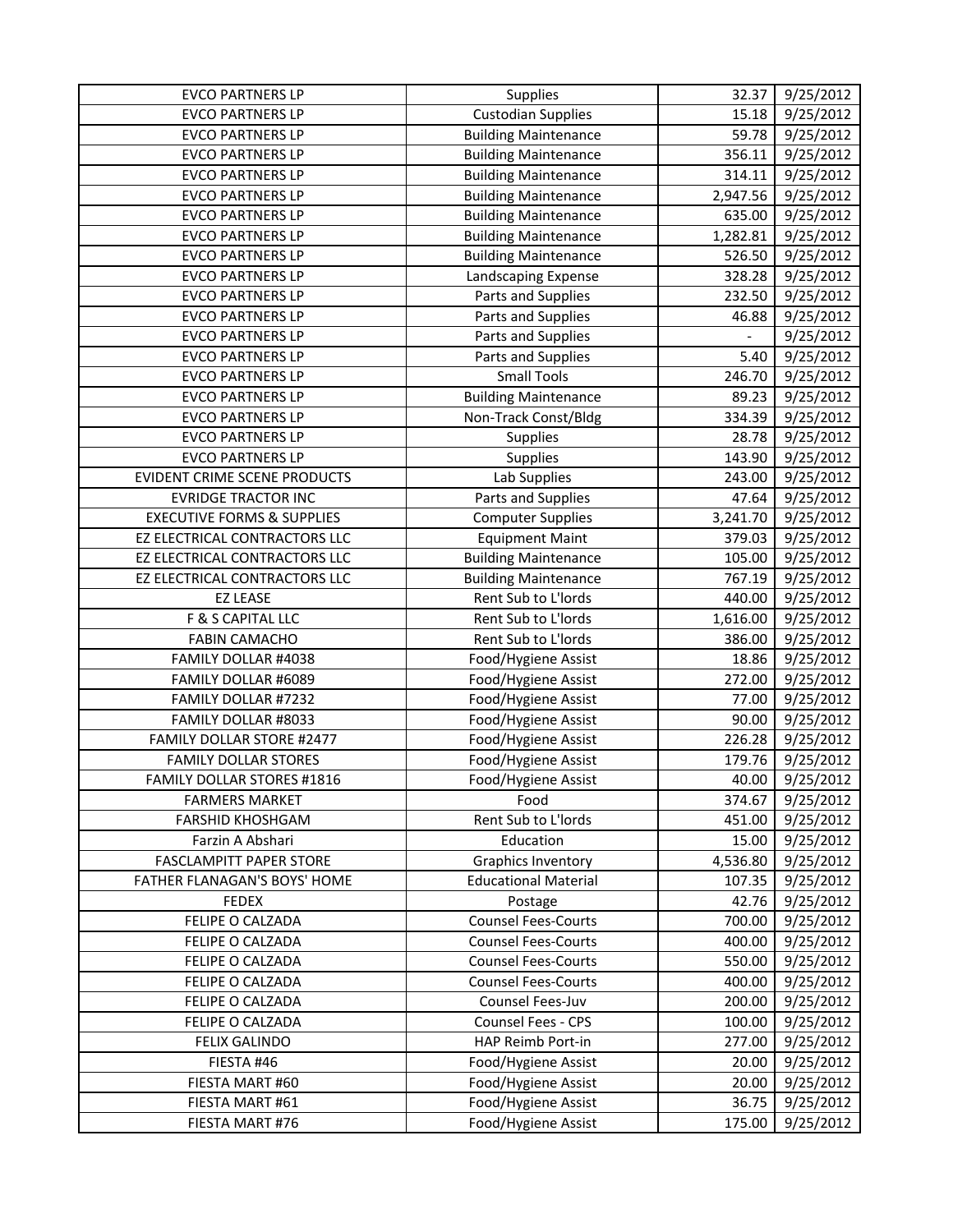| FIESTA MART INC                     | Food/Hygiene Assist         | 40.00      | 9/25/2012 |
|-------------------------------------|-----------------------------|------------|-----------|
| <b>FIREMANS CONTRACTORS</b>         | <b>Custodian Services</b>   | 2,575.32   | 9/25/2012 |
| FIRST CALL MORGUE                   | <b>Professional Service</b> | 400.00     | 9/25/2012 |
| <b>FIRST CHOICE POWER</b>           | <b>Utility Allowance</b>    | 2,188.00   | 9/25/2012 |
| FIRST CHOICE POWER                  | <b>Utility Allowance</b>    | 2.00       | 9/25/2012 |
| <b>FIRST CHOICE POWER</b>           | HAP Reimb Port-in           | 12.00      | 9/25/2012 |
| FIRST CHOICE POWER                  | <b>Utility Assistance</b>   | 55.30      | 9/25/2012 |
| <b>FIRST CHOICE POWER</b>           | <b>Utility Assistance</b>   | 1,592.49   | 9/25/2012 |
| FIRST CONSOLIDATED ASSET MGMT LLC   | Rent Sub to L'Iords         | 990.00     | 9/25/2012 |
| <b>FISHER SCIENTIFIC</b>            | Lab Supplies                | 38.69      | 9/25/2012 |
| <b>FISHER SCIENTIFIC</b>            | Lab Supplies                | 1,428.00   | 9/25/2012 |
| <b>FISHER SCIENTIFIC</b>            | Lab Supplies                | 294.80     | 9/25/2012 |
| <b>FISHER SCIENTIFIC</b>            | Lab Supplies                | 385.95     | 9/25/2012 |
| <b>FISHER SCIENTIFIC</b>            | Lab Supplies                | 2,918.61   | 9/25/2012 |
| <b>FISHER SCIENTIFIC</b>            | Lab Supplies                | 90.18      | 9/25/2012 |
| FIVE STAR CORRECTIONAL SERVICES INC | Food Contr/Prisoners        | 76,369.19  | 9/25/2012 |
| FIVE STAR CORRECTIONAL SERVICES INC | Food Contr/Employees        | 2,533.51   | 9/25/2012 |
| FIVE STAR FORD OF TEXAS LTD         | Central Garage Inv          | 1,061.19   | 9/25/2012 |
| <b>FLEETSCREEN LTD</b>              | <b>Medical Supplies</b>     | 610.50     | 9/25/2012 |
| FLOWER MOUND WATER BLAST INC        | <b>Erosion Control</b>      | 917.25     | 9/25/2012 |
| FLOYD L PETERSON                    | Rent Sub to L'Iords         | 698.00     | 9/25/2012 |
| <b>FLOYD ROBINSON</b>               | Rent Sub to L'Iords         | 743.00     | 9/25/2012 |
| FLYNN, FRANCIS & CLARK LLP          | Counsel Fees-Juv            | 300.00     | 9/25/2012 |
| <b>FOODLAND MARKETS</b>             | Food/Hygiene Assist         | 57.77      | 9/25/2012 |
| FORD & SONS REAL ESTATE INVESTORS   | Rent Sub to L'Iords         | 757.00     | 9/25/2012 |
| FORT DEARBORN LIFE INSURANCE CO     | <b>Optional Term</b>        | 53,335.67  | 9/25/2012 |
| FORT DEARBORN LIFE INSURANCE CO     | Dependent Group Life        | 3,225.60   | 9/25/2012 |
| FORT DEARBORN LIFE INSURANCE CO     | Spousal Opt TermLife        | 1,938.80   | 9/25/2012 |
| FORT DEARBORN LIFE INSURANCE CO     | <b>Basic Life</b>           | 25,834.24  | 9/25/2012 |
| FORT WORTH AFFORDABILITY INC        | Rent Sub to L'Iords         | 1,165.00   | 9/25/2012 |
| FORT WORTH AFFORDABILITY INC        | Rent Sub to L'Iords         | 1,780.00   | 9/25/2012 |
| FORT WORTH AFFORDABILITY INC        | HAP Reimb Port-in           | 751.00     | 9/25/2012 |
| FORT WORTH AFFORDABILITY INC        | Rent Sub to L'Iords         | 239.00     | 9/25/2012 |
| FORT WORTH AFFORDABILITY INC        | Rent Sub to L'Iords         | 251.00     | 9/25/2012 |
| FORT WORTH AFFORDABILITY INC        | HAP Reimb Port-in           | 684.00     | 9/25/2012 |
| FORT WORTH AMBASSADOR APARTMENTS    | Rent Sub to L'Iords         | 403.00     | 9/25/2012 |
| FORT WORTH AUTO GLASS CENTER LTD    | Central Garage Inv          | 699.08     | 9/25/2012 |
| FORT WORTH AUTO GLASS CENTER LTD    | Parts and Supplies          | 134.50     | 9/25/2012 |
| FORT WORTH AUTO GLASS CENTER LTD    | Parts and Supplies          | 193.25     | 9/25/2012 |
| FORT WORTH CHAMPION SPRING          | Central Garage Inv          | 45.85      | 9/25/2012 |
| FORT WORTH CHAPTER TSCPA            | Education                   | 140.00     | 9/25/2012 |
| FORT WORTH CHAPTER TSCPA            | Education                   | 140.00     | 9/25/2012 |
| FORT WORTH CHAPTER TSCPA            | Education                   | 140.00     | 9/25/2012 |
| FORT WORTH CHAPTER TSCPA            | Education                   | 140.00     | 9/25/2012 |
| FORT WORTH CHAPTER TSCPA            | Education                   | 140.00     | 9/25/2012 |
| FORT WORTH CHAPTER TSCPA            | Education                   | 140.00     | 9/25/2012 |
| FORT WORTH CHAPTER TSCPA            | Education                   | 140.00     | 9/25/2012 |
| FORT WORTH CHAPTER TSCPA            | Education                   | 140.00     | 9/25/2012 |
| FORT WORTH EXECUTIVE ROUNDTABLE     | Dues                        | 100.00     | 9/25/2012 |
| FORT WORTH ISD                      | Professional Service        | 129,305.50 | 9/25/2012 |
| FORT WORTH PEDIATRICS               | <b>Medical Services</b>     | 242.00     | 9/25/2012 |
| FORT WORTH TRANSPORTATION AUTHORITY | Transportation              | 36,600.00  | 9/25/2012 |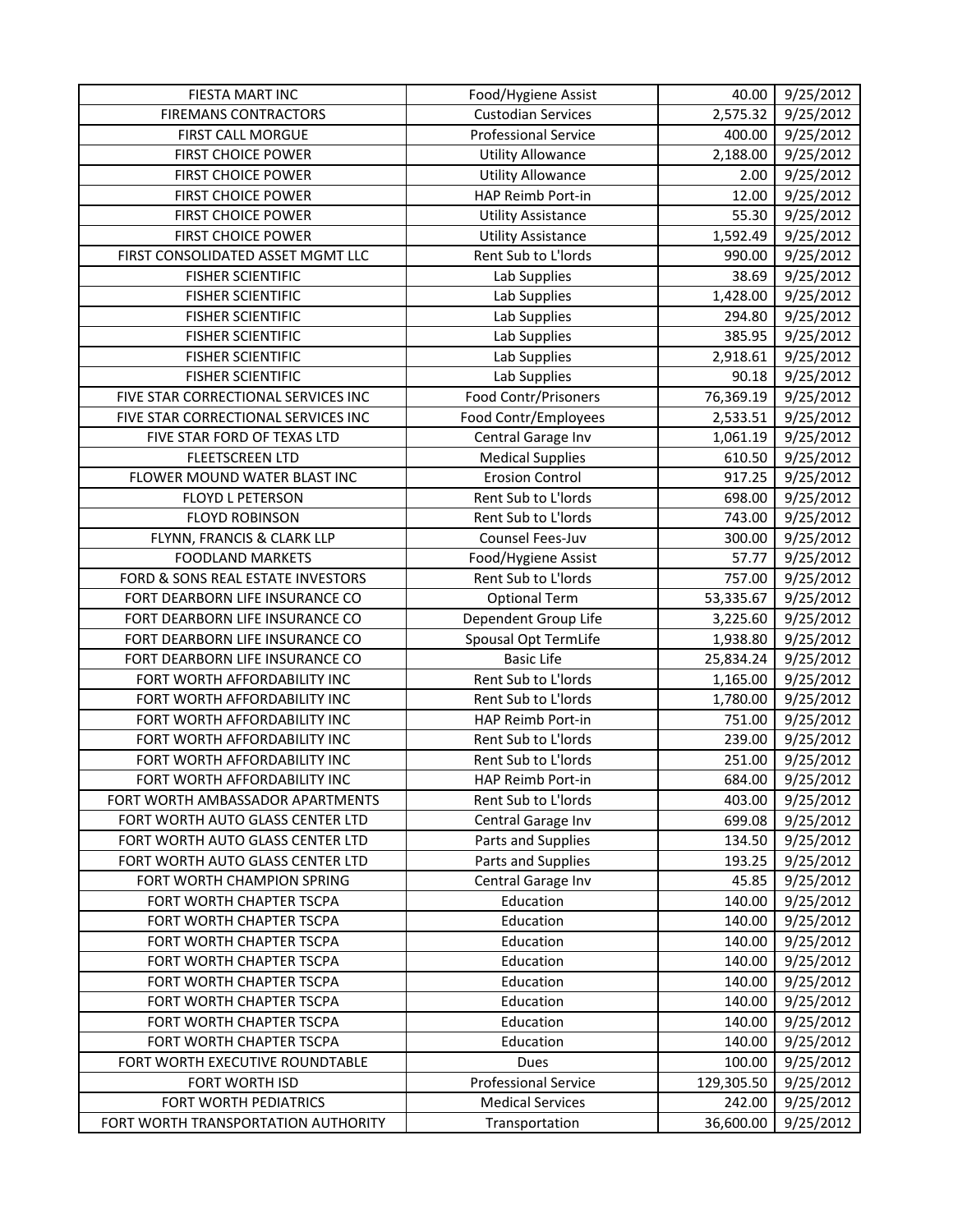| FORT WORTH WATER DEPARTMENT       | Water                       | 38.39    | 9/25/2012 |
|-----------------------------------|-----------------------------|----------|-----------|
| FORT WORTH WATER DEPARTMENT       | Water                       | 8,227.17 | 9/25/2012 |
| FORT WORTH WATER DEPARTMENT       | Water                       | 1,115.87 | 9/25/2012 |
| FORT WORTH WATER DEPARTMENT       | Water                       | 3,186.31 | 9/25/2012 |
| FORT WORTH WATER DEPARTMENT       | <b>Utility Assistance</b>   | 1,431.36 | 9/25/2012 |
| FORTUNE REAL PROPERTY             | Rent Sub to L'Iords         | 514.00   | 9/25/2012 |
| <b>FOUR BUCKS LLC</b>             | Rent Sub to L'Iords         | 606.00   | 9/25/2012 |
| FOUR SEASONS AT CLEAR CREEK LTD   | Rent Sub to L'Iords         | 3,835.00 | 9/25/2012 |
| FOUR SEASONS AT CLEAR CREEK LTD   | HAP Reimb Port-in           | 1,049.00 | 9/25/2012 |
| FPC REGIONAL PLACE APTS LTD       | Rent Sub to L'Iords         | 705.00   | 9/25/2012 |
| FQFW LIMITED PARTNERSHIP          | Rent Sub to L'Iords         | 800.00   | 9/25/2012 |
| <b>FRANCES B JANEZIC</b>          | <b>Professional Service</b> | 175.42   | 9/25/2012 |
| <b>FRANCES B JANEZIC</b>          | Reporter's Records          | 116.00   | 9/25/2012 |
| FRANCIS DURWARD WEBB JR           | Rent Sub to L'Iords         | 965.00   | 9/25/2012 |
| FRANCISCO HERNANDEZ JR            | <b>Counsel Fees-Courts</b>  | 400.00   | 9/25/2012 |
| FRANCISCO HERNANDEZ JR            | <b>Counsel Fees-Courts</b>  | 400.00   | 9/25/2012 |
| FRANCISCO HERNANDEZ JR            | <b>Counsel Fees-Courts</b>  | 200.00   | 9/25/2012 |
| FRANCISCO HERNANDEZ JR            | <b>Counsel Fees-Courts</b>  | 500.00   | 9/25/2012 |
| FRANCISCO HERNANDEZ JR            | <b>Counsel Fees-Courts</b>  | 100.00   | 9/25/2012 |
| FRANCISCO HERNANDEZ JR            | <b>Professional Service</b> | 211.25   | 9/25/2012 |
| <b>FRANCISCO RIOS</b>             | Rent Sub to L'Iords         | 525.00   | 9/25/2012 |
| <b>FRANK ADLER</b>                | Counsel Fees-Juv            | 200.00   | 9/25/2012 |
| <b>FRANK ADLER</b>                | Counsel Fees - CPS          | 1,130.00 | 9/25/2012 |
| <b>FRANK R WARREN</b>             | Rent Sub to L'Iords         | 2,487.00 | 9/25/2012 |
| <b>FRANK R WARREN</b>             | HAP Reimb Port-in           | 704.00   | 9/25/2012 |
| <b>FRED A ANDREWS</b>             | Rent Sub to L'Iords         | 592.00   | 9/25/2012 |
| FRED ANTHONY UFOLLA               | <b>Restitution Payable</b>  | 50.00    | 9/25/2012 |
| <b>FRED CUMMINGS</b>              | <b>Counsel Fees-Courts</b>  | 250.00   | 9/25/2012 |
| <b>FRED QUATRO</b>                | Rent Sub to L'Iords         | 634.00   | 9/25/2012 |
| <b>FREDDIE L RUFFIN</b>           | Rent Sub to L'Iords         | 437.00   | 9/25/2012 |
| FREDERICK GLEN MCCARTHY           | Rent Sub to L'Iords         | 372.00   | 9/25/2012 |
| <b>FREMANI PROPERTIES LLC</b>     | Rent Sub to L'Iords         | 622.00   | 9/25/2012 |
| <b>FRENCHELL WHITE</b>            | Rent Sub to L'Iords         | 615.00   | 9/25/2012 |
| FRONTLINE PROPERTY MANAGEMENT INC | Rent Sub to L'Iords         | 4,000.00 | 9/25/2012 |
| FT WORTH LAUNDRY & DRY CLEAN      | Clothing                    | 466.50   | 9/25/2012 |
| FT WORTH LAUNDRY & DRY CLEAN      | Lab Equip Mainten           | 83.00    | 9/25/2012 |
| FULCRUM RETAIL ENERGY LLC         | <b>Utility Allowance</b>    | 369.00   | 9/25/2012 |
| FULCRUM RETAIL ENERGY LLC         | <b>Utility Allowance</b>    | 50.00    | 9/25/2012 |
| FULGHAM LAW FIRM PC               | <b>Counsel Fees-Courts</b>  | 100.00   | 9/25/2012 |
| FULGHAM LAW FIRM PC               | <b>Counsel Fees-Courts</b>  | 300.00   | 9/25/2012 |
| FULGHAM LAW FIRM PC               | <b>Counsel Fees-Courts</b>  | 100.00   | 9/25/2012 |
| FW BRENTWOOD APTS LTD             | Rent Sub to L'Iords         | 2,486.00 | 9/25/2012 |
| FW BRENTWOOD APTS LTD             | Rent Sub to L'Iords         | 518.00   | 9/25/2012 |
| FW BRENTWOOD APTS LTD             | Rent Sub to L'Iords         | 2,349.00 | 9/25/2012 |
| FW BRENTWOOD APTS LTD             | HAP Reimb Port-in           | 957.00   | 9/25/2012 |
| FW EASTLAND HOUSING PARTNERS LTD  | Rent Sub to L'Iords         | 4,518.00 | 9/25/2012 |
| FW MILLSTONE PARTNERS LP          | Rent Sub to L'Iords         | 1,450.00 | 9/25/2012 |
| FW MILLSTONE PARTNERS LP          | HAP Reimb Port-in           | 792.00   | 9/25/2012 |
| FW VALENCIA PALMS APARTMENTS LP   | Rent Sub to L'Iords         | 299.00   | 9/25/2012 |
| <b>G ALAN STEELE</b>              | <b>Counsel Fees-Courts</b>  | 1,955.00 | 9/25/2012 |
| <b>G ANDREW PLATT</b>             | <b>Counsel Fees-Courts</b>  | 425.00   | 9/25/2012 |
| <b>G ANDREW PLATT</b>             | <b>Counsel Fees-Courts</b>  | 100.00   | 9/25/2012 |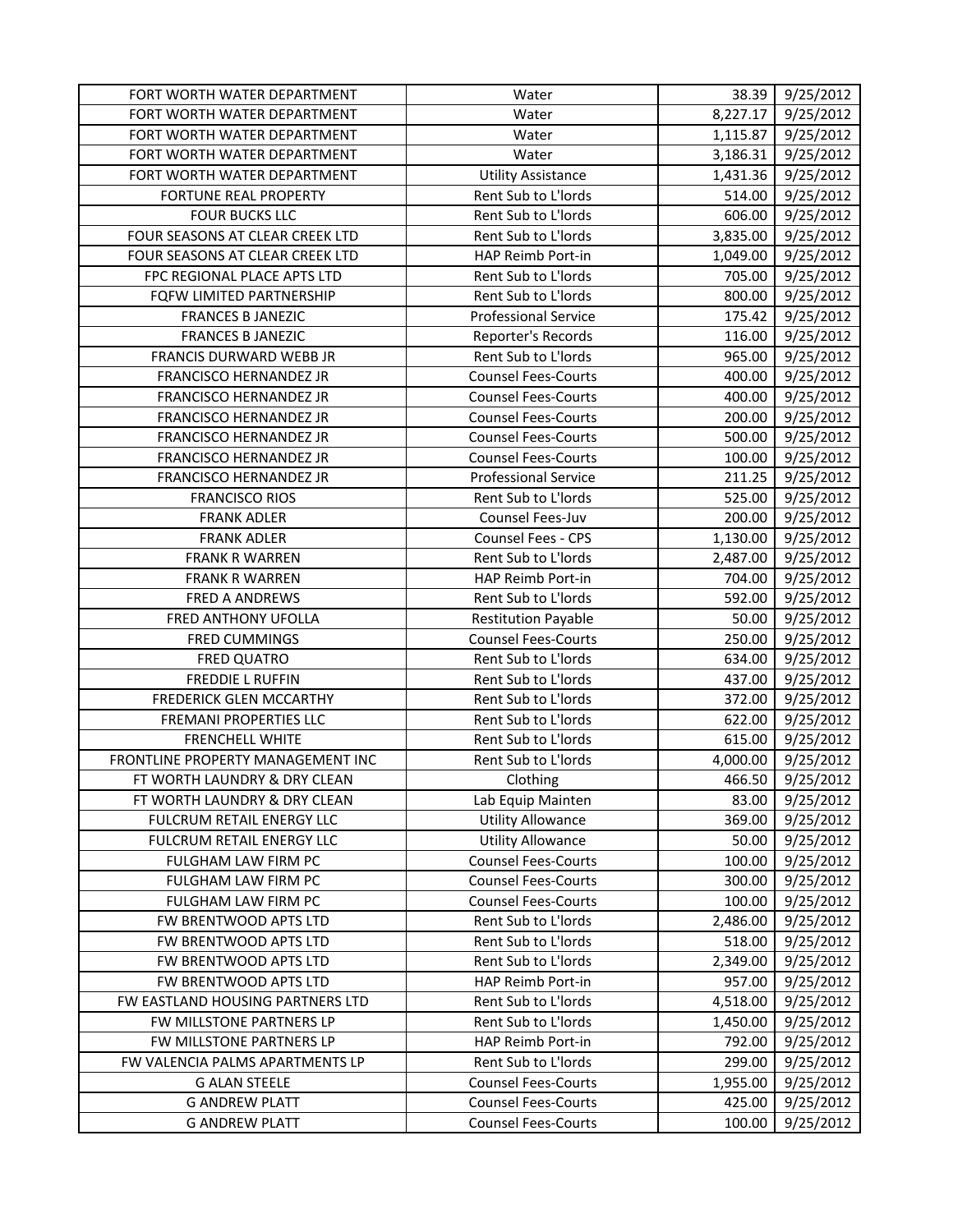| <b>G ANDREW PLATT</b>                    | <b>Counsel Fees-Courts</b>  | 400.00   | 9/25/2012 |
|------------------------------------------|-----------------------------|----------|-----------|
| <b>G ANDREW PLATT</b>                    | <b>Counsel Fees-Courts</b>  | 1,150.00 | 9/25/2012 |
| <b>G8 FORT WORTH LLC</b>                 | Rent Sub to L'Iords         | 566.00   | 9/25/2012 |
| <b>GABRIEL CASTRO</b>                    | Rent Sub to L'Iords         | 1,344.00 | 9/25/2012 |
| <b>GARLAN HOLDEN</b>                     | Rent Sub to L'Iords         | 406.00   | 9/25/2012 |
| <b>GARLAND HOUSING AUTHORITY</b>         | Port HAP Port-out           | 324.00   | 9/25/2012 |
| <b>GARLAND HOUSING AUTHORITY</b>         | Port Admin Fee Expen        | 42.87    | 9/25/2012 |
| <b>GARRY T KNOTTS</b>                    | HAP Reimb Port-in           | 900.00   | 9/25/2012 |
| <b>GARY MEDLIN</b>                       | <b>Counsel Fees-Courts</b>  | 600.00   | 9/25/2012 |
| <b>GARY MEDLIN</b>                       | <b>Counsel Fees-Courts</b>  | 610.00   | 9/25/2012 |
| <b>GARY SHANE LEWIS</b>                  | <b>Counsel Fees-Courts</b>  | 800.00   | 9/25/2012 |
| <b>GARY SHANE LEWIS</b>                  | <b>Counsel Fees-Courts</b>  | 200.00   | 9/25/2012 |
| <b>GARY SHANE LEWIS</b>                  | Counsel Fees-Juv            | 975.00   | 9/25/2012 |
| <b>GEM JONES</b>                         | Rent Sub to L'Iords         | 1,481.00 | 9/25/2012 |
| <b>GEORGE MACKEY</b>                     | <b>Counsel Fees-Courts</b>  | 1,100.00 | 9/25/2012 |
| <b>GEORGE MACKEY</b>                     | <b>Counsel Fees-Courts</b>  | 1,000.00 | 9/25/2012 |
| <b>GEORGE MACKEY</b>                     | <b>Counsel Fees-Courts</b>  | 100.00   | 9/25/2012 |
| <b>GEORGE R TRIMBER LAW OFFICE</b>       | <b>Counsel Fees-Courts</b>  | 350.00   | 9/25/2012 |
| <b>GEORGE R TRIMBER LAW OFFICE</b>       | <b>Counsel Fees-Courts</b>  | 275.00   | 9/25/2012 |
| <b>GEORGE R TRIMBER LAW OFFICE</b>       | <b>Counsel Fees-Courts</b>  | 118.75   | 9/25/2012 |
| <b>GEORGE R TRIMBER LAW OFFICE</b>       | <b>Counsel Fees-Courts</b>  | 312.50   | 9/25/2012 |
| <b>GEORGE W NORRIS</b>                   | Rent Sub to L'Iords         | 900.00   | 9/25/2012 |
| <b>GEORGIA DEPT OF COMMUNITY AFFAIRS</b> | Port HAP Port-out           | 830.00   | 9/25/2012 |
| <b>GEORGIA DEPT OF COMMUNITY AFFAIRS</b> | Port Admin Fee Expen        | 42.87    | 9/25/2012 |
| Gerald L Anderson                        | Education                   | 200.00   | 9/25/2012 |
| <b>GERARD KARDONSKY</b>                  | <b>Counsel Fees-Courts</b>  | 350.00   | 9/25/2012 |
| <b>GERARD KARDONSKY</b>                  | <b>Counsel Fees-Courts</b>  | 800.00   | 9/25/2012 |
| <b>GERRY LYNN INC</b>                    | Rent Sub to L'Iords         | 1,941.00 | 9/25/2012 |
| <b>GERRY LYNN INC</b>                    | Rent Sub to L'Iords         | 677.00   | 9/25/2012 |
| GES                                      | <b>Equipment Maint</b>      | 205.88   | 9/25/2012 |
| GES                                      | <b>Building Maintenance</b> | 62.00    | 9/25/2012 |
| GES                                      | <b>Building Maintenance</b> | 1,080.42 | 9/25/2012 |
| GES                                      | <b>Building Maintenance</b> | 1,606.86 | 9/25/2012 |
| GES                                      | <b>Building Maintenance</b> | 501.00   | 9/25/2012 |
| GES                                      | <b>Building Maintenance</b> | 310.00   | 9/25/2012 |
| GES                                      | <b>Building Maintenance</b> | 248.00   | 9/25/2012 |
| GES                                      | <b>Building Maintenance</b> | 4,960.00 | 9/25/2012 |
| GES                                      | A/C Maint Contract          | 248.00   | 9/25/2012 |
| GES                                      | A/C Maint Contract          | 386.09   | 9/25/2012 |
| GES                                      | A/C Maint Contract          | 952.36   | 9/25/2012 |
| GES                                      | A/C Maint Contract          | 186.00   | 9/25/2012 |
| GES                                      | A/C Maint Contract          | 1,739.11 | 9/25/2012 |
| GES                                      | A/C Maint Contract          | 657.91   | 9/25/2012 |
| GES                                      | A/C Maint Contract          | 1,394.80 | 9/25/2012 |
| GES                                      | A/C Maint Contract          | 124.00   | 9/25/2012 |
| GES                                      | A/C Maint Contract          | 124.00   | 9/25/2012 |
| GES                                      | A/C Maint Contract          | 186.00   | 9/25/2012 |
| GES                                      | A/C Maint Contract          | 124.00   | 9/25/2012 |
| GES                                      | A/C Maint Contract          | 1,010.00 | 9/25/2012 |
| GES                                      | A/C Maint Contract          | 1,617.70 | 9/25/2012 |
| <b>GES</b>                               | A/C Maint Contract          | 330.00   | 9/25/2012 |
| GES                                      | Kitchen Maintenance         | 503.64   | 9/25/2012 |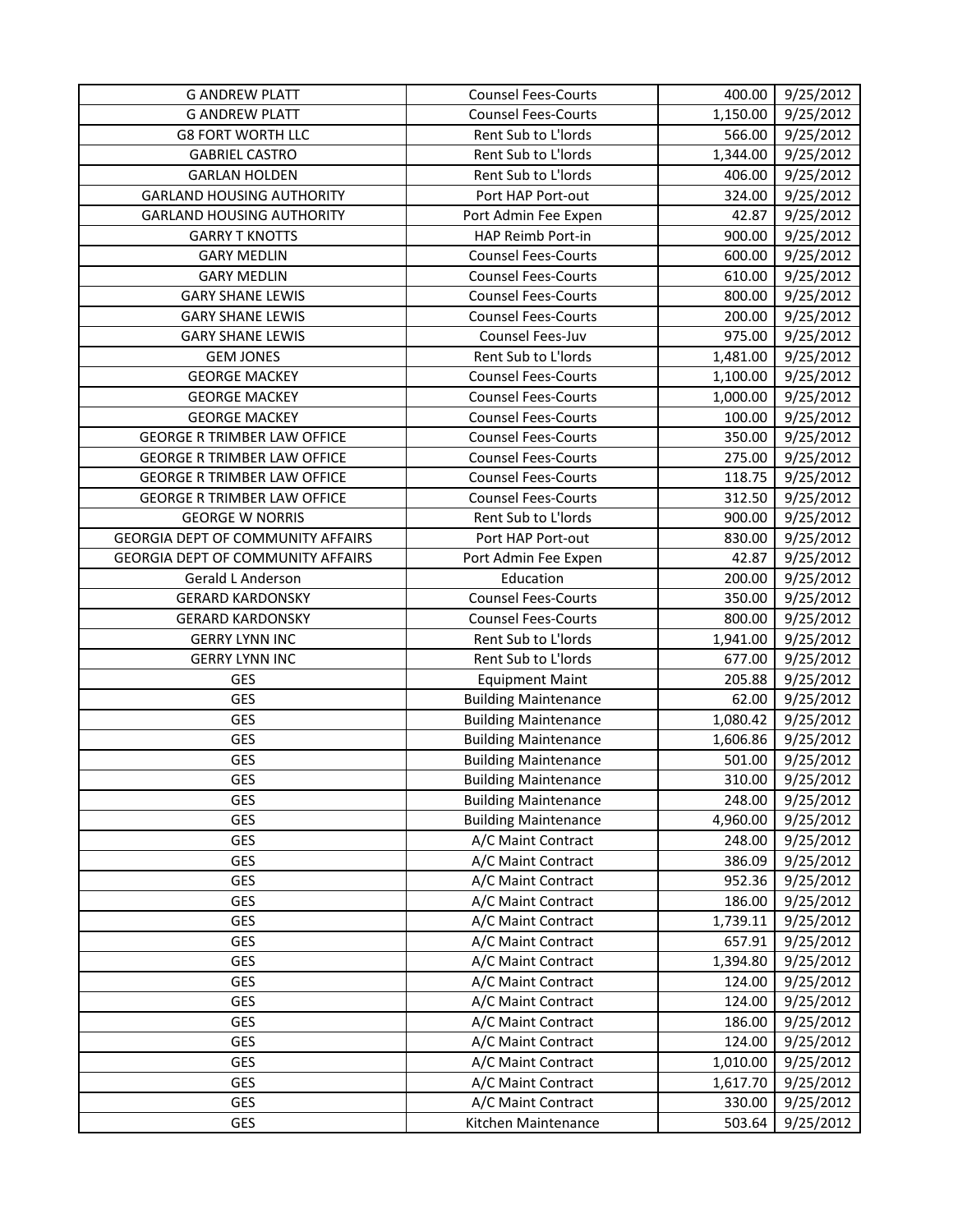| GES                                     | Kitchen Maintenance         | 248.00   | 9/25/2012 |
|-----------------------------------------|-----------------------------|----------|-----------|
| GES                                     | Echo Lake Park              | 462.90   | 9/25/2012 |
| <b>GES</b>                              | A/C Maint Contract          | 587.03   | 9/25/2012 |
| <b>GEXA ENERGY CORPORATION</b>          | <b>Utility Allowance</b>    | 80.00    | 9/25/2012 |
| <b>GEXA ENERGY LP</b>                   | <b>Utility Assistance</b>   | 154.00   | 9/25/2012 |
| <b>GEXA ENERGY LP</b>                   | <b>Utility Assistance</b>   | 688.10   | 9/25/2012 |
| <b>GIAN S TANWAR</b>                    | Rent Sub to L'Iords         | 875.00   | 9/25/2012 |
| <b>GIAN S TANWAR</b>                    | Rent Sub to L'Iords         | 3,242.00 | 9/25/2012 |
| <b>GILBERT RUSSELL ROWE</b>             | <b>Counsel Fees-Courts</b>  | 125.00   | 9/25/2012 |
| <b>GILBERT RUSSELL ROWE</b>             | <b>Counsel Fees-Courts</b>  | 125.00   | 9/25/2012 |
| <b>GIRLS INC OF TARRANT COUNTY</b>      | <b>Subrecipient Service</b> | 1,422.83 | 9/25/2012 |
| <b>GJA INVESTMENTS LP</b>               | Rent Sub to L'Iords         | 1,502.00 | 9/25/2012 |
| <b>GLAXO SMITH KLINE (GSK)</b>          | <b>Medical Supplies</b>     | 2,755.23 | 9/25/2012 |
| <b>GLEN ROSE PARK APARTMENTS</b>        | Rent Sub to L'Iords         | 2,713.00 | 9/25/2012 |
| <b>GLOBAL PAYMENTS INC</b>              | Hith Dept Immu Fees         | 502.72   | 9/25/2012 |
| <b>GLOBAL PAYMENTS INC</b>              | Hith Dept Immu Fees         | 774.98   | 9/25/2012 |
| <b>GLOBAL PAYMENTS INC</b>              | Hlth Internat'l Trav        | 1,129.14 | 9/25/2012 |
| <b>GLORIA JONES-NELSON</b>              | Clothing                    | 675.00   | 9/25/2012 |
| <b>GLYNIS MCGINTY</b>                   | <b>Counsel Fees-Courts</b>  | 600.00   | 9/25/2012 |
| <b>GLYNIS MCGINTY</b>                   | <b>Counsel Fees-Courts</b>  | 400.00   | 9/25/2012 |
| <b>GLYNIS MCGINTY</b>                   | <b>Counsel Fees-Courts</b>  | 1,550.00 | 9/25/2012 |
| <b>GONY LTD</b>                         | Prepaid - Rent              | 9,450.00 | 9/25/2012 |
| <b>GOOD SHEPHERD RESIDENTIAL</b>        | Clothing                    | 343.61   | 9/25/2012 |
| <b>GORDON T ARMSTRONG</b>               | Rent Sub to L'Iords         | 422.00   | 9/25/2012 |
| <b>GRAINGER</b>                         | A/C Maint Contract          | 185.16   | 9/25/2012 |
| <b>GRAND PRAIRIE HOUSING ASSISTANCE</b> | Port HAP Port-out           | 5,215.00 | 9/25/2012 |
| <b>GRAND PRAIRIE HOUSING ASSISTANCE</b> | Port Admin Fee Expen        | 300.09   | 9/25/2012 |
| <b>GRANICUS INC</b>                     | Software Maintenance        | 52.00    | 9/25/2012 |
| <b>GREATEST-GEN SENIOR HOUSING LTD</b>  | Rent Sub to L'Iords         | 3,367.00 | 9/25/2012 |
| <b>GREEN MOUNTAIN ENERGY COMPANY</b>    | <b>Utility Assistance</b>   | 69.00    | 9/25/2012 |
| <b>GREEN MOUNTAIN ENERGY COMPANY</b>    | <b>Utility Assistance</b>   | 56.00    | 9/25/2012 |
| <b>GREEN MOUNTAIN ENERGY COMPANY</b>    | <b>Utility Allowance</b>    | 507.00   | 9/25/2012 |
| <b>GREEN MOUNTAIN ENERGY COMPANY</b>    | HAP Reimb Port-in           | 54.00    | 9/25/2012 |
| <b>GREEN MOUNTAIN ENERGY COMPANY</b>    | <b>Utility Assistance</b>   | 165.29   | 9/25/2012 |
| <b>GREEN MOUNTAIN ENERGY COMPANY</b>    | <b>Utility Assistance</b>   | 313.54   | 9/25/2012 |
| <b>GREEN MOUNTAIN ENERGY COMPANY</b>    | <b>Utility Assistance</b>   | 128.48   | 9/25/2012 |
| <b>GREEN MOUNTAIN ENERGY COMPANY</b>    | <b>Utility Assistance</b>   | 138.33   | 9/25/2012 |
| <b>GREEN MOUNTAIN ENERGY COMPANY</b>    | <b>Utility Assistance</b>   | 261.50   | 9/25/2012 |
| <b>GREEN TAM PROPERTIES INC</b>         | Rent Sub to L'Iords         | 773.00   | 9/25/2012 |
| GREENWOOD MOUNT OLIVET                  | <b>County Burials</b>       | 700.00   | 9/25/2012 |
| <b>GREG GRAY</b>                        | <b>Counsel Fees-Courts</b>  | 750.00   | 9/25/2012 |
| <b>GREG GRAY</b>                        | <b>Counsel Fees-Courts</b>  | 300.00   | 9/25/2012 |
| <b>GREGG GOODWIN</b>                    | Rent Sub to L'Iords         | 725.00   | 9/25/2012 |
| <b>GREGORY S STITH</b>                  | Rent Sub to L'Iords         | 706.00   | 9/25/2012 |
| <b>GREGORY SPENCER FUNERAL</b>          | <b>County Burials</b>       | 700.00   | 9/25/2012 |
| <b>GREYHOUND LINES INC</b>              | Transportation              | 264.00   | 9/25/2012 |
| <b>GREYHOUND PACKAGE EXPRESS</b>        | Transportation              | 236.50   | 9/25/2012 |
| <b>GST PUBLIC SAFETY SUPPLY</b>         | Clothing                    | 2,699.61 | 9/25/2012 |
| <b>GST PUBLIC SAFETY SUPPLY</b>         | Clothing                    | 1,476.31 | 9/25/2012 |
| <b>GST PUBLIC SAFETY SUPPLY</b>         | Clothing                    | 5,205.59 | 9/25/2012 |
| <b>GST PUBLIC SAFETY SUPPLY</b>         | Clothing                    | (99.07)  | 9/25/2012 |
| <b>GST PUBLIC SAFETY SUPPLY</b>         | Clothing                    | 2,326.22 | 9/25/2012 |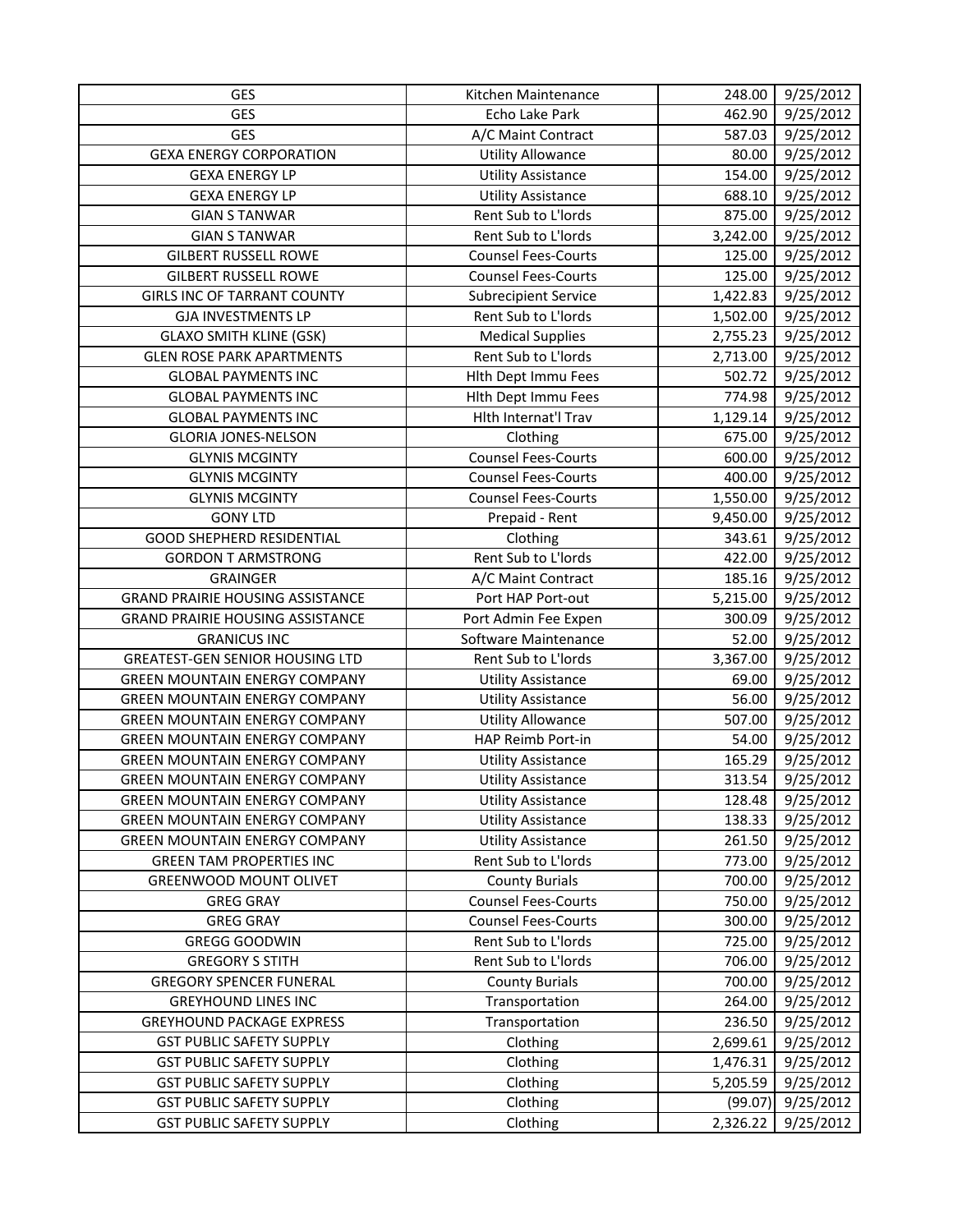| <b>GST PUBLIC SAFETY SUPPLY</b>     | Clothing                   | 2,955.79 | 9/25/2012 |
|-------------------------------------|----------------------------|----------|-----------|
| <b>GST PUBLIC SAFETY SUPPLY</b>     | Clothing                   | 1,713.21 | 9/25/2012 |
| <b>GST PUBLIC SAFETY SUPPLY</b>     | Clothing                   | 598.99   | 9/25/2012 |
| <b>GST PUBLIC SAFETY SUPPLY</b>     | Clothing                   | (9.81)   | 9/25/2012 |
| <b>GST PUBLIC SAFETY SUPPLY</b>     | Clothing                   | 2,443.04 | 9/25/2012 |
| <b>GST PUBLIC SAFETY SUPPLY</b>     | Clothing                   | 2,003.76 | 9/25/2012 |
| <b>GT DISTRIBUTORS INC</b>          | Safety/Tact Supplies       | 1,928.83 | 9/25/2012 |
| <b>GWENDA WASHINGTON</b>            | HAP Reimb Port-in          | 439.00   | 9/25/2012 |
| <b>GWENDOLYN HOWARD</b>             | Rent Sub to L'Iords        | 625.00   | 9/25/2012 |
| <b>GWENDOLYN PRICE MCCOWEN</b>      | Rent Sub to L'Iords        | 594.00   | 9/25/2012 |
| H D SMITH WHOLESALE CO              | <b>Medical Supplies</b>    | 1,313.13 | 9/25/2012 |
| H KENNETH JETT                      | Rent Sub to L'Iords        | 1,010.00 | 9/25/2012 |
| HALAWA VIEW APARTMENTS GP           | Prepaid - Rent             | 2,807.88 | 9/25/2012 |
| HALAWA VIEW APARTMENTS GP           | Prepaid - Rent             | 488.33   | 9/25/2012 |
| HALAWA VIEW APARTMENTS GP           | Prepaid - Rent             | 2,807.88 | 9/25/2012 |
| HALO BRANDED SOLUTIONS INC          | Clothing                   | 136.80   | 9/25/2012 |
| HAMID JAY ASKARI                    | Rent Sub to L'Iords        | 485.00   | 9/25/2012 |
| HAMIDA A ABDAL-KHALLAQ INC          | <b>Counsel Fees-Courts</b> | 550.00   | 9/25/2012 |
| HAMIDA A ABDAL-KHALLAQ INC          | <b>Counsel Fees-Courts</b> | 675.00   | 9/25/2012 |
| HAMIDA A ABDAL-KHALLAQ INC          | <b>Counsel Fees-Courts</b> | 675.00   | 9/25/2012 |
| HAMIDA A ABDAL-KHALLAQ INC          | <b>Counsel Fees-Courts</b> | 450.00   | 9/25/2012 |
| HAMIDA A ABDAL-KHALLAQ INC          | <b>Counsel Fees-Courts</b> | 175.00   | 9/25/2012 |
| HAMMOND HOUSING AUTHORITY           | Port HAP Port-out          | 73.00    | 9/25/2012 |
| HAMMOND HOUSING AUTHORITY           | Port Admin Fee Expen       | 42.87    | 9/25/2012 |
| HAMPTON INN & SUITES LAS VEGAS      | Education                  | 520.80   | 9/25/2012 |
| <b>HANDS OF HEALING</b>             | Clothing                   | 440.75   | 9/25/2012 |
| <b>HANG T NGUYEN-NHAN</b>           | Rent Sub to L'Iords        | 557.00   | 9/25/2012 |
| <b>HANNAH ISAACS</b>                | Rent Sub to L'Iords        | 627.00   | 9/25/2012 |
| HANRATTY PLACE APARTMENTS LP        | Rent Sub to L'Iords        | 239.00   | 9/25/2012 |
| HANSON AGGREGATES CENTRAL INC       | Rock and Gravel            | 2,562.41 | 9/25/2012 |
| HAO WEI HSU                         | Rent Sub to L'Iords        | 900.00   | 9/25/2012 |
| <b>HAPPY HABITATS LLC</b>           | Rent Sub to L'Iords        | 1,293.00 | 9/25/2012 |
| <b>HAPPY HABITATS LLC</b>           | Rent Sub to L'Iords        | 426.00   | 9/25/2012 |
| HARDIN MORTGAGE COMPANY INC         | Rent Sub to L'Iords        | 429.00   | 9/25/2012 |
| <b>HARMONY VITACCO</b>              | Rent Sub to L'Iords        | 549.00   | 9/25/2012 |
| HAROLD R & JOYCE SCHATZ REV TRUST   | Rent Sub to L'Iords        | 842.00   | 9/25/2012 |
| HAROLD V JOHNSON                    | <b>Counsel Fees-Courts</b> | 312.50   | 9/25/2012 |
| HAROLD V JOHNSON                    | <b>Counsel Fees-Courts</b> | 137.50   | 9/25/2012 |
| <b>HARRIET WILSON</b>               | Clothing                   | 81.17    | 9/25/2012 |
| HARRIS COUNTY HOUSING AUTHORITY     | Port HAP Port-out          | 2,468.00 | 9/25/2012 |
| HARRIS COUNTY HOUSING AUTHORITY     | Port Admin Fee Expen       | 128.61   | 9/25/2012 |
| HARRY F KLINEFELTER, III            | Psych Exam/Testimony       | 345.00   | 9/25/2012 |
| HARRY F KLINEFELTER, III            | Psych Exam/Testimony       | 75.00    | 9/25/2012 |
| HARRY HARRIS, III                   | <b>Counsel Fees-Courts</b> | 400.00   | 9/25/2012 |
| HARRY HARRIS, III                   | <b>Counsel Fees-Courts</b> | 1,000.00 | 9/25/2012 |
| HARRY HARRIS, III                   | <b>Counsel Fees-Courts</b> | 300.00   | 9/25/2012 |
| HARRY HARRIS, III                   | <b>Counsel Fees-Courts</b> | 250.00   | 9/25/2012 |
| <b>HARRY SWEETSER</b>               | Rent Sub to L'Iords        | 391.00   | 9/25/2012 |
| HART INTERCIVIC INC                 | <b>Voting Supplies</b>     | 2,100.00 | 9/25/2012 |
| HAVE HAVEN INC                      | Clothing                   | 213.57   | 9/25/2012 |
| HDC FOREST HILL LIMITED PARTNERSHIP | Rent Sub to L'Iords        | 7,754.00 | 9/25/2012 |
| HDC FOREST HILL LIMITED PARTNERSHIP | Rent Sub to L'Iords        | 1,104.00 | 9/25/2012 |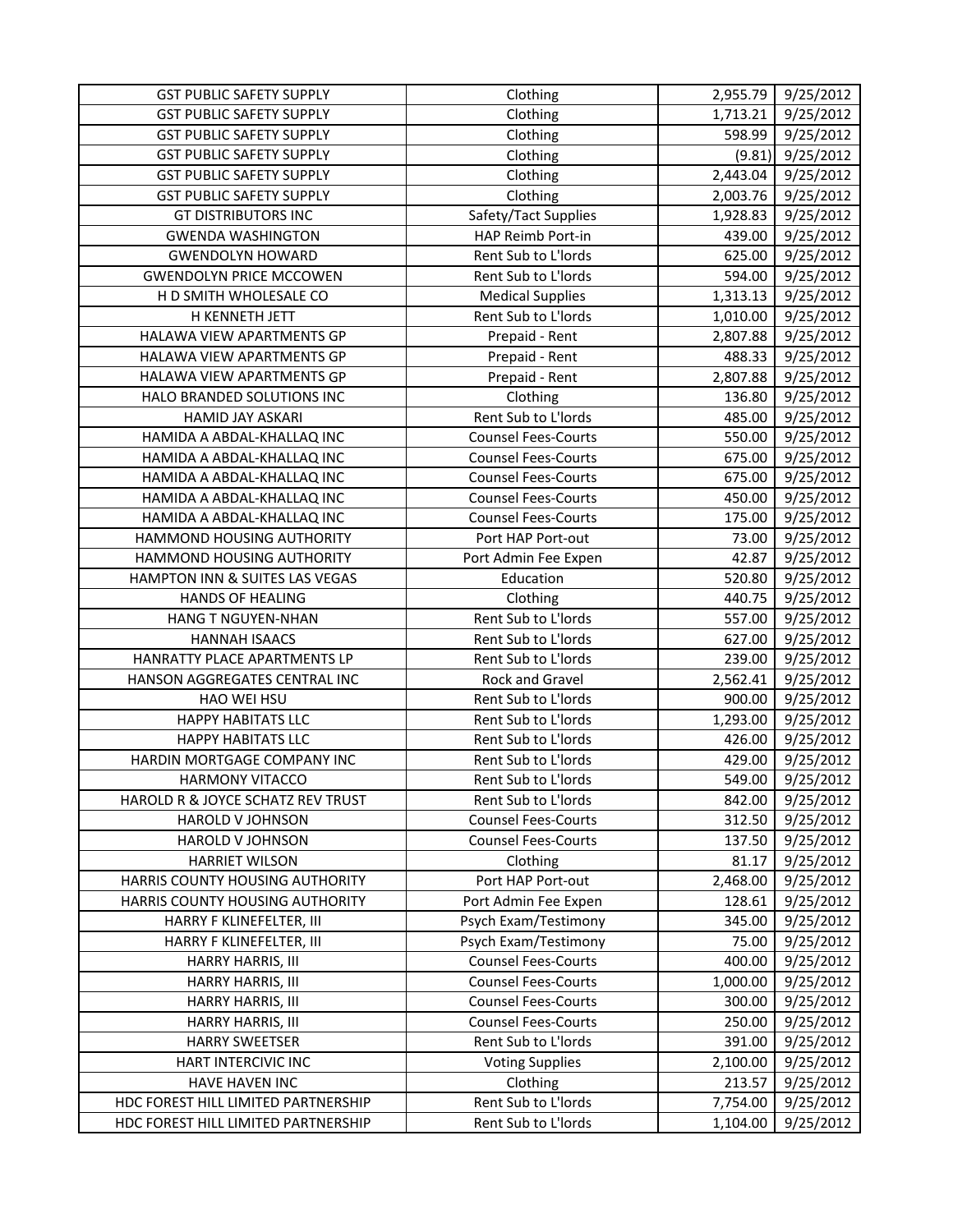| HDC FOREST HILL LIMITED PARTNERSHIP | HAP Reimb Port-in           | 877.00    | 9/25/2012 |
|-------------------------------------|-----------------------------|-----------|-----------|
| HEALTHY LIFE GOALS LLC              | Rent Sub to L'Iords         | 1,719.00  | 9/25/2012 |
| HEARTLAND ASPHALT MATERIALS INC     | <b>Base Stab Materials</b>  | 15,360.35 | 9/25/2012 |
| HEARTLAND ASPHALT MATERIALS INC     | Asphalt-Liquid              | 882.35    | 9/25/2012 |
| HEARTLAND ASPHALT MATERIALS INC     | Asphalt-Liquid              | 2,264.30  | 9/25/2012 |
| <b>HECTOR GARZA</b>                 | Clothing                    | 225.00    | 9/25/2012 |
| <b>HELBING'S MOBIL SERVICE</b>      | Central Garage Inv          | 39.75     | 9/25/2012 |
| HELPING OPEN PEOPLES EYES, INC.     | O/P Group Counseling        | 2,256.00  | 9/25/2012 |
| HEMPHILL SAMARITAN LP               | Rent Sub to L'Iords         | 1,671.00  | 9/25/2012 |
| <b>HENDERSON R PALMER</b>           | Rent Sub to L'Iords         | 1,166.00  | 9/25/2012 |
| <b>HENRY SCHEIN</b>                 | <b>Medical Supplies</b>     | 216.00    | 9/25/2012 |
| <b>HENRY SCHEIN</b>                 | <b>Medical Supplies</b>     | 405.00    | 9/25/2012 |
| <b>HENRY SCHEIN</b>                 | <b>Supplies</b>             | 240.84    | 9/25/2012 |
| <b>HERBERT D EVERITT</b>            | <b>Counsel Fees-Courts</b>  | 425.00    | 9/25/2012 |
| <b>HERBERT D EVERITT</b>            | <b>Counsel Fees-Courts</b>  | 212.50    | 9/25/2012 |
| HERITAGE PARK VISTA HOUSING PARTNER | Rent Sub to L'Iords         | 648.00    | 9/25/2012 |
| HERITAGE PARK VISTA HOUSING PARTNER | HAP Reimb Port-in           | 260.00    | 9/25/2012 |
| <b>HERKIM LIMITED</b>               | Rent Sub to L'Iords         | 925.00    | 9/25/2012 |
| <b>HERKIM LIMITED</b>               | <b>Utility Allowance</b>    | 50.00     | 9/25/2012 |
| HERMAN BOSWELL INC                  | Rent Sub to L'Iords         | 467.00    | 9/25/2012 |
| <b>HERTZ CORPORATION</b>            | <b>Voting Machine Trans</b> | 4,410.00  | 9/25/2012 |
| HHA INVESTORS LLC                   | Rent Sub to L'Iords         | 5,566.00  | 9/25/2012 |
| HHA INVESTORS LLC                   | Rent Sub to L'Iords         | 2,023.00  | 9/25/2012 |
| HHA INVESTORS LLC                   | Rent Sub to L'Iords         | 1,721.00  | 9/25/2012 |
| <b>HIGGINBOTHAM &amp; ASSOC</b>     | Casualty Insurance          | 24,960.00 | 9/25/2012 |
| HIGH DESERT INVESTORS LP            | Education                   | 101.64    | 9/25/2012 |
| HIGH DESERT INVESTORS LP            | Education                   | 101.64    | 9/25/2012 |
| HIGH DESERT INVESTORS LP            | Education                   | 101.64    | 9/25/2012 |
| HIGH DESERT INVESTORS LP            | Education                   | 101.64    | 9/25/2012 |
| HIGH DESERT INVESTORS LP            | Education                   | 101.64    | 9/25/2012 |
| HILL COUNTRY PRACTICE MANAGEMENT    | <b>Computer Supplies</b>    | 599.00    | 9/25/2012 |
| <b>HIXLO LTD</b>                    | Rent Sub to L'Iords         | 509.00    | 9/25/2012 |
| HM TRAVEL LLC                       | Rent Sub to L'Iords         | 1,114.00  | 9/25/2012 |
| HM TRAVEL LLC                       | HAP Reimb Port-in           | 1,797.00  | 9/25/2012 |
| <b>HNQP LLC</b>                     | Prepaid - Rent              | 2,750.00  | 9/25/2012 |
| HOA THI VU                          | Rent Sub to L'Iords         | 850.00    | 9/25/2012 |
| <b>HOANG NGUYEN</b>                 | Rent Sub to L'Iords         | 428.00    | 9/25/2012 |
| <b>HOBART SERVICE</b>               | Kitchen Maintenance         | 1,937.50  | 9/25/2012 |
| <b>HOBART SERVICE</b>               | Kitchen Maintenance         | 1,038.65  | 9/25/2012 |
| HOLLIS SLOAN GST EXEMPT TRUST       | Rent Sub to L'Iords         | 625.00    | 9/25/2012 |
| HOLLIS SLOAN NON-GST EXEMPT TRUST   | Rent Sub to L'Iords         | 550.00    | 9/25/2012 |
| HOLLY JERILYN GONZALEZ              | Rent Sub to L'Iords         | 821.00    | 9/25/2012 |
| HOLT COMPANY OF TEXAS               | Parts and Supplies          | 592.00    | 9/25/2012 |
| HOLT COMPANY OF TEXAS               | Parts and Supplies          | 442.89    | 9/25/2012 |
| HOME BOUND MANAGEMENT LLC           | HAP Reimb Port-in           | 769.00    | 9/25/2012 |
| HOME TEX ENTERPRISES LLC            | Rent Sub to L'Iords         | 1,000.00  | 9/25/2012 |
| HOME TOWNE AT MATADOR RANCH LP      | Rent Sub to L'Iords         | 5,915.00  | 9/25/2012 |
| HOME TOWNE AT MATADOR RANCH LP      | Rent Sub to L'Iords         | 507.00    | 9/25/2012 |
| HOME TOWNE AT MATADOR RANCH LP      | HAP Reimb Port-in           | 524.00    | 9/25/2012 |
| HOMES OF PARKER COMMONS             | Rent Sub to L'Iords         | 1,533.00  | 9/25/2012 |
| HOMES OF PARKER COMMONS             | Rent Sub to L'Iords         | 623.00    | 9/25/2012 |
| HOMES OF PARKER COMMONS             | Rent Sub to L'Iords         | 568.00    | 9/25/2012 |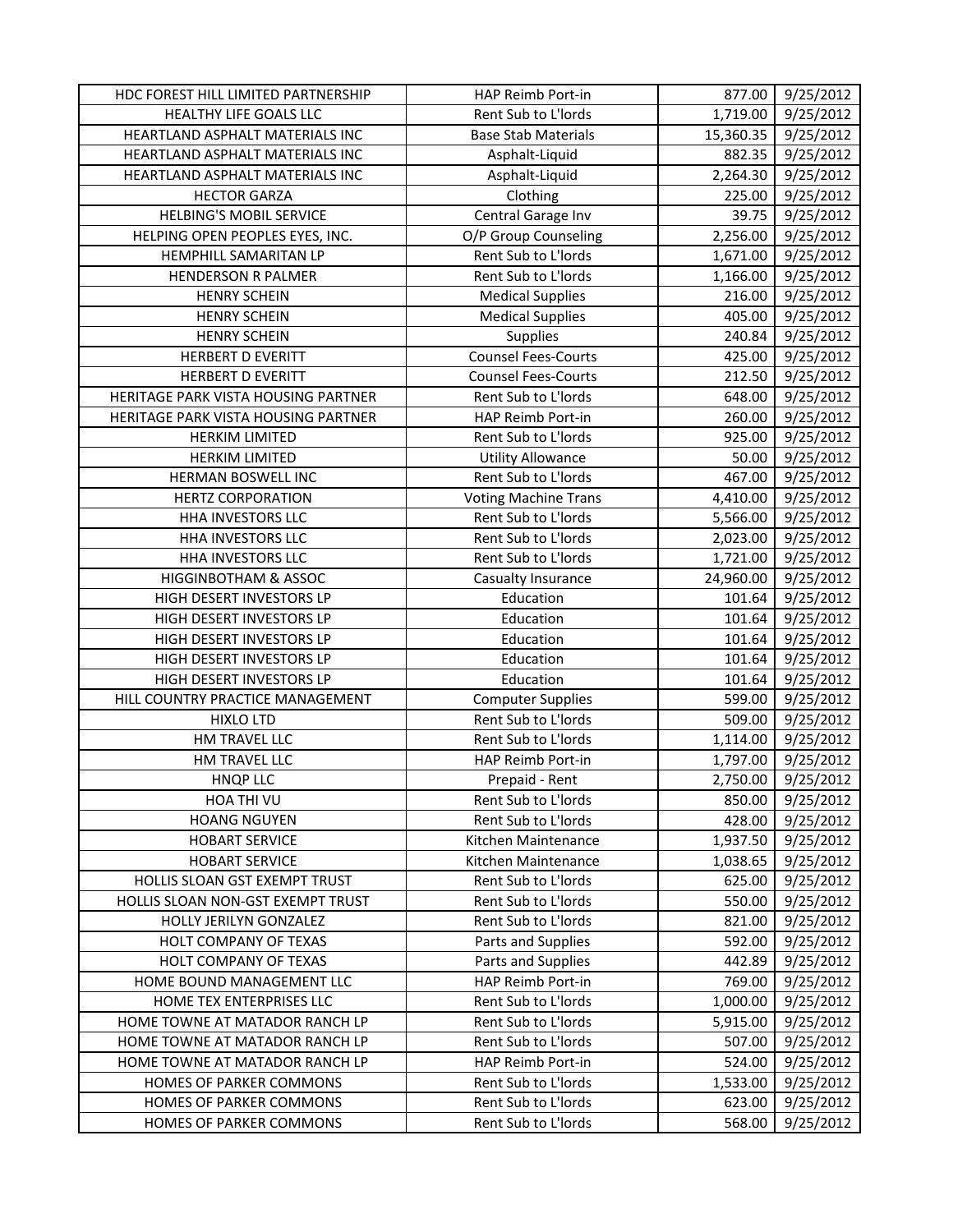| HOMETEX AFW LLC                      | Rent Sub to L'Iords         | 502.00   | 9/25/2012 |
|--------------------------------------|-----------------------------|----------|-----------|
| <b>HOTEL DEREK</b>                   | Travel                      | 241.98   | 9/25/2012 |
| HOTEL DON QUIXOTE LTD                | Education                   | 294.53   | 9/25/2012 |
| HOTEL DON QUIXOTE LTD                | Education                   | 294.53   | 9/25/2012 |
| HOTEL DON QUIXOTE LTD                | Education                   | 294.53   | 9/25/2012 |
| HOTEL DON QUIXOTE LTD                | Education                   | 294.53   | 9/25/2012 |
| HOTEL DON QUIXOTE LTD                | Education                   | 294.53   | 9/25/2012 |
| HOTEL DON QUIXOTE LTD                | Education                   | 294.53   | 9/25/2012 |
| HOTEL DON QUIXOTE LTD                | Education                   | 294.53   | 9/25/2012 |
| HOTEL DON QUIXOTE LTD                | Education                   | 294.53   | 9/25/2012 |
| HOTEL DON QUIXOTE LTD                | Education                   | 294.53   | 9/25/2012 |
| HOTEL DON QUIXOTE LTD                | Education                   | 294.53   | 9/25/2012 |
| HOTEL DON QUIXOTE LTD                | Education                   | 196.35   | 9/25/2012 |
| HOTEL DON QUIXOTE LTD                | Education                   | 196.35   | 9/25/2012 |
| HOTEL DON QUIXOTE LTD                | Education                   | 196.35   | 9/25/2012 |
| HOTEL DON QUIXOTE LTD                | Education                   | 196.35   | 9/25/2012 |
| HOTEL DON QUIXOTE LTD                | Prepaid - Travel            | 196.35   | 9/25/2012 |
| HOTEL DON QUIXOTE LTD                | Education                   | 98.18    | 9/25/2012 |
| HOTEL DON QUIXOTE LTD                | Prepaid - Travel            | 196.35   | 9/25/2012 |
| <b>HOUSING AUTHORITY</b>             | Port HAP Port-out           | 1,145.00 | 9/25/2012 |
| <b>HOUSING AUTHORITY</b>             | Port Admin Fee Expen        | 85.74    | 9/25/2012 |
| HOUSING AUTHORITY OF GRAYSON COUNTY  | Port HAP Port-out           | 630.00   | 9/25/2012 |
| HOUSING AUTHORITY OF GRAYSON COUNTY  | Port Admin Fee Expen        | 42.87    | 9/25/2012 |
| HOUSING AUTHORITY OF NEW ORLEANS     | Port HAP Port-out           | 738.00   | 9/25/2012 |
| HOUSING AUTHORITY OF NEW ORLEANS     | Port Admin Fee Expen        | 42.87    | 9/25/2012 |
| HOUSING AUTHORITY OF THE CITY OF     | Port HAP Port-out           | 1,008.00 | 9/25/2012 |
| HOUSING AUTHORITY OF THE CITY OF     | Port Admin Fee Expen        | 42.87    | 9/25/2012 |
| <b>HUGH L ROBERTS JR</b>             | Rent Sub to L'Iords         | 118.00   | 9/25/2012 |
| HUNTINGTON PLACE APARTMENTS LTD      | Rent Sub to L'Iords         | 1,176.00 | 9/25/2012 |
| HUNTINGTON PLACE APARTMENTS LTD      | Rent Sub to L'Iords         | 821.00   | 9/25/2012 |
| HURST-JEREMIAH 29:11 LP              | Rent Sub to L'Iords         | 4,305.00 | 9/25/2012 |
| HURST-JEREMIAH 29:11 LP              | Rent Sub to L'Iords         | 1,174.00 | 9/25/2012 |
| HURST-JEREMIAH 29:11 LP              | HAP Reimb Port-in           | 436.00   | 9/25/2012 |
| HUYNH'S PREMIER PROPERTIES HOLDING   | Rent Sub to L'Iords         | 322.00   | 9/25/2012 |
| HYATT PARTNERSHIP INTEREST LLC       | Education                   | 975.98   | 9/25/2012 |
| <b>HYDN P VALES</b>                  | Rent Sub to L'Iords         | 951.00   | 9/25/2012 |
| HYDRADYNE LLC                        | Parts and Supplies          | 119.72   | 9/25/2012 |
| I-35 SAND PIT, INC.                  | Rock and Gravel             | 9,640.02 | 9/25/2012 |
| <b>IDEAL FIRE &amp; SECURITY LLC</b> | <b>Equipment Maint</b>      | 39.50    | 9/25/2012 |
| <b>IDEAL FIRE &amp; SECURITY LLC</b> | <b>Equipment Maint</b>      | 3.00     | 9/25/2012 |
| <b>IDEAL FIRE &amp; SECURITY LLC</b> | <b>Building Maintenance</b> | 1,100.00 | 9/25/2012 |
| <b>IDEAL FIRE &amp; SECURITY LLC</b> | <b>Building Maintenance</b> | 446.50   | 9/25/2012 |
| <b>IDENTISYS INC</b>                 | <b>Supplies</b>             | 396.80   | 9/25/2012 |
| <b>IDENTITEC</b>                     | <b>Building Maintenance</b> | 145.00   | 9/25/2012 |
| <b>IESI C&amp;D LANDFILL</b>         | <b>Support Serv Supply</b>  | 62.91    | 9/25/2012 |
| <b>IMAD FATEN DAOUK</b>              | Rent Sub to L'Iords         | 785.00   | 9/25/2012 |
| INDUSTRIAL POWER ISUZU TRUCK         | Central Garage Inv          | 190.72   | 9/25/2012 |
| INTEGRATED ACCESS SYSTEMS, LLC       | <b>Equipment Maint</b>      | 8,500.01 | 9/25/2012 |
| <b>INTERBORO PACKAGING CORP</b>      | Sheriff Inventory           | 496.00   | 9/25/2012 |
| <b>INTERBORO PACKAGING CORP</b>      | Sheriff Inventory           | 2,682.88 | 9/25/2012 |
| <b>INTERBORO PACKAGING CORP</b>      | Sheriff Inventory           | 646.56   | 9/25/2012 |
| <b>INTERBORO PACKAGING CORP</b>      | Sheriff Inventory           | 2,682.88 | 9/25/2012 |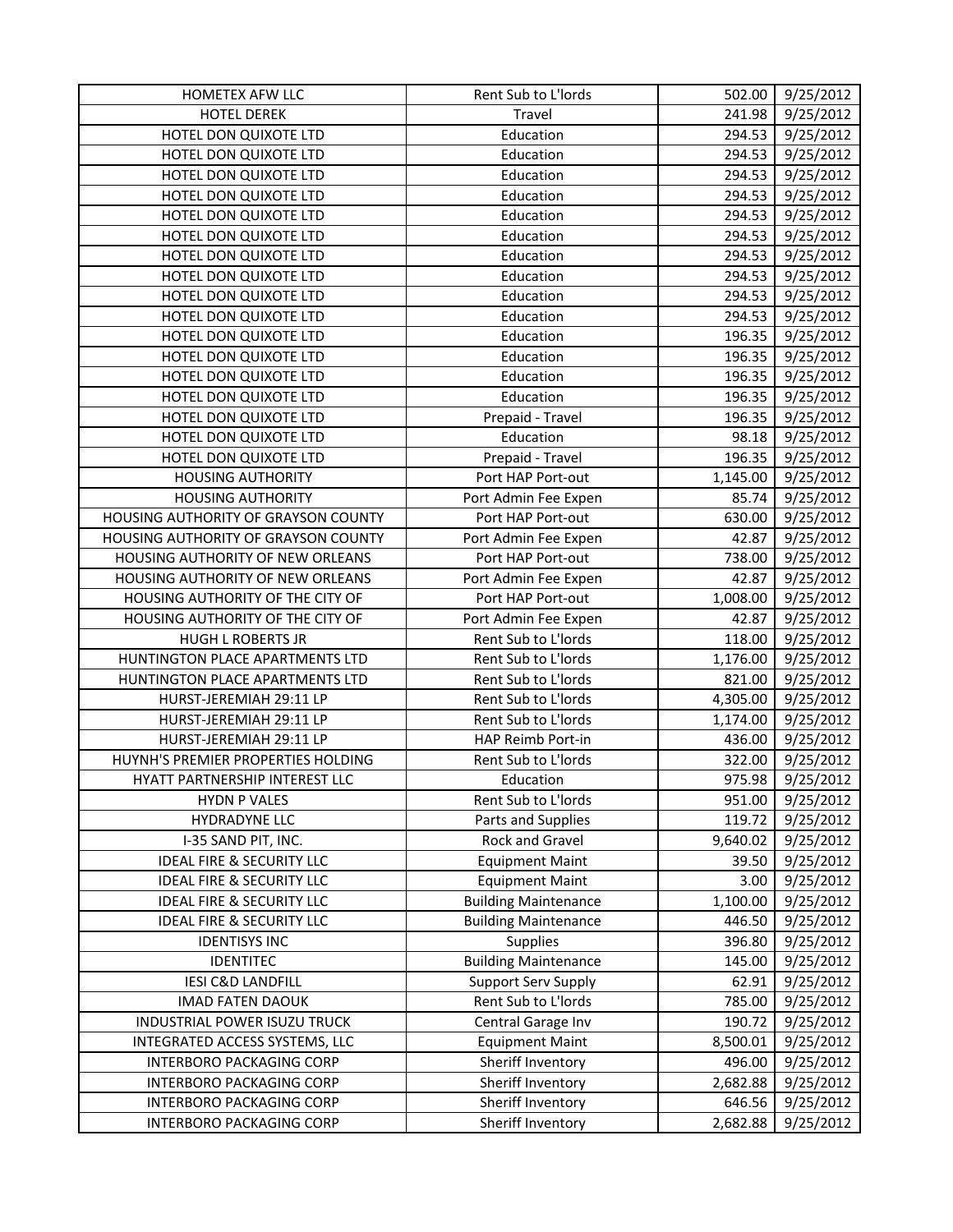| <b>INTERBORO PACKAGING CORP</b>    | Sheriff Inventory           | 2,682.88  | 9/25/2012 |
|------------------------------------|-----------------------------|-----------|-----------|
| <b>INTERBORO PACKAGING CORP</b>    | <b>Custodian Supplies</b>   | 49.60     | 9/25/2012 |
| INTERBORO PACKAGING CORP           | <b>Custodian Supplies</b>   | 31.44     | 9/25/2012 |
| INTERSTATE BATTERY OF FT WORTH     | Central Garage Inv          | 811.24    | 9/25/2012 |
| <b>INVERNESS INTEREST GROUP</b>    | Rent Sub to L'Iords         | 873.00    | 9/25/2012 |
| <b>INX LLC</b>                     | Supplies                    | 922.40    | 9/25/2012 |
| <b>IRAM TANVEER MIAN</b>           | Rent Sub to L'Iords         | 1,176.00  | 9/25/2012 |
| <b>IRONWOOD RANCH TOWNHOMES LP</b> | Rent Sub to L'Iords         | 16,659.00 | 9/25/2012 |
| <b>IRONWOOD RANCH TOWNHOMES LP</b> | Rent Sub to L'Iords         | 627.00    | 9/25/2012 |
| <b>IRONWOOD RANCH TOWNHOMES LP</b> | HAP Reimb Port-in           | 2,388.00  | 9/25/2012 |
| <b>IRVING HOLDINGS INC</b>         | Transportation              | 1,158.60  | 9/25/2012 |
| <b>IRVING HOLDINGS INC</b>         | Transportation              | 50.75     | 9/25/2012 |
| <b>IRVING INVESTMENTS LTD</b>      | Rent Sub to L'Iords         | 483.00    | 9/25/2012 |
| IRVING WEST BUILDING CO., INC      | Rent Sub to L'Iords         | 553.00    | 9/25/2012 |
| IRVING WEST BUILDING CO., INC      | Rent Sub to L'Iords         | 382.00    | 9/25/2012 |
| <b>ISAAC JONES</b>                 | Rent Sub to L'Iords         | 671.00    | 9/25/2012 |
| <b>ISAAC PIEDRA</b>                | Rent Sub to L'Iords         | 753.00    | 9/25/2012 |
| <b>ISABEL R OCHOA</b>              | Rent Sub to L'Iords         | 911.00    | 9/25/2012 |
| <b>ISABELLA MICHIEKA</b>           | HAP Reimb Port-in           | 740.00    | 9/25/2012 |
| <b>ISABELLA RUNNE</b>              | <b>Restitution Payable</b>  | 100.00    | 9/25/2012 |
| <b>ISSIAH THOMAS</b>               | Clothing                    | 449.51    | 9/25/2012 |
| J A SEXAUER                        | <b>Building Maintenance</b> | (48.94)   | 9/25/2012 |
| J A SEXAUER                        | <b>Building Maintenance</b> | 482.21    | 9/25/2012 |
| J A SEXAUER                        | Kitchen Maintenance         | 84.16     | 9/25/2012 |
| <b>J ANTHONY SMITH</b>             | Rent Sub to L'Iords         | 948.00    | 9/25/2012 |
| <b>J STEVEN BUSH</b>               | <b>Counsel Fees-Courts</b>  | 300.00    | 9/25/2012 |
| <b>J STEVEN BUSH</b>               | <b>Counsel Fees-Courts</b>  | 1,075.00  | 9/25/2012 |
| <b>J STEVEN BUSH</b>               | <b>Counsel Fees-Courts</b>  | 762.50    | 9/25/2012 |
| <b>J STEVEN BUSH</b>               | <b>Counsel Fees-Courts</b>  | 500.00    | 9/25/2012 |
| <b>JACK B ADAMS</b>                | Rent Sub to L'Iords         | 871.00    | 9/25/2012 |
| JACK G DUFFY, JR.                  | <b>Counsel Fees-Courts</b>  | 600.00    | 9/25/2012 |
| JACK G DUFFY, JR.                  | <b>Counsel Fees-Courts</b>  | 100.00    | 9/25/2012 |
| <b>JACK HENSON JR</b>              | Rent Sub to L'Iords         | 757.00    | 9/25/2012 |
| <b>JACK L CASE</b>                 | Rent Sub to L'Iords         | 510.00    | 9/25/2012 |
| <b>JACQUELINE LEE</b>              | Rent Sub to L'Iords         | 956.00    | 9/25/2012 |
| James B Munford                    | Education                   | 964.93    | 9/25/2012 |
| <b>JAMES D RENFORTH II</b>         | <b>Counsel Fees-Courts</b>  | 550.00    | 9/25/2012 |
| <b>JAMES D RENFORTH II</b>         | <b>Counsel Fees-Courts</b>  | 100.00    | 9/25/2012 |
| JAMES EDWARD BAKER                 | <b>Counsel Fees-Courts</b>  | 500.00    | 9/25/2012 |
| <b>JAMES EDWARD BAKER</b>          | <b>Counsel Fees-Courts</b>  | 137.50    | 9/25/2012 |
| JAMES F CZACH JR                   | Rent Sub to L'Iords         | 433.00    | 9/25/2012 |
| <b>JAMES G MARTIN</b>              | Rent Sub to L'Iords         | 493.00    | 9/25/2012 |
| <b>JAMES H LANDERS</b>             | <b>Counseling Services</b>  | 45.00     | 9/25/2012 |
| <b>JAMES H LYNCH</b>               | Rent Sub to L'Iords         | 312.00    | 9/25/2012 |
| <b>JAMES MASEK</b>                 | Counsel Fees-Juv            | 200.00    | 9/25/2012 |
| <b>JAMES MASEK</b>                 | Counsel Fees - CPS          | 100.00    | 9/25/2012 |
| <b>JAMES MCNEILL</b>               | Rent Sub to L'Iords         | 545.00    | 9/25/2012 |
| <b>JAMES MICHAEL GALLEGOS</b>      | Rent Sub to L'Iords         | 548.00    | 9/25/2012 |
| <b>JAMES MOORE</b>                 | <b>Counsel Fees-Courts</b>  | 300.00    | 9/25/2012 |
| JAMES P CAVANAUGH                  | Rent Sub to L'Iords         | 795.00    | 9/25/2012 |
| <b>JAMES PUBLISHING CO</b>         | Law Books                   | 77.94     | 9/25/2012 |
| JAMES R ESTERS SR                  | Rent Sub to L'Iords         | 950.00    | 9/25/2012 |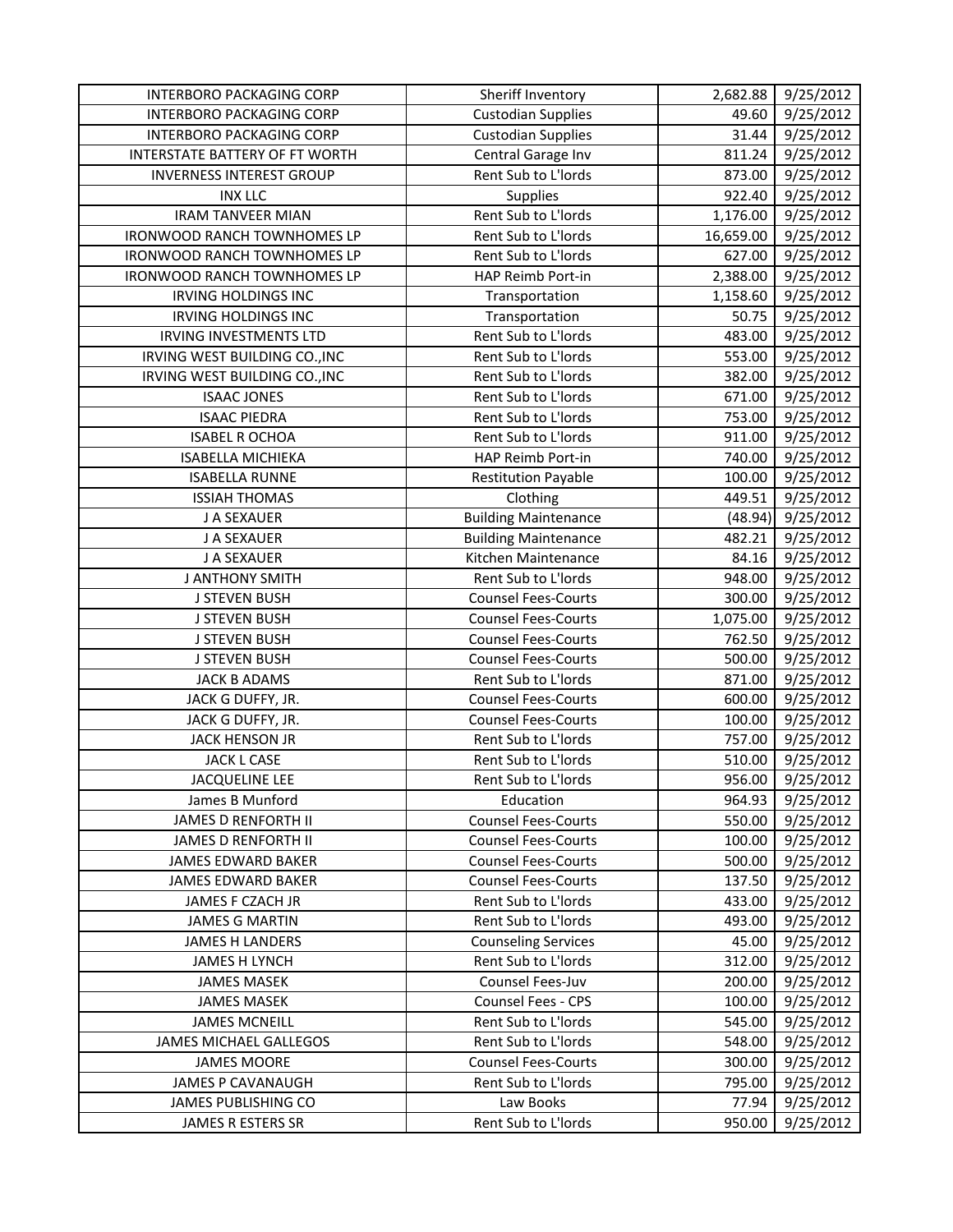| <b>JAMES R HUDSON</b>                | Rent Sub to L'Iords         | 499.00   | 9/25/2012        |
|--------------------------------------|-----------------------------|----------|------------------|
| <b>JAMES R LAMPIN</b>                | Rent Sub to L'Iords         | 565.00   | 9/25/2012        |
| JAMES R WILSON                       | <b>Counsel Fees-Courts</b>  | 130.00   | 9/25/2012        |
| <b>JAMES R WILSON</b>                | <b>Counsel Fees-Courts</b>  | 100.00   | 9/25/2012        |
| JAMES R WILSON                       | <b>Counsel Fees-Courts</b>  | 150.00   | 9/25/2012        |
| JAMES R WILSON                       | <b>Counsel Fees-Courts</b>  | 130.00   | 9/25/2012        |
| <b>JAMES S DENNIS</b>                | Rent Sub to L'Iords         | 645.00   | 9/25/2012        |
| <b>JAMES WIGEN</b>                   | Rent Sub to L'Iords         | 738.00   | 9/25/2012        |
| <b>JANA KAY BRAVO</b>                | <b>Professional Service</b> | 350.84   | 9/25/2012        |
| JANE LANE APARTMENTS LLC             | Rent Sub to L'Iords         | 530.00   | 9/25/2012        |
| <b>JANPAK</b>                        | Parts and Supplies          | 150.80   | 9/25/2012        |
| <b>JARC ASSOCIATES</b>               | Rent Sub to L'Iords         | 1,534.00 | 9/25/2012        |
| <b>JASON A STEWART</b>               | Rent Sub to L'Iords         | 219.00   | 9/25/2012        |
| JAVONNA L TUNSTALL                   | Rent Sub to L'Iords         | 793.00   | 9/25/2012        |
| JAY GILBERT CABALLERO                | <b>Counsel Fees-Courts</b>  | 465.00   | 9/25/2012        |
| JAY GILBERT CABALLERO                | <b>Counsel Fees-Courts</b>  | 1,220.00 | 9/25/2012        |
| JAY GILBERT CABALLERO                | <b>Counsel Fees-Courts</b>  | 800.00   | 9/25/2012        |
| <b>JAY HAMDAN</b>                    | Interpreter Fees            | 425.00   | 9/25/2012        |
| <b>JBS TRADING INTERNATIONAL INC</b> | Food                        | 83.16    | 9/25/2012        |
| <b>JEANIE MORRIS</b>                 | <b>Professional Service</b> | 1,052.52 | 9/25/2012        |
| JEFF EUBANK ROOFING CO INC           | <b>Building Maintenance</b> | 2,190.00 | 9/25/2012        |
| <b>JEFF NEALE</b>                    | Rent Sub to L'Iords         | 1,931.00 | 9/25/2012        |
| <b>JEFF NEALE</b>                    | HAP Reimb Port-in           | 760.00   | 9/25/2012        |
| JEFF S HOOVER                        | <b>Counsel Fees-Courts</b>  | 300.00   | 9/25/2012        |
| JEFFERY D KING SR                    | Rent Sub to L'Iords         | 469.00   | 9/25/2012        |
| JEFFERY DAVID BONCEK                 | <b>Counsel Fees-Courts</b>  | 700.00   | 9/25/2012        |
| JEFFERY DAVID BONCEK                 | <b>Counsel Fees-Courts</b>  | 800.00   | 9/25/2012        |
| JEFFERY DAVID BONCEK                 | <b>Counsel Fees-Courts</b>  | 200.00   | 9/25/2012        |
| JEFFERY DAVID BONCEK                 | <b>Counsel Fees-Courts</b>  | 200.00   | 9/25/2012        |
| <b>JEFFREY A HOKE</b>                | Rent Sub to L'Iords         | 813.00   | 9/25/2012        |
| JEFFREY L QUICK                      | Rent Sub to L'Iords         | 432.00   | 9/25/2012        |
| JEFFREY S STEWART PC                 | <b>Counsel Fees-Courts</b>  | 700.00   | 9/25/2012        |
| JEFFREY S STEWART PC                 | <b>Counsel Fees-Courts</b>  | 450.00   | 9/25/2012        |
| JEFFREY S STEWART PC                 | <b>Counsel Fees-Courts</b>  | 885.00   | 9/25/2012        |
| JEFFREY S STEWART PC                 | <b>Counsel Fees-Courts</b>  |          | 218.75 9/25/2012 |
| JENNIE DUKE MATHIS                   | <b>Counsel Fees-Courts</b>  | 750.00   | 9/25/2012        |
| Jennifer A Arrington                 | Education                   | 140.00   | 9/25/2012        |
| <b>JENNIFER BOATRIGHT</b>            | Rent Sub to L'Iords         | 841.00   | 9/25/2012        |
| JENNIFER K PRATT                     | Rent Sub to L'Iords         | 528.00   | 9/25/2012        |
| Jennifer M Thomas                    | Education                   | 15.00    | 9/25/2012        |
| <b>JENNIFER TRAN</b>                 | Rent Sub to L'Iords         | 1,050.00 | 9/25/2012        |
| <b>JEROLD S MOORE</b>                | Rent Sub to L'Iords         | 780.00   | 9/25/2012        |
| <b>JERRY L BOYETT</b>                | Rent Sub to L'Iords         | 500.00   | 9/25/2012        |
| JERRY NELSON JENKINS                 | Rent Sub to L'Iords         | 767.00   | 9/25/2012        |
| <b>JERRY PIERCE</b>                  | Rent Sub to L'Iords         | 601.00   | 9/25/2012        |
| <b>JERRY WOOD</b>                    | <b>Counsel Fees-Courts</b>  | 600.00   | 9/25/2012        |
| <b>JERRY WOOD</b>                    | <b>Counsel Fees-Courts</b>  | 400.00   | 9/25/2012        |
| <b>JERRY WOOD</b>                    | <b>Counsel Fees-Courts</b>  | 375.00   | 9/25/2012        |
| <b>JERYL A WINN</b>                  | Rent Sub to L'Iords         | 821.00   | 9/25/2012        |
| JESSE L MORRIS                       | Rent Sub to L'Iords         | 533.00   | 9/25/2012        |
| <b>JESUS NEVAREZ</b>                 | <b>Counsel Fees-Courts</b>  | 150.00   | 9/25/2012        |
| <b>JESUS NEVAREZ</b>                 | Counsel Fees-Juv            | 200.00   | 9/25/2012        |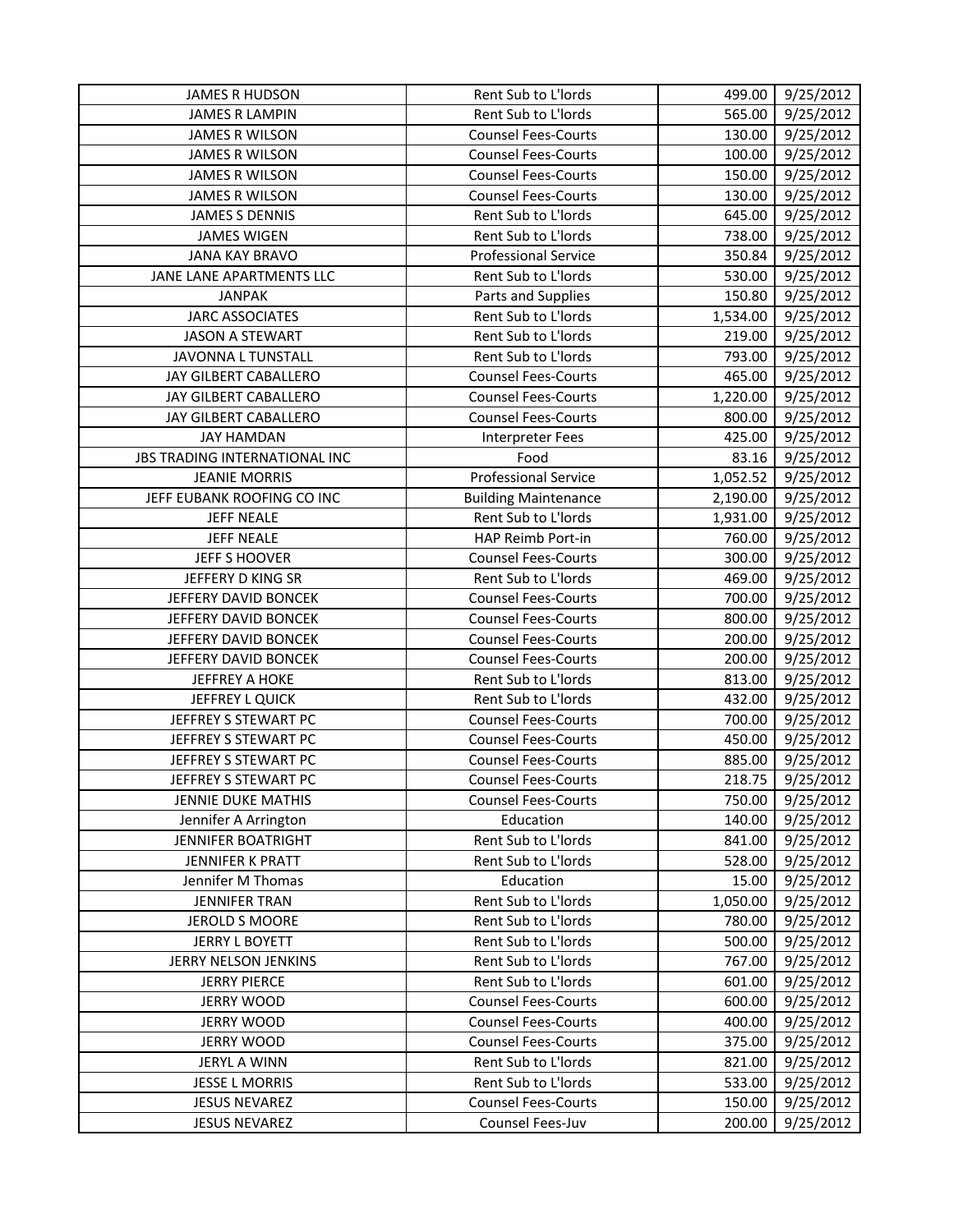| <b>JESUS NEVAREZ</b>         | <b>Counsel Fees - CPS</b>   | 950.00    | 9/25/2012 |
|------------------------------|-----------------------------|-----------|-----------|
| JI SPECIALTY SERVICES INC    | <b>Professional Service</b> | 16,690.50 | 9/25/2012 |
| <b>JIM CULBERTSON</b>        | Counsel Fees-Juv            | 300.00    | 9/25/2012 |
| <b>JIM LANE</b>              | <b>Counsel Fees-Courts</b>  | 1,075.00  | 9/25/2012 |
| <b>JIM LANE</b>              | <b>Counsel Fees-Courts</b>  | 600.00    | 9/25/2012 |
| JIMMIE LEE BELL              | Rent Sub to L'Iords         | 2,688.00  | 9/25/2012 |
| Jimmy M Cantu                | Education                   | 140.00    | 9/25/2012 |
| <b>JJW PROPERTIES</b>        | Rent Sub to L'Iords         | 405.00    | 9/25/2012 |
| <b>JOAN MAUER</b>            | <b>Witness Travel</b>       | 412.26    | 9/25/2012 |
| <b>JODY KUCZEK</b>           | HAP Reimb Port-in           | 978.00    | 9/25/2012 |
| <b>JOE LEE NORTON</b>        | Rent Sub to L'Iords         | 521.00    | 9/25/2012 |
| <b>JOE TEAKELL</b>           | Rent Sub to L'Iords         | 1,957.00  | 9/25/2012 |
| <b>JOE TEAKELL</b>           | Rent Sub to L'Iords         | 534.00    | 9/25/2012 |
| JOEL'S AIR INC               | Rent Sub to L'Iords         | 524.00    | 9/25/2012 |
| <b>JOETTA KEENE</b>          | <b>Counsel Fees-Courts</b>  | 300.00    | 9/25/2012 |
| <b>JOETTA KEENE</b>          | <b>Counsel Fees-Courts</b>  | 16,498.60 | 9/25/2012 |
| <b>JOETTA KEENE</b>          | <b>Counsel Fees-Courts</b>  | 612.50    | 9/25/2012 |
| <b>JOETTA KEENE</b>          | <b>Counsel Fees-Courts</b>  | 350.00    | 9/25/2012 |
| <b>JOETTA KEENE</b>          | <b>Counsel Fees-Courts</b>  | 625.00    | 9/25/2012 |
| <b>JOHN AVERY</b>            | <b>Counsel Fees-Courts</b>  | 1,400.00  | 9/25/2012 |
| <b>JOHN AVERY</b>            | <b>Counsel Fees-Courts</b>  | 100.00    | 9/25/2012 |
| <b>JOHN AVERY</b>            | <b>Counsel Fees-Courts</b>  | 200.00    | 9/25/2012 |
| <b>JOHN AVERY</b>            | <b>Counsel Fees-Courts</b>  | 200.00    | 9/25/2012 |
| <b>JOHN AVERY</b>            | <b>Counsel Fees-Courts</b>  | 1,500.00  | 9/25/2012 |
| JOHN CARL BEATTY             | <b>Counsel Fees-Courts</b>  | 900.00    | 9/25/2012 |
| JOHN CARL BEATTY             | <b>Counsel Fees-Courts</b>  | 225.00    | 9/25/2012 |
| <b>JOHN CARL BEATTY</b>      | <b>Counsel Fees-Courts</b>  | 375.00    | 9/25/2012 |
| JOHN DAVID ALVAREZ           | Rent Sub to L'Iords         | 695.00    | 9/25/2012 |
| <b>JOHN ECK</b>              | Counsel Fees - CPS          | 100.00    | 9/25/2012 |
| <b>JOHN HARDING</b>          | <b>Counsel Fees-Courts</b>  | 450.00    | 9/25/2012 |
| JOHN J HALE                  | Rent Sub to L'Iords         | 585.00    | 9/25/2012 |
| JOHN KELLY BRITTAIN PROPERTY | Rent Sub to L'Iords         | 13,534.00 | 9/25/2012 |
| JOHN M RAHIMI                | Rent Sub to L'Iords         | 420.00    | 9/25/2012 |
| JOHN P MCCALL JR             | <b>Counsel Fees-Courts</b>  | 300.00    | 9/25/2012 |
| <b>JOHN RUDDER</b>           | Rent Sub to L'Iords         | 432.00    | 9/25/2012 |
| JOHN W MCNARY                | Rent Sub to L'Iords         | 436.00    | 9/25/2012 |
| JOHN W STICKELS              | <b>Counsel Fees-Courts</b>  | 300.00    | 9/25/2012 |
| JOHN W STICKELS              | <b>Counsel Fees-Courts</b>  | 200.00    | 9/25/2012 |
| JOHN W STICKELS              | <b>Counsel Fees-Courts</b>  | 200.00    | 9/25/2012 |
| <b>JOHN WHITE</b>            | <b>Counsel Fees-Courts</b>  | 250.00    | 9/25/2012 |
| <b>JOHNNIE GADSON</b>        | Clothing                    | 450.00    | 9/25/2012 |
| JOHNNIE JOHNSON              | Clothing                    | 441.99    | 9/25/2012 |
| <b>JOHNNIE LEE WHITE</b>     | Rent Sub to L'Iords         | 340.00    | 9/25/2012 |
| JOHNNY L MIKLE               | Rent Sub to L'Iords         | 720.00    | 9/25/2012 |
| <b>JOHNNY R STEPHENS</b>     | Rent Sub to L'Iords         | 421.00    | 9/25/2012 |
| <b>JOHNSON &amp; JOHNSON</b> | <b>Counsel Fees-Courts</b>  | 750.00    | 9/25/2012 |
| <b>JOHNSON &amp; JOHNSON</b> | <b>Counsel Fees-Courts</b>  | 165.00    | 9/25/2012 |
| <b>JOHNSON &amp; JOHNSON</b> | <b>Counsel Fees-Courts</b>  | 125.00    | 9/25/2012 |
| JOHNSON CONTROLS INC         | A/C Maint Contract          | 5,018.02  | 9/25/2012 |
| JOHNSON COUNTY PIPE          | Culverts                    | 4,285.00  | 9/25/2012 |
| JOHNSON FAMILY PARTNERSHIP   | Rent Sub to L'Iords         | 2,820.00  | 9/25/2012 |
| JOHNSON FAMILY PARTNERSHIP   | Rent Sub to L'Iords         | 442.00    | 9/25/2012 |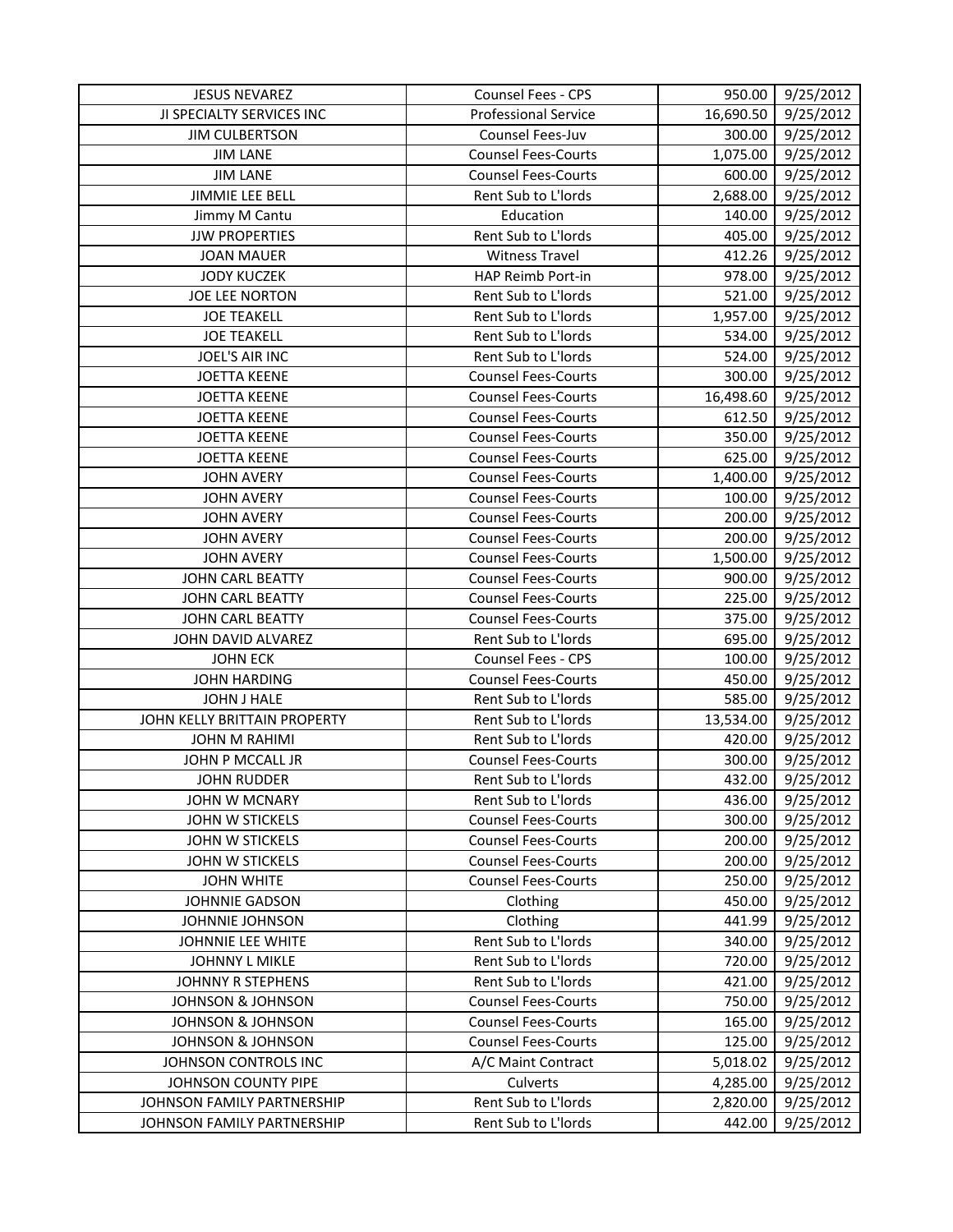| <b>JOHNSON PROPERTIES</b>         | Rent Sub to L'Iords        | 264.00   | 9/25/2012 |
|-----------------------------------|----------------------------|----------|-----------|
| <b>JON WESTROM</b>                | Rent Sub to L'Iords        | 1,057.00 | 9/25/2012 |
| <b>JONATHAN SIMPSON</b>           | <b>Counsel Fees-Courts</b> | 2,200.00 | 9/25/2012 |
| <b>JOSE CARRANZA</b>              | <b>Restitution Payable</b> | 80.00    | 9/25/2012 |
| <b>JOSE HECTOR HUANTE</b>         | Rent Sub to L'Iords        | 821.00   | 9/25/2012 |
| <b>JOSE R MERCED</b>              | Rent Sub to L'Iords        | 446.00   | 9/25/2012 |
| JOSEPH J SIMELARO                 | Rent Sub to L'Iords        | 660.00   | 9/25/2012 |
| <b>JOSHUA MATTHEW PEACOCK</b>     | <b>Counsel Fees-Courts</b> | 300.00   | 9/25/2012 |
| JOSHUA MATTHEW PEACOCK            | <b>Counsel Fees-Courts</b> | 400.00   | 9/25/2012 |
| <b>JOVITA ANAYA</b>               | Rent Sub to L'Iords        | 772.00   | 9/25/2012 |
| JOYCE E STEVENS P.C.              | <b>Counsel Fees-Courts</b> | 100.00   | 9/25/2012 |
| JP-FT WORTH APARTMENTS            | Rent Sub to L'Iords        | 1,375.00 | 9/25/2012 |
| JP-FT WORTH APARTMENTS            | HAP Reimb Port-in          | 699.00   | 9/25/2012 |
| JPMORGAN CHASE BANK NA            | Transportation             | 200.00   | 9/25/2012 |
| JPMORGAN CHASE BANK NA            | <b>Medical Supplies</b>    | 22.76    | 9/25/2012 |
| <b>JPMORGAN CHASE BANK NA</b>     | <b>Medical Supplies</b>    | 15.84    | 9/25/2012 |
| JPMORGAN CHASE BANK NA            | Supplies                   | 27.93    | 9/25/2012 |
| JPMORGAN CHASE BANK NA            | Fuel                       | 333.62   | 9/25/2012 |
| JPMORGAN CHASE BANK NA            | <b>Meeting Expenses</b>    | 32.84    | 9/25/2012 |
| JPMORGAN CHASE BANK NA            | <b>County Projects</b>     | 50.91    | 9/25/2012 |
| JPMORGAN CHASE BANK NA            | Travel                     | 124.68   | 9/25/2012 |
| JPMORGAN CHASE BANK NA            | <b>Travel</b>              | 6,169.75 | 9/25/2012 |
| JPMORGAN CHASE BANK NA            | Supplies                   | 19.99    | 9/25/2012 |
| JPMORGAN CHASE BANK NA            | Parts and Supplies         | 289.94   | 9/25/2012 |
| <b>JUAN M GONZALES</b>            | Rent Sub to L'Iords        | 526.00   | 9/25/2012 |
| <b>JUANITA M DUNLAP</b>           | <b>Interpreter Fees</b>    | 1,815.00 | 9/25/2012 |
| <b>JUDY M BUNCH</b>               | Rent Sub to L'Iords        | 368.00   | 9/25/2012 |
| <b>JULES DEHI KOUE</b>            | Rent Sub to L'Iords        | 655.00   | 9/25/2012 |
| <b>JULIA COOK</b>                 | Rent Sub to L'Iords        | 596.00   | 9/25/2012 |
| JULIANNE B SHAUGHNESSY            | Rent Sub to L'Iords        | 1,867.00 | 9/25/2012 |
| JULIANNE B SHAUGHNESSY            | Rent Sub to L'Iords        | 821.00   | 9/25/2012 |
| JULIE ANN ROSENTHAL               | Rent Sub to L'Iords        | 1,430.00 | 9/25/2012 |
| <b>JUNIOR LEE MARTIN</b>          | Rent Sub to L'Iords        | 1,093.00 | 9/25/2012 |
| JUNIPER GG FORT WORTH LLC         | Rent Sub to L'Iords        | 5,816.00 | 9/25/2012 |
| JUNIPER GG FORT WORTH LLC         | Rent Sub to L'Iords        | 748.00   | 9/25/2012 |
| JUNIPER GG FORT WORTH LLC         | HAP Reimb Port-in          | 1,655.00 | 9/25/2012 |
| JUST ENERGY TEXAS I CORP          | <b>Utility Assistance</b>  | 84.00    | 9/25/2012 |
| <b>JUST ENERGY TEXAS I CORP</b>   | <b>Utility Allowance</b>   | 650.00   | 9/25/2012 |
| <b>JUST ENERGY TEXAS I CORP</b>   | <b>Utility Allowance</b>   | 31.00    | 9/25/2012 |
| <b>JUST ENERGY TEXAS I CORP</b>   | HAP Reimb Port-in          | 135.00   | 9/25/2012 |
| JUST ENERGY TEXAS I CORP          | <b>Utility Assistance</b>  | 336.34   | 9/25/2012 |
| <b>JUSTICE &amp; WHITE PLLC</b>   | <b>Counsel Fees-Courts</b> | 350.00   | 9/25/2012 |
| <b>JUSTICE &amp; WHITE PLLC</b>   | <b>Counsel Fees-Courts</b> | 400.00   | 9/25/2012 |
| K C MAXWELL PLLC ATTORNEYS AT LAW | Counsel Fees-Juv           | 200.00   | 9/25/2012 |
| KAILO REAL ESTATE INVESTMENTS     | HAP Reimb Port-in          | 1,239.00 | 9/25/2012 |
| Kamisha M Bailey                  | Travel                     | 100.00   | 9/25/2012 |
| <b>KARA CARRERAS</b>              | <b>Counsel Fees-Courts</b> | 168.75   | 9/25/2012 |
| <b>KARA CARRERAS</b>              | <b>Counsel Fees-Courts</b> | 675.00   | 9/25/2012 |
| <b>KARA CARRERAS</b>              | <b>Counsel Fees-Courts</b> | 425.00   | 9/25/2012 |
| KARA CARRERAS                     | <b>Counsel Fees-Courts</b> | 1,000.00 | 9/25/2012 |
| <b>KARA CARRERAS</b>              | <b>Counsel Fees-Courts</b> | 100.00   | 9/25/2012 |
| <b>KARA CARRERAS</b>              | <b>Counsel Fees-Courts</b> | 500.00   | 9/25/2012 |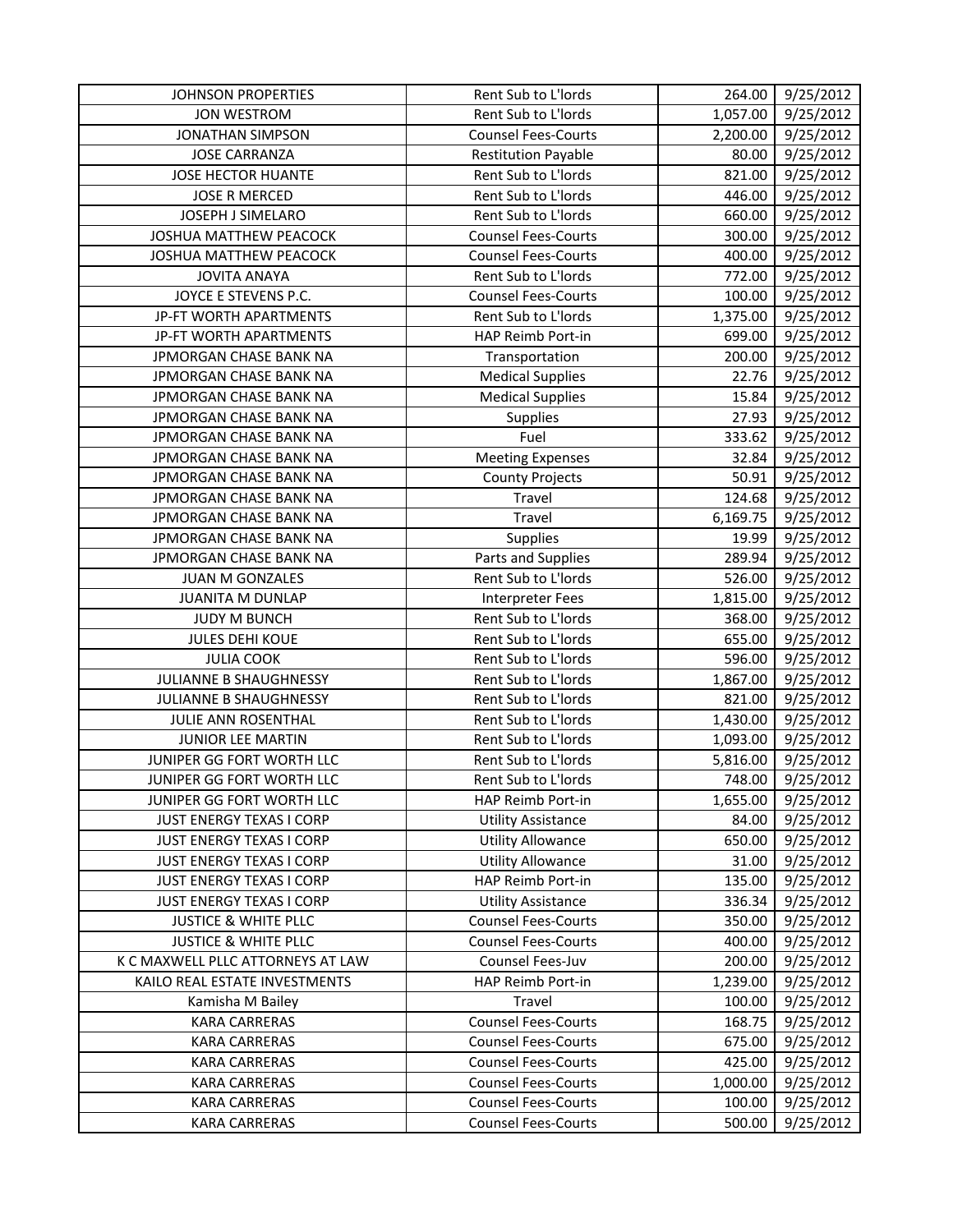| <b>KARA CARRERAS</b>                | <b>Counsel Fees-Courts</b> | 100.00   | 9/25/2012 |
|-------------------------------------|----------------------------|----------|-----------|
| <b>KAREN A POWELL</b>               | Rent Sub to L'Iords        | 1,010.00 | 9/25/2012 |
| <b>KAREN C BOHLING</b>              | Rent Sub to L'Iords        | 675.00   | 9/25/2012 |
| <b>KAREN FONVILLE</b>               | <b>Court Visitor</b>       | 286.71   | 9/25/2012 |
| KARKAW/HEATHERS LTD. PTSH.          | <b>Utility Assistance</b>  | 80.95    | 9/25/2012 |
| <b>KARMEN JOHNSON</b>               | Counsel Fees-Juv           | 650.00   | 9/25/2012 |
| <b>KARMEN JOHNSON</b>               | Counsel Fees - CPS         | 250.00   | 9/25/2012 |
| <b>KARMEN JOHNSON</b>               | <b>Counsel Fees - CPS</b>  | 775.00   | 9/25/2012 |
| <b>KASHIF KHAN</b>                  | Rent Sub to L'Iords        | 1,233.00 | 9/25/2012 |
| KATHERYN HAYWOOD                    | <b>Counsel Fees-Courts</b> | 700.00   | 9/25/2012 |
| KATHERYN HAYWOOD                    | <b>Counsel Fees-Courts</b> | 700.00   | 9/25/2012 |
| KATHERYN HAYWOOD                    | <b>Counsel Fees-Courts</b> | 525.00   | 9/25/2012 |
| KATHLEEN GALLAGHER REALTY           | Rent Sub to L'Iords        | 356.00   | 9/25/2012 |
| <b>KATHRYN B HARGIS</b>             | Rent Sub to L'Iords        | 570.00   | 9/25/2012 |
| <b>KATHRYN B THOMPSON</b>           | Rent Sub to L'Iords        | 363.00   | 9/25/2012 |
| <b>KATHRYN CRAVEN</b>               | Counsel Fees - CPS         | 100.00   | 9/25/2012 |
| Kathryn M Omarkhail                 | Travel                     | 109.60   | 9/25/2012 |
| <b>KATHRYN S STEPHAN</b>            | Rent Sub to L'Iords        | 372.00   | 9/25/2012 |
| <b>KATHY A LOWTHORP</b>             | <b>Counsel Fees-Courts</b> | 400.00   | 9/25/2012 |
| KATHY A LOWTHORP                    | <b>Counsel Fees-Courts</b> | 125.00   | 9/25/2012 |
| <b>KATHY WALKER</b>                 | Rent Sub to L'Iords        | 1,717.00 | 9/25/2012 |
| <b>KATRINA CHAPPEL</b>              | Rent Sub to L'Iords        | 510.00   | 9/25/2012 |
| KEARNEY/WYNN ATTORNEYS AT LAW       | <b>Counsel Fees-Courts</b> | 3,768.75 | 9/25/2012 |
| KEARNEY/WYNN ATTORNEYS AT LAW       | <b>Counsel Fees-Courts</b> | 900.00   | 9/25/2012 |
| <b>KEITH MCKAY</b>                  | <b>Counsel Fees-Courts</b> | 500.00   | 9/25/2012 |
| <b>KEITH MCKAY</b>                  | <b>Counsel Fees-Courts</b> | 500.00   | 9/25/2012 |
| <b>KEITH MCKAY</b>                  | <b>Counsel Fees-Courts</b> | 200.00   | 9/25/2012 |
| <b>KEITH MCKAY</b>                  | <b>Counsel Fees-Courts</b> | 100.00   | 9/25/2012 |
| KELLER SENIOR COMMUNITY LP          | Rent Sub to L'Iords        | 1,346.00 | 9/25/2012 |
| KELLER SENIOR COMMUNITY LP          | HAP Reimb Port-in          | 510.00   | 9/25/2012 |
| <b>KELLYE SWANDA</b>                | Counsel Fees - CPS         | 200.00   | 9/25/2012 |
| <b>KEN NGUYEN</b>                   | Rent Sub to L'Iords        | 508.00   | 9/25/2012 |
| <b>KENDRA BARNARD</b>               | Clothing                   | 249.76   | 9/25/2012 |
| <b>KENNETH CUTRER</b>               | <b>Counsel Fees-Courts</b> | 1,200.00 | 9/25/2012 |
| <b>KENNETH N MORTON</b>             | Rent Sub to L'Iords        | 2,037.00 | 9/25/2012 |
| KENNETH R GORDON PC                 | <b>Counsel Fees-Courts</b> | 350.00   | 9/25/2012 |
| <b>KENNETH RAYE BOLTON</b>          | Rent Sub to L'Iords        | 745.00   | 9/25/2012 |
| <b>KERRI MARSHALL</b>               | Rent Sub to L'Iords        | 415.00   | 9/25/2012 |
| <b>KERRI WEBB</b>                   | Rent Sub to L'Iords        | 411.00   | 9/25/2012 |
| <b>KERRY CRAWFORD</b>               | Rent Sub to L'Iords        | 434.00   | 9/25/2012 |
| <b>KERRY OWENS</b>                  | <b>Counsel Fees - CPS</b>  | 2,226.00 | 9/25/2012 |
| <b>KEVIN D RILEY</b>                | Rent Sub to L'Iords        | 657.00   | 9/25/2012 |
| <b>KEYANNA L HUDSPETH</b>           | Rent Sub to L'Iords        | 571.00   | 9/25/2012 |
| <b>KHANH LE</b>                     | Rent Sub to L'Iords        | 660.00   | 9/25/2012 |
| <b>KHANH V NGUYEN</b>               | Rent Sub to L'Iords        | 608.00   | 9/25/2012 |
| KILPATRICK INSURANCE AGNCY          | <b>Bonds</b>               | 71.00    | 9/25/2012 |
| KIM & ANDREWS, ATTORNEYS AT LAW LLP | <b>Counsel Fees-Courts</b> | 137.50   | 9/25/2012 |
| KIM & ANDREWS, ATTORNEYS AT LAW LLP | <b>Counsel Fees-Courts</b> | 1,100.00 | 9/25/2012 |
| KIM & ANDREWS, ATTORNEYS AT LAW LLP | <b>Counsel Fees-Courts</b> | 275.00   | 9/25/2012 |
| <b>KIM HAMILTON</b>                 | <b>Counsel Fees-Courts</b> | 400.00   | 9/25/2012 |
| KIMBERLEY CAMPBELL                  | <b>Counsel Fees-Courts</b> | 400.00   | 9/25/2012 |
| KIMBERLEY CAMPBELL                  | <b>Counsel Fees-Courts</b> | 850.00   | 9/25/2012 |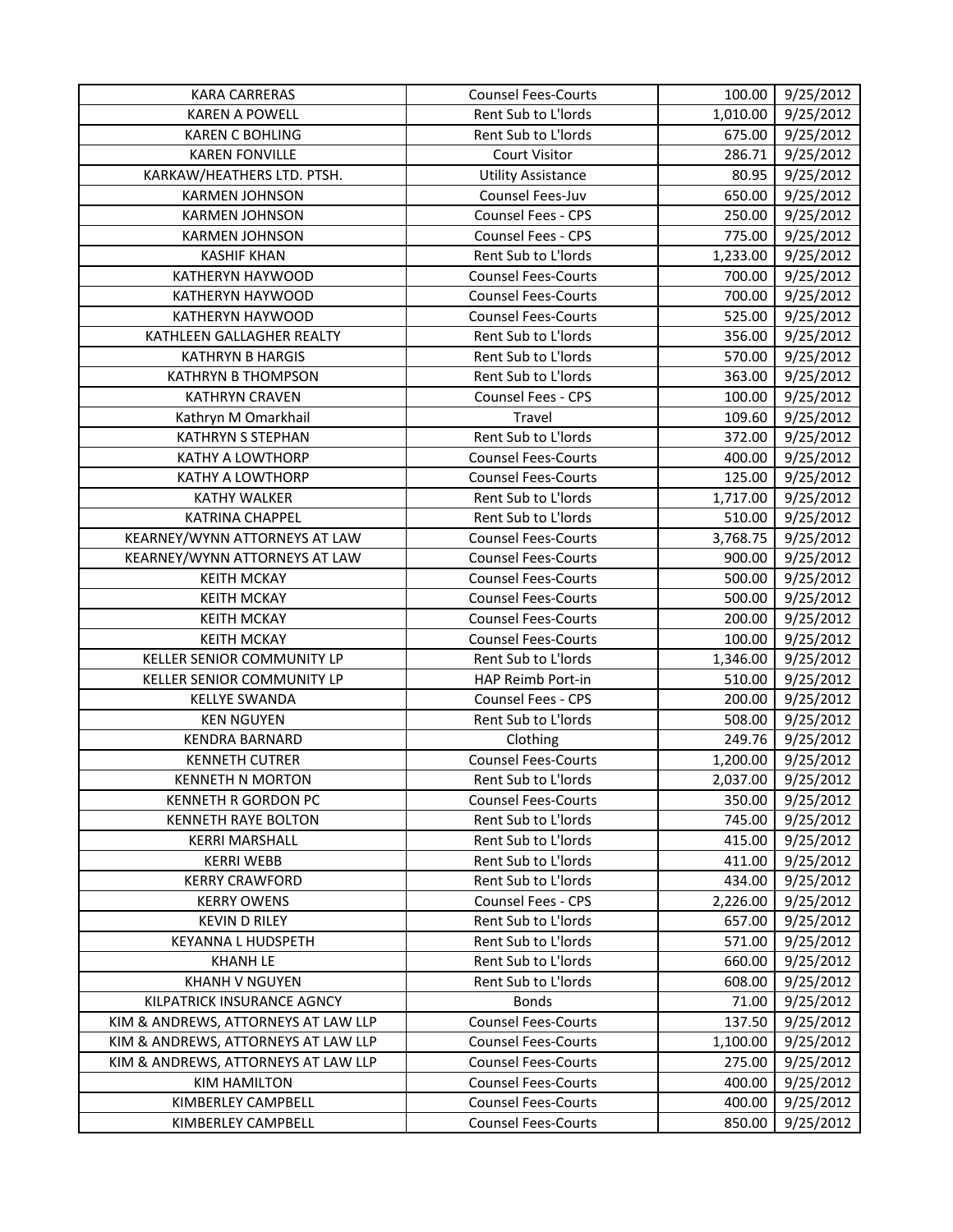| KIMBERLEY CAMPBELL                | Cnsl Fees-Crim Appls        | 1,105.00  | 9/25/2012 |
|-----------------------------------|-----------------------------|-----------|-----------|
| KIMBERLEY CAMPBELL                | Crim Appeal-OthrCost        | 11.00     | 9/25/2012 |
| KIMBERLY A CHERRY                 | Reporter's Records          | 4,812.00  | 9/25/2012 |
| <b>KIMBERLY DEWEY</b>             | Counsel Fees - CPS          | 100.00    | 9/25/2012 |
| Kimecia B Conner                  | Travel                      | 10.00     | 9/25/2012 |
| <b>KINSEY KROEGER</b>             | Rent Sub to L'Iords         | 750.00    | 9/25/2012 |
| <b>KIRPAL BHOGAL</b>              | Rent Sub to L'Iords         | 2,239.00  | 9/25/2012 |
| KIWI SOLUTION INC                 | Rent Sub to L'Iords         | 913.00    | 9/25/2012 |
| <b>KNOWLES PUBLISHING</b>         | Law Books                   | 78.66     | 9/25/2012 |
| KONICA MINOLTA BUSINESS SOLUTIONS | <b>Equipment Maint</b>      | 148.75    | 9/25/2012 |
| KONICA MINOLTA BUSINESS SOLUTIONS | <b>Equipment Maint</b>      | 10.12     | 9/25/2012 |
| KONICA MINOLTA BUSINESS SOLUTIONS | <b>Equipment Maint</b>      | 5.65      | 9/25/2012 |
| KONICA MINOLTA BUSINESS SOLUTIONS | <b>Equipment Maint</b>      | 249.04    | 9/25/2012 |
| KOSEL INVESTMENTS INC             | Rent Sub to L'Iords         | 945.00    | 9/25/2012 |
| <b>KPMG LLP</b>                   | <b>Professional Service</b> | 40,000.00 | 9/25/2012 |
| <b>KRISTI LYNN JONES</b>          | Rent Sub to L'Iords         | 276.00    | 9/25/2012 |
| <b>KRISTINA WEST</b>              | Counsel Fees - CPS          | 150.00    | 9/25/2012 |
| KROGER #695                       | <b>Expanded Nutri Pgrm</b>  | 103.69    | 9/25/2012 |
| <b>KROGER COMPANY</b>             | Food/Hygiene Assist         | 231.40    | 9/25/2012 |
| KRR VILLAS ON BEAR CREEK LP       | Rent Sub to L'Iords         | 2,759.00  | 9/25/2012 |
| KRR VILLAS ON BEAR CREEK LP       | HAP Reimb Port-in           | 390.00    | 9/25/2012 |
| <b>KSM EXCHANGE LLC</b>           | Parts and Supplies          | 287.98    | 9/25/2012 |
| <b>KULVIR BHOGAL</b>              | Rent Sub to L'Iords         | 7,990.00  | 9/25/2012 |
| <b>KULVIR BHOGAL</b>              | HAP Reimb Port-in           | 868.00    | 9/25/2012 |
| <b>KYLE A WHITAKER</b>            | <b>Counsel Fees-Courts</b>  | 600.00    | 9/25/2012 |
| <b>KYLE A WHITAKER</b>            | <b>Counsel Fees-Courts</b>  | 350.00    | 9/25/2012 |
| L C JACKSON                       | <b>Utility Allowance</b>    | 24.00     | 9/25/2012 |
| LA PRIMAVERA ASSOCIATES LP        | Rent Sub to L'Iords         | 922.00    | 9/25/2012 |
| LA PRIMAVERA ASSOCIATES LP        | Rent Sub to L'Iords         | 1,639.00  | 9/25/2012 |
| LAAUNDREANETTE L WILLIAMS         | Rent Sub to L'Iords         | 425.00    | 9/25/2012 |
| LACKLAND TAJ LP                   | Rent Sub to L'Iords         | 571.00    | 9/25/2012 |
| <b>LACKLAND TAJ LP</b>            | Rent Sub to L'Iords         | 474.00    | 9/25/2012 |
| <b>LACY BRITTEN</b>               | Counsel Fees - CPS          | 100.00    | 9/25/2012 |
| <b>LAHAINA GROUP INC</b>          | <b>Equipment Maint</b>      | 65.00     | 9/25/2012 |
| LAKE COUNTY BOARD OF COUNTY       | Port HAP Port-out           | 7,035.00  | 9/25/2012 |
| LAKE COUNTY BOARD OF COUNTY       | Port Admin Fee Expen        | 300.09    | 9/25/2012 |
| LAKEVIEW ON SHADY OAKS LLC        | Rent Sub to L'Iords         | 4,442.00  | 9/25/2012 |
| LAKEVIEW ON SHADY OAKS LLC        | Rent Sub to L'Iords         | 403.00    | 9/25/2012 |
| LAKEVIEW ON SHADY OAKS LLC        | HAP Reimb Port-in           | 971.00    | 9/25/2012 |
| LAL CHAUHAN                       | Rent Sub to L'Iords         | 482.00    | 9/25/2012 |
| LAMAR Q WILLIAMS                  | Rent Sub to L'Iords         | 975.00    | 9/25/2012 |
| LAN NINH HUYNH                    | Rent Sub to L'Iords         | 453.00    | 9/25/2012 |
| <b>LARRY E REED</b>               | <b>Counsel Fees-Courts</b>  | 800.00    | 9/25/2012 |
| <b>LARRY HUMPHRIES</b>            | Rent Sub to L'Iords         | 747.00    | 9/25/2012 |
| <b>LARRY M MOORE</b>              | <b>Counsel Fees-Courts</b>  | 1,700.00  | 9/25/2012 |
| LARRY M MOORE                     | <b>Counsel Fees-Courts</b>  | 1,310.00  | 9/25/2012 |
| LASERLINK INTERNATIONAL INC       | <b>Supplies</b>             | 428.34    | 9/25/2012 |
| LASERLINK INTERNATIONAL INC       | <b>Supplies</b>             | 219.00    | 9/25/2012 |
| LASERLINK INTERNATIONAL INC       | <b>Supplies</b>             | 98.00     | 9/25/2012 |
| LASERLINK INTERNATIONAL INC       | Photo Processing Inv        | 72.35     | 9/25/2012 |
| LASERLINK INTERNATIONAL INC       | Supplies                    | 470.00    | 9/25/2012 |
| LASERLINK INTERNATIONAL INC       | <b>Supplies</b>             | 122.00    | 9/25/2012 |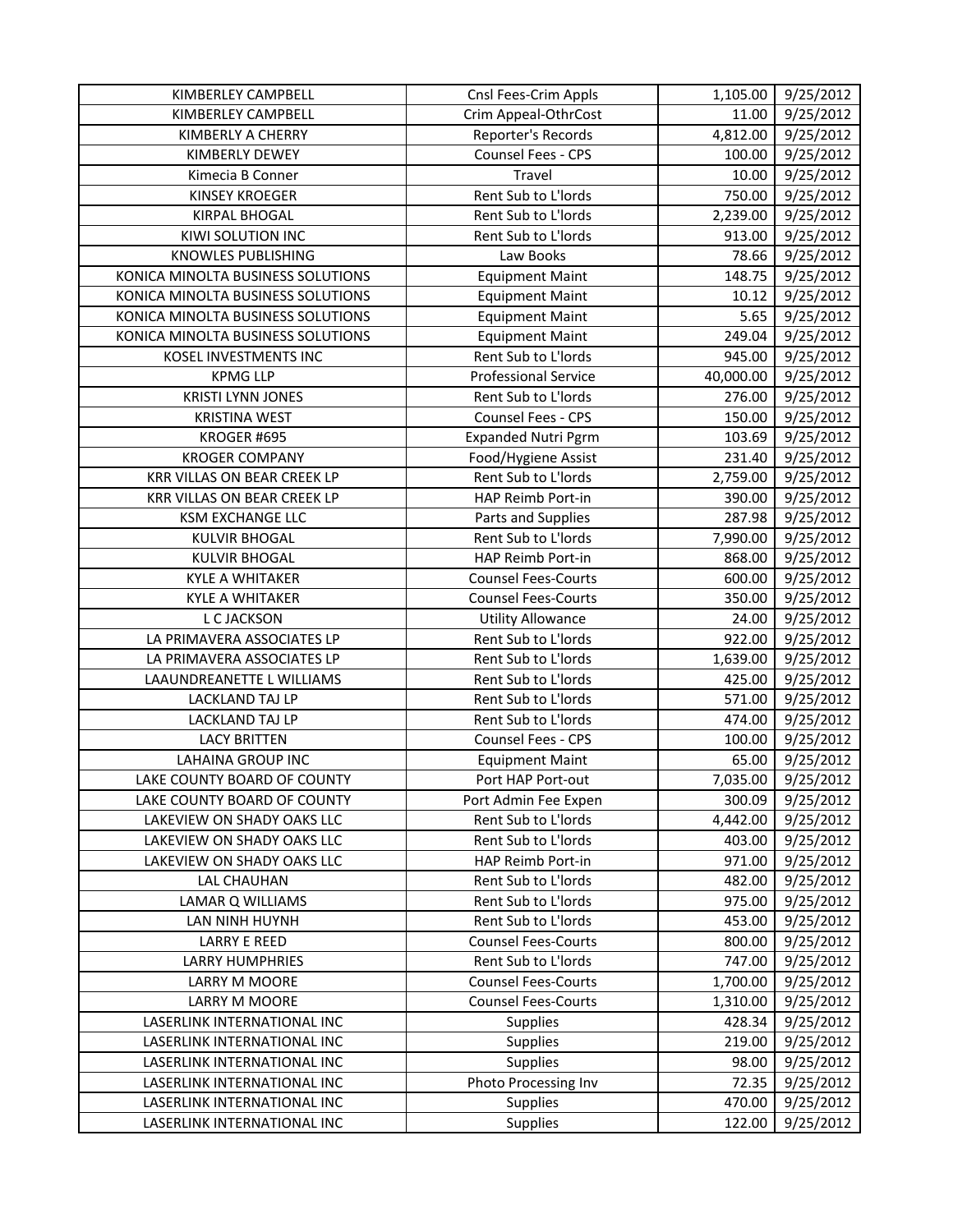| LASERLINK INTERNATIONAL INC         | <b>Supplies</b>            | 144.00   | 9/25/2012 |
|-------------------------------------|----------------------------|----------|-----------|
| LASERLINK INTERNATIONAL INC         | <b>Computer Supplies</b>   | 951.34   | 9/25/2012 |
| LASERLINK INTERNATIONAL INC         | Supplies                   | 245.00   | 9/25/2012 |
| LASERLINK INTERNATIONAL INC         | Misc Receivable            | 44.00    | 9/25/2012 |
| LASERLINK INTERNATIONAL INC         | Supplies                   | 89.98    | 9/25/2012 |
| LASERLINK INTERNATIONAL INC         | Supplies                   | 260.00   | 9/25/2012 |
| LASERLINK INTERNATIONAL INC         | Supplies                   | 80.00    | 9/25/2012 |
| LASERLINK INTERNATIONAL INC         | <b>Computer Supplies</b>   | 498.95   | 9/25/2012 |
| LAST GROUP ENTERPRISES INC          | Sheriff Inventory          | 1,199.52 | 9/25/2012 |
| LAST GROUP ENTERPRISES INC          | Sheriff Inventory          | 1,302.00 | 9/25/2012 |
| LATEPH ADENIJI                      | <b>Counsel Fees-Courts</b> | 450.00   | 9/25/2012 |
| LATEPH ADENIJI                      | Counsel Fees-Juv           | 200.00   | 9/25/2012 |
| <b>LATONJA LIVINGS</b>              | Clothing                   | 255.00   | 9/25/2012 |
| <b>LAUCO ENTERPRISES</b>            | Rent Sub to L'Iords        | 444.00   | 9/25/2012 |
| <b>LAURANCE TRAYLOR</b>             | Rent Sub to L'Iords        | 775.00   | 9/25/2012 |
| LAUREN GRAHAM & ASSOCIATES PLLC     | <b>Counsel Fees-Courts</b> | 300.00   | 9/25/2012 |
| Laurie Taylor                       | Travel                     | 116.00   | 9/25/2012 |
| Laurie Taylor                       | Travel                     | 52.00    | 9/25/2012 |
| <b>LAURIVA DAY</b>                  | Rent Sub to L'Iords        | 658.00   | 9/25/2012 |
| LAW OFFICE EDWARD E CASTILLO PLLC   | <b>Counsel Fees-Courts</b> | 500.00   | 9/25/2012 |
| LAW OFFICE EDWARD E CASTILLO PLLC   | <b>Counsel Fees-Courts</b> | 650.00   | 9/25/2012 |
| LAW OFFICE EDWARD E CASTILLO PLLC   | Counsel Fees-Juv           | 300.00   | 9/25/2012 |
| LAW OFFICE OF ALICE RODRIGUEZ       | Counsel Fees - CPS         | 312.50   | 9/25/2012 |
| LAW OFFICE OF BRADLEY L CLARK PC    | <b>Counsel Fees-Courts</b> | 1,250.00 | 9/25/2012 |
| LAW OFFICE OF BRADLEY L CLARK PC    | <b>Counsel Fees-Courts</b> | 1,350.00 | 9/25/2012 |
| LAW OFFICE OF BRADLEY L CLARK PC    | <b>Counsel Fees-Courts</b> | 1,200.00 | 9/25/2012 |
| LAW OFFICE OF BRADLEY L CLARK PC    | <b>Counsel Fees - CPS</b>  | 100.00   | 9/25/2012 |
| LAW OFFICE OF BRADLEY L CLARK PC    | Counsel Fees - CPS         | 100.00   | 9/25/2012 |
| LAW OFFICE OF GANOZA & RODRIGUEZ    | Counsel Fees - CPS         | 100.00   | 9/25/2012 |
| LAW OFFICE OF HARMONY M SCHUERMAN P | Counsel Fees-Juv           | 200.00   | 9/25/2012 |
| LAW OFFICE OF HEATHER OGIER         | Counsel Fees-Juv           | 200.00   | 9/25/2012 |
| LAW OFFICE OF HEATHER OGIER         | Counsel Fees - CPS         | 100.00   | 9/25/2012 |
| LAW OFFICE OF JO AN G ASHLEY        | <b>Counsel Fees - CPS</b>  | 932.50   | 9/25/2012 |
| LAW OFFICE OF KARLA M BALLI         | Counsel Fees - CPS         | 100.00   | 9/25/2012 |
| LAW OFFICE OF KATHY E ROUX          | Counsel Fees-Probate       | 500.00   | 9/25/2012 |
| LAW OFFICE OF KEE A ABLES PC        | <b>Counsel Fees-Juv</b>    | 100.00   | 9/25/2012 |
| LAW OFFICE OF KEE A ABLES PC        | <b>Counsel Fees - CPS</b>  | 150.00   | 9/25/2012 |
| LAW OFFICE OF KENNETH NEWELL PLLC   | <b>Counsel Fees - CPS</b>  | 100.00   | 9/25/2012 |
| LAW OFFICE OF LINDSAY D DEVOS       | <b>Counsel Fees - CPS</b>  | 3,250.00 | 9/25/2012 |
| LAW OFFICE OF LISA HAINES           | <b>Counsel Fees-Courts</b> | 115.00   | 9/25/2012 |
| LAW OFFICE OF LORI A SPEARMAN PC    | <b>Counsel Fees - CPS</b>  | 500.00   | 9/25/2012 |
| LAW OFFICE OF MEDA BOURLAND PLLC    | <b>Counsel Fees - CPS</b>  | 100.00   | 9/25/2012 |
| LAW OFFICE OF STEPHEN K HARMON PC   | <b>Counsel Fees - CPS</b>  | 200.00   | 9/25/2012 |
| LAW OFFICE OF TIM CHOY              | <b>Counsel Fees-Courts</b> | 750.00   | 9/25/2012 |
| LAW OFFICE OF TIM CHOY              | <b>Counsel Fees-Courts</b> | 350.00   | 9/25/2012 |
| LAW OFFICE OF TIM CHOY              | <b>Counsel Fees-Courts</b> | 450.00   | 9/25/2012 |
| LAWANDA HURST                       | Rent Sub to L'Iords        | 869.00   | 9/25/2012 |
| LAWRENCE ALEXANDER                  | HAP Reimb Port-in          | 922.00   | 9/25/2012 |
| <b>LAWRENCE E HINES</b>             | Clothing                   | 181.92   | 9/25/2012 |
| LAWSON PRODUCTS INC                 | Parts and Supplies         | 374.20   | 9/25/2012 |
| LAYTON MANOR PARTNERS INC           | Rent Sub to L'Iords        | 430.00   | 9/25/2012 |
| LAZARUS LEASING INC                 | Rent Sub to L'Iords        | 825.00   | 9/25/2012 |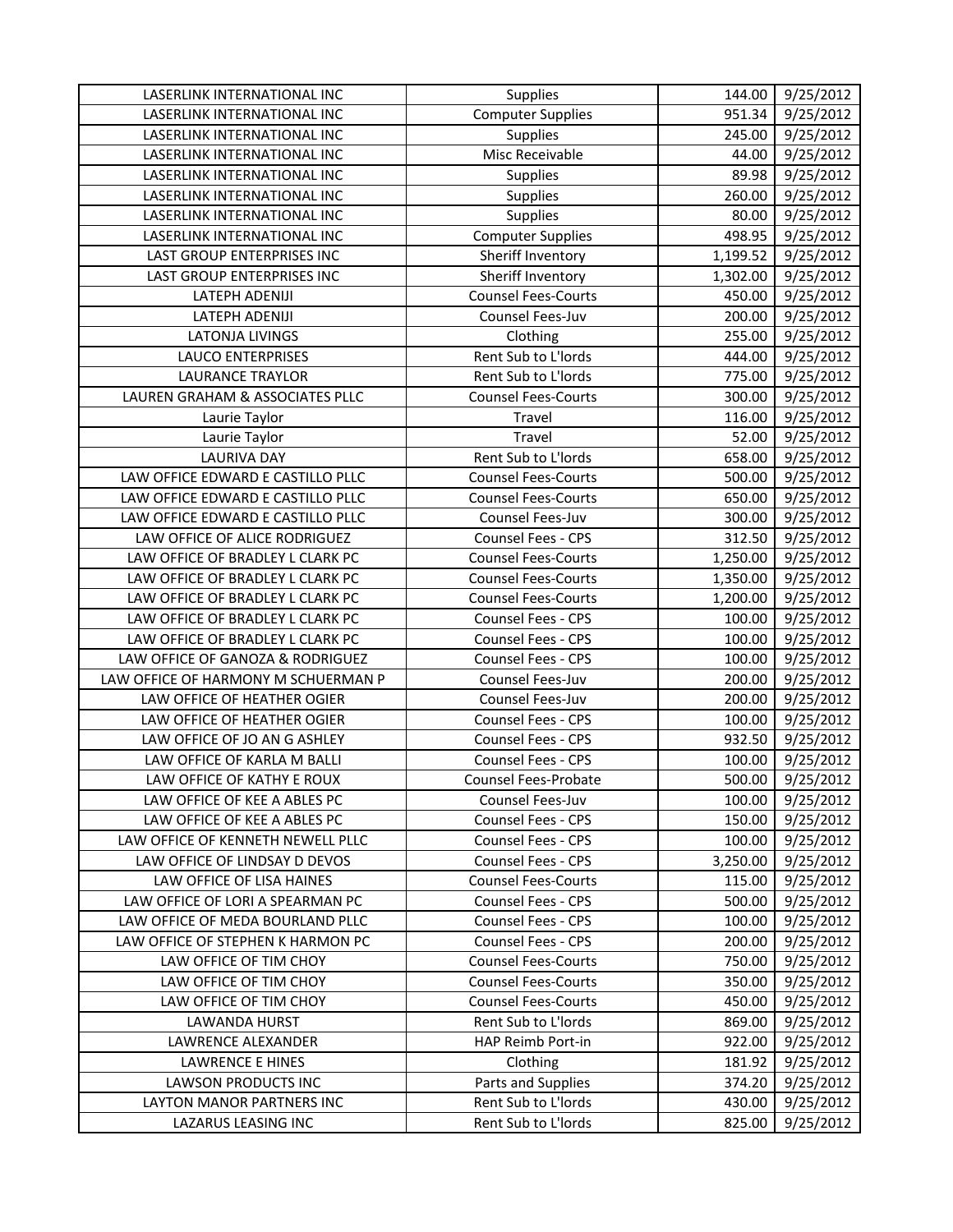| LEAH PALOMERO PARRENO WILDE       | Rent Sub to L'Iords         | 346.00    | 9/25/2012              |
|-----------------------------------|-----------------------------|-----------|------------------------|
| LEE E WEST JR                     | Rent Sub to L'Iords         | 772.00    | 9/25/2012              |
| LEGG MASON REAL ESTATE CAPITAL II | Rent Sub to L'Iords         | 373.00    | 9/25/2012              |
| <b>LEIGH DAVIS</b>                | <b>Counsel Fees-Courts</b>  | 500.00    | 9/25/2012              |
| Leighton G Iles                   | Travel                      | 253.76    | 9/25/2012              |
| LENA POPE HOME INC                | <b>Professional Service</b> | 7,123.00  | 9/25/2012              |
| LENA POPE HOME INC                | <b>Professional Service</b> | 1,170.00  | 9/25/2012              |
| LENA POPE HOME INC                | <b>Professional Service</b> | 2,647.60  | 9/25/2012              |
| LENA POPE HOME INC                | Prepaid - Rent              | 17,724.00 | 9/25/2012              |
| LENA POPE HOME INC                | <b>Professional Service</b> | 6,369.00  | 9/25/2012              |
| LENA POPE HOME INC                | <b>Subrecipient Service</b> | 2,875.00  | 9/25/2012              |
| <b>LEONARD BAKER</b>              | Rent Sub to L'Iords         | 821.00    | 9/25/2012              |
| LEONARD W MOORE III               | Rent Sub to L'Iords         | 4,471.00  | 9/25/2012              |
| LEONARD W MOORE III               | Rent Sub to L'Iords         | 637.00    | 9/25/2012              |
| <b>LEROY YORK</b>                 | Rent Sub to L'Iords         | 5,301.00  | 9/25/2012              |
| <b>LEROY YORK</b>                 | Rent Sub to L'Iords         | 700.00    | 9/25/2012              |
| <b>LESA PAMPLIN</b>               | <b>Counsel Fees-Courts</b>  | 300.00    | 9/25/2012              |
| <b>LESLIE JOHNS</b>               | <b>Counsel Fees-Courts</b>  | 137.50    | 9/25/2012              |
| <b>LESTER K REED</b>              | Counsel Fees - CPS          | 1,145.00  | 9/25/2012              |
| LEVA-LAW ENFORCEMENT & EMERGENCY  | Education                   | 600.00    | 9/25/2012              |
| LEVA-LAW ENFORCEMENT & EMERGENCY  | Education                   | 695.00    | 9/25/2012              |
| <b>LEX JOHNSTON</b>               | <b>Counsel Fees-Courts</b>  | 1,475.00  | 9/25/2012              |
| <b>LEX JOHNSTON</b>               | <b>Counsel Fees-Courts</b>  | 2,075.00  | $\frac{1}{9}$ /25/2012 |
| LEXISNEXIS                        | <b>Professional Service</b> | 1,275.00  | 9/25/2012              |
| LEXISNEXIS                        | Law Books                   | 230.00    | 9/25/2012              |
| LHF PROPERTIES LLC                | Rent Sub to L'Iords         | 700.00    | 9/25/2012              |
| LIBBY BRADY REAL ESTATE INC       | Rent Sub to L'Iords         | 1,494.00  | 9/25/2012              |
| LIFE TECHNOLOGIES CORPORATION     | Lab Supplies                | 11,205.22 | 9/25/2012              |
| LIFELINE TRAINING                 | Tuition C/room Train        | 139.00    | 9/25/2012              |
| LILLIE HATCHETT                   | Rent Sub to L'Iords         | 1,035.00  | 9/25/2012              |
| <b>LINDA L BALEY</b>              | <b>Professional Service</b> | 1,405.00  | 9/25/2012              |
| <b>LIONEL ROBINSON</b>            | Rent Sub to L'Iords         | 960.00    | 9/25/2012              |
| Lionell Rogers Jr.                | Travel                      | 10.00     | 9/25/2012              |
| LISA ANN MULLEN                   | <b>Counsel Fees-Courts</b>  | 1,530.00  | 9/25/2012              |
| LISA ANN MULLEN                   | Cnsl Fees-Crim Appls        | 1,745.00  | 9/25/2012              |
| LISA C BELL                       | Rent Sub to L'Iords         | 923.00    | 9/25/2012              |
| <b>LISA HOOBLER</b>               | <b>Counsel Fees-Courts</b>  | 300.00    | 9/25/2012              |
| LISA L DAWSON                     | Rent Sub to L'Iords         | 866.00    | 9/25/2012              |
| Lisa McKamie-Muttiah              | Travel                      | 10.00     | 9/25/2012              |
| <b>LISA MORTON</b>                | Reporter's Records          | 1,892.00  | 9/25/2012              |
| LITHO SUPPLY AND SERVICE CO INC   | <b>Equipment Maint</b>      | 412.08    | 9/25/2012              |
| LOCK TIGHT SECURITY INC           | Supplies                    | 175.25    | 9/25/2012              |
| LOCK TIGHT SECURITY INC           | Supplies                    | 6.00      | 9/25/2012              |
| LOCK TIGHT SECURITY INC           | <b>Building Maintenance</b> | 337.05    | 9/25/2012              |
| LOCK TIGHT SECURITY INC           | <b>Building Maintenance</b> | 315.80    | 9/25/2012              |
| LOCK TIGHT SECURITY INC           | <b>Building Maintenance</b> | 133.25    | 9/25/2012              |
| LODGE PROPERTIES MANAGEMENT LLC   | Rent Sub to L'Iords         | 1,088.00  | 9/25/2012              |
| LOI & ASSOCIATES PLLC             | <b>Counsel Fees-Courts</b>  | 300.00    | 9/25/2012              |
| <b>LONG NGUYEN</b>                | Rent Sub to L'Iords         | 684.00    | 9/25/2012              |
| LOOMIS FARGO & COMPANY            | ArmoredCar Messenger        | 400.00    | 9/25/2012              |
| LOOMIS FARGO & COMPANY            | ArmoredCar Messenger        | 400.00    | 9/25/2012              |
| LOOMIS FARGO & COMPANY            | ArmoredCar Messenger        | 400.00    | 9/25/2012              |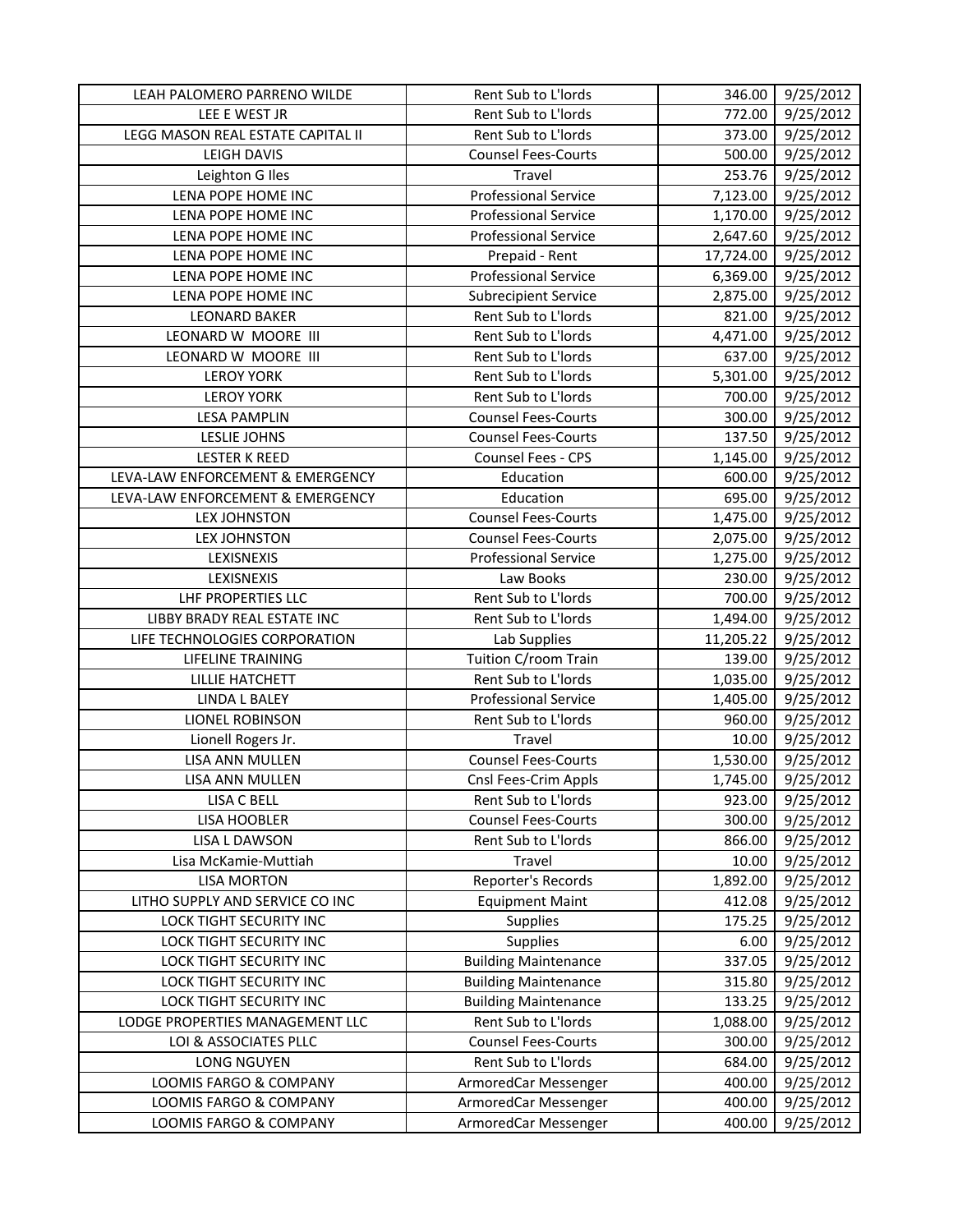| LOOMIS FARGO & COMPANY            | ArmoredCar Messenger                               | 400.00           | 9/25/2012              |
|-----------------------------------|----------------------------------------------------|------------------|------------------------|
| LOOMIS FARGO & COMPANY            | ArmoredCar Messenger                               | 400.00           | 9/25/2012              |
| <b>LOOMIS FARGO &amp; COMPANY</b> | ArmoredCar Messenger                               | 400.00           | 9/25/2012              |
| LOOMIS FARGO & COMPANY            | ArmoredCar Messenger                               | 400.00           | 9/25/2012              |
| LOOMIS FARGO & COMPANY            | ArmoredCar Messenger                               | 400.00           | 9/25/2012              |
| LOOMIS FARGO & COMPANY            | ArmoredCar Messenger                               | 400.00           | 9/25/2012              |
| LOOMIS FARGO & COMPANY            | ArmoredCar Messenger                               | 400.00           | 9/25/2012              |
| LOOMIS FARGO & COMPANY            | ArmoredCar Messenger                               | 400.00           | 9/25/2012              |
| LOOMIS FARGO & COMPANY            | ArmoredCar Messenger                               | 400.00           | 9/25/2012              |
| LOOMIS FARGO & COMPANY            | ArmoredCar Messenger                               | 400.00           | 9/25/2012              |
| LOOMIS FARGO & COMPANY            | ArmoredCar Messenger                               | 400.00           | 9/25/2012              |
| LOOMIS FARGO & COMPANY            | ArmoredCar Messenger                               | 400.00           | 9/25/2012              |
| LOOMIS FARGO & COMPANY            | ArmoredCar Messenger                               | 400.00           | 9/25/2012              |
| LOOMIS FARGO & COMPANY            | ArmoredCar Messenger                               | 400.00           | 9/25/2012              |
| LOOMIS FARGO & COMPANY            | ArmoredCar Messenger                               | 400.00           | 9/25/2012              |
| LOOMIS FARGO & COMPANY            | ArmoredCar Messenger                               | 400.00           | 9/25/2012              |
| LOOMIS FARGO & COMPANY            | ArmoredCar Messenger                               | 400.00           | 9/25/2012              |
| <b>LOOMIS FARGO &amp; COMPANY</b> | ArmoredCar Messenger                               | 400.00           | 9/25/2012              |
| LOOMIS FARGO & COMPANY            | ArmoredCar Messenger                               | 400.00           | 9/25/2012              |
| LOOMIS FARGO & COMPANY            | ArmoredCar Messenger                               | 400.00           | 9/25/2012              |
| LOOMIS FARGO & COMPANY            | ArmoredCar Messenger                               | 400.00           | 9/25/2012              |
| LOOMIS FARGO & COMPANY            | ArmoredCar Messenger                               | 400.00           | 9/25/2012              |
| LOOMIS FARGO & COMPANY            | ArmoredCar Messenger                               | 400.00           | 9/25/2012              |
| LOOMIS FARGO & COMPANY            | ArmoredCar Messenger                               | 400.00           | 9/25/2012              |
| LOOMIS FARGO & COMPANY            | ArmoredCar Messenger                               | 400.00           | 9/25/2012              |
| LOOMIS FARGO & COMPANY            | ArmoredCar Messenger                               | 400.00           | 9/25/2012              |
| LOOMIS FARGO & COMPANY            | ArmoredCar Messenger                               | 400.00           | 9/25/2012              |
| LOOMIS FARGO & COMPANY            | ArmoredCar Messenger                               | 400.00           | 9/25/2012              |
| LOOMIS FARGO & COMPANY            | ArmoredCar Messenger                               | 400.00           | 9/25/2012              |
| LOOMIS FARGO & COMPANY            | ArmoredCar Messenger                               | 400.00           | 9/25/2012              |
| LOOMIS FARGO & COMPANY            | ArmoredCar Messenger                               | 400.00           | 9/25/2012              |
| LOOMIS FARGO & COMPANY            | ArmoredCar Messenger                               | 80.00            | 9/25/2012              |
| LOOMIS FARGO & COMPANY            | ArmoredCar Messenger                               | 400.00           | 9/25/2012              |
| <b>LOOMIS FARGO &amp; COMPANY</b> | ArmoredCar Messenger                               | 160.00           | 9/25/2012              |
| LOOMIS FARGO & COMPANY            | ArmoredCar Messenger                               | 80.00            | 9/25/2012              |
| LOREN C GREEN PC                  | <b>Counsel Fees-Courts</b>                         | 350.00           | 9/25/2012              |
| LOREN C GREEN PC                  | <b>Counsel Fees-Courts</b>                         | 137.50           | 9/25/2012              |
| <b>LORIE GRAHAM</b>               | Reporter's Records                                 | 56.00            | 9/25/2012              |
| LORINE FAYE DUFFEY                | Rent Sub to L'Iords                                | 588.00           | 9/25/2012              |
| LOUIE BRICE HARTGRAVES            | Rent Sub to L'Iords                                | 1,291.00         | 9/25/2012              |
| LOUIE M HEERWAGEN JR              | Rent Sub to L'Iords                                | 519.00           | 9/25/2012              |
| LOWE'S                            | <b>Supplies</b>                                    | 122.00           | 9/25/2012              |
| LOWE'S                            | Lab Supplies                                       | 84.85            | 9/25/2012              |
| LOWE'S                            | Parts and Supplies                                 | 431.29           | 9/25/2012              |
| LOWE'S                            | Landscaping Expense                                | 117.86           | 9/25/2012              |
| LOWE'S<br>LOWE'S                  | Parts and Supplies<br><b>Small Tools</b>           | 69.98            | 9/25/2012              |
| LOWE'S                            |                                                    | 144.40           | 9/25/2012              |
| LPD REALTY LLC                    | <b>Building Maintenance</b><br>Rent Sub to L'Iords |                  | 9/25/2012              |
| LUNCH BOX                         | <b>Meeting Expenses</b>                            | 874.00<br>118.30 | 9/25/2012<br>9/25/2012 |
| <b>LUVAN T TRAN</b>               | Rent Sub to L'Iords                                | 950.00           | 9/25/2012              |
| <b>LYNDA S TARWATER</b>           | <b>Counsel Fees-Courts</b>                         | 400.00           | 9/25/2012              |
|                                   |                                                    |                  |                        |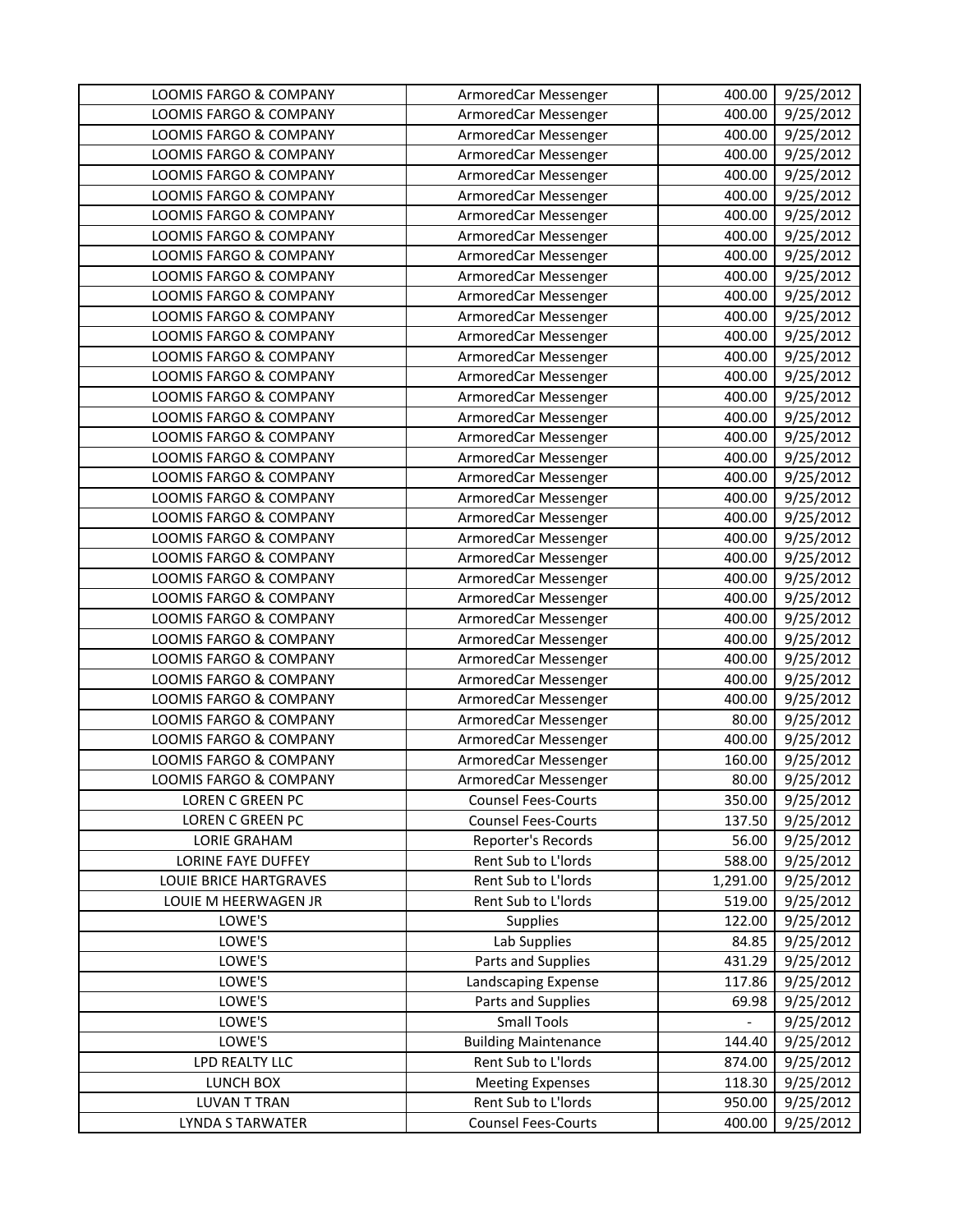| <b>LYNDA S TARWATER</b>             | <b>Counsel Fees-Courts</b>  | 431.25   | 9/25/2012            |
|-------------------------------------|-----------------------------|----------|----------------------|
| <b>LYNDA S TARWATER</b>             | <b>Counsel Fees-Courts</b>  | 325.00   | 9/25/2012            |
| MAEDC - FAIR OAKS LLP               | Rent Sub to L'Iords         | 2,935.00 | 9/25/2012            |
| MAEDC-FAIR OAKS LLP                 | HAP Reimb Port-in           | 510.00   | 9/25/2012            |
| M TRENT LOFTIN                      | <b>Counsel Fees-Courts</b>  | 900.00   | 9/25/2012            |
| M TRENT LOFTIN                      | <b>Counsel Fees-Courts</b>  | 500.00   | 9/25/2012            |
| M TRENT LOFTIN                      | <b>Counsel Fees-Courts</b>  | 250.00   | 9/25/2012            |
| <b>M TRENT LOFTIN</b>               | Counsel Fees-Juv            | 100.00   | 9/25/2012            |
| Mack B Neal                         | Prepaid - Travel            |          | $(245.50)$ 9/25/2012 |
| Mack B Neal                         | Travel                      | 280.75   | 9/25/2012            |
| <b>MACK TIPPENS</b>                 | Rent Sub to L'Iords         | 821.00   | 9/25/2012            |
| <b>MACKJ INC</b>                    | Rent Sub to L'Iords         | 393.00   | 9/25/2012            |
| <b>MADERA BROOKSIDE</b>             | Rental Assistance           | 674.00   | 9/25/2012            |
| <b>MADERA BROOKSIDE</b>             | <b>Utility Assistance</b>   | 37.48    | 9/25/2012            |
| <b>MADISON SUMMIT LTD</b>           | Prepaid - Rent              | 5,515.00 | 9/25/2012            |
| MAEDC HULEN BEND SENIOR COMMUNITY L | Rent Sub to L'Iords         | 6,829.00 | 9/25/2012            |
| MAEDC HULEN BEND SENIOR COMMUNITY L | Rent Sub to L'Iords         | 402.00   | 9/25/2012            |
| MAEDC PALM HOUSE LLC                | Rent Sub to L'Iords         | 276.00   | 9/25/2012            |
| MAGNOLIA PROJECTS, LTD              | Rent Sub to L'Iords         | 304.00   | 9/25/2012            |
| <b>MAHIN JAN KIANI</b>              | Rent Sub to L'Iords         | 1,373.00 | 9/25/2012            |
| <b>MAHIN JAN KIANI</b>              | Rent Sub to L'Iords         | 896.00   | 9/25/2012            |
| MAINSTREAM PROPERTIES INC           | Rent Sub to L'Iords         | 2,100.00 | 9/25/2012            |
| <b>MAKATI GROUP INC</b>             | Rent Sub to L'Iords         | 822.00   | 9/25/2012            |
| MAMIE BUSH JOHNSON                  | <b>Counsel Fees-Courts</b>  | 150.00   | 9/25/2012            |
| MAMIE BUSH JOHNSON                  | <b>Counsel Fees-Courts</b>  | 225.00   | 9/25/2012            |
| MAMIE BUSH JOHNSON                  | <b>Counsel Fees-Courts</b>  | 100.00   | 9/25/2012            |
| MANAGEMENT OF SURREY OAKS LLC       | Rent Sub to L'Iords         | 516.00   | 9/25/2012            |
| MANER FIRE EQUIPMENT, INC           | <b>Building Maintenance</b> | 299.50   | 9/25/2012            |
| <b>MANOHAR RAJPUT</b>               | Rent Sub to L'Iords         | 462.00   | 9/25/2012            |
| MANSFIELD POLICE DEPT.              | <b>West Sector</b>          | 3,425.06 | 9/25/2012            |
| MANUEL DELGADO JR                   | Rent Sub to L'Iords         | 152.00   | 9/25/2012            |
| <b>MANUEL MURILLO</b>               | Rent Sub to L'Iords         | 1,308.00 | 9/25/2012            |
| MARCELLA WILSON-CROPPER             | <b>Professional Service</b> | 341.25   | 9/25/2012            |
| MARCELLA WILSON-CROPPER             | <b>Professional Service</b> | 146.25   | 9/25/2012            |
| MARCELLA WILSON-CROPPER             | <b>Professional Service</b> | 16.25    | 9/25/2012            |
| <b>MARCELLA WILSON-CROPPER</b>      | <b>Professional Service</b> | 406.25   | 9/25/2012            |
| MARGARET G ANDERSON                 | Rent Sub to L'Iords         | 850.00   | 9/25/2012            |
| <b>MARGARET MAKIN</b>               | Clothing                    | 208.44   | 9/25/2012            |
| <b>MARIA RAMIREZ</b>                | Rent Sub to L'Iords         | 749.00   | 9/25/2012            |
| MARIA ROSARIO SAI MADIGAN           | Rent Sub to L'Iords         | 581.00   | 9/25/2012            |
| <b>MARIA SANCHEZ</b>                | Rent Sub to L'Iords         | 335.00   | 9/25/2012            |
| <b>MARIE JOHNSON</b>                | Clothing                    | 571.40   | 9/25/2012            |
| MARIE PIGG REAL ESTATE              | Rent Sub to L'Iords         | 800.00   | 9/25/2012            |
| <b>MARILYN GLENN</b>                | <b>Meeting Expenses</b>     | 156.48   | 9/25/2012            |
| MARINE CREEK RESIDENTIAL LP         | Rent Sub to L'Iords         | 5,042.00 | 9/25/2012            |
| MARINE CREEK RESIDENTIAL LP         | Rent Sub to L'Iords         | 1,357.00 | 9/25/2012            |
| MARINE CREEK RESIDENTIAL LP         | HAP Reimb Port-in           | 233.00   | 9/25/2012            |
| <b>MARION BAUGH</b>                 | HAP Reimb Port-in           | 918.00   | 9/25/2012            |
| <b>MARION J AIKEN</b>               | Rent Sub to L'Iords         | 925.00   | 9/25/2012            |
| <b>MARK D HIXSON</b>                | Rent Sub to L'Iords         | 1,582.00 | 9/25/2012            |
| MARK D SCOTT & ASSOCIATES PLLC      | <b>Counsel Fees-Courts</b>  | 250.00   | 9/25/2012            |
| MARK D SCOTT & ASSOCIATES PLLC      | <b>Counsel Fees-Courts</b>  | 125.00   | 9/25/2012            |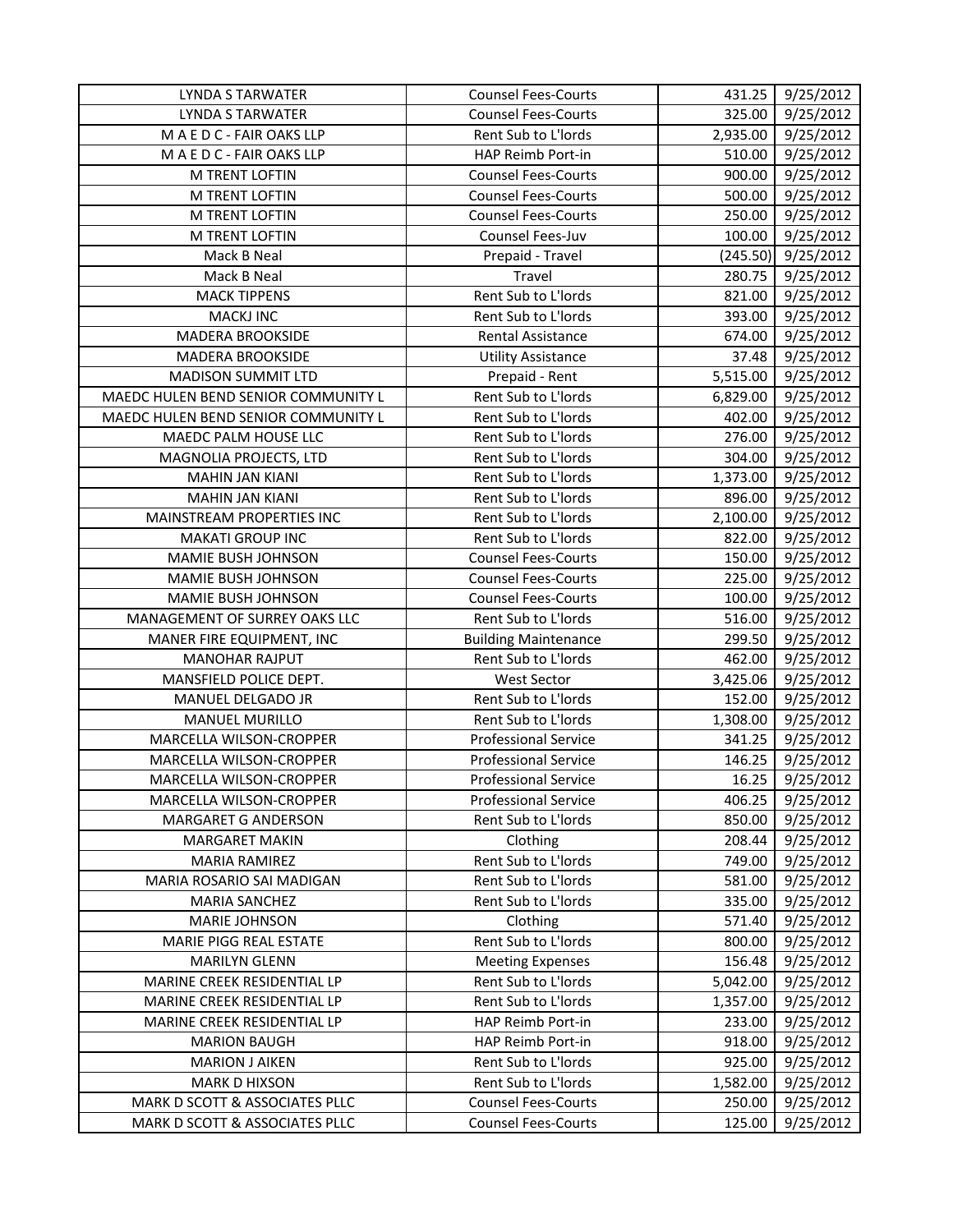| MARK D SCOTT & ASSOCIATES PLLC | <b>Counsel Fees-Courts</b>  | 100.00   | 9/25/2012              |
|--------------------------------|-----------------------------|----------|------------------------|
| MARK D SCOTT & ASSOCIATES PLLC | <b>Counsel Fees-Courts</b>  | 312.50   | 9/25/2012              |
| MARK D SCOTT & ASSOCIATES PLLC | <b>Litigation Expense</b>   | 62.50    | 9/25/2012              |
| MARK D SCOTT & ASSOCIATES PLLC | <b>Counsel Fees-Courts</b>  | 650.00   | 9/25/2012              |
| MARK D SCOTT & ASSOCIATES PLLC | <b>Counsel Fees-Courts</b>  | 550.00   | 9/25/2012              |
| <b>MARK D SHEARER</b>          | Rent Sub to L'Iords         | 1,969.00 | 9/25/2012              |
| <b>MARK MCGINNIS</b>           | Rent Sub to L'Iords         | 724.00   | 9/25/2012              |
| <b>MARK ROSTEET</b>            | <b>Counsel Fees-Courts</b>  | 400.00   | 9/25/2012              |
| <b>MARK ROSTEET</b>            | <b>Counsel Fees-Courts</b>  | 650.00   | 9/25/2012              |
| <b>MARK ROSTEET</b>            | <b>Counsel Fees-Courts</b>  | 2,200.00 | 9/25/2012              |
| <b>MARK ROSTEET</b>            | <b>Counsel Fees-Courts</b>  | 400.00   | 9/25/2012              |
| <b>MARK ROSTEET</b>            | <b>Counsel Fees-Courts</b>  | 125.00   | 9/25/2012              |
| <b>MARK SCOTT WILLIS</b>       | Rent Sub to L'Iords         | 627.00   | 9/25/2012              |
| <b>MARTHA BROWN</b>            | Clothing                    | 1,047.86 | 9/25/2012              |
| MARTHA PECHACEK                | Clothing                    | 220.85   | 9/25/2012              |
| <b>MARTHA TRAN</b>             | Rent Sub to L'Iords         | 821.00   | 9/25/2012              |
| MARTINEZ & BONE REALTY INC     | Rent Sub to L'Iords         | 651.00   | 9/25/2012              |
| MARY A CONNELL                 | <b>Professional Service</b> | 225.00   | 9/25/2012              |
| <b>MARY A CONNELL</b>          | Psych Exam/Testimony        | 6,075.00 | 9/25/2012              |
| <b>MARY B THORNTON</b>         | <b>Counsel Fees-Courts</b>  | 700.00   | 9/25/2012              |
| <b>MARY B THORNTON</b>         | Cnsl Fees-Crim Appls        | 2,575.00 | 9/25/2012              |
| <b>MARY ELLEN ECKLUND</b>      | Rent Sub to L'Iords         | 419.00   | 9/25/2012              |
| MARY J YOUNG                   | <b>Counsel Fees-Courts</b>  | 442.50   | $\frac{1}{9}$ /25/2012 |
| <b>MARY R THOMSEN</b>          | Counsel Fees-Juv            | 200.00   | 9/25/2012              |
| <b>MARY R THOMSEN</b>          | Counsel Fees - CPS          | 1,985.00 | 9/25/2012              |
| <b>MARY R THOMSEN</b>          | <b>Litigation Expense</b>   | 65.40    | 9/25/2012              |
| MASTER SOUND CO INC            | <b>Building Maintenance</b> | 153.70   | 9/25/2012              |
| MATERA PAPER COMPANY INC       | Sheriff Inventory           | 1,266.85 | 9/25/2012              |
| MATRIX ASSOCIATES              | Rent Sub to L'Iords         | 615.00   | 9/25/2012              |
| MATTHEW BENDER & COMPANY INC   | Law Books                   | 53.59    | 9/25/2012              |
| <b>MAUREEN GOSS</b>            | <b>Relative Assistance</b>  | 300.00   | 9/25/2012              |
| MAXUM HEALTH SERVICES CORP     | <b>Professional Service</b> | 141.77   | 9/25/2012              |
| MAXUM HEALTH SERVICES CORP     | <b>Professional Service</b> | 141.77   | 9/25/2012              |
| MAXUM HEALTH SERVICES CORP     | <b>Professional Service</b> | 171.09   | 9/25/2012              |
| MAXUM HEALTH SERVICES CORP     | <b>Professional Service</b> | 100.62   | 9/25/2012              |
| MAXUM HEALTH SERVICES CORP     | <b>Professional Service</b> | 141.77   | 9/25/2012              |
| MAXUM HEALTH SERVICES CORP     | <b>Professional Service</b> | 141.77   | 9/25/2012              |
| MAXUM HEALTH SERVICES CORP     | <b>Professional Service</b> | 141.77   | 9/25/2012              |
| MAXUM HEALTH SERVICES CORP     | <b>Professional Service</b> | 141.77   | 9/25/2012              |
| MAXUM HEALTH SERVICES CORP     | <b>Professional Service</b> | 141.77   | 9/25/2012              |
| MAXUM HEALTH SERVICES CORP     | <b>Professional Service</b> | 100.62   | 9/25/2012              |
| MAXUM HEALTH SERVICES CORP     | <b>Professional Service</b> | 135.19   | 9/25/2012              |
| MAXUM HEALTH SERVICES CORP     | <b>Professional Service</b> | 100.62   | 9/25/2012              |
| MAXUM HEALTH SERVICES CORP     | <b>Professional Service</b> | 171.09   | 9/25/2012              |
| MAXUM HEALTH SERVICES CORP     | <b>Professional Service</b> | 92.71    | 9/25/2012              |
| MAXUM HEALTH SERVICES CORP     | <b>Professional Service</b> | 533.67   | 9/25/2012              |
| MAXUM HEALTH SERVICES CORP     | <b>Professional Service</b> | 171.09   | 9/25/2012              |
| MAXUM HEALTH SERVICES CORP     | <b>Professional Service</b> | 100.62   | 9/25/2012              |
| MAXUM HEALTH SERVICES CORP     | <b>Professional Service</b> | 100.62   | 9/25/2012              |
| MAXUM HEALTH SERVICES CORP     | <b>Professional Service</b> | 553.67   | 9/25/2012              |
| MAXUM HEALTH SERVICES CORP     | <b>Professional Service</b> | 92.71    | 9/25/2012              |
| MAXUM HEALTH SERVICES CORP     | <b>Professional Service</b> | 135.19   | 9/25/2012              |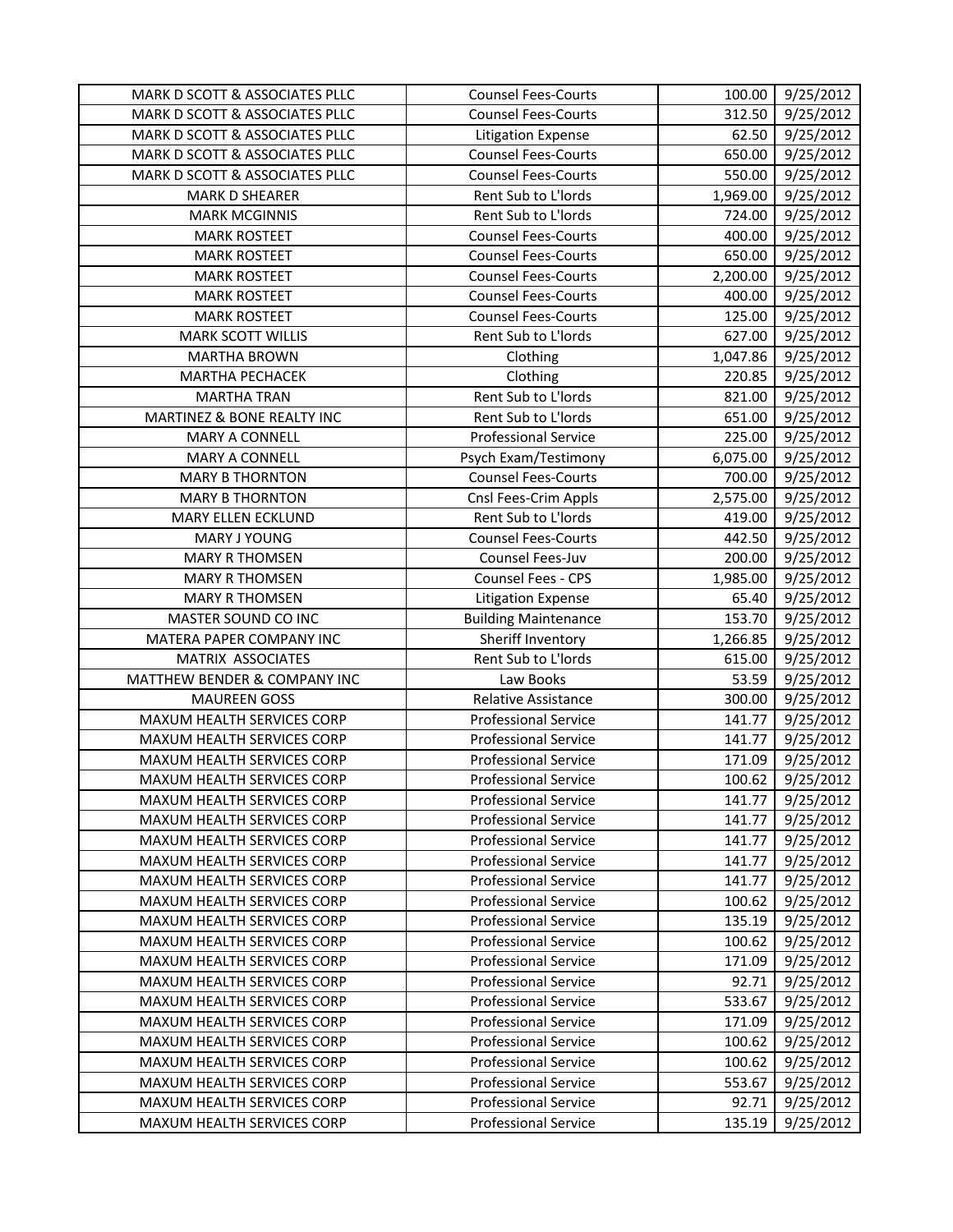| MAXUM HEALTH SERVICES CORP               | <b>Professional Service</b> | 171.09   | 9/25/2012 |
|------------------------------------------|-----------------------------|----------|-----------|
| MAXUM HEALTH SERVICES CORP               | <b>Professional Service</b> | 100.62   | 9/25/2012 |
| MAXUM HEALTH SERVICES CORP               | <b>Professional Service</b> | 135.19   | 9/25/2012 |
| MAXUM HEALTH SERVICES CORP               | <b>Professional Service</b> | 553.67   | 9/25/2012 |
| MAXUM HEALTH SERVICES CORP               | <b>Professional Service</b> | 92.71    | 9/25/2012 |
| MAXUM HEALTH SERVICES CORP               | <b>Professional Service</b> | 100.62   | 9/25/2012 |
| MAXUM HEALTH SERVICES CORP               | <b>Professional Service</b> | 135.19   | 9/25/2012 |
| MAXUM HEALTH SERVICES CORP               | <b>Professional Service</b> | 553.67   | 9/25/2012 |
| MAXUM HEALTH SERVICES CORP               | <b>Professional Service</b> | 92.71    | 9/25/2012 |
| MAXUM HEALTH SERVICES CORP               | <b>Professional Service</b> | 100.62   | 9/25/2012 |
| MAXUM HEALTH SERVICES CORP               | <b>Professional Service</b> | 171.09   | 9/25/2012 |
| MAXUM HEALTH SERVICES CORP               | <b>Professional Service</b> | 100.62   | 9/25/2012 |
| MAXUM HEALTH SERVICES CORP               | <b>Professional Service</b> | 100.62   | 9/25/2012 |
| MAXUM HEALTH SERVICES CORP               | <b>Professional Service</b> | 171.09   | 9/25/2012 |
| MAXUM HEALTH SERVICES CORP               | <b>Professional Service</b> | 100.62   | 9/25/2012 |
| MAXUM HEALTH SERVICES CORP               | <b>Professional Service</b> | 171.09   | 9/25/2012 |
| MAXUM HEALTH SERVICES CORP               | <b>Professional Service</b> | 100.62   | 9/25/2012 |
| MAXUM HEALTH SERVICES CORP               | <b>Professional Service</b> | 141.77   | 9/25/2012 |
| MAXUM HEALTH SERVICES CORP               | <b>Professional Service</b> | 141.77   | 9/25/2012 |
| MCQUAY INTERNATIONAL                     | A/C Maint Contract          | 1,343.89 | 9/25/2012 |
| MCQUAY INTERNATIONAL                     | A/C Maint Contract          | 302.30   | 9/25/2012 |
| MCQUAY INTERNATIONAL                     | A/C Maint Contract          | 2,661.20 | 9/25/2012 |
| <b>MDRD LLC</b>                          | Rent Sub to L'Iords         | 444.00   | 9/25/2012 |
| <b>MDRD LLC</b>                          | Rent Sub to L'Iords         | 406.00   | 9/25/2012 |
| MEADOWS OF BEDFORD II APT INVESTORS      | Rent Sub to L'Iords         | 2,688.00 | 9/25/2012 |
| MEADOWS OF BEDFORD II APT INVESTORS      | Rent Sub to L'Iords         | 470.00   | 9/25/2012 |
| MEADOWS OF BEDFORD II APT INVESTORS      | HAP Reimb Port-in           | 510.00   | 9/25/2012 |
| <b>MEDIALAB INC</b>                      | Lab Accreditation           | 770.00   | 9/25/2012 |
| MEDINA & MEDINA INC                      | Central Garage Inv          | 160.00   | 9/25/2012 |
| MEDLINE INDUSTRIES INC                   | Supplies                    | 713.70   | 9/25/2012 |
| MEDLINE INDUSTRIES INC                   | <b>Medical Supplies</b>     | 225.60   | 9/25/2012 |
| MELISSA L HAMRICK                        | <b>Counsel Fees-Courts</b>  | 100.00   | 9/25/2012 |
| <b>MELISSA L HAMRICK</b>                 | <b>Counsel Fees-Courts</b>  | 200.00   | 9/25/2012 |
| <b>MELISSA L HAMRICK</b>                 | <b>Counsel Fees-Courts</b>  | 250.00   | 9/25/2012 |
| MELONIE LYNCH                            | Clothing                    | 263.15   | 9/25/2012 |
| MELVILLE R ASHDOWN                       | Rent Sub to L'Iords         | 1,786.00 | 9/25/2012 |
| <b>MELVILLE R ASHDOWN</b>                | Rent Sub to L'Iords         | 1,318.00 | 9/25/2012 |
| <b>MEMBER'S BUILDING MAINTENANCE LTD</b> | <b>Custodian Services</b>   | 2,988.39 | 9/25/2012 |
| MEMBER'S BUILDING MAINTENANCE LTD        | <b>Custodian Services</b>   | 841.80   | 9/25/2012 |
| MEMBER'S BUILDING MAINTENANCE LTD        | <b>Custodian Services</b>   | 2,357.04 | 9/25/2012 |
| MEMBER'S BUILDING MAINTENANCE LTD        | <b>Custodian Services</b>   | 56.12    | 9/25/2012 |
| MEMBER'S BUILDING MAINTENANCE LTD        | <b>Custodian Services</b>   | 1,122.40 | 9/25/2012 |
| MEMBER'S BUILDING MAINTENANCE LTD        | <b>Custodian Services</b>   | 1,122.40 | 9/25/2012 |
| MEMBER'S BUILDING MAINTENANCE LTD        | <b>Custodian Services</b>   | 1,346.88 | 9/25/2012 |
| MEMBER'S BUILDING MAINTENANCE LTD        | <b>Custodian Services</b>   | 561.20   | 9/25/2012 |
| MEMBER'S BUILDING MAINTENANCE LTD        | <b>Custodian Services</b>   | 2,020.32 | 9/25/2012 |
| MEMBER'S BUILDING MAINTENANCE LTD        | <b>Custodian Services</b>   | 1,346.88 | 9/25/2012 |
| MEMBER'S BUILDING MAINTENANCE LTD        | <b>Custodian Services</b>   | 841.80   | 9/25/2012 |
| MEMBER'S BUILDING MAINTENANCE LTD        | <b>Custodian Services</b>   | 2,104.50 | 9/25/2012 |
| MEMBER'S BUILDING MAINTENANCE LTD        | <b>Custodian Services</b>   | 561.20   | 9/25/2012 |
| MEMBER'S BUILDING MAINTENANCE LTD        | <b>Custodian Services</b>   | 673.44   | 9/25/2012 |
| MEMBER'S BUILDING MAINTENANCE LTD        | <b>Custodian Services</b>   | 841.80   | 9/25/2012 |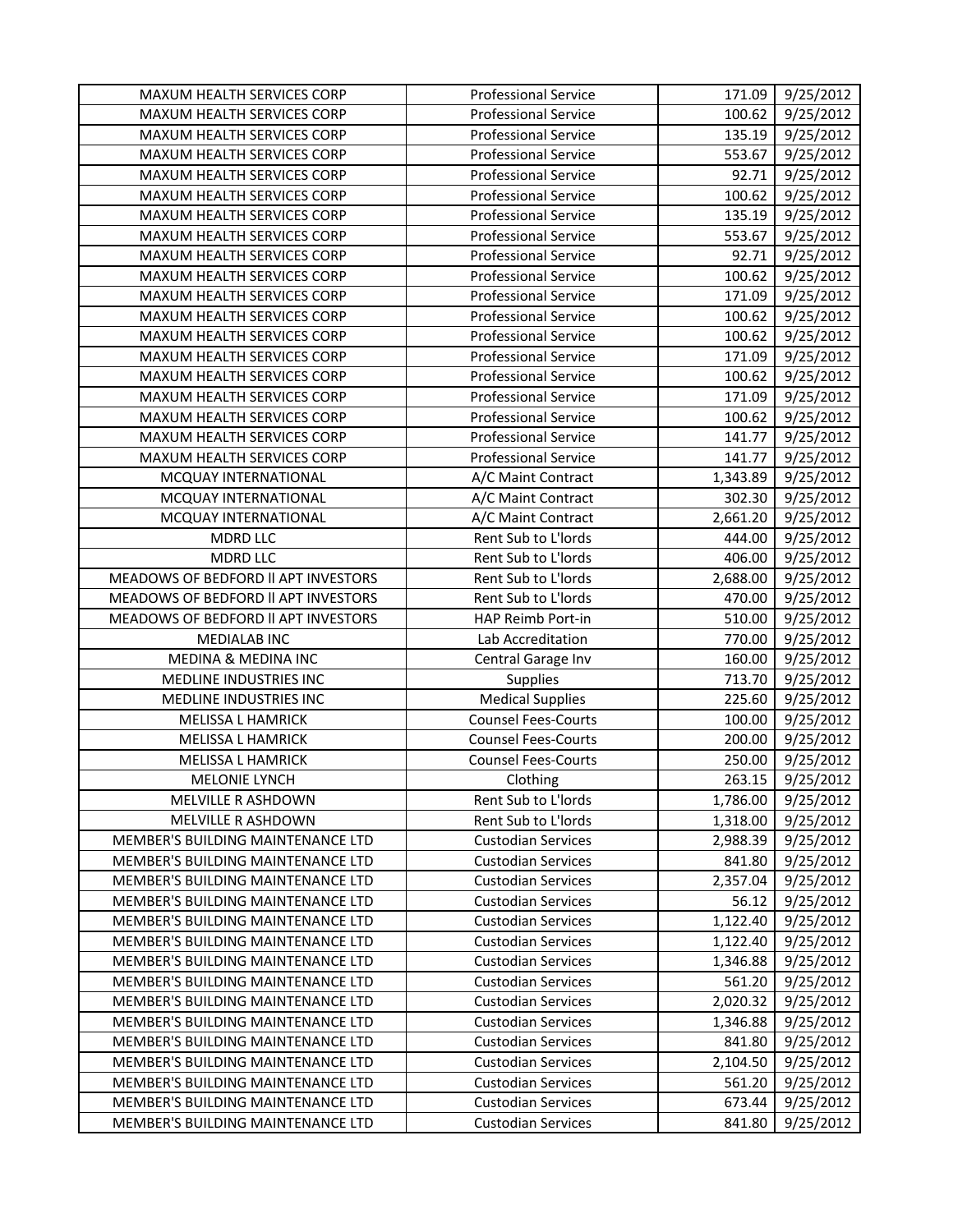| MEMBER'S BUILDING MAINTENANCE LTD<br>MEMBER'S BUILDING MAINTENANCE LTD | <b>Custodian Services</b><br><b>Custodian Services</b>   | 4,377.36<br>1,360.91 | 9/25/2012<br>9/25/2012 |
|------------------------------------------------------------------------|----------------------------------------------------------|----------------------|------------------------|
| MEMBER'S BUILDING MAINTENANCE LTD                                      | <b>Custodian Services</b>                                | 2,202.71             | 9/25/2012              |
| MEMBER'S BUILDING MAINTENANCE LTD                                      | <b>Custodian Services</b>                                | 3,212.87             | 9/25/2012              |
| MEMBER'S BUILDING MAINTENANCE LTD                                      | <b>Custodian Services</b>                                | 8,558.30             | 9/25/2012              |
| MEMBER'S BUILDING MAINTENANCE LTD                                      | <b>Custodian Services</b>                                | 9,368.53             | 9/25/2012              |
| MEMBER'S BUILDING MAINTENANCE LTD                                      | <b>Custodian Services</b>                                | 505.08               | 9/25/2012              |
| MEMBER'S BUILDING MAINTENANCE LTD                                      | <b>Custodian Services</b>                                | 6,797.54             | 9/25/2012              |
| MEMBER'S BUILDING MAINTENANCE LTD                                      | <b>Custodian Services</b>                                | 7,670.90             | 9/25/2012              |
| MEMBER'S BUILDING MAINTENANCE LTD                                      | <b>Custodian Services</b>                                | 1,360.91             | 9/25/2012              |
| MEMBER'S BUILDING MAINTENANCE LTD                                      | <b>Custodian Services</b>                                | 1,557.33             | 9/25/2012              |
| MEMBER'S BUILDING MAINTENANCE LTD                                      | <b>Custodian Services</b>                                | 1,164.49             | 9/25/2012              |
| MEMBER'S BUILDING MAINTENANCE LTD                                      | <b>Custodian Services</b>                                | 712.02               | 9/25/2012              |
| MEMBER'S BUILDING MAINTENANCE LTD                                      | Contract Labor                                           | 2,644.08             | 9/25/2012              |
| MEMBER'S BUILDING MAINTENANCE LTD                                      | Contract Labor                                           | 2,644.08             | 9/25/2012              |
| MEMBER'S BUILDING MAINTENANCE LTD                                      | Contract Labor                                           | 2,644.08             | 9/25/2012              |
| MEMBER'S BUILDING MAINTENANCE LTD                                      | <b>Custodian Services</b>                                | 1,515.24             | 9/25/2012              |
| MEMBER'S BUILDING MAINTENANCE LTD                                      | <b>Custodian Services</b>                                | 918.97               | 9/25/2012              |
| MENTAL HEALTH MENTAL RETARDATION                                       | <b>Counseling Services</b>                               | 337.00               | 9/25/2012              |
| MERCANTILE PARTNERS LP                                                 | Prepaid - Rent                                           | 16,128.88            | 9/25/2012              |
| MERCANTILE PARTNERS LP                                                 | Prepaid - Other                                          | 5,663.52             | 9/25/2012              |
| MERCANTILE PARTNERS LP                                                 | Prepaid - Rent                                           | 4,375.00             | 9/25/2012              |
| MERCANTILE PARTNERS LP                                                 | Prepaid - Other                                          | 1,536.48             | 9/25/2012              |
| METROPLEX SERVICE WELDING SUPPLY                                       | Lab Equip Mainten                                        | 462.18               | 9/25/2012              |
| METROPLEX SERVICE WELDING SUPPLY                                       | Parts and Supplies                                       | 57.97                | 9/25/2012              |
| METROPLEX SERVICE WELDING SUPPLY                                       | Parts and Supplies                                       | 52.70                | 9/25/2012              |
| METROPLEX SERVICE WELDING SUPPLY                                       | Parts and Supplies                                       | 93.78                | 9/25/2012              |
| METROPLEX SERVICE WELDING SUPPLY                                       | Fuel                                                     | 193.10               | 9/25/2012              |
| METROPLEX SERVICE WELDING SUPPLY                                       | <b>Building Maintenance</b>                              | 15.81                | 9/25/2012              |
| MEYER BROTHERS FARMS                                                   | <b>Estray Livestock</b>                                  | 1,000.00             | 9/25/2012              |
| MHMR OF TARRANT COUNTY                                                 | <b>Professional Service</b>                              | 2,166.66             | 9/25/2012              |
| MHMR OF TARRANT COUNTY                                                 | Prepaid - Rent                                           | 4,332.43             | 9/25/2012              |
| MHMR OF TARRANT COUNTY                                                 | O/P Group Counseling                                     | 5,252.50             | 9/25/2012              |
| <b>MHN SERVICES</b>                                                    | <b>Employee Assist Prog</b>                              | 11,891.34            | 9/25/2012              |
| <b>MHN SERVICES</b>                                                    | <b>Employee Assist Prog</b>                              | 858.42               | 9/25/2012              |
| <b>MHN SERVICES</b>                                                    | <b>Employee Assist Prog</b>                              | 809.76               | 9/25/2012              |
| MICHAEL ANDREW MUNOZ                                                   | <b>Counsel Fees-Courts</b>                               | 200.00               | 9/25/2012              |
| MICHAEL BERGER                                                         | Counsel Fees-Juv                                         | 100.00               | 9/25/2012              |
| MICHAEL D TOLAND                                                       | Rent Sub to L'Iords                                      | 431.00               | 9/25/2012              |
| MICHAEL DEEGAN                                                         | <b>Counsel Fees-Courts</b>                               | 400.00               | 9/25/2012              |
| MICHAEL HAILEY                                                         | Rent Sub to L'Iords                                      | 950.00               | 9/25/2012              |
| MICHAEL JAMES WILLIAMS                                                 | HAP Reimb Port-in                                        | 436.00               | 9/25/2012              |
| MICHAEL MOORE                                                          | Rent Sub to L'Iords                                      | 477.00               | 9/25/2012              |
| MICHAEL MOORE                                                          | Rent Sub to L'Iords                                      | 484.00               | 9/25/2012<br>9/25/2012 |
| MICHAEL PAUL GARCIA<br>MICHAEL PAUL GARCIA                             | <b>Counsel Fees-Courts</b><br><b>Counsel Fees-Courts</b> | 400.00               |                        |
| MICHAEL R GARTNER                                                      | Rent Sub to L'Iords                                      | 300.00<br>617.00     | 9/25/2012<br>9/25/2012 |
| MICHAEL RINEHART                                                       | Rent Sub to L'Iords                                      |                      |                        |
| MICHAEL SHAWN MATLOCK                                                  | <b>Counsel Fees-Courts</b>                               | 1,126.00<br>1,800.00 | 9/25/2012<br>9/25/2012 |
| MICHAEL SHAWN MATLOCK                                                  | <b>Counsel Fees-Courts</b>                               | 300.00               | 9/25/2012              |
| Michael T Hammond                                                      | Transportation                                           | 27.83                | 9/25/2012              |
| MICHAEL THOMPSON                                                       | Rent Sub to L'Iords                                      | 1,496.00             | 9/25/2012              |
|                                                                        |                                                          |                      |                        |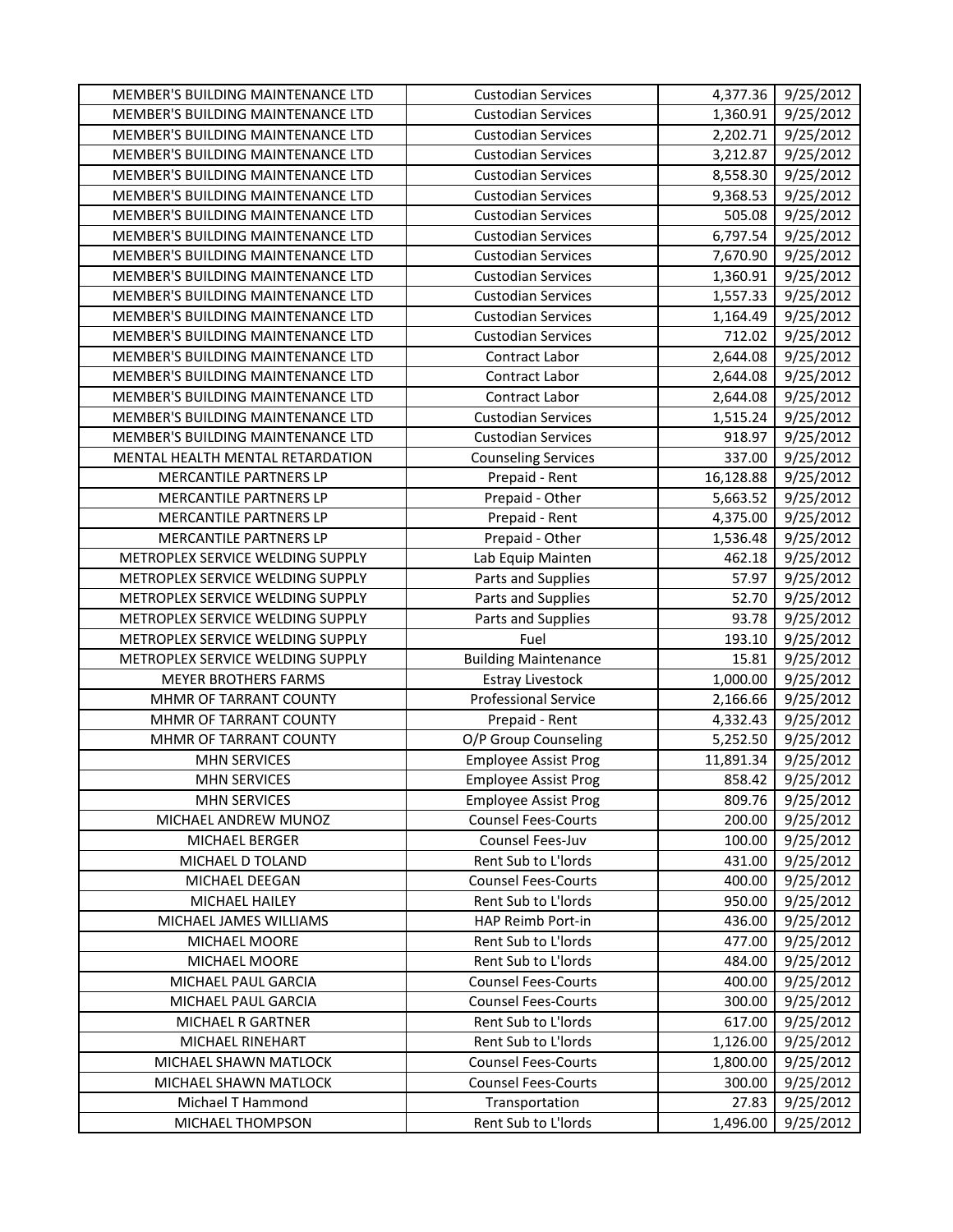| MICHAEL W MCCOWAN              | Rent Sub to L'Iords         | 541.00   | 9/25/2012 |
|--------------------------------|-----------------------------|----------|-----------|
| MICHELE M JOHNSON              | Rent Sub to L'Iords         | 821.00   | 9/25/2012 |
| MICHELLE DO                    | Rent Sub to L'Iords         | 1,743.00 | 9/25/2012 |
| MICHELLE HEARD                 | Clothing                    | 425.00   | 9/25/2012 |
| MICHELLE I EUGENE              | Rent Sub to L'Iords         | 1,449.00 | 9/25/2012 |
| MIDWAY AUTO SUPPLY INC         | Parts and Supplies          | 3,285.00 | 9/25/2012 |
| MIDWEST MEDICAL SUPPLY CO, LLC | Lab Supplies                | 150.00   | 9/25/2012 |
| MIGNEAULT FORT WORTH LP        | Rent Sub to L'Iords         | 745.00   | 9/25/2012 |
| MIGNEAULT FORT WORTH LP        | Rent Sub to L'Iords         | 278.00   | 9/25/2012 |
| MIKE CROXTON                   | Rent Sub to L'Iords         | 510.00   | 9/25/2012 |
| MIKE RUBENKOENIG               | Rent Sub to L'Iords         | 750.00   | 9/25/2012 |
| MIMOSA LANE LLC                | Prepaid - Rent              | 6,796.84 | 9/25/2012 |
| MINH HUONGTHI NGUYEN           | Rent Sub to L'Iords         | 757.00   | 9/25/2012 |
| MINH QUANG VU                  | Rent Sub to L'Iords         | 1,980.00 | 9/25/2012 |
| MINH THI HUA                   | Rent Sub to L'Iords         | 999.00   | 9/25/2012 |
| MINICK LAW PC                  | <b>Counsel Fees-Courts</b>  | 415.00   | 9/25/2012 |
| MIPHI INVESTMENTS LLC          | Rent Sub to L'Iords         | 1,388.00 | 9/25/2012 |
| MIR UZAIR                      | Rent Sub to L'Iords         | 518.00   | 9/25/2012 |
| MIRA MONTE APARTMENTS LLC      | Rent Sub to L'Iords         | 685.00   | 9/25/2012 |
| MIRCEA VOLOSEN                 | Rent Sub to L'Iords         | 566.00   | 9/25/2012 |
| Mitchell V McDonald            | Mileage Allowance           | 17.76    | 9/25/2012 |
| Mitchell V McDonald            | Travel                      | 10.00    | 9/25/2012 |
| MITEFF FAMILY PARTNERSHIP      | Rent Sub to L'Iords         | 987.00   | 9/25/2012 |
| MOISES MELENDEZ                | <b>Relative Assistance</b>  | 600.00   | 9/25/2012 |
| <b>MONICA LEUCK</b>            | Rent Sub to L'Iords         | 543.00   | 9/25/2012 |
| MONTERREY MHP PARTNERS LTD     | <b>Utility Assistance</b>   | 102.75   | 9/25/2012 |
| MOORE MEDICAL LLC              | <b>Medical Supplies</b>     | 713.40   | 9/25/2012 |
| MOORE MEDICAL LLC              | Supplies                    | 492.00   | 9/25/2012 |
| MOTOROLA INC                   | <b>Computer Supplies</b>    | 2,320.00 | 9/25/2012 |
| MP ACCESS SERVICES INC         | <b>Building Maintenance</b> | 408.00   | 9/25/2012 |
| Mr Aaron M Collins             | <b>Travel</b>               | 9.71     | 9/25/2012 |
| Mr Allen D Guerrero            | <b>Travel</b>               | 10.00    | 9/25/2012 |
| Mr Bradley S Gatewood          | Transportation              | 21.18    | 9/25/2012 |
| Mr Brian D Stanley             | Education                   | 140.00   | 9/25/2012 |
| Mr Chris A Shahan              | Transportation              | 26.95    | 9/25/2012 |
| Mr Cornelius Lamont Cooper     | Travel                      | 10.00    | 9/25/2012 |
| Mr Curtis B Cramer             | Travel                      | 180.00   | 9/25/2012 |
| Mr David C Hagerman            | Education                   | 100.00   | 9/25/2012 |
| Mr Duane R Barritt             | Education                   | 106.00   | 9/25/2012 |
| Mr Elton J Baptiste            | Travel                      | 10.00    | 9/25/2012 |
| Mr G K Maenius                 | Travel                      | 242.57   | 9/25/2012 |
| Mr Greg D Lee                  | Education                   | 140.00   | 9/25/2012 |
| Mr Greg L Sumpter              | Travel                      | 698.55   | 9/25/2012 |
| Mr Jerry Rangel                | Education                   | 106.00   | 9/25/2012 |
| Mr Johnny R Dotson             | Travel                      | 10.00    | 9/25/2012 |
| Mr Joshua G Keenan             | Education                   | 140.00   | 9/25/2012 |
| Mr Lawrence Duane              | Education                   | 116.48   | 9/25/2012 |
| Mr Mark R Butler               | Vehicle Maintenance         | 16.99    | 9/25/2012 |
| Mr Michael D White             | Travel                      | 10.00    | 9/25/2012 |
| Mr Pedro J Garcia              | Travel                      | 10.00    | 9/25/2012 |
| Mr Russell P Everage           | Travel                      | 10.00    | 9/25/2012 |
| Mr Thomas Spencer              | Travel                      | 37.08    | 9/25/2012 |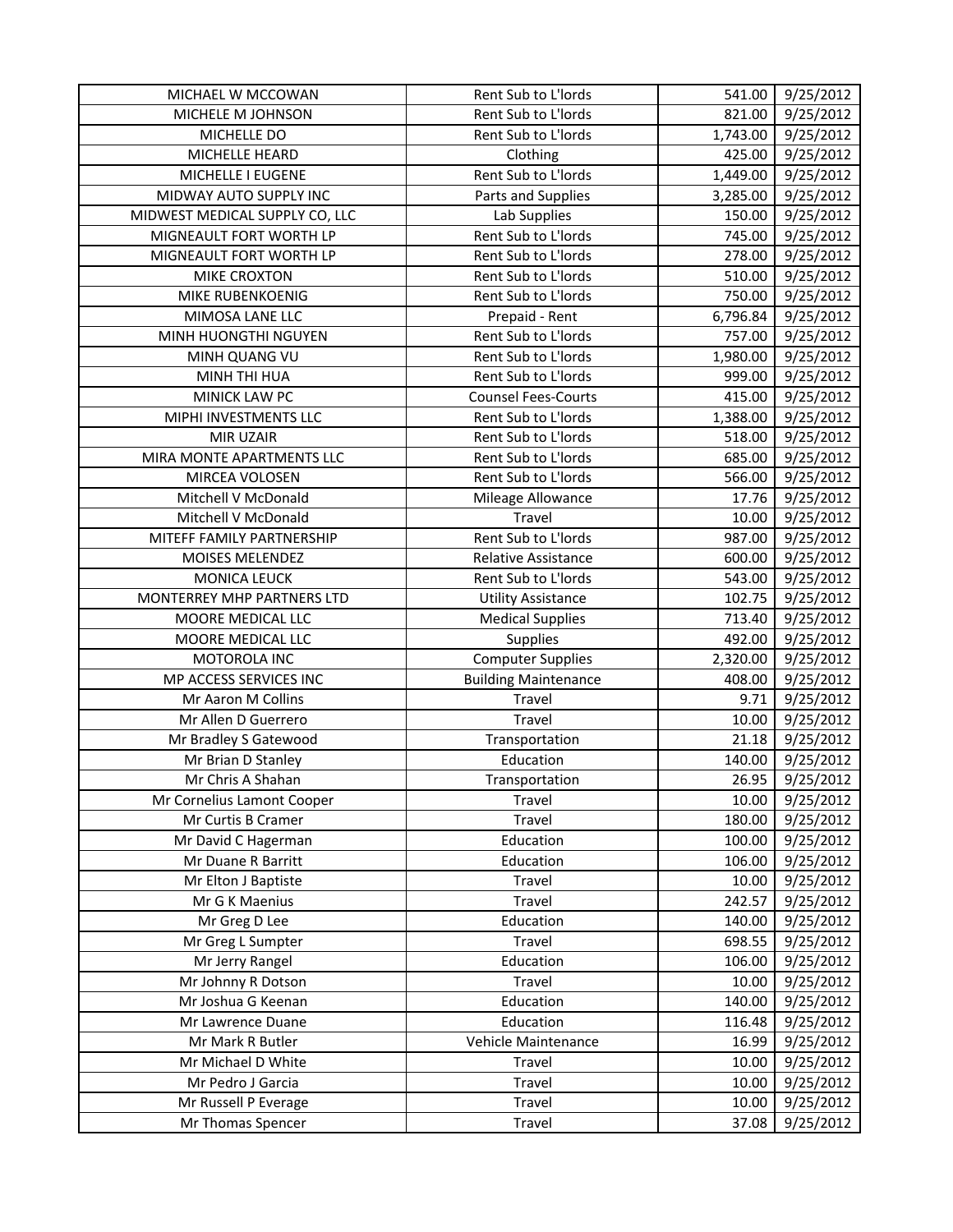| Mr Vincent E Dotson                 | Travel                     | 10.00    | 9/25/2012 |
|-------------------------------------|----------------------------|----------|-----------|
| Mr Wesley F Gray                    | Travel                     | 10.00    | 9/25/2012 |
| Mr William Blankenship              | Education                  | 15.00    | 9/25/2012 |
| MRI COUNTRY BEND INVESTMENT FUND LP | Rent Sub to L'Iords        | 1,657.00 | 9/25/2012 |
| MRI COUNTRY BEND INVESTMENT FUND LP | Rent Sub to L'Iords        | 866.00   | 9/25/2012 |
| MRI RIVER GLEN INVESTMENT FUND LP   | Rent Sub to L'Iords        | 2,830.00 | 9/25/2012 |
| MRI RIVER GLEN INVESTMENT FUND LP   | Rent Sub to L'Iords        | 378.00   | 9/25/2012 |
| Ms Anne A Smith                     | Education                  | 140.00   | 9/25/2012 |
| Ms Carmen R Elbert                  | Travel                     | 168.00   | 9/25/2012 |
| Ms Christina S Glenn                | Education                  | 140.00   | 9/25/2012 |
| Ms Dana Tarter                      | <b>Meeting Expenses</b>    | 12.00    | 9/25/2012 |
| Ms Debbie M Spoonts                 | Transportation             | 81.54    | 9/25/2012 |
| Ms Debra L Conner                   | Education                  | 140.00   | 9/25/2012 |
| Ms Denise D Martin                  | Education                  | 140.00   | 9/25/2012 |
| Ms Donna M Larson                   | Education                  | 140.00   | 9/25/2012 |
| Ms Heather L Helton                 | Education                  | 140.00   | 9/25/2012 |
| Ms Jane A Strittmatter              | Education                  | 42.00    | 9/25/2012 |
| Ms Laura Ramos                      | Education                  | 140.00   | 9/25/2012 |
| Ms Leslie J Sulzener                | Education                  | 140.00   | 9/25/2012 |
| Ms Margaret Melnyk                  | Education                  | 20.00    | 9/25/2012 |
| Ms Margie S Drake                   | Travel                     | 10.00    | 9/25/2012 |
| Ms Margie S Drake                   | Travel                     | 112.00   | 9/25/2012 |
| Ms Marian D Ross                    | <b>Meeting Expenses</b>    | 12.00    | 9/25/2012 |
| Ms MaryLouise Garcia                | Education                  | 140.00   | 9/25/2012 |
| Ms Patricia E Ward                  | Travel                     | 100.00   | 9/25/2012 |
| Ms Patricia P Shosid                | Education                  | 144.32   | 9/25/2012 |
| MSC INDUSTRIAL SUPPLY CO            | Supplies                   | 912.00   | 9/25/2012 |
| MSC INDUSTRIAL SUPPLY CO            | Parts and Supplies         | 358.56   | 9/25/2012 |
| MSC INDUSTRIAL SUPPLY CO            | Parts and Supplies         | (84.20)  | 9/25/2012 |
| MSC INDUSTRIAL SUPPLY CO            | Field Equip&Supplies       | 1,002.24 | 9/25/2012 |
| MVM SERVICES LLC                    | Prepaid - Rent             | 4,373.33 | 9/25/2012 |
| N A D A APPRAISAL GUIDES            | Supplies                   | 172.00   | 9/25/2012 |
| NADA J RUDDOCK                      | Rent Sub to L'Iords        | 616.00   | 9/25/2012 |
| <b>NAHEED S NASIR</b>               | Rent Sub to L'Iords        | 1,393.00 | 9/25/2012 |
| <b>NAN BOWEN</b>                    | Rent Sub to L'Iords        | 240.00   | 9/25/2012 |
| <b>NANCY FUGATE</b>                 | Rent Sub to L'Iords        | 1,000.00 | 9/25/2012 |
| <b>NANCY GORDON</b>                 | <b>Counsel Fees - CPS</b>  | 330.00   | 9/25/2012 |
| <b>NANCY GORDON</b>                 | Counsel Fees - CPS         | 690.00   | 9/25/2012 |
| NANCY J CLAUNCH                     | Rent Sub to L'Iords        | 1,560.00 | 9/25/2012 |
| NANKUMARI RAJPUT BHATTI             | Rent Sub to L'Iords        | 1,158.00 | 9/25/2012 |
| NARENDRA GANDHI                     | Rent Sub to L'Iords        | 1,090.00 | 9/25/2012 |
| NATIONAL MINORITY AIDS COUNCIL      | Education                  | 705.00   | 9/25/2012 |
| <b>NAVID ALBAND</b>                 | <b>Counsel Fees-Courts</b> | 350.00   | 9/25/2012 |
| NDC FT WORTH AFFORDABLE HOUSNG I LT | Rent Sub to L'Iords        | 369.00   | 9/25/2012 |
| NEI DEVELOPMENT LLC                 | Rent Sub to L'Iords        | 1,616.00 | 9/25/2012 |
| NEIGHBORHOOD PARTNERS OF TX LP      | HAP Reimb Port-in          | 305.00   | 9/25/2012 |
| NELON LAW GROUP PLLC                | <b>Counsel Fees-Courts</b> | 400.00   | 9/25/2012 |
| NELON LAW GROUP PLLC                | <b>Counsel Fees-Courts</b> | 1,875.00 | 9/25/2012 |
| NELON LAW GROUP PLLC                | <b>Counsel Fees-Courts</b> | 175.00   | 9/25/2012 |
| NELON LAW GROUP PLLC                | <b>Counsel Fees-Courts</b> | 237.50   | 9/25/2012 |
| NELSON-JAMESON INC                  | Lab Supplies               | 504.79   | 9/25/2012 |
| NEVILL BUSINESS MACHINES INC        | <b>Equipment Maint</b>     | 155.53   | 9/25/2012 |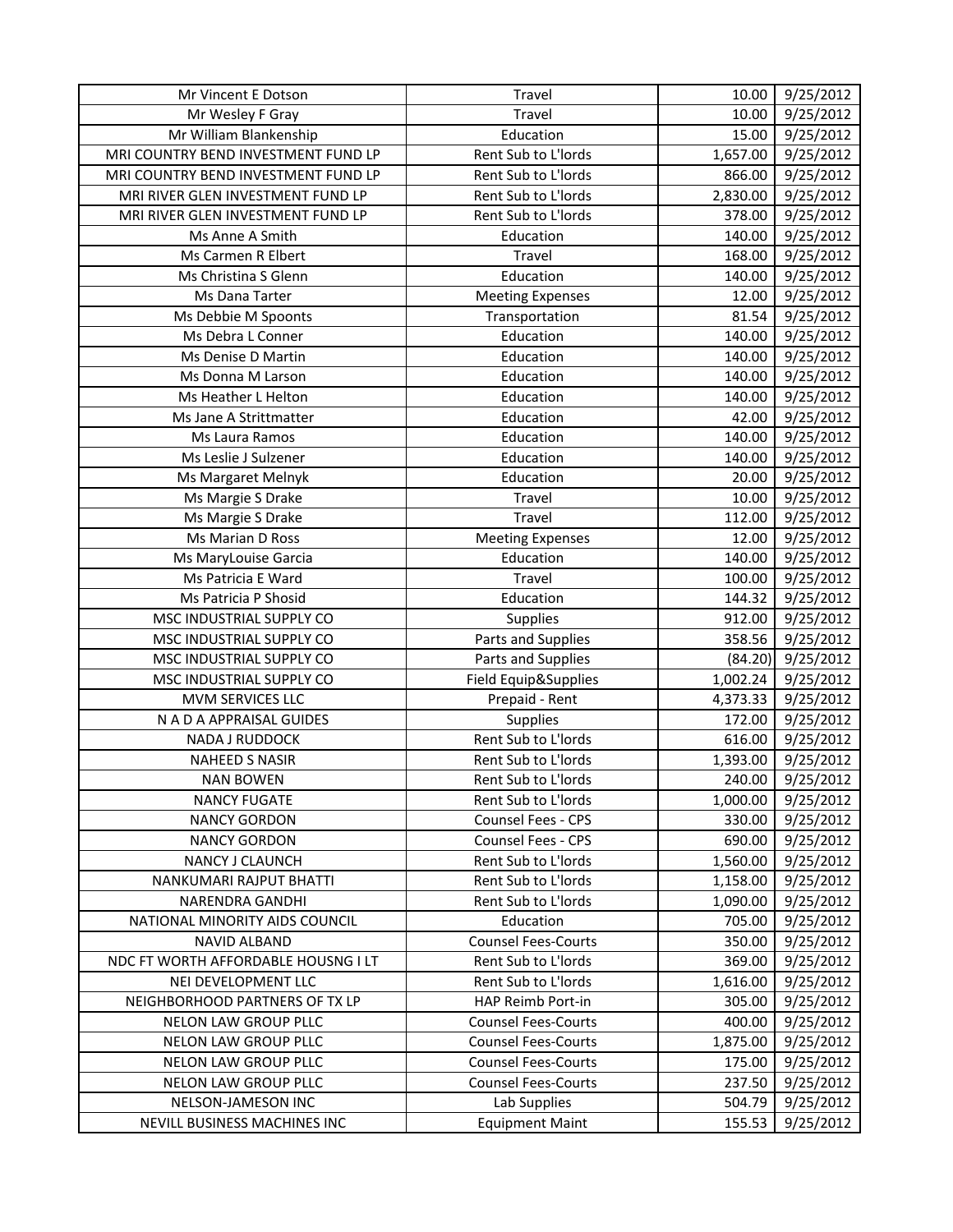| NEW YORK-NEW YORK                  | Education                   | 334.88    | 9/25/2012 |
|------------------------------------|-----------------------------|-----------|-----------|
| <b>NEW YORK-NEW YORK</b>           | Education                   | 334.88    | 9/25/2012 |
| NEWBORN & CHILDRENS MED SRVC       | <b>Medical Services</b>     | 2,640.00  | 9/25/2012 |
| <b>NGOC BIGH NGUYEN</b>            | Rent Sub to L'Iords         | 900.00    | 9/25/2012 |
| NHUNG THI DINH                     | Rent Sub to L'Iords         | 1,885.00  | 9/25/2012 |
| NICHOLAS GREGORY DAVIS             | <b>Counsel Fees-Courts</b>  | 450.00    | 9/25/2012 |
| NICHOLS FORD LTD                   | Parts and Supplies          | 105.79    | 9/25/2012 |
| NICHOLSON-WATERMAN FAMILY TRUST    | Rent Sub to L'Iords         | 1,128.00  | 9/25/2012 |
| NICULINA HODADEA                   | Rent Sub to L'Iords         | 937.00    | 9/25/2012 |
| NIDHI TANDON                       | Rent Sub to L'Iords         | 956.00    | 9/25/2012 |
| <b>NMS LABS</b>                    | <b>Professional Service</b> | 934.00    | 9/25/2012 |
| NORCHEM DRUG TESTING               | <b>Professional Service</b> | 800.00    | 9/25/2012 |
| NORITSU AMERICA CORPORATION        | <b>Equipment Maint</b>      | 425.50    | 9/25/2012 |
| NORMANDALE LTD PARTNERSHIP         | Rent Sub to L'Iords         | 752.00    | 9/25/2012 |
| <b>NORSTAR</b>                     | Rent Sub to L'Iords         | 14,829.00 | 9/25/2012 |
| <b>NORSTAR</b>                     | Rent Sub to L'Iords         | 1,303.00  | 9/25/2012 |
| <b>NORSTAR</b>                     | Rent Sub to L'Iords         | 615.00    | 9/25/2012 |
| <b>NORSTAR</b>                     | Rent Sub to L'Iords         | 751.00    | 9/25/2012 |
| <b>NORSTAR</b>                     | HAP Reimb Port-in           | 4,918.00  | 9/25/2012 |
| NORTH HILLS APTS LTD               | Rent Sub to L'Iords         | 1,245.00  | 9/25/2012 |
| NORTH TEXAS ADDICTION COUNSELING   | <b>Professional Service</b> | 1,026.00  | 9/25/2012 |
| NORTH TEXAS ADDICTION COUNSELING   | O/P Group Counseling        | 1,863.75  | 9/25/2012 |
| NORTH TEXAS EQUITIES CORP          | Rent Sub to L'Iords         | 2,744.00  | 9/25/2012 |
| NORTH TEXAS FUNERAL HOMES LLC      | <b>County Burials</b>       | 330.00    | 9/25/2012 |
| NORTH TEXAS REO GROUP INC          | Rent Sub to L'Iords         | 1,729.00  | 9/25/2012 |
| NORTH TEXAS TOLLWAY AUTHORITY-NTTA | Travel                      | 16.07     | 9/25/2012 |
| NORTH TEXAS TOLLWAY AUTHORITY-NTTA | Travel                      | 7.02      | 9/25/2012 |
| NORTH TEXAS YOUTH CONNECTION       | Clothing                    | 206.39    | 9/25/2012 |
| NORTHCREST SHADYWOOD PARTNERS LP   | Rent Sub to L'Iords         | 1,642.00  | 9/25/2012 |
| NORTHCREST SHADYWOOD PARTNERS LP   | Rent Sub to L'Iords         | 450.00    | 9/25/2012 |
| NORTHCREST SHADYWOOD PARTNERS LP   | Rent Sub to L'Iords         | 1,835.00  | 9/25/2012 |
| NORTHCREST/SHADYWOOD PARTNERS LP   | Rent Sub to L'Iords         | 650.00    | 9/25/2012 |
| NOTTING HILL PARTNERS LP           | Rent Sub to L'Iords         | 7,133.00  | 9/25/2012 |
| NOTTING HILL PARTNERS LP           | Rent Sub to L'Iords         | 494.00    | 9/25/2012 |
| NOTTING HILL PARTNERS LP           | <b>Utility Allowance</b>    | 83.00     | 9/25/2012 |
| NPOT PARTNERS I LP                 | Rent Sub to L'Iords         | 1,016.00  | 9/25/2012 |
| NSPIRE WOODS PARTNERS LLC          | Rent Sub to L'Iords         | 477.00    | 9/25/2012 |
| NSPIRE WOODS PARTNERS LLC          | Rent Sub to L'Iords         | 1,040.00  | 9/25/2012 |
| NSPIRE WOODS PARTNERS LLC          | Rent Sub to L'Iords         | 2,750.00  | 9/25/2012 |
| OAK FARMS DAIRY                    | Food                        | 663.24    | 9/25/2012 |
| OAK FARMS DAIRY                    | Food                        | (45.42)   | 9/25/2012 |
| OAK TIMBERS FORT WORTH SOUTH LP    | Rent Sub to L'Iords         | 631.00    | 9/25/2012 |
| OAK TIMBERS-FORT WORTH SOUTH LP    | Rent Sub to L'Iords         | 3,960.00  | 9/25/2012 |
| OAK TIMBERS-FORT WORTH SOUTH LP    | Rent Sub to L'Iords         | 1,133.00  | 9/25/2012 |
| OAK TIMBERS-NORTH GREENBRIAR LP    | Rent Sub to L'Iords         | 7,283.00  | 9/25/2012 |
| OAK TIMBERS-NORTH GREENBRIAR LP    | Rent Sub to L'Iords         | 822.00    | 9/25/2012 |
| OAK TIMBERS-NORTH GREENBRIAR LP    | HAP Reimb Port-in           | 459.00    | 9/25/2012 |
| OAK TIMBERS-WHITE SETTLEMENT       | Rent Sub to L'Iords         | 1,697.00  | 9/25/2012 |
| OAK TIMBERS-WHITE SETTLEMENT       | Rent Sub to L'Iords         | 1,341.00  | 9/25/2012 |
| OAK TIMBERS-WHITE SETTLEMENT       | Rent Sub to L'Iords         | 293.00    | 9/25/2012 |
| OAK TIMBERS-WHITE SETTLEMENT II    | Rent Sub to L'Iords         | 2,437.00  | 9/25/2012 |
| OAK TIMBERS-WHITE SETTLEMENT II    | Rent Sub to L'Iords         | 457.00    | 9/25/2012 |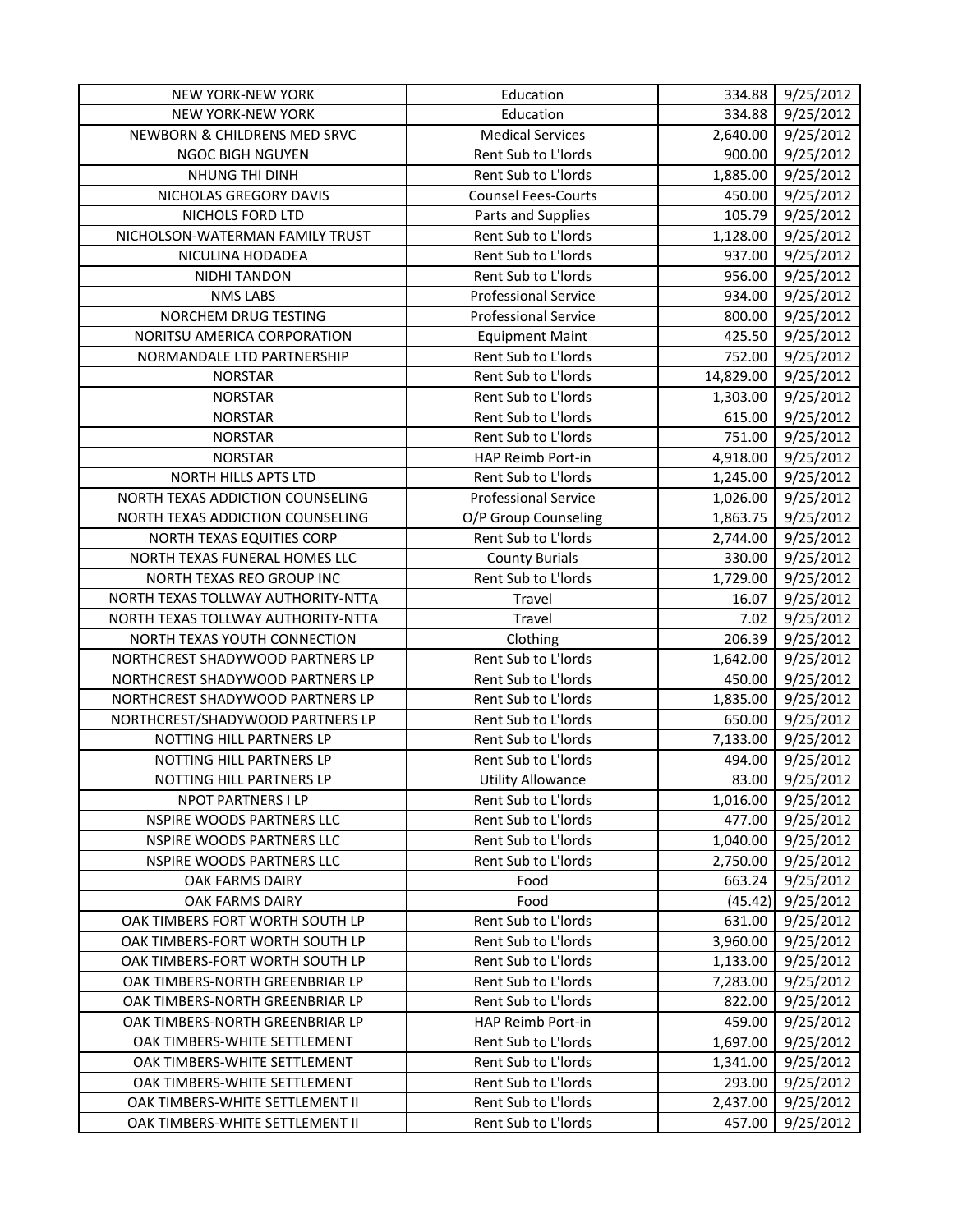| OAK TIMBERS-WHITE SETTLEMENT II           | HAP Reimb Port-in                                 | 417.00               | 9/25/2012              |
|-------------------------------------------|---------------------------------------------------|----------------------|------------------------|
| <b>OBADIAH BOLES</b>                      | Rent Sub to L'Iords                               | 1,870.00             | 9/25/2012              |
| OCHO VEGAS INC                            | Rent Sub to L'Iords                               | 168.00               | 9/25/2012              |
| OCHO VEGAS INC                            | Rent Sub to L'Iords                               | 402.00               | 9/25/2012              |
| O'CONNOR PLACE LP                         | Rent Sub to L'Iords                               | 1,095.00             | 9/25/2012              |
| O'CONNOR PLACE LP                         | Rent Sub to L'Iords                               | 345.00               | 9/25/2012              |
| O'CONNOR PLACE LP                         | Rent Sub to L'Iords                               | 877.00               | 9/25/2012              |
| <b>ODIS A DARNELL</b>                     | Rent Sub to L'Iords                               | 824.00               | 9/25/2012              |
| OFFICE AUTOMATION INC                     | Supplies                                          | 104.24               | 9/25/2012              |
| OHC SPECTRUM ONE LLC                      | Rent Sub to L'Iords                               | 3,689.00             | 9/25/2012              |
| OHC SPECTRUM ONE LLC                      | Rent Sub to L'Iords                               | (161.00)             | 9/25/2012              |
| OHC SPECTRUM ONE LLC                      | Rent Sub to L'Iords                               | 650.00               | 9/25/2012              |
| OHC SPECTRUM ONE LLC                      | HAP Reimb Port-in                                 | 1,765.00             | 9/25/2012              |
| OHC/COBBLESTONE LTD                       | Rent Sub to L'Iords                               | 6,384.00             | 9/25/2012              |
| OHC/COBBLESTONE LTD                       | Rent Sub to L'Iords                               | 2,298.00             | 9/25/2012              |
| OHC/COBBLESTONE LTD                       | Rent Sub to L'Iords                               | 476.00               | 9/25/2012              |
| <b>OKEY AKPOM</b>                         | <b>Counsel Fees-Courts</b>                        | 400.00               | 9/25/2012              |
| <b>OKEY AKPOM</b>                         | <b>Counsel Fees-Courts</b>                        | 100.00               | 9/25/2012              |
| OKLAHOMA HOUSING FINANCE AGENCY           | Port HAP Port-out                                 | 686.00               | 9/25/2012              |
| OKLAHOMA HOUSING FINANCE AGENCY           | Port Admin Fee Expen                              | 42.87                | 9/25/2012              |
| OLIVE TREE REALTY SOLUTION LLC            | Rent Sub to L'Iords                               | 582.00               | 9/25/2012              |
| <b>OMEGA LABORATORIES INC</b>             | <b>Laboratory Costs</b>                           | 3,240.00             | 9/25/2012              |
| ONE AMELIA PARC LP                        | Rent Sub to L'Iords                               | 6,518.00             | 9/25/2012              |
| ONE AMELIA PARC LP                        | HAP Reimb Port-in                                 | 1,332.00             | 9/25/2012              |
| ONE VILLAGE CREEK LP                      | Rent Sub to L'Iords                               | 13,648.00            | 9/25/2012              |
| ONE VILLAGE CREEK LP                      | Rent Sub to L'Iords                               | 2,550.00             | 9/25/2012              |
| ONLINE TECH STORES.COM                    | Supplies                                          | 18.90                | 9/25/2012              |
| O'REILLY AUTO PARTS                       | Central Garage Inv                                | 271.94               | 9/25/2012              |
| O'REILLY AUTO PARTS                       | Parts and Supplies                                | 181.60               | 9/25/2012              |
| O'REILLY AUTO PARTS                       | Parts and Supplies                                | 143.06               | 9/25/2012              |
| O'REILLY AUTO PARTS                       | Parts and Supplies                                | 11.40                | 9/25/2012              |
| O'REILLY AUTO PARTS                       | Grease and Oil                                    | 110.16               | 9/25/2012              |
| ORVILLE E WHEELER                         | Rent Sub to L'Iords                               | 265.00               | 9/25/2012              |
| <b>OSWALDO ZELAYA</b>                     | Rent Sub to L'Iords                               | 429.00               | 9/25/2012              |
| <b>OVERTON FAMILY LIMITED PARTNERSHIP</b> | Rent Sub to L'Iords                               | 866.00               | 9/25/2012              |
| <b>OVERTON SQUARE LP</b>                  | Rent Sub to L'Iords                               | 3,937.00             | 9/25/2012              |
| <b>OVERTON SQUARE LP</b>                  | Rent Sub to L'Iords                               | 717.00               | 9/25/2012              |
| <b>OVERTON SQUARE LP</b>                  | HAP Reimb Port-in                                 | 456.00               | 9/25/2012              |
| OWEN GROUP PROPERTY MANAGEMENT LLC        | Rent Sub to L'Iords                               | 376.00               | 9/25/2012              |
| OZARKA DRINKING WATER                     | Lab Equip Mainten                                 | 6.49                 | 9/25/2012              |
| OZARKA DRINKING WATER                     | Food                                              | 260.33               | 9/25/2012              |
| OZARKA DRINKING WATER                     | Health Promo Pgrm                                 | 80.79                | 9/25/2012              |
| <b>OZARKA DRINKING WATER</b>              | <b>Supplies</b>                                   | 17.45                | 9/25/2012              |
| P MICHAEL SCHNEIDER LAW FIRM PC           | <b>Counsel Fees-Courts</b>                        | 300.00               | 9/25/2012              |
| P MICHAEL SCHNEIDER LAW FIRM PC           | <b>Counsel Fees-Courts</b>                        | 250.00               | 9/25/2012              |
| P MICHAEL SCHNEIDER LAW FIRM PC           | <b>Counsel Fees-Courts</b>                        | 300.00               | 9/25/2012              |
| P MICHAEL SCHNEIDER LAW FIRM PC           | <b>Counsel Fees-Courts</b>                        | 600.00               | 9/25/2012              |
| P MICHAEL SCHNEIDER LAW FIRM PC           | Counsel Fees - CPS                                | 100.00               | 9/25/2012              |
| P MICHAEL SCHNEIDER LAW FIRM PC           | <b>Counsel Fees-Courts</b>                        | 1,150.00             | 9/25/2012              |
| P MICHAEL SCHNEIDER LAW FIRM PC           | <b>Counsel Fees-Courts</b>                        | 150.00               | 9/25/2012              |
|                                           |                                                   |                      |                        |
| PACIFICARE OF TEXAS<br>PAMELA S FERNANDEZ | <b>HMO Premiums</b><br><b>Counsel Fees-Courts</b> | 238,300.38<br>675.00 | 9/25/2012<br>9/25/2012 |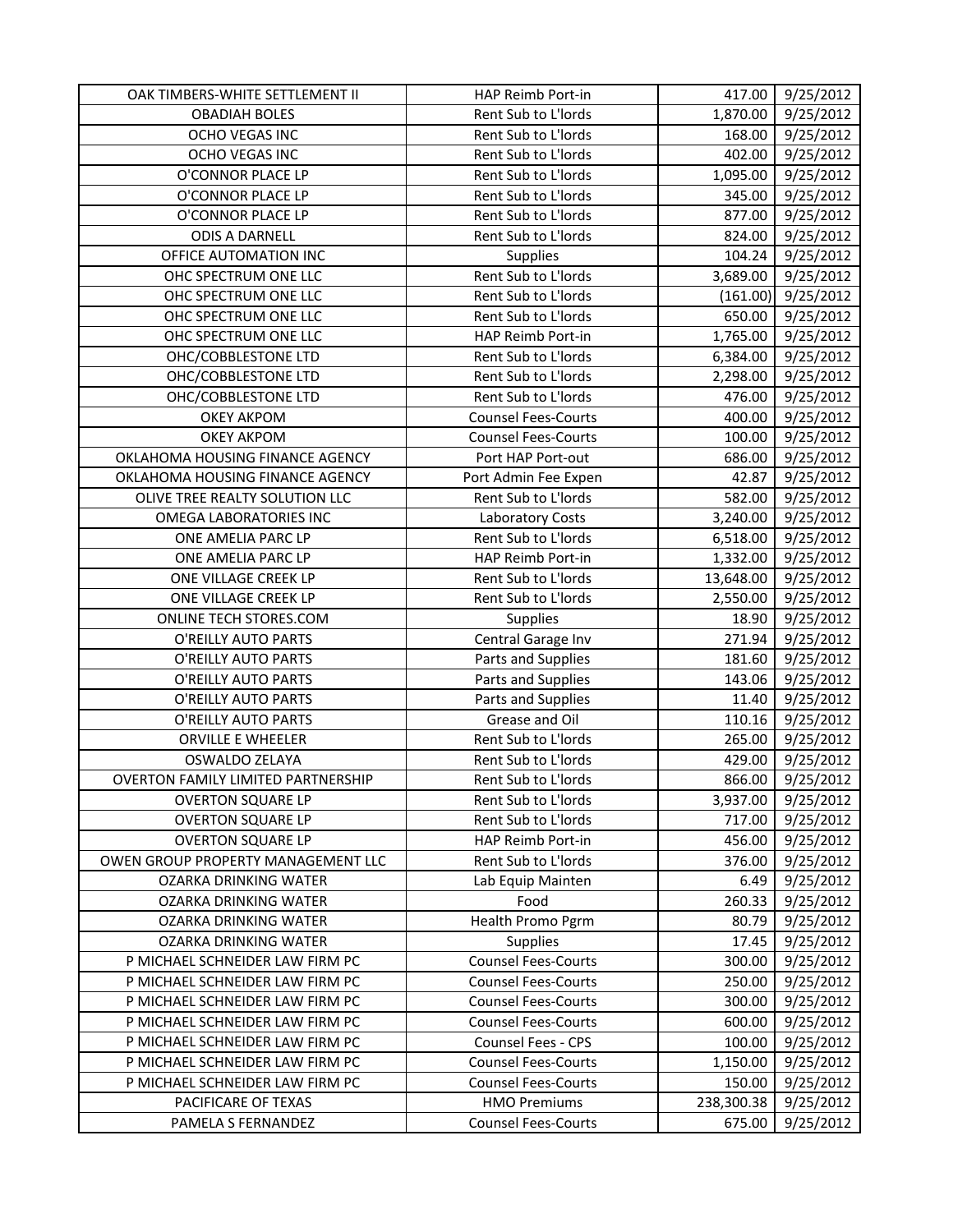| PAMELA S FERNANDEZ                  | <b>Counsel Fees-Courts</b>  | 675.00    | 9/25/2012              |
|-------------------------------------|-----------------------------|-----------|------------------------|
| PAMELA S FERNANDEZ                  | <b>Counsel Fees-Courts</b>  | 175.00    | 9/25/2012              |
| PAMELA TREST BERNARD                | Rent Sub to L'Iords         | 316.00    | 9/25/2012              |
| PARK CITIES LIMITED PARTNERSHIP     | Central Garage Inv          | 906.71    | 9/25/2012              |
| PARK PLAZA SHOPPING CENTER          | Prepaid - Rent              | 4,250.00  | 9/25/2012              |
| PARK VISTA TOWNHOMES L P            | Rent Sub to L'Iords         | 9,257.00  | 9/25/2012              |
| PARK VISTA TOWNHOMES L P            | HAP Reimb Port-in           | 643.00    | 9/25/2012              |
| PARKER ELECTRIC                     | <b>Building Maintenance</b> | 728.37    | 9/25/2012              |
| PARKER ELECTRIC                     | <b>Building Maintenance</b> | 332.45    | $\frac{1}{9}$ /25/2012 |
| PARKER ELECTRIC                     | <b>Building Maintenance</b> | 563.08    | 9/25/2012              |
| <b>PARKER ELECTRIC</b>              | <b>Building Maintenance</b> | 377.01    | 9/25/2012              |
| <b>PARKER ELECTRIC</b>              | <b>Building Maintenance</b> | 78.50     | 9/25/2012              |
| PARKSIDE APARTMENTS LLC             | Rent Sub to L'Iords         | 3,387.00  | 9/25/2012              |
| PARKSIDE PROPERTIES LP              | Rent Sub to L'Iords         | 416.00    | 9/25/2012              |
| PARKSIDE PROPERTIES LP              | HAP Reimb Port-in           | 354.00    | 9/25/2012              |
| PARNELL E RYAN                      | <b>Professional Service</b> | 3,265.00  | 9/25/2012              |
| PARODI PROPERTY LTD                 | Rent Sub to L'Iords         | 13,889.00 | 9/25/2012              |
| PARODI PROPERTY LTD                 | Rent Sub to L'Iords         | 3,317.00  | 9/25/2012              |
| PASADA PROPERTY INVESTMENTS LLC     | Rent Sub to L'Iords         | 433.00    | 9/25/2012              |
| PASCALE BARLATIER SURPRIS           | HAP Reimb Port-in           | 938.00    | 9/25/2012              |
| PATRICIA L SUMMERS                  | Counsel Fees - CPS          | 100.00    | 9/25/2012              |
| PATRICIA MARGARET MCBRIDE           | <b>Counsel Fees-Courts</b>  | 100.00    | 9/25/2012              |
| PATRICIA R POOL                     | Rent Sub to L'Iords         | 696.00    | 9/25/2012              |
| PATRICK CURRAN                      | <b>Counsel Fees-Courts</b>  | 550.00    | 9/25/2012              |
| PATRICK CURRAN                      | <b>Counsel Fees-Courts</b>  | 182.50    | 9/25/2012              |
| <b>PATRICK KEVLIN</b>               | Rent Sub to L'Iords         | 761.00    | 9/25/2012              |
| PATRICK R MCCARTY                   | <b>Counsel Fees-Courts</b>  | 300.00    | 9/25/2012              |
| PATRICK R MCCARTY                   | <b>Counsel Fees-Courts</b>  | 400.00    | 9/25/2012              |
| PATRICK R MCCARTY                   | <b>Counsel Fees-Courts</b>  | 250.00    | 9/25/2012              |
| PATRICK R MCCARTY                   | <b>Counsel Fees-Courts</b>  | 412.50    | 9/25/2012              |
| PATRICK R MCCARTY                   | <b>Counsel Fees-Courts</b>  | 225.00    | 9/25/2012              |
| PATRICK S DOHONEY & ASSOCIATES PLLC | <b>Counsel Fees-Courts</b>  | 525.00    | 9/25/2012              |
| PATTY TILLMAN                       | <b>Counsel Fees-Courts</b>  | 390.00    | 9/25/2012              |
| PATTY TILLMAN                       | <b>Counsel Fees-Courts</b>  | 468.75    | 9/25/2012              |
| PAUL CONNER                         | <b>Counsel Fees-Courts</b>  | 450.00    | 9/25/2012              |
| PAUL CONNER                         | <b>Counsel Fees-Courts</b>  | 1,410.00  | 9/25/2012              |
| PAUL CONNER                         | <b>Counsel Fees-Courts</b>  | 693.75    | 9/25/2012              |
| PAUL E MAYS                         | Rent Sub to L'Iords         | 940.00    | 9/25/2012              |
| PAUL LEWALLEN                       | <b>Counsel Fees-Courts</b>  | 400.00    | 9/25/2012              |
| PAUL LEWALLEN                       | <b>Counsel Fees-Courts</b>  | 875.00    | 9/25/2012              |
| <b>PAUL MCGINNIS</b>                | Prepaid - Rent              | 3,175.00  | 9/25/2012              |
| PAUL MURRAY                         | Rent Sub to L'Iords         | 518.00    | 9/25/2012              |
| PAUL OKELLO                         | Rent Sub to L'Iords         | 837.00    | 9/25/2012              |
| PAUL V PREVITE                      | <b>Counsel Fees-Courts</b>  | 150.00    | 9/25/2012              |
| PAUL V PREVITE                      | <b>Counsel Fees-Courts</b>  | 700.00    | 9/25/2012              |
| PAUL V PREVITE                      | <b>Counsel Fees-Courts</b>  | 300.00    | 9/25/2012              |
| PAUL V PREVITE                      | <b>Counsel Fees-Courts</b>  | 200.00    | 9/25/2012              |
| PAULA K GREEN                       | Investigative               | 177.48    | 9/25/2012              |
| PECAN BEND APARTMENTS LTD           | Rent Sub to L'Iords         | 430.00    | 9/25/2012              |
| PECAN BEND APARTMENTS LTD           | HAP Reimb Port-in           | 357.00    | 9/25/2012              |
| PEGGY BALLEW                        | Reporter's Records          | 120.00    | 9/25/2012              |
| PENNSYLVANIA PLACE APARTMENTS LP    | Rent Sub to L'Iords         | 2,716.00  | 9/25/2012              |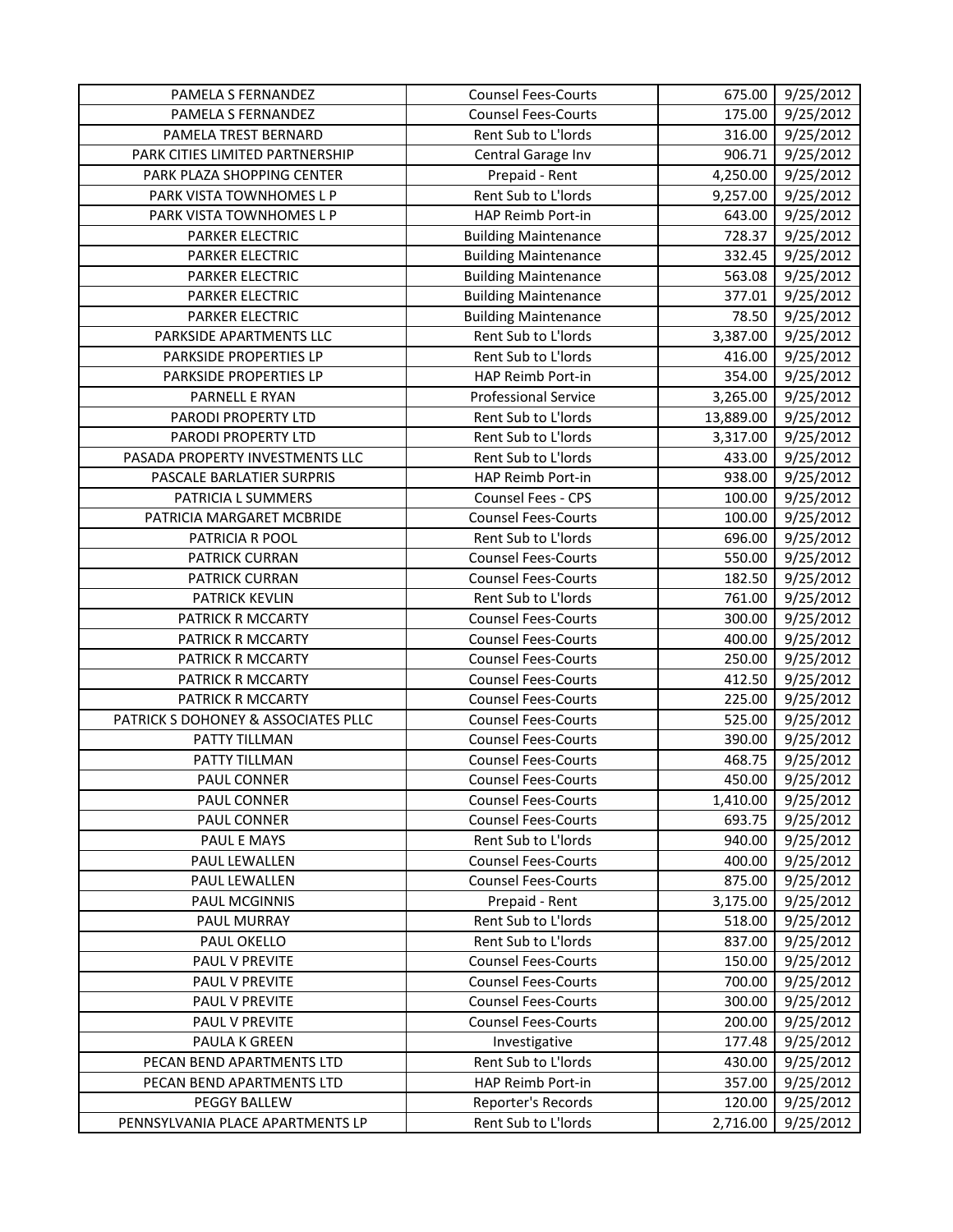| PENNSYLVANIA PLACE APARTMENTS LP    | Rent Sub to L'Iords         | 1,899.00  | 9/25/2012 |
|-------------------------------------|-----------------------------|-----------|-----------|
| PENNSYLVANIA PLACE APARTMENTS LP    | HAP Reimb Port-in           | 588.00    | 9/25/2012 |
| PENSTAR POWER LLC                   | <b>Utility Allowance</b>    | 521.00    | 9/25/2012 |
| PENSTAR POWER LLC                   | HAP Reimb Port-in           | 99.00     | 9/25/2012 |
| PENTHOUSE CONDOMINIUM HOA           | Prepaid - Rent              | 265.00    | 9/25/2012 |
| PERKIN ELMER GENETICS INC           | <b>Professional Service</b> | 50.00     | 9/25/2012 |
| PERRY BRIGHAM                       | Rent Sub to L'Iords         | 752.00    | 9/25/2012 |
| PERSONAL ACQUISITION MGMT & SALES I | Rent Sub to L'Iords         | 3,504.00  | 9/25/2012 |
| PERSONAL ACQUISITION MGMT & SALES I | Rent Sub to L'Iords         | 692.00    | 9/25/2012 |
| PETER J WEBB                        | HAP Reimb Port-in           | 149.00    | 9/25/2012 |
| PETER SZWEDA                        | Rent Sub to L'Iords         | 355.00    | 9/25/2012 |
| PHAM HOANG LONG                     | Rent Sub to L'Iords         | 1,109.00  | 9/25/2012 |
| PHAMATECH INC                       | Laboratory Costs            | 13,343.50 | 9/25/2012 |
| PHILLIP BARRON                      | Rent Sub to L'Iords         | 589.00    | 9/25/2012 |
| PHILLIP FEVANG                      | Rent Sub to L'Iords         | 667.00    | 9/25/2012 |
| PHILLIP S BARKER                    | Travel                      | 231.60    | 9/25/2012 |
| PHILLIP TRINH                       | Rent Sub to L'Iords         | 2,817.00  | 9/25/2012 |
| PHILLIPS LAWN SPRINKLER CO          | Landscaping Expense         | 1,077.46  | 9/25/2012 |
| PHOENIX ASSOCIATES COUNSELING       | O/P Group Counseling        | 2,658.00  | 9/25/2012 |
| PHUONG PHAM                         | Rent Sub to L'Iords         | 984.00    | 9/25/2012 |
| PHYLLIS GAINES                      | Rent Sub to L'Iords         | 742.00    | 9/25/2012 |
| PIA R. RODRIGUEZ                    | <b>Counsel Fees-Courts</b>  | 500.00    | 9/25/2012 |
| PIA R. RODRIGUEZ                    | <b>Counsel Fees-Courts</b>  | 100.00    | 9/25/2012 |
| PIA R. RODRIGUEZ                    | <b>Counsel Fees-Courts</b>  | 100.00    | 9/25/2012 |
| PIA R. RODRIGUEZ                    | <b>Counsel Fees-Courts</b>  | 250.00    | 9/25/2012 |
| PIA R. RODRIGUEZ                    | <b>Counsel Fees-Courts</b>  | 325.00    | 9/25/2012 |
| PITNEY BOWES GLOBAL FINANCIAL       | Office Equip Maint          | 1,131.00  | 9/25/2012 |
| PITNEY BOWES GLOBAL FINANCIAL       | <b>Equipment Rentals</b>    | 46.00     | 9/25/2012 |
| PITNEY BOWES GLOBAL FINANCIAL       | <b>Equipment Maint</b>      | 383.22    | 9/25/2012 |
| PLANO HOUSING AUTHORITY             | Port HAP Port-out           | 1,441.00  | 9/25/2012 |
| PLANO HOUSING AUTHORITY             | Port Admin Fee Expen        | 85.74     | 9/25/2012 |
| PLANTATION WEST APARTMENTS          | Rent Sub to L'Iords         | 1,245.00  | 9/25/2012 |
| PLANTATION WEST APARTMENTS          | <b>Utility Assistance</b>   | 52.99     | 9/25/2012 |
| PLATINUM PROPERTY MANAGEMENT        | Rent Sub to L'Iords         | 335.00    | 9/25/2012 |
| POINT WEST ASSOCIATES LLC           | Rent Sub to L'Iords         | 678.00    | 9/25/2012 |
| POINT WEST ASSOCIATES LLC           | HAP Reimb Port-in           | 134.00    | 9/25/2012 |
| POLLOCK PAPER DISTRIBUTORS          | Supplies                    | 411.15    | 9/25/2012 |
| POLLOCK PAPER DISTRIBUTORS          | <b>Custodian Supplies</b>   | 327.21    | 9/25/2012 |
| POLLOCK PAPER DISTRIBUTORS          | Parts and Supplies          | 176.61    | 9/25/2012 |
| POLO CLUB MANAGEMENT INC            | Rent Sub to L'Iords         | 460.00    | 9/25/2012 |
| PORT CITY MEDICAL                   | <b>Medical Supplies</b>     | 1,503.00  | 9/25/2012 |
| POST OAK EAST APARTMENTS LP         | Rent Sub to L'Iords         | 18,108.00 | 9/25/2012 |
| POST OAK EAST APARTMENTS LP         | Rent Sub to L'Iords         | 1,010.00  | 9/25/2012 |
| POST OAK EAST APARTMENTS LP         | HAP Reimb Port-in           | 2,607.00  | 9/25/2012 |
| PRACTICAL A/R SOLUTIONS INC         | <b>Medical Supplies</b>     | 176.64    | 9/25/2012 |
| PRICE CAROL OAKS LP                 | Rent Sub to L'Iords         | 2,827.00  | 9/25/2012 |
| PRICE CAROL OAKS LP                 | Rent Sub to L'Iords         | 446.00    | 9/25/2012 |
| PRISCILLA THOMPSON                  | Clothing                    | 600.00    | 9/25/2012 |
| PRODUCTS UNLIMITED INC              | Lab Supplies                | 740.00    | 9/25/2012 |
| PROFESSIONAL TURF PRODUCTS LP       | Landscaping Expense         | 564.38    | 9/25/2012 |
| PROGRESSIVE WASTE SOLUTIONS OF TX I | <b>Disposal Service</b>     | 20.00     | 9/25/2012 |
| PROGRESSIVE WASTE SOLUTIONS OF TX I | <b>Building Maintenance</b> | 88.60     | 9/25/2012 |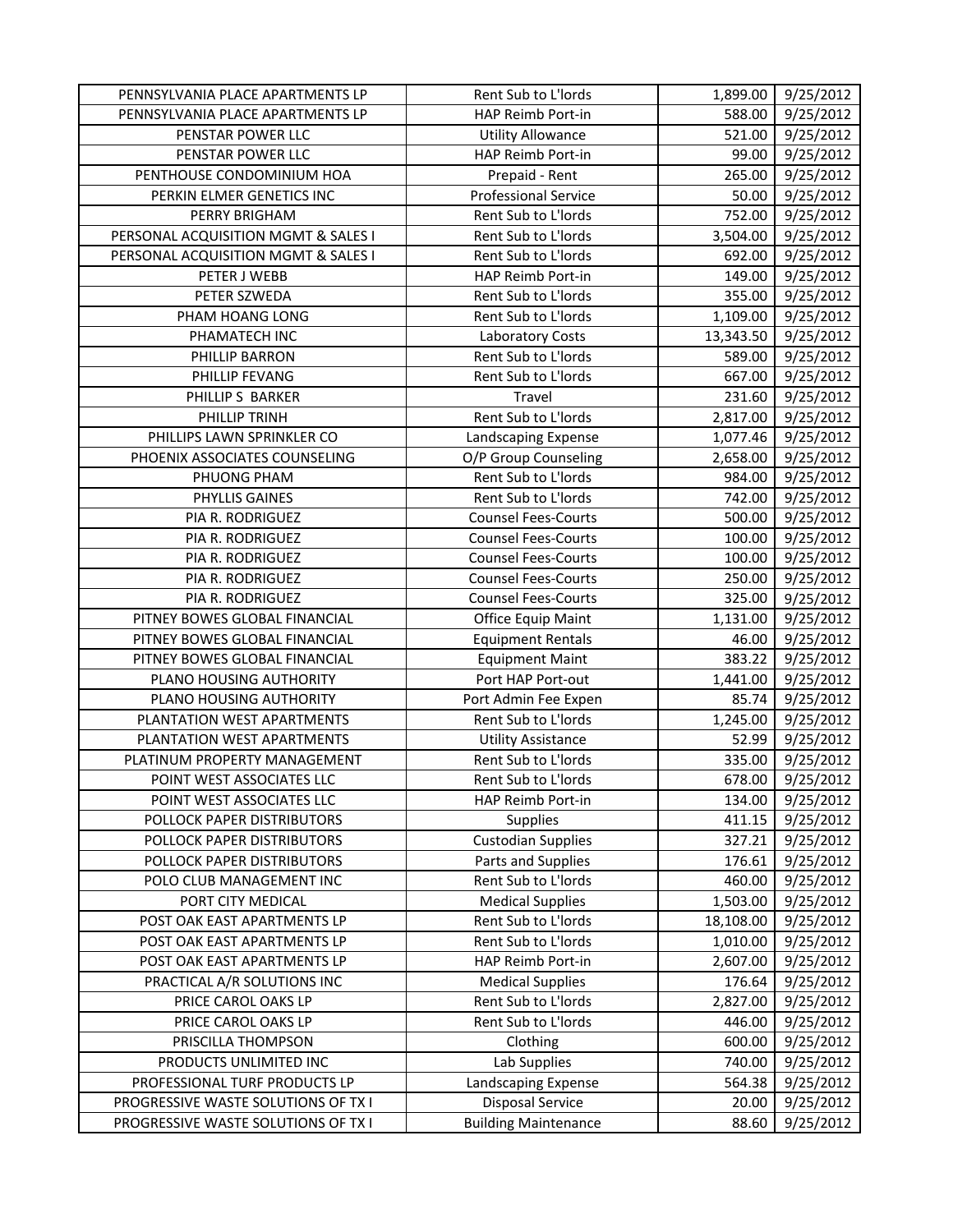| <b>PROGRESSIVE WASTE SOLUTIONS OF TX I</b> | <b>Building Maintenance</b> | 78.13     | 9/25/2012 |
|--------------------------------------------|-----------------------------|-----------|-----------|
| PROGRESSIVE WASTE SOLUTIONS OF TX I        | <b>Disposal Service</b>     | 50.00     | 9/25/2012 |
| PROGRESSIVE WASTE SOLUTIONS OF TX I        | <b>Disposal Service</b>     | 220.00    | 9/25/2012 |
| PROGRESSIVE WASTE SOLUTIONS OF TX I        | <b>Disposal Service</b>     | 50.00     | 9/25/2012 |
| PROGRESSIVE WASTE SOLUTIONS OF TX I        | <b>Disposal Service</b>     | 146.00    | 9/25/2012 |
| PROGRESSIVE WASTE SOLUTIONS OF TX I        | <b>Disposal Service</b>     | 140.40    | 9/25/2012 |
| PROGRESSIVE WASTE SOLUTIONS OF TX I        | <b>Disposal Service</b>     | 1,023.00  | 9/25/2012 |
| PROGRESSIVE WASTE SOLUTIONS OF TX I        | <b>Disposal Service</b>     | 520.00    | 9/25/2012 |
| PROGRESSIVE WASTE SOLUTIONS OF TX I        | <b>Disposal Service</b>     | 264.00    | 9/25/2012 |
| PROGRESSIVE WASTE SOLUTIONS OF TX I        | <b>Disposal Service</b>     | 50.00     | 9/25/2012 |
| PROGRESSIVE WASTE SOLUTIONS OF TX I        | Disposal Service            | 73.92     | 9/25/2012 |
| PROGRESSIVE WASTE SOLUTIONS OF TX I        | <b>Disposal Service</b>     | 762.00    | 9/25/2012 |
| PROGRESSIVE WASTE SOLUTIONS OF TX I        | <b>Disposal Service</b>     | 220.00    | 9/25/2012 |
| PROGRESSIVE WASTE SOLUTIONS OF TX I        | <b>Disposal Service</b>     | 135.00    | 9/25/2012 |
| PROGRESSIVE WASTE SOLUTIONS OF TX I        | <b>Disposal Service</b>     | 135.00    | 9/25/2012 |
| PROGRESSIVE WASTE SOLUTIONS OF TX I        | <b>Disposal Service</b>     | 30.00     | 9/25/2012 |
| PROGRESSIVE WASTE SOLUTIONS OF TX I        | <b>Disposal Service</b>     | 50.00     | 9/25/2012 |
| PROGRESSIVE WASTE SOLUTIONS OF TX I        | <b>Disposal Service</b>     | 125.00    | 9/25/2012 |
| PROGRESSIVE WASTE SOLUTIONS OF TX I        | <b>Disposal Service</b>     | 149.28    | 9/25/2012 |
| PROGRESSIVE WASTE SOLUTIONS OF TX I        | <b>Disposal Service</b>     | 428.00    | 9/25/2012 |
| PROGRESSIVE WASTE SOLUTIONS OF TX I        | Disposal Service            | 30.00     | 9/25/2012 |
| PRONTO COURIER SERVICE LLC                 | <b>Professional Service</b> | 200.01    | 9/25/2012 |
| PROPATH SERVICES LLP                       | <b>Professional Service</b> | 962.66    | 9/25/2012 |
| PROTECTIVE LIFE INSURANCE                  | Rent Sub to L'Iords         | 1,863.00  | 9/25/2012 |
| PROTECTIVE LIFE INSURANCE                  | Rent Sub to L'Iords         | 463.00    | 9/25/2012 |
| PRUDENT HOSPITALITY USA LLC                | Education                   | 372.57    | 9/25/2012 |
| PRUDENTIAL INSURANCE COMP OF AMERIC        | L T Health Care             | 5,196.31  | 9/25/2012 |
| PSYCHOTHERAPY SERVICES & YOKEFELLOW        | Psych Exam/Testimony        | 600.00    | 9/25/2012 |
| PTS OF AMERICA LLC                         | <b>Professional Service</b> | 5,821.65  | 9/25/2012 |
| PULASKI COUNTY SHERIFF                     | <b>Court Costs</b>          | 50.00     | 9/25/2012 |
| PUNDIT JEE LP                              | Rent Sub to L'Iords         | 1,204.00  | 9/25/2012 |
| PX:DIRECT                                  | Safety/Tact Supplies        | 420.00    | 9/25/2012 |
| QIAGEN                                     | Lab Supplies                | 1,575.84  | 9/25/2012 |
| QIAGEN                                     | Lab Equip Mainten           | 3,528.00  | 9/25/2012 |
| <b>QUALITY EXCAVATION LTD</b>              | Non-Track Const/Bldg        | 34,399.44 | 9/25/2012 |
| <b>QUANG CHIEU BUDDIST</b>                 | Rent Sub to L'Iords         | 400.00    | 9/25/2012 |
| <b>QUANG N M HUYNH</b>                     | Rent Sub to L'Iords         | 1,161.00  | 9/25/2012 |
| <b>QUANTUM MECHANICAL SERVICES INC</b>     | A/C Maint Contract          | 957.50    | 9/25/2012 |
| <b>QUEST DIAGNOSTICS INC</b>               | <b>Professional Service</b> | 26.50     | 9/25/2012 |
| <b>QUEST DIAGNOSTICS INC</b>               | <b>Laboratory Costs</b>     | 195.75    | 9/25/2012 |
| <b>QUEST DIAGNOSTICS INC</b>               | Laboratory Costs            | 221.50    | 9/25/2012 |
| <b>QUEST DIAGNOSTICS INC</b>               | Laboratory Costs            | 30.00     | 9/25/2012 |
| <b>QUEST IRA INC</b>                       | Rent Sub to L'Iords         | 621.00    | 9/25/2012 |
| <b>QUILL CORPORATION</b>                   | <b>Supplies</b>             | 117.00    | 9/25/2012 |
| R B EVERETT AND COMPANY                    | Parts and Supplies          | 1,003.05  | 9/25/2012 |
| R MAUREEN TOLBERT                          | <b>Counsel Fees-Courts</b>  | 350.00    | 9/25/2012 |
| RADWAN BEKOWICH                            | Rent Sub to L'Iords         | 728.00    | 9/25/2012 |
| RAINA REALTY                               | Rent Sub to L'Iords         | 1,098.00  | 9/25/2012 |
| RAININ INSTRUMENT LLC                      | Lab Supplies                | 326.16    | 9/25/2012 |
| RAJIV SHARMA                               | Rent Sub to L'Iords         | 2,263.00  | 9/25/2012 |
| <b>RAM P MALIK</b>                         | Rent Sub to L'Iords         | 979.00    | 9/25/2012 |
| RAMON D STRIPLING                          | Rent Sub to L'Iords         | 925.00    | 9/25/2012 |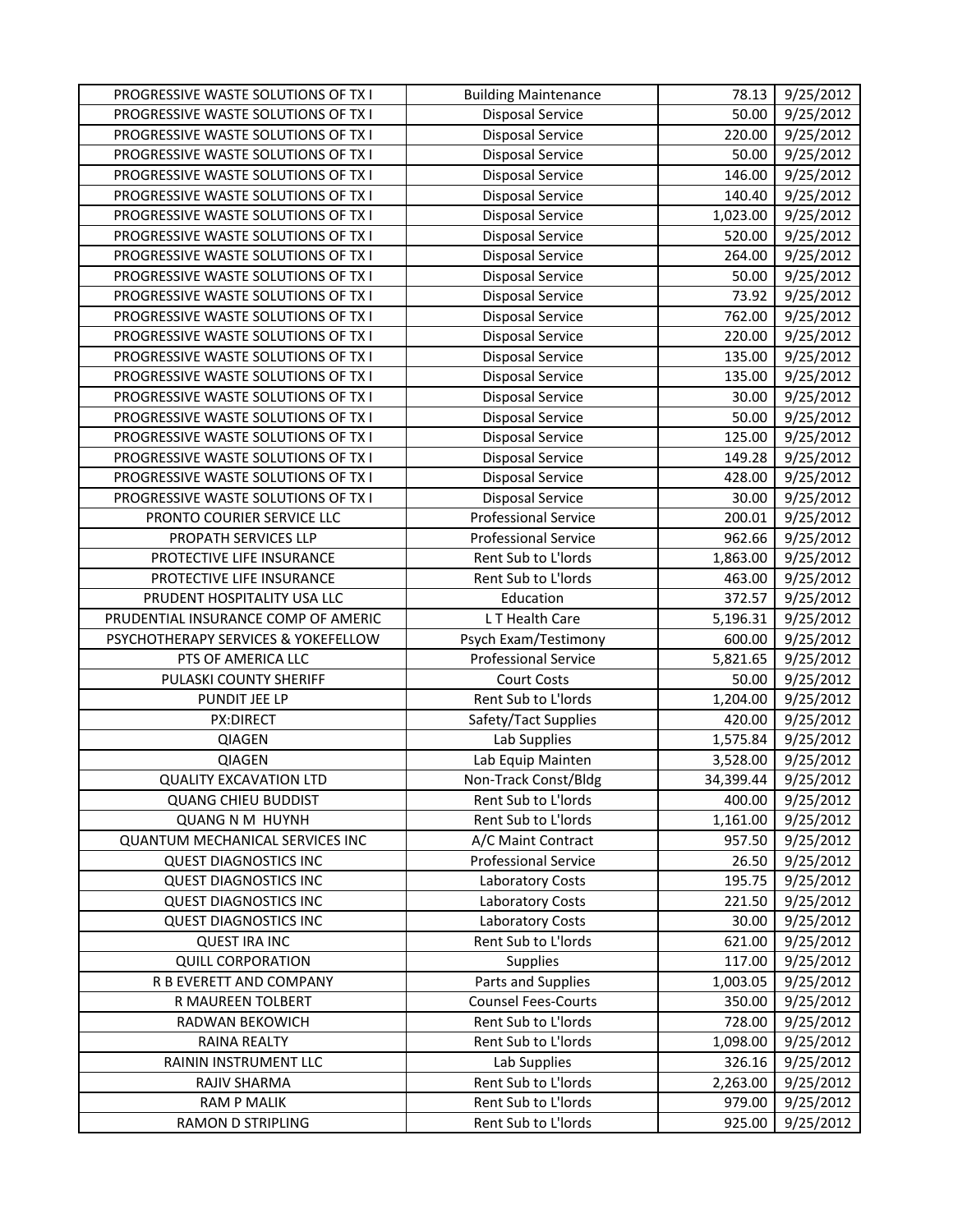| RAMU K MYSORE                        | Rent Sub to L'Iords         | 1,007.00  | 9/25/2012 |
|--------------------------------------|-----------------------------|-----------|-----------|
| <b>RAN SHNITZER</b>                  | Rent Sub to L'Iords         | 748.00    | 9/25/2012 |
| RANDOL ASSET MANAGEMENT              | Prepaid - Rent              | 11,818.00 | 9/25/2012 |
| <b>RANDY W BOWERS</b>                | <b>Counsel Fees-Courts</b>  | 200.00    | 9/25/2012 |
| <b>RANDY W BOWERS</b>                | <b>Counsel Fees-Courts</b>  | 375.00    | 9/25/2012 |
| <b>RANDY W BOWERS</b>                | <b>Counsel Fees-Courts</b>  | 8,125.00  | 9/25/2012 |
| RASIX COMPUTER CENTER INC            | <b>Supplies</b>             | 116.00    | 9/25/2012 |
| RASIX COMPUTER CENTER INC            | Supplies                    | 96.50     | 9/25/2012 |
| RAUL NEVAREZ                         | <b>Counsel Fees-Courts</b>  | 175.00    | 9/25/2012 |
| RAUL NEVAREZ                         | <b>Counsel Fees-Courts</b>  | 750.00    | 9/25/2012 |
| RAUL NEVAREZ                         | Counsel Fees-Juv            | 300.00    | 9/25/2012 |
| RAUL NEVAREZ                         | Counsel Fees - CPS          | 100.00    | 9/25/2012 |
| <b>RAY ECKLUND</b>                   | Rent Sub to L'Iords         | 5,177.00  | 9/25/2012 |
| <b>RAY ECKLUND</b>                   | Rent Sub to L'Iords         | 645.00    | 9/25/2012 |
| RAY HALL JR                          | <b>Counsel Fees-Courts</b>  | 450.00    | 9/25/2012 |
| RAY HALL JR                          | <b>Counsel Fees-Courts</b>  | 420.00    | 9/25/2012 |
| RAY HALL JR                          | Counsel Fees-Juv            | 100.00    | 9/25/2012 |
| RAY HALL JR                          | Counsel Fees - CPS          | 100.00    | 9/25/2012 |
| RAYMOND DANIEL PC                    | Counsel Fees - CPS          | 100.00    | 9/25/2012 |
| RAYYA ABIFARAJ                       | Rent Sub to L'Iords         | 527.00    | 9/25/2012 |
| RAZA MIAN                            | Rent Sub to L'Iords         | 898.00    | 9/25/2012 |
| <b>REACH ENERGY LLC</b>              | <b>Utility Allowance</b>    | 77.00     | 9/25/2012 |
| <b>READ'S AUTO COLLISION</b>         | Vehicle Maintenance         | 1,178.02  | 9/25/2012 |
| READ'S AUTO COLLISION                | Casualty Insurance          | 1,369.03  | 9/25/2012 |
| REAL PROPERTY MANAGEMENT             | Rent Sub to L'Iords         | 2,370.00  | 9/25/2012 |
| REBECCA WILLIAMS                     | Rent Sub to L'Iords         | 950.00    | 9/25/2012 |
| RECEPT PHARMACY LP                   | <b>Medical Supplies</b>     | 1,435.00  | 9/25/2012 |
| REEDER DISTRIBUTORS INC              | Central Garage Inv          | 2,103.75  | 9/25/2012 |
| REGAL PLASTIC SUPPLY COMPANY INC     | Sign Shop Inventory         | 51.75     | 9/25/2012 |
| REGAL PLASTIC SUPPLY COMPANY INC     | Sign Shop Inventory         | 27.95     | 9/25/2012 |
| REGENCY IV APART & ART GENERAL PRTNR | Rent Sub to L'Iords         | 1,553.00  | 9/25/2012 |
| REGENCY RAINTREE LTD PARTNERSHIP     | Rent Sub to L'Iords         | 3,514.00  | 9/25/2012 |
| REGENCY RAINTREE LTD PARTNERSHIP     | Rent Sub to L'Iords         | 614.00    | 9/25/2012 |
| RELIANT ENERGY RETAIL SERVICES INC   | <b>Utility Allowance</b>    | 3,704.00  | 9/25/2012 |
| RELIANT ENERGY RETAIL SERVICES INC   | <b>Utility Allowance</b>    | 21.00     | 9/25/2012 |
| RELIANT ENERGY RETAIL SERVICES INC   | <b>Utility Allowance</b>    | 311.00    | 9/25/2012 |
| RELIANT ENERGY RETAIL SERVICES INC   | HAP Reimb Port-in           | 174.00    | 9/25/2012 |
| RELIANT ENERGY SERVICES              | <b>Utility Assistance</b>   | 1,951.21  | 9/25/2012 |
| RELIANT ENERGY SERVICES              | <b>Utility Assistance</b>   | 1,587.46  | 9/25/2012 |
| RELIANT ENERGY SOLUTIONS LLC         | <b>Utility Assistance</b>   | 66.00     | 9/25/2012 |
| RENALDA RENIA PRICE                  | Rent Sub to L'Iords         | 356.00    | 9/25/2012 |
| <b>RENEE A SANCHEZ</b>               | Counsel Fees - CPS          | 2,525.00  | 9/25/2012 |
| Renee L Minnfee                      | Education                   | 15.00     | 9/25/2012 |
| Renee L Minnfee                      | Education                   | 106.00    | 9/25/2012 |
| <b>RENELL PEDIGO</b>                 | <b>CC Bond Forfeiture</b>   | 1,142.33  | 9/25/2012 |
| REPUBLIC SERVICES OF TEXAS LTD       | <b>Disposal Service</b>     | 134.31    | 9/25/2012 |
| <b>REXEL SUMMERS</b>                 | <b>Building Maintenance</b> | 2,122.33  | 9/25/2012 |
| <b>REXEL SUMMERS</b>                 | <b>Building Maintenance</b> | 1,369.74  | 9/25/2012 |
| <b>REXEL SUMMERS</b>                 | <b>Building Maintenance</b> | 359.66    | 9/25/2012 |
| <b>REXEL SUMMERS</b>                 | <b>Building Maintenance</b> | 1,163.97  | 9/25/2012 |
| REYNOLDS ASPHALT                     | Asphalt-Rock/Hot Mix        | 1,013.19  | 9/25/2012 |
| REYNOLDS ASPHALT                     | Asphalt-Rock/Hot Mix        | 61,492.43 | 9/25/2012 |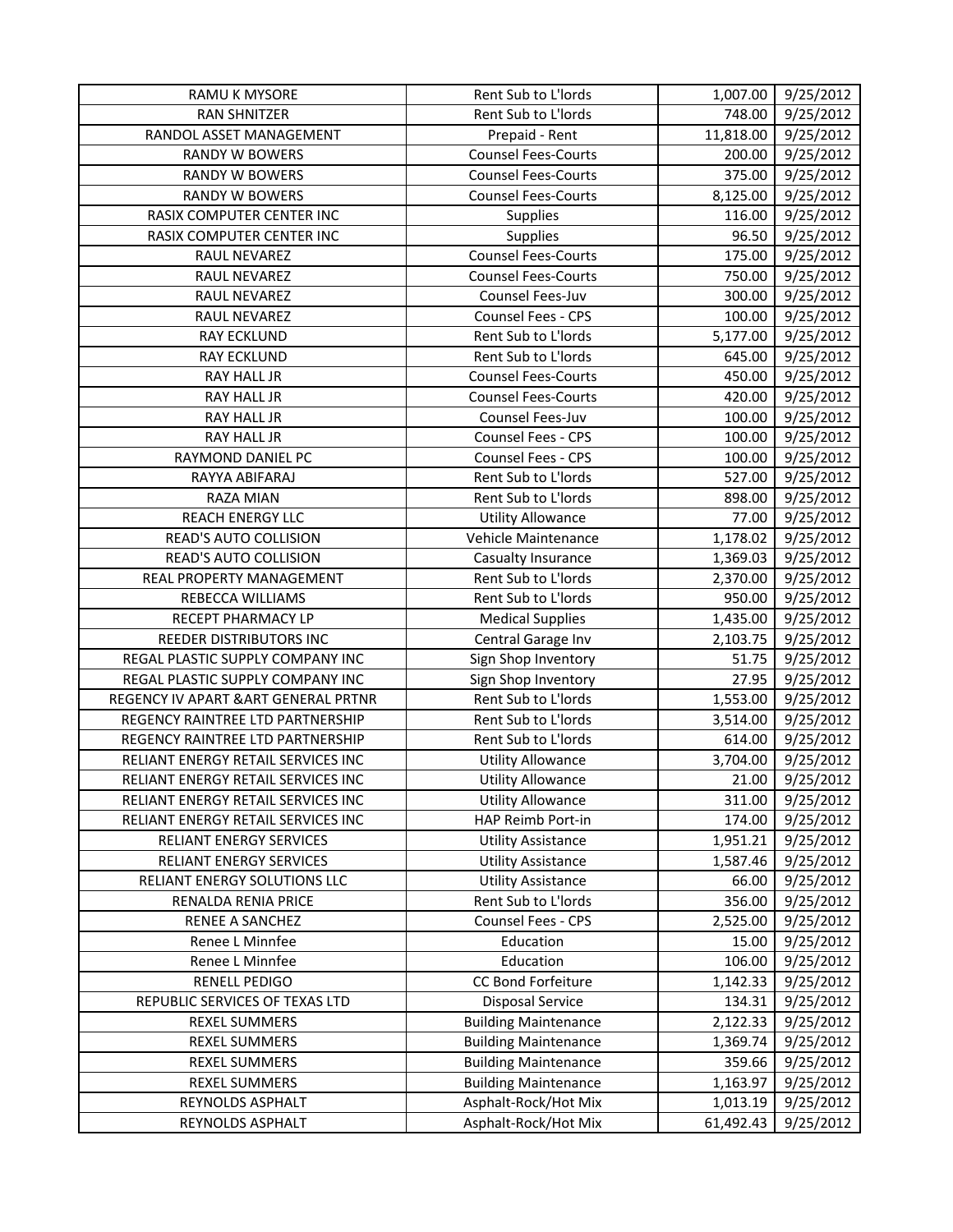| RICARDO J CARRILLO                 | <b>County Burials</b>       | 495.00   | 9/25/2012 |
|------------------------------------|-----------------------------|----------|-----------|
| RICHARD A HENDERSON PC             | <b>Counsel Fees-Courts</b>  | 650.00   | 9/25/2012 |
| RICHARD A HENDERSON PC             | <b>Counsel Fees-Courts</b>  | 1,400.00 | 9/25/2012 |
| RICHARD A HENDERSON PC             | <b>Counsel Fees-Courts</b>  | 1,750.00 | 9/25/2012 |
| RICHARD A HENDERSON PC             | <b>Interpreter Fees</b>     | 100.00   | 9/25/2012 |
| RICHARD ALLEY                      | <b>Counsel Fees-Courts</b>  | 805.00   | 9/25/2012 |
| Richard D Devaney                  | Travel                      | 31.64    | 9/25/2012 |
| RICHARD E JOHNSON SR               | Rent Sub to L'Iords         | 1,416.00 | 9/25/2012 |
| RICHARD F HOLDER                   | Rent Sub to L'Iords         | 1,152.00 | 9/25/2012 |
| RICHARD GLADSTONE                  | Cnsl Fees-Juv Det&Tr        | 615.00   | 9/25/2012 |
| RICHARD GLADSTONE                  | Cnsl Fees-Crim Appls        | 2,555.00 | 9/25/2012 |
| RICHARD HOLLIS                     | Rent Sub to L'Iords         | 680.00   | 9/25/2012 |
| RICHARD KLINE                      | <b>Counsel Fees-Courts</b>  | 400.00   | 9/25/2012 |
| RICHARD KLINE                      | <b>Counsel Fees-Courts</b>  | 350.00   | 9/25/2012 |
| RICHARD KLINE                      | <b>Counsel Fees-Courts</b>  | 300.00   | 9/25/2012 |
| RICHARD SCOTT WALKER               | <b>Counsel Fees-Courts</b>  | 675.00   | 9/25/2012 |
| RICHARD SCOTT WALKER               | <b>Counsel Fees-Courts</b>  | 1,400.00 | 9/25/2012 |
| RICHARD W DENNIS                   | Rent Sub to L'Iords         | 671.00   | 9/25/2012 |
| RICHLAND HILLS PARTNERS LTD        | Rent Sub to L'Iords         | 1,731.00 | 9/25/2012 |
| RICHLAND PLACE APARTMENTS PARTNERS | Rent Sub to L'Iords         | 900.00   | 9/25/2012 |
| RICKIE W WALLACE                   | Rent Sub to L'Iords         | 700.00   | 9/25/2012 |
| RICKY JACKSON                      | Rent Sub to L'Iords         | 103.00   | 9/25/2012 |
| RICOH CORPORATION                  | <b>Equipment Rentals</b>    | 376.08   | 9/25/2012 |
| RICOH CORPORATION                  | <b>Equipment Rentals</b>    | 376.08   | 9/25/2012 |
| RICOH USA INC                      | <b>Computer Maintenance</b> | 847.42   | 9/25/2012 |
| RICOH USA INC                      | <b>Equipment Maint</b>      | 162.00   | 9/25/2012 |
| RICOH USA INC                      | <b>Equipment Maint</b>      | 162.00   | 9/25/2012 |
| RIDGMAR SQUARE                     | Rent Sub to L'Iords         | 583.00   | 9/25/2012 |
| RIDGMAR SQUARE APARTMENTS          | Rent Sub to L'Iords         | 709.00   | 9/25/2012 |
| RITA C. SIMMONS                    | Rent Sub to L'Iords         | 249.00   | 9/25/2012 |
| RITA UZOWIHE LAW FIRM              | Counsel Fees-Juv            | 100.00   | 9/25/2012 |
| RITA UZOWIHE LAW FIRM              | Counsel Fees - CPS          | 100.00   | 9/25/2012 |
| RIVER GLEN ASSOCIATES LTD          | <b>Utility Assistance</b>   | 34.32    | 9/25/2012 |
| <b>ROBBY SMITH</b>                 | Rent Sub to L'Iords         | 328.00   | 9/25/2012 |
| ROBERT A WIDMAN                    | HAP Reimb Port-in           | 582.00   | 9/25/2012 |
| ROBERT B WALL                      | Investigative               | 391.25   | 9/25/2012 |
| <b>ROBERT GEORGE</b>               | Rent Sub to L'Iords         | 795.00   | 9/25/2012 |
| ROBERT H TAYLOR                    | <b>Building Maintenance</b> | 8,264.00 | 9/25/2012 |
| ROBERT JACKSON                     | Clothing                    | 438.93   | 9/25/2012 |
| <b>ROBERT L EPPS SR</b>            | Rent Sub to L'Iords         | 990.00   | 9/25/2012 |
| <b>ROBERT MOSES</b>                | Rent Sub to L'Iords         | 639.00   | 9/25/2012 |
| <b>ROBERT P D'ANGELO</b>           | Rent Sub to L'Iords         | 850.00   | 9/25/2012 |
| ROBERT SEAN WEAR                   | Rent Sub to L'Iords         | 466.00   | 9/25/2012 |
| ROBERT W WILLIAMS                  | Rent Sub to L'Iords         | 803.00   | 9/25/2012 |
| ROBERTA WALKER                     | <b>Counsel Fees-Courts</b>  | 200.00   | 9/25/2012 |
| ROBERTA WALKER                     | <b>Counsel Fees-Courts</b>  | 100.00   | 9/25/2012 |
| ROBERTA WALKER                     | Counsel Fees-Juv            | 300.00   | 9/25/2012 |
| ROBERTS REALTY ADVISORS INC        | Rent Sub to L'Iords         | 341.00   | 9/25/2012 |
| <b>ROBIN EDWARDS</b>               | Clothing                    | 600.00   | 9/25/2012 |
| <b>ROBIN V GROUNDS</b>             | Counsel Fees - CPS          | 100.00   | 9/25/2012 |
| <b>ROBINSON &amp; SMART PC</b>     | <b>Counsel Fees-Courts</b>  | 150.00   | 9/25/2012 |
| <b>ROBINSON &amp; SMART PC</b>     | <b>Counsel Fees-Courts</b>  | 350.00   | 9/25/2012 |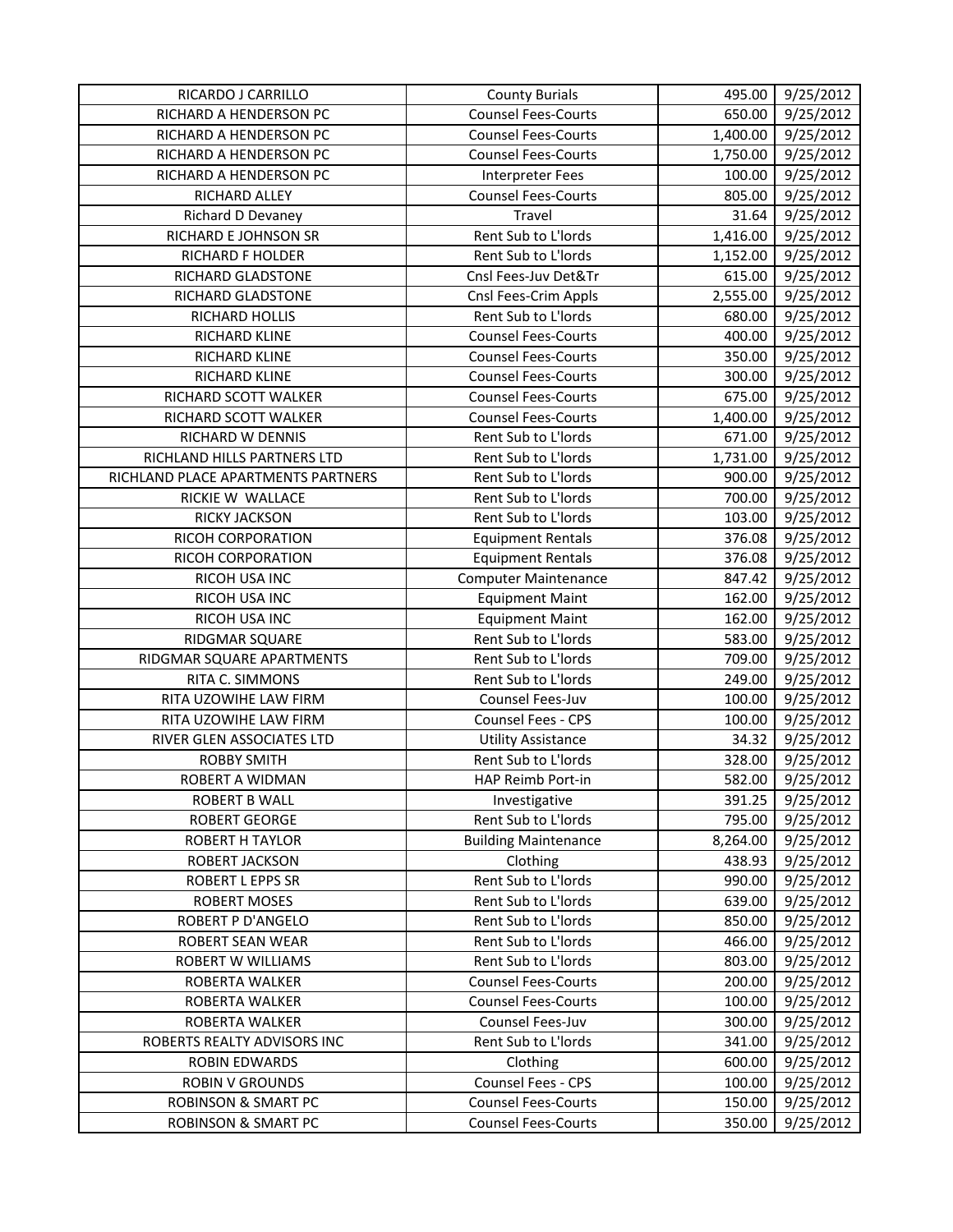| <b>ROBINSON &amp; SMART PC</b>      | <b>Counsel Fees-Courts</b> | 1,200.00  | 9/25/2012 |
|-------------------------------------|----------------------------|-----------|-----------|
| <b>ROBINSON &amp; SMART PC</b>      | Counsel Fees - CPS         | 140.00    | 9/25/2012 |
| ROBINSON TEXTILE                    | Clothing                   | 1,003.50  | 9/25/2012 |
| ROCK PROPERTIES LLC                 | Rent Sub to L'Iords        | 686.00    | 9/25/2012 |
| RODNEY COLLIER                      | Rent Sub to L'Iords        | 1,885.00  | 9/25/2012 |
| <b>RODNEY MCNEELY</b>               | Rent Sub to L'Iords        | 1,380.00  | 9/25/2012 |
| <b>RODNEY PRINCE</b>                | Rent Sub to L'Iords        | 529.00    | 9/25/2012 |
| RODOLFO RUDY VILLAVICENCIO          | Rent Sub to L'Iords        | 725.00    | 9/25/2012 |
| RODOLFO RUDY VILLAVICENCIO          | Rent Sub to L'Iords        | 650.00    | 9/25/2012 |
| <b>RODRICK SCOTT</b>                | Clothing                   | 225.00    | 9/25/2012 |
| <b>ROGER C GRAY</b>                 | Rent Sub to L'Iords        | 1,015.00  | 9/25/2012 |
| ROGERS & ROGERS INVESTMENTS         | Rent Sub to L'Iords        | 272.00    | 9/25/2012 |
| ROLLAND CADE CORNISH                | Rent Sub to L'Iords        | 1,094.00  | 9/25/2012 |
| ROMULO L CASAQUITE                  | Rent Sub to L'Iords        | 925.00    | 9/25/2012 |
| RONALD BRUCALE                      | Rent Sub to L'Iords        | 750.00    | 9/25/2012 |
| RONALD COUCH                        | <b>Counsel Fees-Courts</b> | 1,300.00  | 9/25/2012 |
| RONALD COUCH                        | <b>Counsel Fees-Courts</b> | 100.00    | 9/25/2012 |
| <b>RONALD DAY</b>                   | Rent Sub to L'Iords        | 594.00    | 9/25/2012 |
| Ronald J Wright                     | Travel                     | 36.08     | 9/25/2012 |
| RONNIE D SMITH                      | Rent Sub to L'Iords        | 260.00    | 9/25/2012 |
| RONNIE EUGENE THOMAS                | Rent Sub to L'Iords        | 470.00    | 9/25/2012 |
| RONNIE MOSLEY                       | HAP Reimb Port-in          | 441.00    | 9/25/2012 |
| ROSE ANNA SALINAS                   | <b>Counsel Fees-Courts</b> | 700.00    | 9/25/2012 |
| ROSE ANNA SALINAS                   | <b>Counsel Fees-Courts</b> | 350.00    | 9/25/2012 |
| ROSE ANNA SALINAS                   | Counsel Fees-Juv           | 100.00    | 9/25/2012 |
| ROSELIE BONES IJEOMA                | Rent Sub to L'Iords        | 321.00    | 9/25/2012 |
| ROSS LAND & REAL ESTATE SERVICES IN | Rent Sub to L'Iords        | 213.00    | 9/25/2012 |
| ROXANNE ROBINSON                    | <b>Counsel Fees-Courts</b> | 525.00    | 9/25/2012 |
| ROXANNE ROBINSON                    | <b>Counsel Fees-Courts</b> | 150.00    | 9/25/2012 |
| ROXANNE ROBINSON                    | <b>Counsel Fees-Courts</b> | 237.50    | 9/25/2012 |
| ROXANNE ROBINSON                    | <b>Counsel Fees-Courts</b> | 210.00    | 9/25/2012 |
| <b>ROY S SHARP</b>                  | HAP Reimb Port-in          | 646.00    | 9/25/2012 |
| ROY W FOSTER JR                     | Rent Sub to L'Iords        | 1,095.00  | 9/25/2012 |
| RUBEN JAMES EDWARDS SR              | Rent Sub to L'Iords        | 913.00    | 9/25/2012 |
| <b>RUBI S SWEANEY</b>               | Rent Sub to L'Iords        | 627.00    | 9/25/2012 |
| RUCHAN INVESTMENTS INC              | Rent Sub to L'Iords        | 654.00    | 9/25/2012 |
| RUDY VELOZ                          | Rent Sub to L'Iords        | 913.00    | 9/25/2012 |
| <b>RUFUS L JEWELL</b>               | HAP Reimb Port-in          | 154.00    | 9/25/2012 |
| RUIZ PROPERTY CONNECTION LLC        | Rent Sub to L'Iords        | 17,385.00 | 9/25/2012 |
| RUIZ PROPERTY CONNECTION LLC        | Rent Sub to L'Iords        | 1,190.00  | 9/25/2012 |
| RUIZ PROPERTY CONNECTION LLC        | Rent Sub to L'Iords        | 800.00    | 9/25/2012 |
| RUIZ PROPERTY CONNECTION LLC        | HAP Reimb Port-in          | 1,974.00  | 9/25/2012 |
| RUIZ PROTECTIVE SERVICE             | Polygraph                  | 657.72    | 9/25/2012 |
| RUSH TRUCK CENTERS OF TEXAS LP      | Parts and Supplies         | 366.00    | 9/25/2012 |
| RUSSELL FEED INC                    | <b>Estray Livestock</b>    | 364.48    | 9/25/2012 |
| RUSSELL FEED INC                    | Canine Expense             | 81.95     | 9/25/2012 |
| RUSSELL J GRIECO                    | Rent Sub to L'Iords        | 463.00    | 9/25/2012 |
| RUSSELL SMITH                       | Rent Sub to L'Iords        | 397.00    | 9/25/2012 |
| <b>RUSTY GUY THOMAS II</b>          | Rent Sub to L'Iords        | 504.00    | 9/25/2012 |
| RYAN W HARDY                        | <b>Counsel Fees-Courts</b> | 700.00    | 9/25/2012 |
| RYAN W HARDY                        | <b>Counsel Fees-Courts</b> | 100.00    | 9/25/2012 |
| RYAN W HARDY                        | <b>Counsel Fees-Courts</b> | 1,012.50  | 9/25/2012 |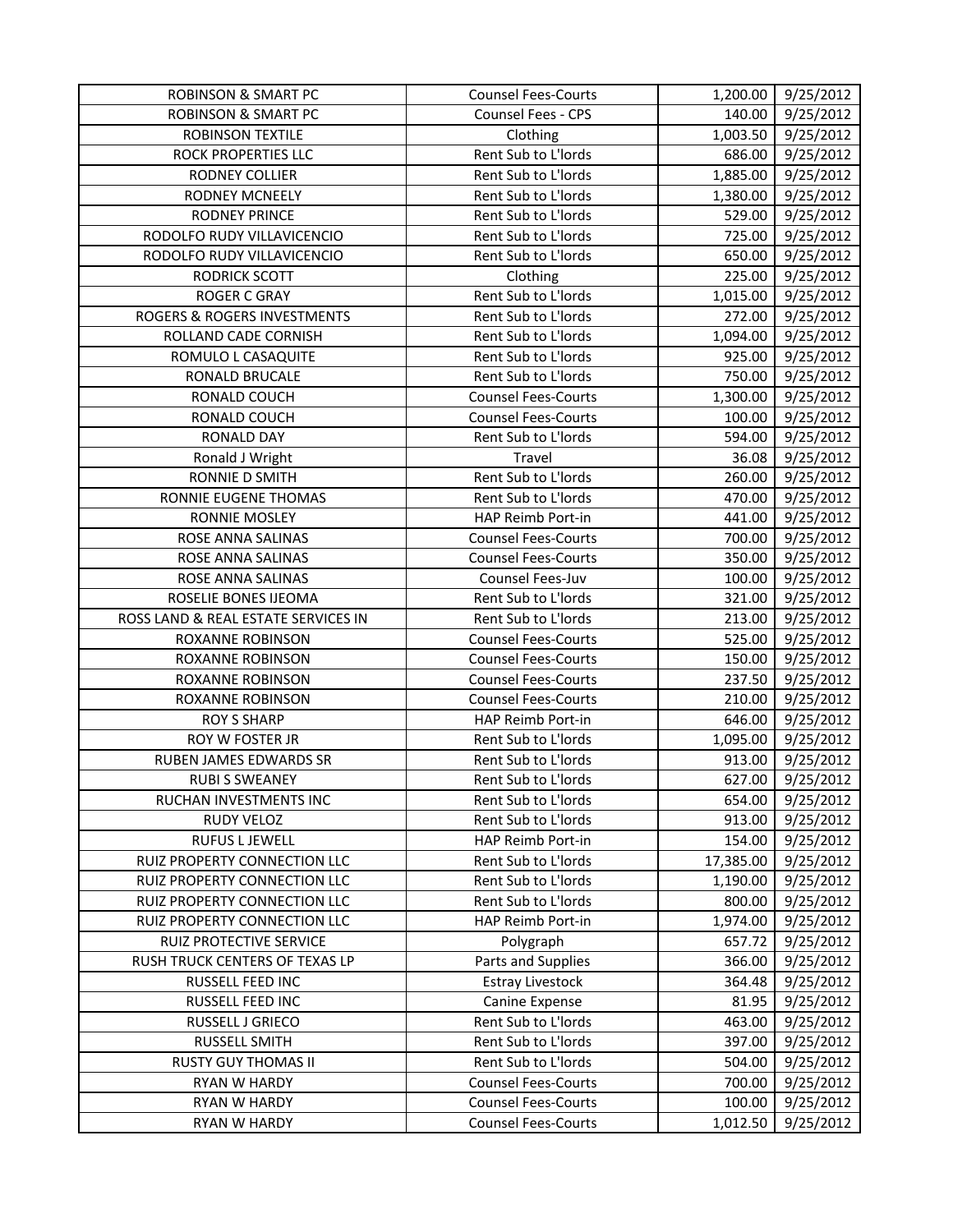| <b>RYAN W HARDY</b>            | <b>Counsel Fees-Courts</b>  | 125.00     | 9/25/2012 |
|--------------------------------|-----------------------------|------------|-----------|
| <b>RYAN W HARDY</b>            | Counsel Fees - CPS          | 100.00     | 9/25/2012 |
| S & S FAITH FUND LLC           | Rent Sub to L'Iords         | 730.00     | 9/25/2012 |
| <b>SATTRUCKING INC</b>         | Rock and Gravel             | 5,410.62   | 9/25/2012 |
| SAFESITE INC                   | Space Lease Rental          | 3,137.96   | 9/25/2012 |
| SAF-T-GLOVE INC                | <b>Supplies</b>             | 141.12     | 9/25/2012 |
| SAGE GROUP CONSULTING INC      | <b>Professional Service</b> | 131,790.00 | 9/25/2012 |
| SAGINAW CROSSING LLC           | Rent Sub to L'Iords         | 2,276.00   | 9/25/2012 |
| SAGINAW CROSSING LLC           | Rent Sub to L'Iords         | 502.00     | 9/25/2012 |
| SAGINAW CROSSING LLC           | Rent Sub to L'Iords         | 1,988.00   | 9/25/2012 |
| SAGINAW CROSSING LLC           | Rent Sub to L'Iords         | 910.00     | 9/25/2012 |
| SAINT LEGAL PLLC               | Counsel Fees - CPS          | 100.00     | 9/25/2012 |
| SALDANA INC                    | <b>County Burials</b>       | 1,750.00   | 9/25/2012 |
| SALVATORE LAMENTI              | Rent Sub to L'Iords         | 661.00     | 9/25/2012 |
| SAM HOUSTON STATE UNIVERSITY   | Tuition C/room Train        | 175.00     | 9/25/2012 |
| SAM HOUSTON STATE UNIVERSITY   | Tuition C/room Train        | 700.00     | 9/25/2012 |
| SAMANTHA K HILL                | <b>Counsel Fees-Courts</b>  | 1,850.00   | 9/25/2012 |
| SAMANTHA K HILL                | <b>Counsel Fees-Courts</b>  | 350.00     | 9/25/2012 |
| SAMANTHA K HILL                | <b>Counsel Fees-Courts</b>  | 100.00     | 9/25/2012 |
| SAMANTHA K HILL                | <b>Counsel Fees-Courts</b>  | 150.00     | 9/25/2012 |
| SAMANTHA K HILL                | <b>Counsel Fees-Courts</b>  | 375.00     | 9/25/2012 |
| SAMANTHA K HILL                | <b>Counsel Fees-Courts</b>  | 200.00     | 9/25/2012 |
| <b>SAMANTHA K HILL</b>         | <b>Counsel Fees-Courts</b>  | 162.50     | 9/25/2012 |
| SAMANTHA L NGUYEN              | Rent Sub to L'Iords         | 1,332.00   | 9/25/2012 |
| SAMUEL E EMUZE                 | Rent Sub to L'Iords         | 489.00     | 9/25/2012 |
| SAMUEL M SANCHEZ               | <b>Counsel Fees - CPS</b>   | 1,895.00   | 9/25/2012 |
| SAMUELS AVENUE LP              | Rent Sub to L'Iords         | 4,283.00   | 9/25/2012 |
| SAN DIEGO COUNTY SHERIFF       | <b>Court Costs</b>          | 35.00      | 9/25/2012 |
| SANDI YOUNG                    | Rent Sub to L'Iords         | 846.00     | 9/25/2012 |
| SANDRA G ILLELLI               | Rent Sub to L'Iords         | 575.00     | 9/25/2012 |
| SANDRA OSWALD                  | Clothing                    | 48.73      | 9/25/2012 |
| SANDRA R PETRUSAITIS           | Rent Sub to L'Iords         | 527.00     | 9/25/2012 |
| SANDRA R PETRUSAITIS           | Rental Assistance           | 650.00     | 9/25/2012 |
| <b>SANDRA ROSS</b>             | Clothing                    | 600.00     | 9/25/2012 |
| <b>SANJAY KUMAR</b>            | Rent Sub to L'Iords         | 1,128.00   | 9/25/2012 |
| SANTIAGO SALINAS               | <b>Counsel Fees-Courts</b>  | 3,050.00   | 9/25/2012 |
| SANTIAGO SALINAS               | <b>Counsel Fees-Courts</b>  | 200.00     | 9/25/2012 |
| SANTIAGO SALINAS               | <b>Counsel Fees-Courts</b>  | 100.00     | 9/25/2012 |
| SANTIAGO SALINAS               | <b>Counsel Fees-Courts</b>  | 400.00     | 9/25/2012 |
| <b>SARAH CICCIA</b>            | <b>Court Visitor</b>        | 115.99     | 9/25/2012 |
| SARATOGA MANAGEMENT GROUP LLC  | Rent Sub to L'Iords         | 5,440.00   | 9/25/2012 |
| SARATOGA MANAGEMENT GROUP LLC  | Rent Sub to L'Iords         | 1,140.00   | 9/25/2012 |
| SAVANT S CHAUHAN               | Rent Sub to L'Iords         | 906.00     | 9/25/2012 |
| SCHOOL OUTFITTERS.COM          | <b>Educational Material</b> | 148.00     | 9/25/2012 |
| SCHOOLER AUTOMOTIVE            | Parts and Supplies          | 102.00     | 9/25/2012 |
| <b>SCOTT BROWN</b>             | <b>Counsel Fees-Courts</b>  | 350.00     | 9/25/2012 |
| <b>SCOTT BROWN</b>             | <b>Counsel Fees-Courts</b>  | 925.00     | 9/25/2012 |
| SCOTT BROWN PROPERTIES INC     | Rent Sub to L'Iords         | 1,079.00   | 9/25/2012 |
| SENIOR HEALTHCARE CONSULTANTS  | Trust - Constable 1         | 971.08     | 9/25/2012 |
| SENTINEL OFFENDER SERVICES LLC | Electronic Monitor'g        | 2,008.16   | 9/25/2012 |
| <b>SETON HOME</b>              | Clothing                    | 422.74     | 9/25/2012 |
| SETZER LAW FIRM PLLC           | <b>Counsel Fees-Courts</b>  | 875.00     | 9/25/2012 |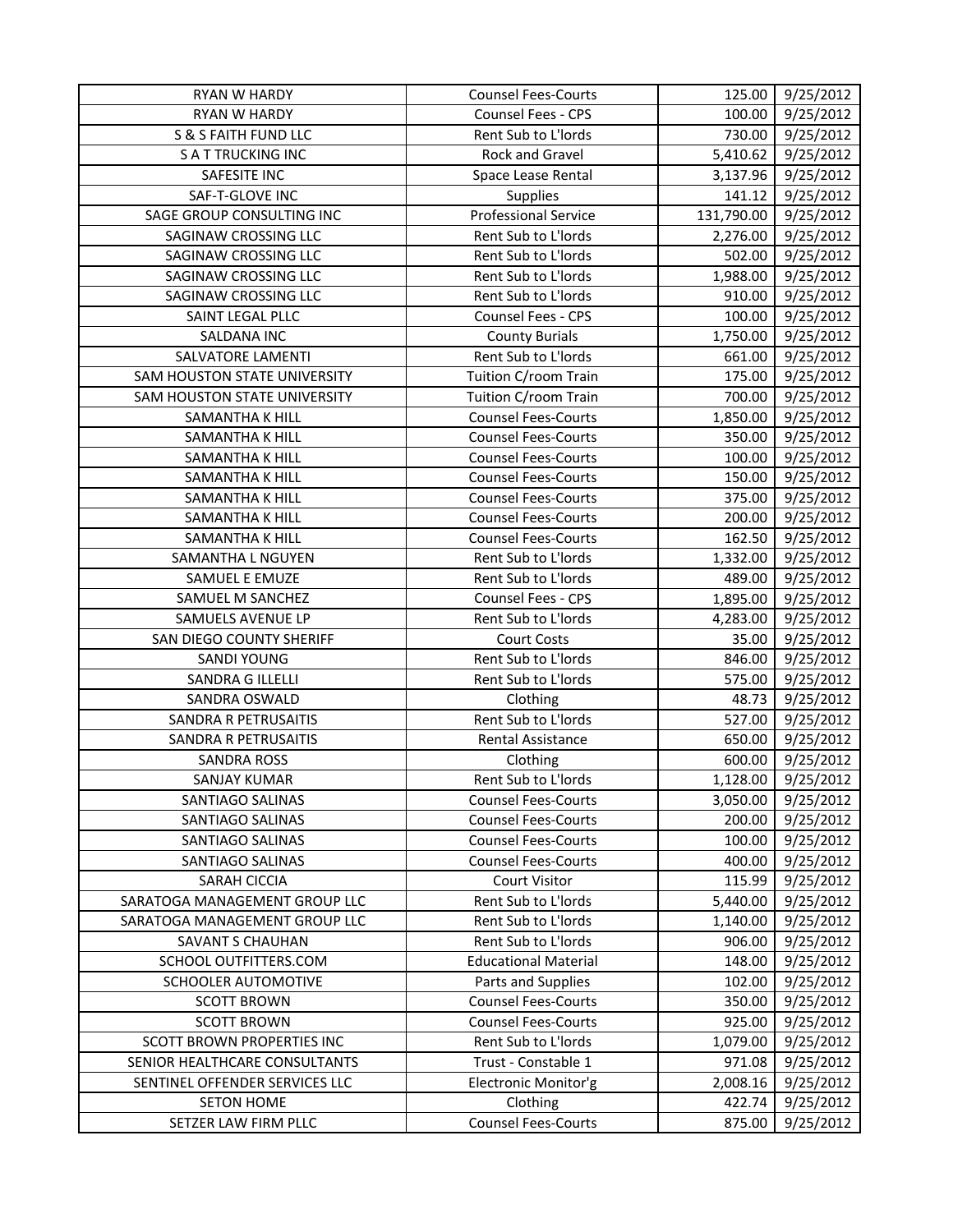| <b>SHADOW CREEK APARTMENTS</b>         | Rent Sub to L'Iords         | (153.00) | 9/25/2012 |
|----------------------------------------|-----------------------------|----------|-----------|
| <b>SHADOW CREEK APARTMENTS</b>         | Rent Sub to L'Iords         | 640.00   | 9/25/2012 |
| <b>SHADOW RIDGE APARTMENTS</b>         | <b>Rental Assistance</b>    | 484.00   | 9/25/2012 |
| <b>SHADOW RIDGE APARTMENTS</b>         | <b>Utility Assistance</b>   | 36.67    | 9/25/2012 |
| SHAMROCK CAMERON CREEK LLC             | Rent Sub to L'Iords         | 1,696.00 | 9/25/2012 |
| SHARANETTA JACKSON                     | Clothing                    | 837.91   | 9/25/2012 |
| SHARED VISIION RESIDENTIAL CARE INC    | Clothing                    | 222.03   | 9/25/2012 |
| <b>SHARON PATTERSON</b>                | Rent Sub to L'Iords         | 651.00   | 9/25/2012 |
| <b>SHARON WEST</b>                     | Hith Dept Immu Fees         | 25.00    | 9/25/2012 |
| SHAWN M WORTHEY                        | Rent Sub to L'Iords         | 778.00   | 9/25/2012 |
| <b>SHAWN PASCHALL</b>                  | <b>Counsel Fees-Courts</b>  | 600.00   | 9/25/2012 |
| SHAWN PASCHALL                         | <b>Counsel Fees-Courts</b>  | 660.00   | 9/25/2012 |
| SHEILA RANDOLPH                        | <b>Counsel Fees-Courts</b>  | 800.00   | 9/25/2012 |
| SHEILA WALKER                          | Reporter's Records          | 4,483.00 | 9/25/2012 |
| SHELL FLEET MANAGEMENT                 | Fuel                        | 407.17   | 9/25/2012 |
| SHELL FLEET MANAGEMENT                 | Education                   | 46.46    | 9/25/2012 |
| SHELL FLEET MANAGEMENT                 | Education                   | 182.64   | 9/25/2012 |
| SHELL FLEET MANAGEMENT                 | Education                   | 109.12   | 9/25/2012 |
| SHELL FLEET MANAGEMENT                 | Travel                      | 812.94   | 9/25/2012 |
| SHELL FLEET MANAGEMENT                 | Education                   | 216.00   | 9/25/2012 |
| SHELL FLEET MANAGEMENT                 | Fuel                        | 278.72   | 9/25/2012 |
| SHENANDOAH TOWNHOMES LTD               | Rent Sub to L'Iords         | 6,022.00 | 9/25/2012 |
| SHENANDOAH VILLAGE APTS LP             | Rent Sub to L'Iords         | 475.00   | 9/25/2012 |
| SHENANDOAH VILLAGE APTS LP             | HAP Reimb Port-in           | 351.00   | 9/25/2012 |
| <b>SHERRY MATTHEWS</b>                 | Clothing                    | 225.00   | 9/25/2012 |
| SHERRY O'DOM                           | Rent Sub to L'Iords         | 365.00   | 9/25/2012 |
| SHERWIN WILLIAMS PAINT                 | Support Serv Supply         | 307.46   | 9/25/2012 |
| SHERWIN WILLIAMS PAINT                 | <b>Building Maintenance</b> | 448.39   | 9/25/2012 |
| SHERWIN WILLIAMS PAINT                 | <b>Building Maintenance</b> | 1,634.69 | 9/25/2012 |
| SHERWIN WILLIAMS PAINT                 | <b>Building Maintenance</b> | 408.15   | 9/25/2012 |
| SHERWIN WILLIAMS PAINT                 | <b>Building Maintenance</b> | 129.12   | 9/25/2012 |
| SHERWIN WILLIAMS PAINT                 | Non-Track Const/Bldg        | 240.95   | 9/25/2012 |
| SHERWIN WILLIAMS PAINT                 | <b>Building Maintenance</b> | 115.29   | 9/25/2012 |
| SHERYL BUCHANAN                        | Rent Sub to L'Iords         | 404.00   | 9/25/2012 |
| SHERYL WRIGHT                          | Rent Sub to L'Iords         | 750.00   | 9/25/2012 |
| <b>SHEVIA LTD</b>                      | Rent Sub to L'Iords         | 6,278.00 | 9/25/2012 |
| <b>SHEVIA LTD</b>                      | Rent Sub to L'Iords         | 1,089.00 | 9/25/2012 |
| SHI GOVERNMENT SOLUTIONS               | <b>Computer Supplies</b>    | 940.00   | 9/25/2012 |
| SHI GOVERNMENT SOLUTIONS               | <b>Computer Supplies</b>    | 562.80   | 9/25/2012 |
| SHI GOVERNMENT SOLUTIONS               | <b>Equipment Maint</b>      | 392.00   | 9/25/2012 |
| SHI GOVERNMENT SOLUTIONS               | Non-Track Equipment         | (117.00) | 9/25/2012 |
| SHIELDS INDUSTRIAL SUPPLY              | Parts and Supplies          | 153.50   | 9/25/2012 |
| SHORELINE, INC                         | Clothing                    | 129.03   | 9/25/2012 |
| SIEMENS INDUSTRY INC                   | <b>Building Maintenance</b> | 475.24   | 9/25/2012 |
| SIERRA STRIPES OF TEXAS                | Central Garage Inv          | 55.00    | 9/25/2012 |
| SIERRA STRIPES OF TEXAS                | Non-Track Equipment         | 235.00   | 9/25/2012 |
| SIGNATURE LEASING & MANAGEMENT INC     | Rent Sub to L'Iords         | 679.00   | 9/25/2012 |
| <b>SIGNTX SIGNS &amp; GRAPHICS INC</b> | <b>Building Maintenance</b> | 493.35   | 9/25/2012 |
| SILAS OTTONIEL ROSALES                 | Rent Sub to L'Iords         | 339.00   | 9/25/2012 |
| SILVER CREEK PH II                     | Rent Sub to L'Iords         | 691.00   | 9/25/2012 |
| <b>SKY GROUP LLC</b>                   | Rent Sub to L'Iords         | 1,594.00 | 9/25/2012 |
| <b>SKY GROUP LLC</b>                   | Rent Sub to L'Iords         | 512.00   | 9/25/2012 |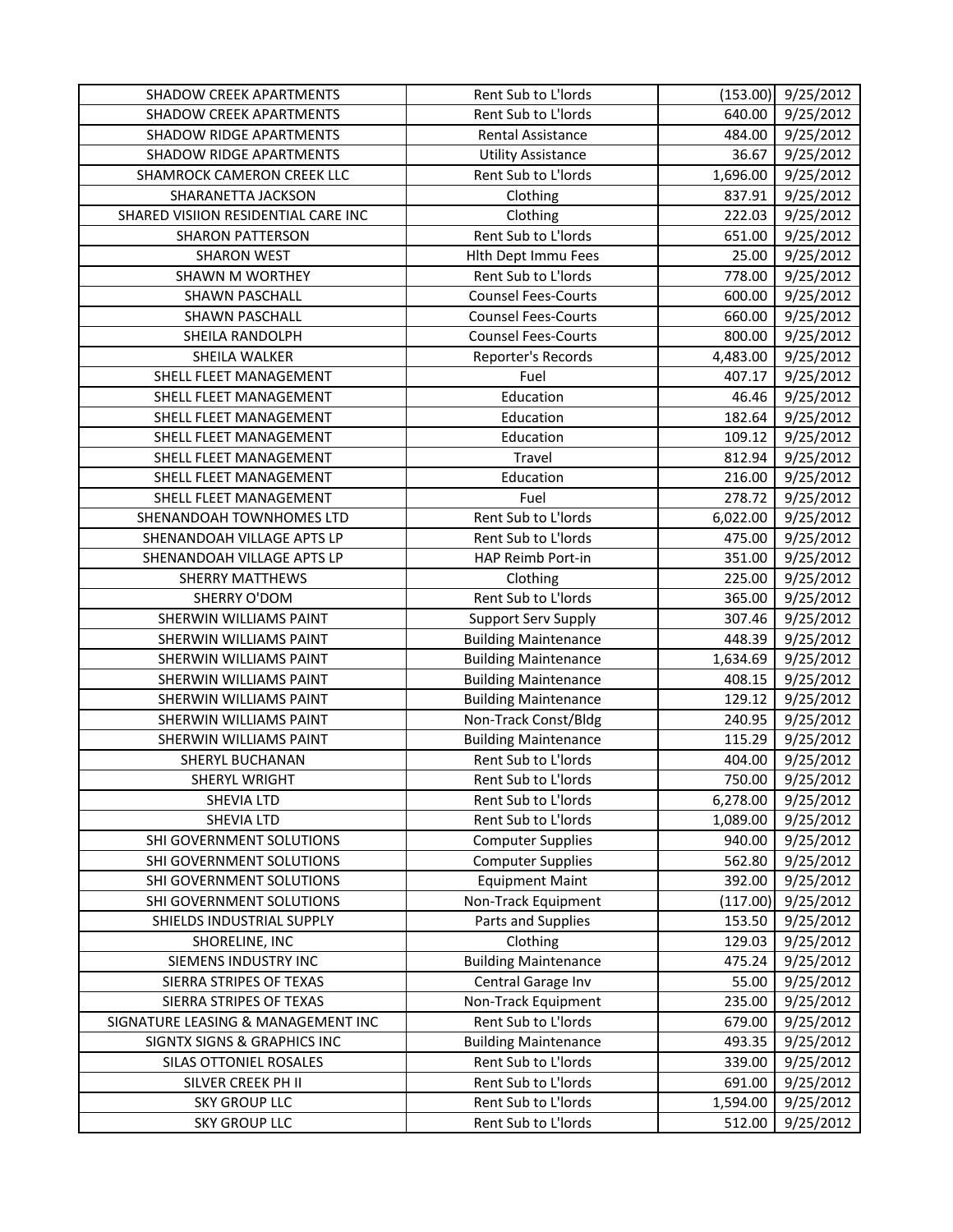| SKYVUE MEMORIAL GARDENS             | <b>County Burials</b>       | 2,725.00                     | 9/25/2012              |
|-------------------------------------|-----------------------------|------------------------------|------------------------|
| SMITH TEMPORARIES INC               | Contract Labor              | 6,227.76                     | 9/25/2012              |
| SMITH TEMPORARIES INC               | <b>Elections- Contract</b>  | 35.37                        | 9/25/2012              |
| SMITH TEMPORARIES INC               | Contract Labor              | 3,462.91                     | 9/25/2012              |
| SMITH TEMPORARIES INC               | Contract Labor              | 23,351.79                    | 9/25/2012              |
| SMITH TEMPORARIES INC               | <b>Contract Labor</b>       | 1,236.35                     | 9/25/2012              |
| SMITH TEMPORARIES INC               | Contract Labor              | 282.72                       | 9/25/2012              |
| SNELLING MEDICAL STAFFING LLC       | <b>Professional Service</b> | 717.06                       | 9/25/2012              |
| <b>SOLOMON BRACKENS</b>             | Rent Sub to L'Iords         | 705.00                       | 9/25/2012              |
| SON V NGUYEN                        | HAP Reimb Port-in           | 901.00                       | 9/25/2012              |
| SOUTH HULEN LP                      | Rent Sub to L'Iords         | 11,950.00                    | 9/25/2012              |
| SOUTH HULEN LP                      | Rent Sub to L'Iords         | 994.00                       | 9/25/2012              |
| SOUTH HULEN LP                      | Rent Sub to L'Iords         | 725.00                       | 9/25/2012              |
| SOUTH HULEN LP                      | HAP Reimb Port-in           | 1,391.00                     | 9/25/2012              |
| SOUTHERN COMPUTER WAREHOUSE         | <b>Computer Supplies</b>    | 354.88                       | 9/25/2012              |
| SOUTHERN COMPUTER WAREHOUSE         | <b>Computer Supplies</b>    | 254.86                       | 9/25/2012              |
| SOUTHERN COMPUTER WAREHOUSE         | <b>Computer Supplies</b>    | 79.70                        | 9/25/2012              |
| SOUTHERN TIRE MART LLC              | Parts and Supplies          | 66.00                        | 9/25/2012              |
| SOUTHERN TIRE MART LLC              | <b>Tires and Tubes</b>      | 150.95                       | 9/25/2012              |
| SOUTHERN TIRE MART LLC              | <b>Tires and Tubes</b>      | 79.00                        | 9/25/2012              |
| SOUTHFORK MMLP                      | Rent Sub to L'Iords         | 577.00                       | 9/25/2012              |
| SOUTHWASTE DISPOSAL LLC             | <b>Disposal Service</b>     | 1,650.00                     | 9/25/2012              |
| SOUTHWEST ICE CREAM SPEC            | Food                        | 45.42                        | $\frac{1}{9}$ /25/2012 |
| SOUTHWEST INTERNATIONAL TRUCKS INC  | Parts and Supplies          | 83.89                        | 9/25/2012              |
| SPANISH GARDENS HOA                 | Rent Sub to L'Iords         | 483.00                       | 9/25/2012              |
| SPARK ENERGY LP                     | <b>Utility Allowance</b>    | 90.00                        | 9/25/2012              |
| SPARK ENERGY LP                     | <b>Utility Allowance</b>    | 9.00                         | 9/25/2012              |
| SPECIALIZED PRODUCTS CO             | <b>Computer Supplies</b>    | 2,134.98                     | 9/25/2012              |
| SPECIALIZED PROPERTY MANAGEMENT INC | Rent Sub to L'Iords         | 473.00                       | 9/25/2012              |
| SPORTS SUPPLY GROUP INC             | Shrff Commissary Inv        | 77.30                        | 9/25/2012              |
| SPRING VALLEY LTD                   | Rent Sub to L'Iords         | 717.00                       | 9/25/2012              |
| SPRINGHILL SUITES BY MARRIOTT       | Travel                      | 372.60                       | 9/25/2012              |
| SPRINGHILL SUITES BY MARRIOTT       | Travel                      | 372.60                       | 9/25/2012              |
| SPRINGHILL SUITES BY MARRIOTT       | Travel                      | 148.35                       | 9/25/2012              |
| SPRINGHILL SUITES BY MARRIOTT       | Travel                      | 159.85                       | 9/25/2012              |
| SPRINT NEXTEL                       | Radio Serv-Contract         | 179.85                       | 9/25/2012              |
| ST BERNARD PARISH GOVERNMENT        | Port HAP Port-out           | 1,809.00                     | 9/25/2012              |
| ST BERNARD PARISH GOVERNMENT        | Port Admin Fee Expen        | 128.61                       | 9/25/2012              |
| ST FRANCIS VILLAGE, INC             | Rent Sub to L'Iords         | 654.00                       | 9/25/2012              |
| ST FRANCIS VILLAGE, INC             | Rent Sub to L'Iords         | 321.00                       | 9/25/2012              |
| ST FRANCIS VILLAGE, INC             | Rent Sub to L'Iords         | 661.00                       | 9/25/2012              |
| <b>STACEY SOLOMON</b>               | Clothing                    | 222.22                       | 9/25/2012              |
| STANDARD INSURANCE COMPANY          | Long Term Disability        | 41,918.06                    | 9/25/2012              |
| STAPLES ADVANTAGE                   | <b>Training Supplies</b>    | 787.50                       | 9/25/2012              |
| <b>STAPLES ADVANTAGE</b>            | Supplies                    | 219.90                       | 9/25/2012              |
| STAPLES ADVANTAGE                   | Supplies                    | 114.10                       | 9/25/2012              |
| STAPLES ADVANTAGE                   | Supplies                    | 238.01                       | 9/25/2012              |
| STAPLES ADVANTAGE                   | Supplies                    | 224.51                       | 9/25/2012              |
| <b>STAPLES ADVANTAGE</b>            | Supplies                    | 231.96                       | 9/25/2012              |
| STAPLES ADVANTAGE                   | Supplies                    | 129.86                       | 9/25/2012              |
| STAPLES ADVANTAGE                   | <b>Supplies</b>             | 226.18                       | 9/25/2012              |
| STAPLES ADVANTAGE                   | <b>Supplies</b>             | $\qquad \qquad \blacksquare$ | 9/25/2012              |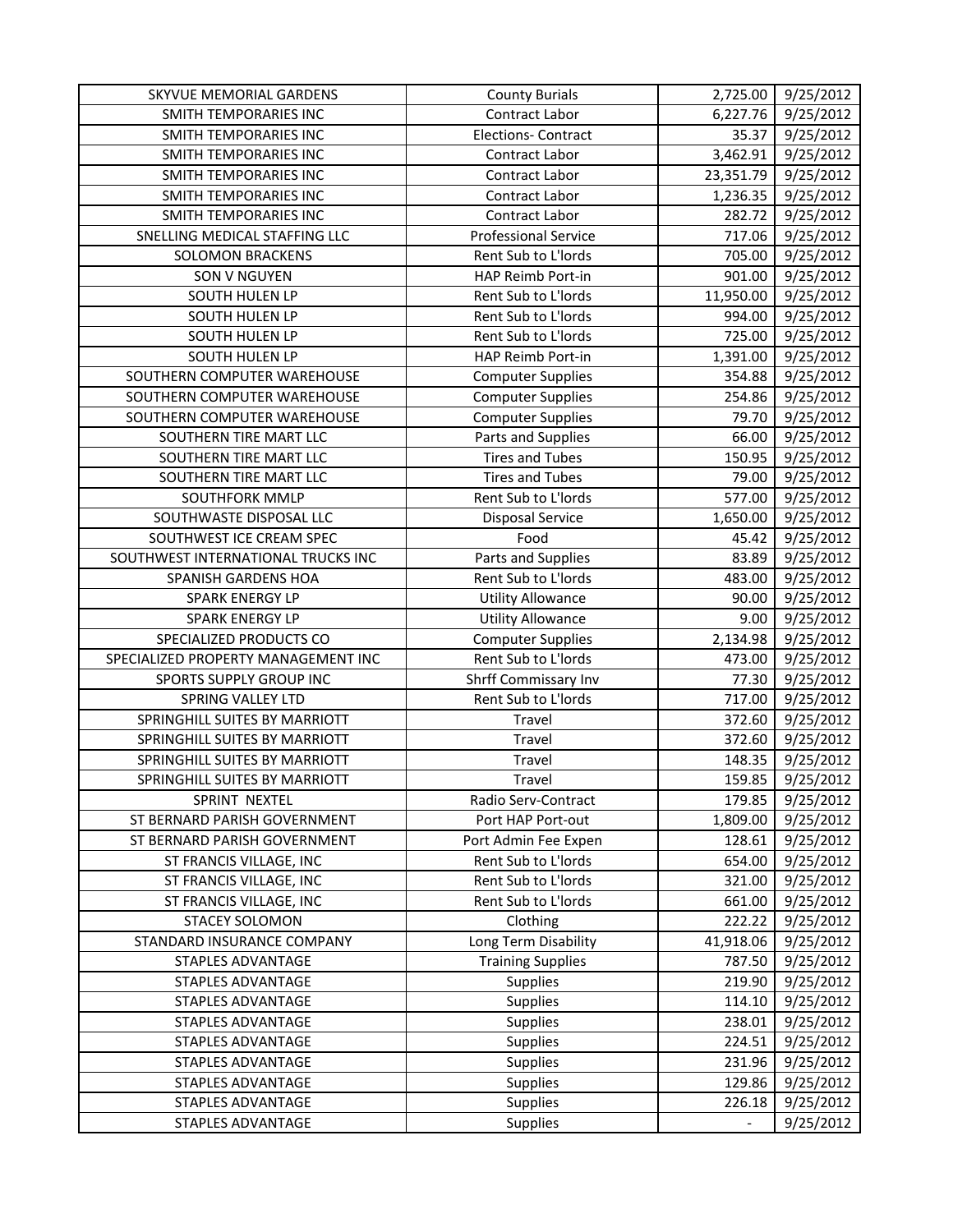| STAPLES ADVANTAGE               | Supplies                    | 88.86      | 9/25/2012              |
|---------------------------------|-----------------------------|------------|------------------------|
| STAPLES ADVANTAGE               | Supplies                    | 120.39     | 9/25/2012              |
| STAPLES ADVANTAGE               | Supplies                    | 51.74      | 9/25/2012              |
| <b>STAPLES ADVANTAGE</b>        | Supplies                    | 223.73     | 9/25/2012              |
| STAPLES ADVANTAGE               | Supplies                    | 159.20     | 9/25/2012              |
| <b>STAPLES ADVANTAGE</b>        | Supplies                    | 181.65     | 9/25/2012              |
| STAPLES ADVANTAGE               | Supplies                    | 301.83     | 9/25/2012              |
| STAPLES ADVANTAGE               | Supplies                    | 246.90     | 9/25/2012              |
| STAPLES ADVANTAGE               | Supplies                    | 288.32     | $\frac{1}{9}$ /25/2012 |
| STAPLES ADVANTAGE               | Supplies                    | 269.99     | 9/25/2012              |
| <b>STAPLES ADVANTAGE</b>        | Supplies                    | 113.27     | 9/25/2012              |
| STAPLES ADVANTAGE               | Supplies                    | 276.02     | 9/25/2012              |
| STAPLES ADVANTAGE               | Supplies                    | 423.06     | 9/25/2012              |
| STAPLES ADVANTAGE               | Supplies                    | 64.05      | 9/25/2012              |
| <b>STAPLES ADVANTAGE</b>        | Supplies                    | (41.99)    | 9/25/2012              |
| STAPLES ADVANTAGE               | Supplies                    | 257.14     | 9/25/2012              |
| STAPLES ADVANTAGE               | Supplies                    | 226.60     | 9/25/2012              |
| STAPLES ADVANTAGE               | Supplies                    | (82.85)    | 9/25/2012              |
| STAPLES ADVANTAGE               | Supplies                    | (29.99)    | 9/25/2012              |
| <b>STAPLES ADVANTAGE</b>        | Supplies                    | 75.11      | 9/25/2012              |
| <b>STAPLES ADVANTAGE</b>        | Supplies                    | 70.26      | 9/25/2012              |
| STAPLES ADVANTAGE               | Supplies                    | 281.04     | 9/25/2012              |
| <b>STAPLES ADVANTAGE</b>        | Supplies                    | 43.25      | 9/25/2012              |
| STAPLES ADVANTAGE               | Supplies                    | 30.60      | 9/25/2012              |
| <b>STAPLES ADVANTAGE</b>        | <b>Photo Processing</b>     | 89.88      | 9/25/2012              |
| STAPLES ADVANTAGE               | Supplies                    | 26.39      | 9/25/2012              |
| STAPLES ADVANTAGE               | Central Garage Inv          | 310.15     | 9/25/2012              |
| STAPLES ADVANTAGE               | Supplies                    | 105.52     | 9/25/2012              |
| STAPLES ADVANTAGE               | Supplies                    | 16.44      | 9/25/2012              |
| STAPLES ADVANTAGE               | Supplies                    | 124.54     | 9/25/2012              |
| <b>STAPLES ADVANTAGE</b>        | Supplies                    | 179.68     | 9/25/2012              |
| STAPLES ADVANTAGE               | Supplies                    | 925.33     | 9/25/2012              |
| <b>STAPLES ADVANTAGE</b>        | Supplies                    | 166.60     | 9/25/2012              |
| <b>STAR ELECTRICITY LLC</b>     | <b>Utility Allowance</b>    | 35.00      | 9/25/2012              |
| <b>STAR TEX POWER</b>           | <b>Utility Assistance</b>   | 490.00     | 9/25/2012              |
| STARBUCK & WISE INC             | Rent Sub to L'Iords         | 2,432.00   | 9/25/2012              |
| STATE BAR OF TEXAS              | Dues                        | 30.00      | 9/25/2012              |
| <b>STATON &amp; TAYLOR PC</b>   | <b>Counsel Fees-Courts</b>  | 650.00     | 9/25/2012              |
| <b>STATON &amp; TAYLOR PC</b>   | <b>Counsel Fees-Courts</b>  | 1,000.00   | 9/25/2012              |
| <b>STATON &amp; TAYLOR PC</b>   | <b>Counsel Fees-Courts</b>  | 300.00     | 9/25/2012              |
| <b>STATON &amp; TAYLOR PC</b>   | <b>Counsel Fees-Courts</b>  | 575.00     | 9/25/2012              |
| <b>STATON &amp; TAYLOR PC</b>   | Counsel Fees-Juv            | 200.00     | 9/25/2012              |
| <b>STEELE &amp; FREEMAN INC</b> | Retainage                   | 158,937.00 | 9/25/2012              |
| <b>STEELE &amp; FREEMAN INC</b> | <b>Professional Service</b> | 351,096.39 | 9/25/2012              |
| <b>STELCO INDUSTRIES</b>        | <b>Building Maintenance</b> | 3,635.00   | 9/25/2012              |
| STELLA NWANKWO                  | Rent Sub to L'Iords         | 850.00     | 9/25/2012              |
| STEPHAN R BLACK                 | Rent Sub to L'Iords         | 516.00     | 9/25/2012              |
| STEPHANIE GONZALEZ              | <b>Counsel Fees-Courts</b>  | 600.00     | 9/25/2012              |
| STEPHANIE GONZALEZ              | <b>Counsel Fees-Courts</b>  | 200.00     | 9/25/2012              |
| STEPHANIE GONZALEZ              | <b>Counsel Fees-Courts</b>  | 200.00     | 9/25/2012              |
| STEPHANIE GONZALEZ              | <b>Counsel Fees-Courts</b>  | 400.00     | 9/25/2012              |
| STEPHANIE GONZALEZ              | <b>Counsel Fees-Courts</b>  | 200.00     | 9/25/2012              |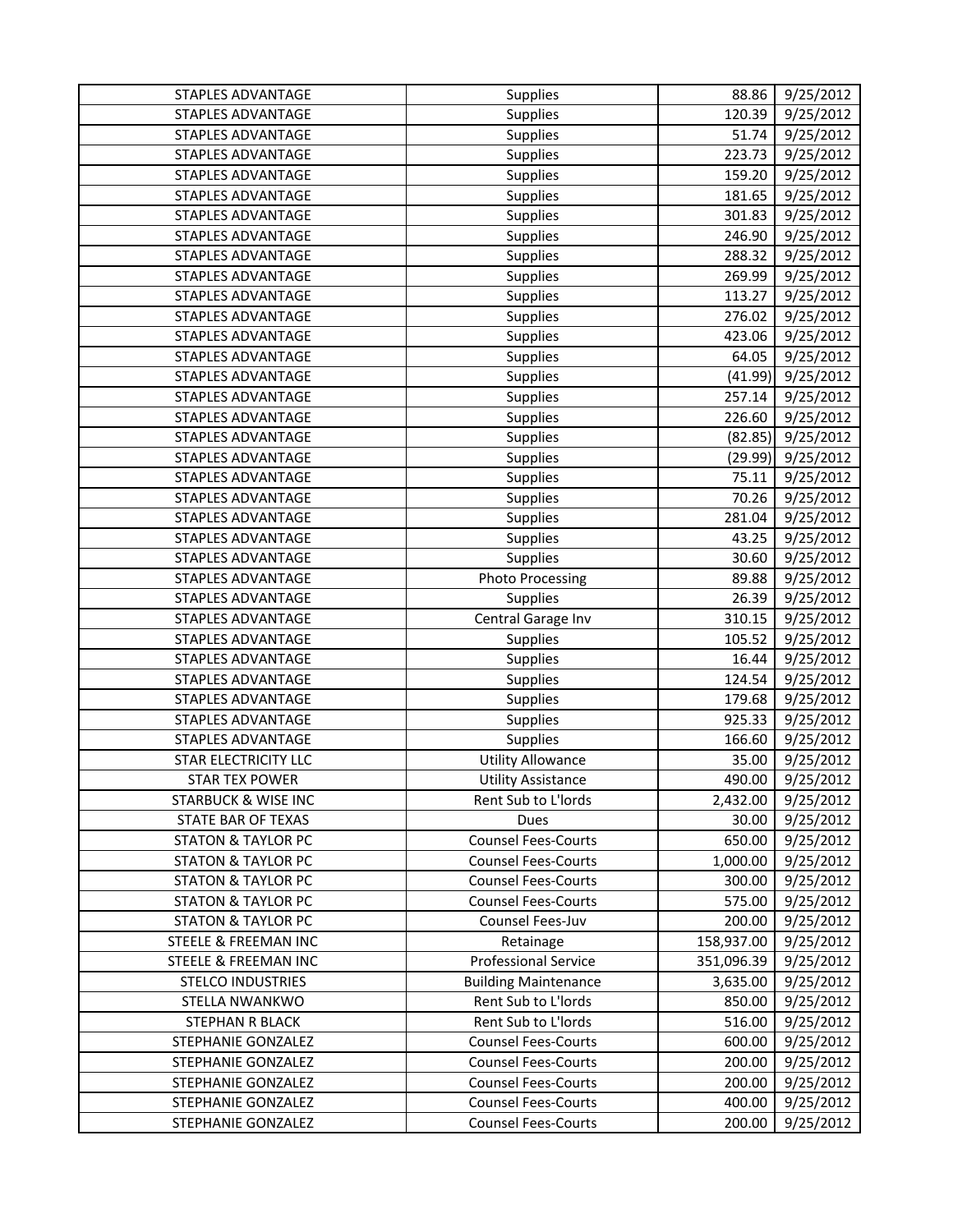| STEPHANIE PATTEN                     | <b>Counsel Fees-Courts</b>  | 1,150.00 | 9/25/2012 |
|--------------------------------------|-----------------------------|----------|-----------|
| STEPHANIE PATTEN                     | <b>Counsel Fees-Courts</b>  | 252.50   | 9/25/2012 |
| STEPHANIE PATTEN                     | <b>Counsel Fees-Courts</b>  | 550.00   | 9/25/2012 |
| <b>STEPHANIE PATTEN</b>              | <b>Counsel Fees-Courts</b>  | 350.00   | 9/25/2012 |
| STEPHEN N WOOD                       | Rent Sub to L'Iords         | 776.00   | 9/25/2012 |
| Stephen R. Raborn                    | Education                   | 557.55   | 9/25/2012 |
| <b>STEVE GORDON &amp; ASSOCIATES</b> | <b>Counsel Fees-Courts</b>  | 800.00   | 9/25/2012 |
| <b>STEVE GORDON &amp; ASSOCIATES</b> | <b>Counsel Fees-Courts</b>  | 775.00   | 9/25/2012 |
| <b>STEVE GORDON &amp; ASSOCIATES</b> | <b>Counsel Fees-Courts</b>  | 125.00   | 9/25/2012 |
| <b>STEVE JOSEPH</b>                  | Rent Sub to L'Iords         | 625.00   | 9/25/2012 |
| STEVEN ROBERT FROMM                  | Rent Sub to L'Iords         | 809.00   | 9/25/2012 |
| Stewart L. DeJournett                | Prepaid - Travel            | 10.00    | 9/25/2012 |
| STOVALL ELECTRIC COMPANY             | <b>Computer Maintenance</b> | 710.50   | 9/25/2012 |
| STRATFORD PLACE APTS, LP             | Rental Assistance           | 500.00   | 9/25/2012 |
| <b>STREAM ENERGY</b>                 | <b>Utility Assistance</b>   | 154.00   | 9/25/2012 |
| <b>STREAM ENERGY</b>                 | <b>Utility Allowance</b>    | 3,286.00 | 9/25/2012 |
| <b>STREAM ENERGY</b>                 | <b>Utility Allowance</b>    | 150.00   | 9/25/2012 |
| <b>STREAM ENERGY</b>                 | HAP Reimb Port-in           | 307.00   | 9/25/2012 |
| <b>STREAM ENERGY</b>                 | <b>Utility Assistance</b>   | 1,916.97 | 9/25/2012 |
| <b>STREET CAPITAL RENTALS I</b>      | Rent Sub to L'Iords         | 618.00   | 9/25/2012 |
| <b>STREET CAPITAL RENTALS II</b>     | Rental Assistance           | 400.00   | 9/25/2012 |
| STREET CAPITAL RENTALS II            | <b>Utility Assistance</b>   | 50.00    | 9/25/2012 |
| STREET CAPITAL RENTALS II LLC        | Rent Sub to L'Iords         | 5,220.00 | 9/25/2012 |
| <b>STUART OLIPHINT</b>               | <b>Counsel Fees-Courts</b>  | 300.00   | 9/25/2012 |
| SUBSTANCE ABUSE GUIDANCE             | O/P Group Counseling        | 3,805.00 | 9/25/2012 |
| SUMMER ENERGY LLC                    | <b>Utility Assistance</b>   | 490.00   | 9/25/2012 |
| SUNSET POINTE HOUSING PARTNERSHIP    | Rent Sub to L'Iords         | 9,985.00 | 9/25/2012 |
| SUNSET POINTE HOUSING PARTNERSHIP    | HAP Reimb Port-in           | 1,695.00 | 9/25/2012 |
| SUPERIOR SIGNAL CO                   | <b>Building Maintenance</b> | 1,542.55 | 9/25/2012 |
| SURVEYMONKEY.COM                     | Subscriptions               | 204.00   | 9/25/2012 |
| SUVINI SAGARIKA WICKRAMARATNE        | Rent Sub to L'Iords         | 990.00   | 9/25/2012 |
| <b>SUZANNE BENINATE</b>              | Rent Sub to L'Iords         | 975.00   | 9/25/2012 |
| <b>SVS APARTMENTS LLC</b>            | Rent Sub to L'Iords         | 5,915.00 | 9/25/2012 |
| <b>SWEET TALKING LLC</b>             | Prepaid - Rent              | 4,052.00 | 9/25/2012 |
| SYCAMORE CENTER VILLAS               | Rent Sub to L'Iords         | 8,639.00 | 9/25/2012 |
| SYCAMORE CENTER VILLAS               | Rent Sub to L'Iords         | 2,463.00 | 9/25/2012 |
| SYCAMORE POINTE TOWNHOMES            | Rent Sub to L'Iords         | 5,542.00 | 9/25/2012 |
| SYCAMORE POINTE TOWNHOMES            | Rent Sub to L'Iords         | 665.00   | 9/25/2012 |
| SYED AJAZ ANWAR                      | Rent Sub to L'Iords         | 283.00   | 9/25/2012 |
| TU ELECTRIC                          | <b>Utility Allowance</b>    | 5,936.00 | 9/25/2012 |
| TU ELECTRIC                          | <b>Utility Allowance</b>    | 4.00     | 9/25/2012 |
| TU ELECTRIC                          | <b>Utility Allowance</b>    | 2.00     | 9/25/2012 |
| TU ELECTRIC                          | <b>Utility Allowance</b>    | 705.00   | 9/25/2012 |
| TU ELECTRIC                          | HAP Reimb Port-in           | 275.00   | 9/25/2012 |
| TAE E MARKGRAF                       | Rent Sub to L'Iords         | 1,530.00 | 9/25/2012 |
| TAHIRA MITHANI                       | Rent Sub to L'Iords         | 700.00   | 9/25/2012 |
| TALLEY AUTO-TRUCK ELECTRIC           | Parts and Supplies          | 179.50   | 9/25/2012 |
| TANIA JACKSON WILLIAMS               | Rent Sub to L'Iords         | 793.00   | 9/25/2012 |
| TAPEIT-TEXAS ASSOCIATION OF PROPERT  | Education                   | 325.00   | 9/25/2012 |
| TARA ENERGY LLC                      | <b>Utility Allowance</b>    | 16.00    | 9/25/2012 |
| TARA V KERSH                         | Counsel Fees - CPS          | 7,542.50 | 9/25/2012 |
| <b>TARGET BANK</b>                   | Supplies                    | 28.49    | 9/25/2012 |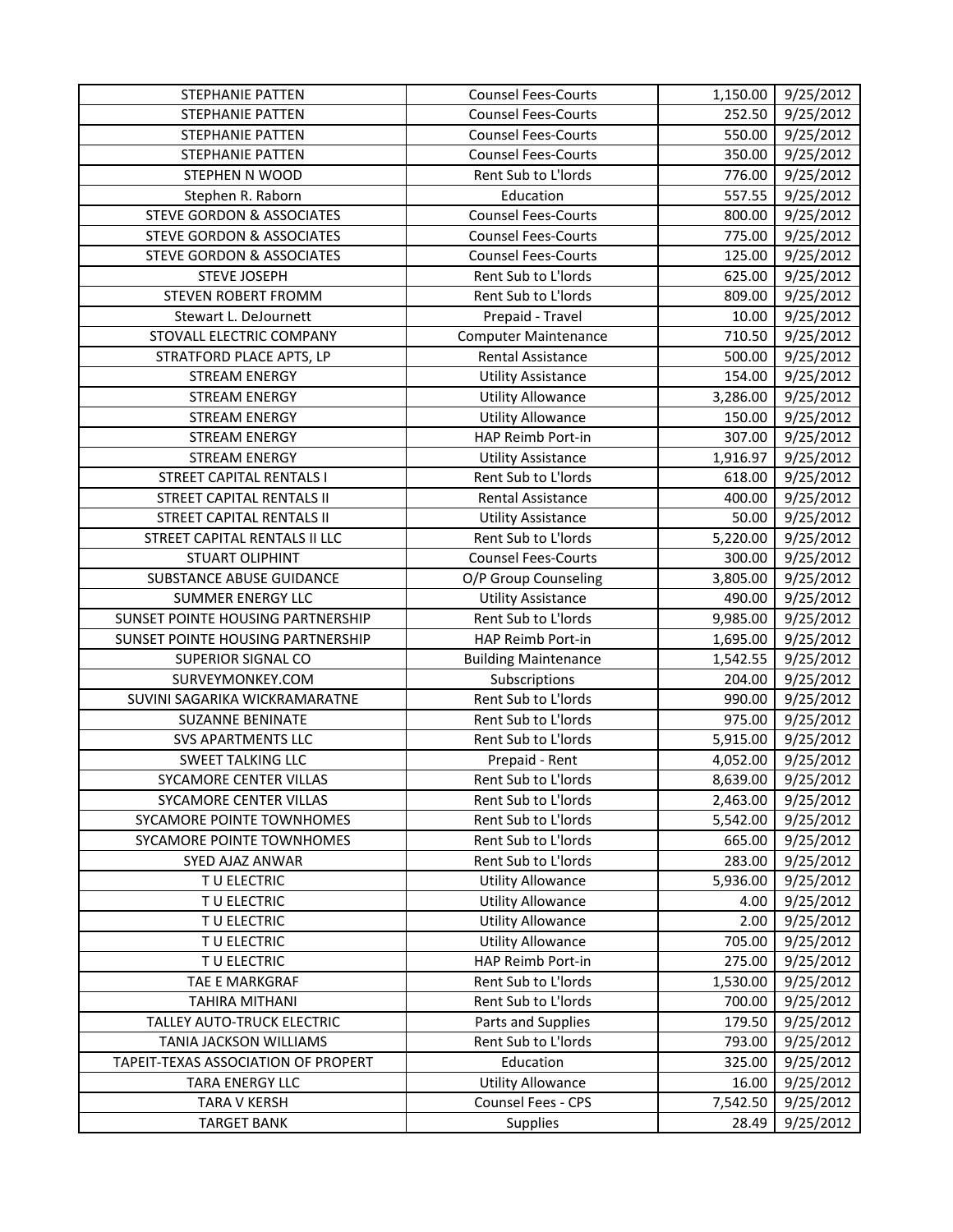| <b>TARGET BANK</b>                 | Volunteer Program           | 64.52     | 9/25/2012 |
|------------------------------------|-----------------------------|-----------|-----------|
| <b>TARGET BANK</b>                 | <b>Bedding and Clothing</b> | 135.81    | 9/25/2012 |
| TARRANT CO CHALLENGE INC           | <b>Professional Service</b> | 855.03    | 9/25/2012 |
| TARRANT COUNTRY VILLA ASSOC        | Rent Sub to L'Iords         | 605.00    | 9/25/2012 |
| TARRANT COUNTY CHALLENGE INC       | <b>Professional Service</b> | 14,814.09 | 9/25/2012 |
| TARRANT COUNTY DISTRICT ATTORNEY   | <b>Counsel Fees-Courts</b>  | 400.00    | 9/25/2012 |
| TARRANT COUNTY DISTRICT ATTORNEY   | <b>Counsel Fees-Courts</b>  | 550.00    | 9/25/2012 |
| TARRANT COUNTY DISTRICT ATTORNEY   | <b>Counsel Fees-Courts</b>  | 200.00    | 9/25/2012 |
| TARRANT COUNTY DISTRICT ATTORNEY   | Counsel Fees-Courts         | 350.00    | 9/25/2012 |
| TARRANT COUNTY DISTRICT ATTORNEY   | <b>Counsel Fees-Courts</b>  | 212.50    | 9/25/2012 |
| TARRANT COUNTY DISTRICT ATTORNEY   | <b>Counsel Fees-Courts</b>  | 750.00    | 9/25/2012 |
| TARRANT COUNTY HOSPITAL DISTRICT   | Prepaid - Rent              | 3,093.00  | 9/25/2012 |
| TARRANT COUNTY HOSPITAL DISTRICT   | <b>SAE Sexual Assault</b>   | 550.00    | 9/25/2012 |
| TARRANT COUNTY HOUSING PARTNERSHIP | Rent Sub to L'Iords         | 1,351.00  | 9/25/2012 |
| TARRANT COUNTY HOUSING PARTNERSHIP | HAP Reimb Port-in           | 683.00    | 9/25/2012 |
| TARRANT COUNTY NARCOTICS UNIT      | <b>Confidential Funds</b>   | 2,201.00  | 9/25/2012 |
| TARRANT COUNTY PUBLIC HEALTH       | <b>Change Funds</b>         | 990.00    | 9/25/2012 |
| <b>TARRANT PARTNERS LP</b>         | Rent Sub to L'Iords         | 13,564.00 | 9/25/2012 |
| <b>TARRANT PARTNERS LP</b>         | Rent Sub to L'Iords         | 863.00    | 9/25/2012 |
| <b>TARRANT PARTNERS LP</b>         | Rent Sub to L'Iords         | 1,222.00  | 9/25/2012 |
| <b>TARRANT PARTNERS LP</b>         | HAP Reimb Port-in           | 1,257.00  | 9/25/2012 |
| <b>TARRANT PARTNERS LP</b>         | Rental Assistance           | 623.13    | 9/25/2012 |
| <b>TARRANT PARTNERS LP</b>         | <b>Utility Assistance</b>   | 15.60     | 9/25/2012 |
| TARRANT PATHOLOGY ASSOCIATES       | <b>Professional Service</b> | 214.66    | 9/25/2012 |
| TARRANT PATHOLOGY ASSOCIATES       | <b>Professional Service</b> | 211.35    | 9/25/2012 |
| <b>TARRANT PROPERTIES INC</b>      | Rent Sub to L'Iords         | 589.00    | 9/25/2012 |
| <b>TAVEEWAN GURKIN</b>             | Rent Sub to L'Iords         | 342.00    | 9/25/2012 |
| TCCRA-TARRANT COUNTY COURT         | Education                   | 75.00     | 9/25/2012 |
| TDI FLEET SERVICES                 | Central Garage Inv          | 886.23    | 9/25/2012 |
| <b>TEAGUE LUMBER</b>               | <b>Building Maintenance</b> | 60.00     | 9/25/2012 |
| <b>TEAGUE LUMBER</b>               | <b>Building Maintenance</b> | 73.76     | 9/25/2012 |
| <b>TEAGUE LUMBER</b>               | Non-Track Const/Bldg        | 165.00    | 9/25/2012 |
| <b>TEAGUE LUMBER</b>               | Non-Track Const/Bldg        | 178.50    | 9/25/2012 |
| TEAGUE NALL & PERKINS INC          | <b>Professional Service</b> | 2,317.98  | 9/25/2012 |
| TECH PLAN INC                      | A/C Maint Contract          | 1,868.00  | 9/25/2012 |
| TEEL TECHNOLOGIES INC              | Non-Track Equipment         | 2,021.50  | 9/25/2012 |
| TEETOP PROPERTIES LLC              | Rent Sub to L'Iords         | 437.00    | 9/25/2012 |
| TELETOUCH COMMUNICATIONS INC       | Pager / Blackberry          | 834.68    | 9/25/2012 |
| TELETOUCH COMMUNICATIONS INC       | Pager / Blackberry          | 29.81     | 9/25/2012 |
| TELETOUCH COMMUNICATIONS INC       | Pager / Blackberry          | 149.05    | 9/25/2012 |
| TELETOUCH COMMUNICATIONS INC       | Pager / Blackberry          | 29.81     | 9/25/2012 |
| TELETOUCH COMMUNICATIONS INC       | Pager / Blackberry          | 29.81     | 9/25/2012 |
| TELETOUCH COMMUNICATIONS INC       | Pager / Blackberry          | 119.24    | 9/25/2012 |
| TELETOUCH COMMUNICATIONS INC       | Telephone - Mobile          | 751.03    | 9/25/2012 |
| TELETOUCH COMMUNICATIONS INC       | Telephone - Mobile          | 625.35    | 9/25/2012 |
| TELETOUCH COMMUNICATIONS INC       | Telephone - Mobile          | 14.39     | 9/25/2012 |
| TELETOUCH COMMUNICATIONS INC       | Telephone - Mobile          | 14.39     | 9/25/2012 |
| TELETOUCH COMMUNICATIONS INC       | Telephone - Mobile          | 92.34     | 9/25/2012 |
| TELETOUCH COMMUNICATIONS INC       | Telephone - Mobile          | 28.78     | 9/25/2012 |
| TELETOUCH COMMUNICATIONS INC       | Telephone - Mobile          | 201.39    | 9/25/2012 |
| TELETOUCH COMMUNICATIONS INC       | Telephone - Mobile          | 100.71    | 9/25/2012 |
| TELETOUCH COMMUNICATIONS INC       | Telephone - Mobile          | 1,130.05  | 9/25/2012 |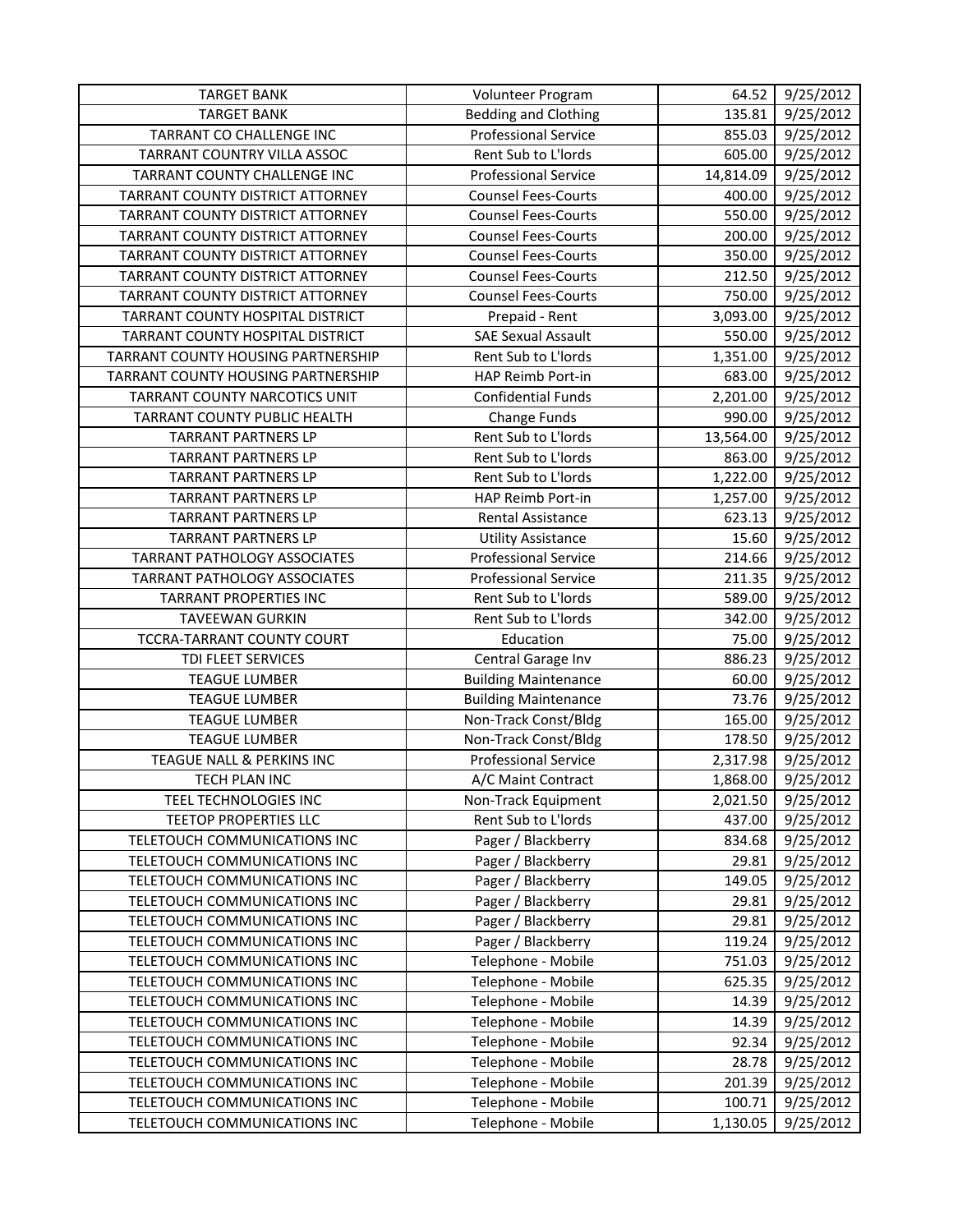| TELETOUCH COMMUNICATIONS INC                                 | Telephone - Mobile                       | 16.32            | 9/25/2012              |
|--------------------------------------------------------------|------------------------------------------|------------------|------------------------|
| TELETOUCH COMMUNICATIONS INC                                 | Telephone - Mobile                       | 16.31            | 9/25/2012              |
| TELETOUCH COMMUNICATIONS INC                                 | Telephone - Mobile                       | 579.73           | 9/25/2012              |
| TELETOUCH COMMUNICATIONS INC                                 | Telephone - Mobile                       | 16.32            | 9/25/2012              |
| TELETOUCH COMMUNICATIONS INC                                 | Telephone - Mobile                       | 522.74           | 9/25/2012              |
| <b>TENSATOR INC</b>                                          | <b>Building Maintenance</b>              | 2,746.00         | 9/25/2012              |
| TERESA A LAWSON                                              | Rent Sub to L'Iords                      | 613.00           | 9/25/2012              |
| TERRA MANOR REAL ESTATE INC                                  | Rent Sub to L'Iords                      | 280.00           | 9/25/2012              |
| TERRACON CONSULTANTS INC                                     | <b>Professional Service</b>              | 1,500.00         | 9/25/2012              |
| <b>TERRY BARLOW</b>                                          | <b>Counsel Fees-Courts</b>               | 1,700.00         | 9/25/2012              |
| <b>TERRY BARLOW</b>                                          | <b>Counsel Fees-Courts</b>               | 100.00           | 9/25/2012              |
| <b>TERRY BARLOW</b>                                          | Cnsl Fees-Crim Appls                     | 2,350.00         | 9/25/2012              |
| <b>TERRY BARLOW</b>                                          | Crim Appeal-OthrCost                     | 62.99            | 9/25/2012              |
| <b>TERRY BRADSHAW</b>                                        | Reporter's Records                       | 504.00           | 9/25/2012              |
| <b>TERRY GIBBONS</b>                                         | Rent Sub to L'Iords                      | 6,267.00         | 9/25/2012              |
| <b>TERRY GIBBONS</b>                                         | Rent Sub to L'Iords                      | 1,090.00         | 9/25/2012              |
| <b>TERRY GIBBONS</b>                                         | HAP Reimb Port-in                        | 1,228.00         | 9/25/2012              |
| TEXAS AGRILIFE EXTENSION SERVICE                             | <b>Educational Material</b>              | 525.55           | 9/25/2012              |
| TEXAS ASSOC FOR COURT ADMINISTRAT                            | Dues                                     | 75.00            | 9/25/2012              |
| TEXAS ASSOCIATION FOR INFANT MENTAL                          | Prepaid - Travel                         | 120.00           | 9/25/2012              |
| TEXAS ASSOCIATION LOCAL WIC                                  | Education                                | 18.00            | 9/25/2012              |
| TEXAS ASSOCIATION LOCAL WIC                                  | Education                                | 234.00           | 9/25/2012              |
| <b>TEXAS ASSOCIATION OF COUNTIES</b>                         | Education                                | 225.00           | 9/25/2012              |
| TEXAS ASSOCIATION OF COUNTIES                                | Education                                | 250.00           | 9/25/2012              |
| <b>TEXAS ASSOCIATION OF COUNTIES</b>                         | Education                                | 250.00           | 9/25/2012              |
| TEXAS ASSOCIATION OF COUNTY                                  | Education                                | 75.00            | 9/25/2012              |
| TEXAS CONFERENCE OF URBAN COUNTIES                           | Software Maintenance                     | 280,526.81       | 9/25/2012              |
| TEXAS CONFERENCE OF URBAN COUNTIES                           | <b>Professional Service</b>              | 156,425.00       | 9/25/2012              |
| TEXAS DEPT OF STATE HEALTH SERVICES                          | Education                                | 50.00            | 9/25/2012              |
| TEXAS FIRE PROTECTION SPECL'ST                               | <b>Building Maintenance</b>              | 340.00           | 9/25/2012              |
| TEXAS HEALTH HARRIS METHODIST                                | <b>Professional Service</b>              | 4,253.10         | 9/25/2012              |
| TEXAS HEALTH HARRIS METHODIST                                | <b>Professional Service</b>              | 850.62           | 9/25/2012              |
| <b>TEXAS HI-PORT PROPERTIES</b>                              | <b>Rental Assistance</b>                 | 545.00           | 9/25/2012              |
| TEXAS HI-PORT PROPERTIES LTD                                 | Rent Sub to L'Iords                      | 2,843.00         | 9/25/2012              |
| TEXAS HI-PORT PROPERTIES LTD                                 | Rent Sub to L'Iords                      | 425.00           | 9/25/2012              |
| <b>TEXAS HOMELESS NETWORK</b>                                | Travel                                   | 310.00           | 9/25/2012              |
| <b>TEXAS HOMELESS NETWORK</b>                                | Travel                                   | 310.00           | 9/25/2012              |
| TEXAS INTERPRETING SERVICES LLC                              | Interpreter Fees                         | 90.00            | 9/25/2012              |
| TEXAS INTERPRETING SERVICES LLC                              | <b>Interpreter Fees</b>                  | 450.00           | 9/25/2012              |
| TEXAS JUVENILE JUSTICE DEPARTMENT                            | <b>State Grant Revenue</b>               | 48.00            | 9/25/2012              |
| <b>TEXAS LAWYER</b>                                          | Law Books                                | 90.97            | 9/25/2012              |
| <b>TEXAS LAWYER</b>                                          | Law Books                                | 92.00            | 9/25/2012              |
| TEXAS LONGEVITY HOUSING, INC<br>TEXAS LONGEVITY HOUSING, INC | Rent Sub to L'Iords                      | 4,262.00         | 9/25/2012<br>9/25/2012 |
| TEXAS LONGEVITY HOUSING, INC                                 | Rent Sub to L'Iords<br>HAP Reimb Port-in | 301.00<br>519.00 | 9/25/2012              |
| <b>TEXAS MEDICINE RESOURCES</b>                              | Damage Claims                            | 947.00           | 9/25/2012              |
|                                                              | <b>Utility Allowance</b>                 |                  |                        |
| <b>TEXAS POWER LP</b><br><b>TEXAS POWER LP</b>               | HAP Reimb Port-in                        | 139.00<br>46.00  | 9/25/2012<br>9/25/2012 |
| <b>TEXAS POWER LP</b>                                        | <b>Utility Assistance</b>                | 89.67            | 9/25/2012              |
| <b>TEXAS REAL ESTATE</b>                                     | Rent Sub to L'Iords                      | 1,802.00         | 9/25/2012              |
| <b>TEXAS STATE UNIVERSITY</b>                                | Education                                | 100.00           | 9/25/2012              |
|                                                              |                                          |                  |                        |
| <b>TEXAS TOLLWAYS</b>                                        | Transportation                           | 47.30            | 9/25/2012              |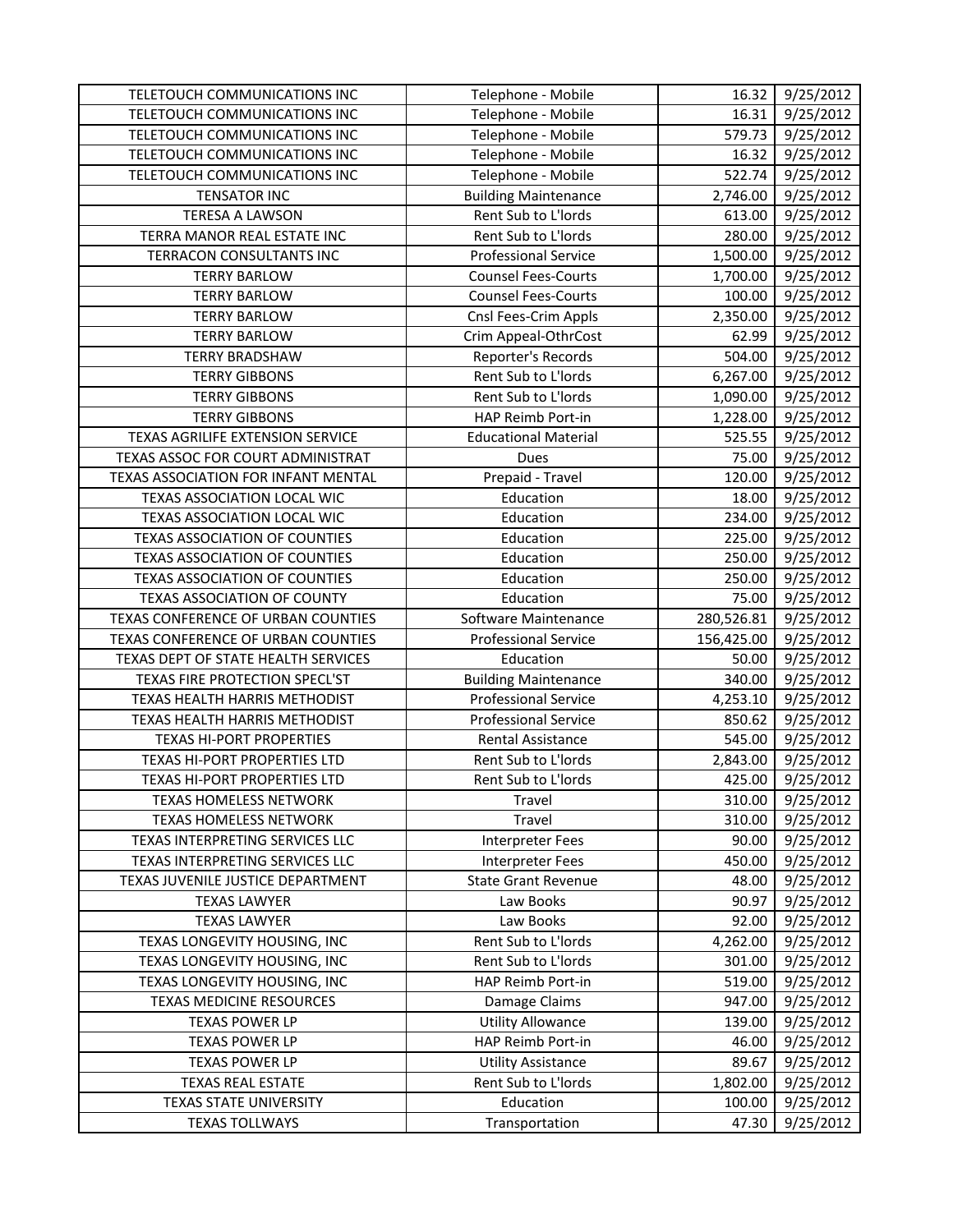| <b>TEXAS TOLLWAYS</b>               | Travel                      | 52.69     | 9/25/2012 |
|-------------------------------------|-----------------------------|-----------|-----------|
| <b>TEXAS TOLLWAYS</b>               | Travel                      | 2.95      | 9/25/2012 |
| <b>TEXCAN VENTURES II LTD</b>       | Rent Sub to L'Iords         | 2,658.00  | 9/25/2012 |
| <b>TEXCAN VENTURES II LTD</b>       | <b>Utility Allowance</b>    | 12.00     | 9/25/2012 |
| TEXCAN VENTURES II LTD              | Rent Sub to L'Iords         | 3,512.00  | 9/25/2012 |
| TEXCAN VENTURES II LTD              | Rent Sub to L'Iords         | 115.00    | 9/25/2012 |
| <b>TEXCAN VENTURES III</b>          | Rent Sub to L'Iords         | 4,835.00  | 9/25/2012 |
| <b>TEXCAN VENTURES III</b>          | HAP Reimb Port-in           | 796.00    | 9/25/2012 |
| <b>THANH LE</b>                     | Rent Sub to L'Iords         | 404.00    | 9/25/2012 |
| <b>THANH LE</b>                     | HAP Reimb Port-in           | 650.00    | 9/25/2012 |
| THANKSGIVING REALTY INC             | Rent Sub to L'Iords         | 1,824.00  | 9/25/2012 |
| THE CENTER FOR AMERICAN & INTL LAW  | Dues                        | 350.00    | 9/25/2012 |
| THE CPE STORE INC                   | Education                   | 457.00    | 9/25/2012 |
| THE DECKER LAW FIRM PC              | Counsel Fees - CPS          | 100.00    | 9/25/2012 |
| THE FORTIS COMPANY LLC              | Rent Sub to L'Iords         | 2,956.00  | 9/25/2012 |
| THE HAMPTON LAW FIRM PLLC           | <b>Counsel Fees-Courts</b>  | 400.00    | 9/25/2012 |
| THE HAMPTON LAW FIRM PLLC           | <b>Counsel Fees-Courts</b>  | 400.00    | 9/25/2012 |
| THE HAMPTON LAW FIRM PLLC           | <b>Counsel Fees-Courts</b>  | 412.50    | 9/25/2012 |
| THE HAMPTON LAW FIRM PLLC           | <b>Counsel Fees-Courts</b>  | 800.00    | 9/25/2012 |
| THE HUSTON FIRM PC                  | <b>Counsel Fees-Courts</b>  | 550.00    | 9/25/2012 |
| THE HUSTON FIRM PC                  | <b>Counsel Fees-Courts</b>  | 160.00    | 9/25/2012 |
| THE HUSTON FIRM PC                  | Counsel Fees-Juv            | 100.00    | 9/25/2012 |
| THE LAKES OF WILLIAMSBERG           | Rent Sub to L'Iords         | 15,501.00 | 9/25/2012 |
| THE LAKES OF WILLIAMSBERG           | Rent Sub to L'Iords         | 1,133.00  | 9/25/2012 |
| THE LAKES OF WILLIAMSBERG           | HAP Reimb Port-in           | 1,043.00  | 9/25/2012 |
| THE LAW FIRM OF DAVID C JONES       | <b>Counsel Fees-Courts</b>  | 575.00    | 9/25/2012 |
| THE LAW FIRM OF DAVID C JONES       | <b>Counsel Fees-Courts</b>  | 875.00    | 9/25/2012 |
| THE LAW OFFICES OF MICHAEL POOL PLL | <b>Counsel Fees-Courts</b>  | 400.00    | 9/25/2012 |
| THE LAW OFFICES OF MICHAEL POOL PLL | <b>Counsel Fees-Courts</b>  | 500.00    | 9/25/2012 |
| THE LAW OFFICES OF MICHAEL POOL PLL | <b>Counsel Fees-Courts</b>  | 175.00    | 9/25/2012 |
| THE LAW OFFICES OF MICHAEL POOL PLL | <b>Counsel Fees-Courts</b>  | 400.00    | 9/25/2012 |
| THE LAW OFFICES OF MICHAEL POOL PLL | <b>Counsel Fees-Courts</b>  | 237.50    | 9/25/2012 |
| THE M A DAVIDSON FAMILY LIMITED     | Rent Sub to L'Iords         | 883.00    | 9/25/2012 |
| THE MARDIA GROUP                    | Rent Sub to L'Iords         | 2,100.00  | 9/25/2012 |
| THE MULHOLLAND CO                   | <b>Supplies</b>             | 6.75      | 9/25/2012 |
| THE MULHOLLAND CO                   | <b>Supplies</b>             | 6.75      | 9/25/2012 |
| THE MULHOLLAND CO                   | <b>Supplies</b>             | 6.75      | 9/25/2012 |
| THE MULHOLLAND CO                   | <b>Supplies</b>             | 24.00     | 9/25/2012 |
| THE NATIONAL CENTER FOR             | <b>Professional Service</b> | 3,150.00  | 9/25/2012 |
| THE S R DAVIDSON FAMILY LIMITED     | Rent Sub to L'Iords         | 5,696.00  | 9/25/2012 |
| THE S R DAVIDSON FAMILY LIMITED     | Rent Sub to L'Iords         | 755.00    | 9/25/2012 |
| THE SCOTT R DAVIDSON INTEREST INC   | Rent Sub to L'Iords         | 2,643.00  | 9/25/2012 |
| THE SPOKEN WORD LLC                 | <b>Interpreter Fees</b>     | 120.00    | 9/25/2012 |
| THE SPOKEN WORD LLC                 | <b>Interpreter Fees</b>     | 125.00    | 9/25/2012 |
| THE SPOKEN WORD LLC                 | <b>Interpreter Fees</b>     | 240.00    | 9/25/2012 |
| THE TEXAS OAKS APT                  | Rent Sub to L'Iords         | 6,272.00  | 9/25/2012 |
| THE TEXAS OAKS APT                  | <b>Utility Allowance</b>    | 36.00     | 9/25/2012 |
| THE TEXAS OAKS APT                  | HAP Reimb Port-in           | 515.00    | 9/25/2012 |
| THE VERDUN GROUP LP                 | Rent Sub to L'Iords         | 1,211.00  | 9/25/2012 |
| THE VILLAS OF EASTWOOD TERRACE LLC  | Rent Sub to L'Iords         | 3,436.00  | 9/25/2012 |
| THE WHITNEY SMITH COMPANY INC       | <b>Professional Service</b> | 2,475.00  | 9/25/2012 |
| THE WYNNE LAW FIRM PC               | Counsel Fees - CPS          | 300.00    | 9/25/2012 |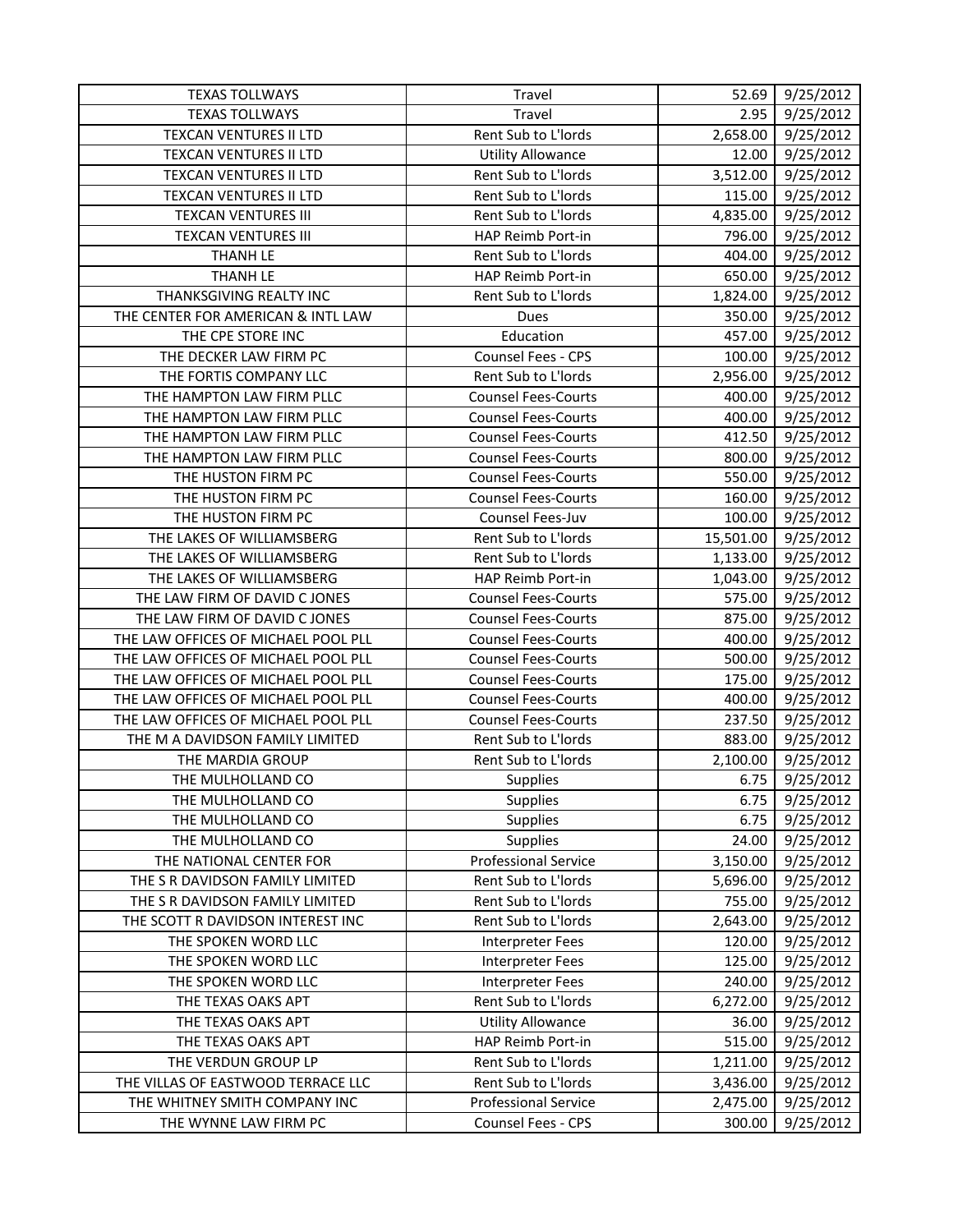| THEODORE YARIYEP LOT                | Rent Sub to L'Iords         | 1,609.00   | 9/25/2012 |
|-------------------------------------|-----------------------------|------------|-----------|
| THEODORE YARIYEP LOT                | HAP Reimb Port-in           | 865.00     | 9/25/2012 |
| THERESA LIVESAY                     | Clothing                    | 207.86     | 9/25/2012 |
| THERESSA NEWLIN                     | Clothing                    | 450.00     | 9/25/2012 |
| THERMO ELECTRON NORTH AMERICA LLC   | Lab Supplies                | 79.00      | 9/25/2012 |
| THIEN LONG LP                       | Rent Sub to L'Iords         | 990.00     | 9/25/2012 |
| THIEN LONG LP                       | Rent Sub to L'Iords         | 672.00     | 9/25/2012 |
| THOMAS BENJAMIN JR                  | Rent Sub to L'Iords         | 392.00     | 9/25/2012 |
| THOMAS J COBB                       | HAP Reimb Port-in           | 325.00     | 9/25/2012 |
| THOMAS JOHNSON                      | Rent Sub to L'Iords         | 520.00     | 9/25/2012 |
| THOMAS M HOLBROOK                   | Rent Sub to L'Iords         | 744.00     | 9/25/2012 |
| THOMAS W BALLANTYNE                 | Rent Sub to L'Iords         | 1,220.00   | 9/25/2012 |
| THORLAUG DANIELSDOTTIR              | Rent Sub to L'Iords         | 664.00     | 9/25/2012 |
| <b>THORNTON INDUSTRIES</b>          | <b>Building Maintenance</b> | 577.00     | 9/25/2012 |
| THOS S BYRNE LTD                    | Retainage                   | 755,522.00 | 9/25/2012 |
| THYSSENKRUPP ELEVATOR               | <b>Elevator Maintenance</b> | 370.00     | 9/25/2012 |
| <b>THYSSENKRUPP ELEVATOR</b>        | <b>Elevator Maintenance</b> | 303.01     | 9/25/2012 |
| <b>TIM MOORE</b>                    | <b>Counsel Fees-Courts</b>  | 300.00     | 9/25/2012 |
| <b>TIM MOORE</b>                    | <b>Counsel Fees-Courts</b>  | 150.00     | 9/25/2012 |
| TIMBER CHASE APARTMENTS LLC         | Rent Sub to L'Iords         | 2,855.00   | 9/25/2012 |
| TIMITHY A CAUGHERN                  | Rental Assistance           | 1,000.00   | 9/25/2012 |
| <b>TIMOTHY J AYRES</b>              | Rent Sub to L'Iords         | 524.00     | 9/25/2012 |
| TIMOTHY J LEDOUX                    | Rent Sub to L'Iords         | 683.00     | 9/25/2012 |
| TLG LEGACY APARTMENTS LLC           | Rent Sub to L'Iords         | 3,651.00   | 9/25/2012 |
| TLG LEGACY APARTMENTS LLC           | Rent Sub to L'Iords         | 496.00     | 9/25/2012 |
| TOM MINH LE                         | Rent Sub to L'Iords         | 600.00     | 9/25/2012 |
| TOM WHITE                           | Rent Sub to L'Iords         | 1,493.00   | 9/25/2012 |
| <b>TOM WITTROCK</b>                 | Rent Sub to L'Iords         | 9,467.00   | 9/25/2012 |
| <b>TOM WITTROCK</b>                 | Rent Sub to L'Iords         | 745.00     | 9/25/2012 |
| <b>TOM WITTROCK</b>                 | Rent Sub to L'Iords         | 750.00     | 9/25/2012 |
| <b>TOM WITTROCK</b>                 | HAP Reimb Port-in           | 1,317.00   | 9/25/2012 |
| <b>TONY P HOLMES</b>                | Rent Sub to L'Iords         | 1,326.00   | 9/25/2012 |
| <b>TONY TRUONG</b>                  | Rent Sub to L'Iords         | 438.00     | 9/25/2012 |
| TOP NOTCH PROPERTY MANAGEMENT       | Rent Sub to L'Iords         | 837.00     | 9/25/2012 |
| <b>TORI BJORNHOLM</b>               | Clothing                    | 200.00     | 9/25/2012 |
| TOWN CENTER MALL LP                 | Prepaid - Rent              | 3,106.76   | 9/25/2012 |
| TOWN CENTER MALL LP                 | Prepaid - Rent              | 4,114.91   | 9/25/2012 |
| TOWN NORTH ASSOCIATION LTD.         | Prepaid - Rent              | 1,878.80   | 9/25/2012 |
| TOWN NORTH ASSOCIATION LTD.         | Prepaid - Rent              | 4,831.20   | 9/25/2012 |
| TRACI D WILKINSON PC                | Counsel Fees - CPS          | 750.00     | 9/25/2012 |
| <b>TRACIE KENAN</b>                 | <b>Counsel Fees-Courts</b>  | 750.00     | 9/25/2012 |
| <b>TRACIE KENAN</b>                 | <b>Counsel Fees-Courts</b>  | 550.00     | 9/25/2012 |
| <b>TRACIE KENAN</b>                 | <b>Counsel Fees-Courts</b>  | 100.00     | 9/25/2012 |
| <b>TRACY CRISMOND</b>               | Rent Sub to L'Iords         | 525.00     | 9/25/2012 |
| <b>TRAVIS YOUNG</b>                 | <b>Counsel Fees-Courts</b>  | 950.00     | 9/25/2012 |
| <b>TRAVIS YOUNG</b>                 | <b>Counsel Fees-Courts</b>  | 300.00     | 9/25/2012 |
| <b>TRAVIS YOUNG</b>                 | <b>Counsel Fees-Courts</b>  | 350.00     | 9/25/2012 |
| <b>TRENTON GRAY</b>                 | Counsel Fees-Juv            | 200.00     | 9/25/2012 |
| TRI COUNTY ELECTRIC COOPERATIVE INC | <b>Utility Allowance</b>    | 150.00     | 9/25/2012 |
| TRI COUNTY ELECTRIC COOPERATIVE INC | <b>Utility Allowance</b>    | 29.00      | 9/25/2012 |
| TRI COUNTY ELECTRIC COOPERATIVE INC | <b>Utility Assistance</b>   | 236.99     | 9/25/2012 |
| TRINITY QUALITY HOUSING LP          | Rent Sub to L'Iords         | 811.00     | 9/25/2012 |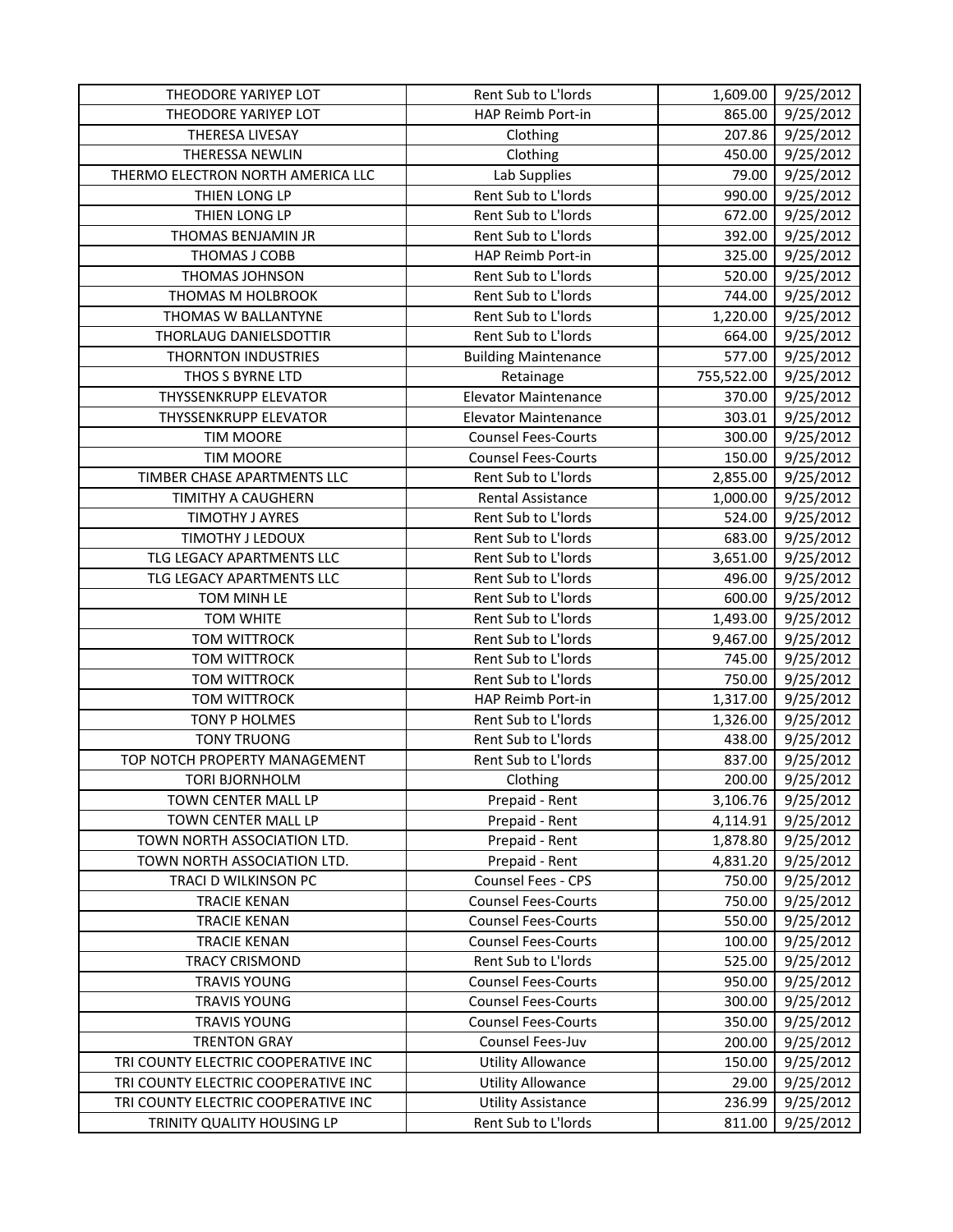| TRINITY QUALITY HOUSING LP          | Rent Sub to L'Iords         | 600.00     | 9/25/2012              |
|-------------------------------------|-----------------------------|------------|------------------------|
| <b>TROY BETHLEY</b>                 | Rent Sub to L'Iords         | 517.00     | 9/25/2012              |
| TROY EUGENE THOMAS                  | Rent Sub to L'Iords         | 899.00     | 9/25/2012              |
| TRUE GRIT REDI MIX LTD              | <b>Cement and Concrete</b>  | 1,610.00   | 9/25/2012              |
| <b>TRUGREEN CHEMLAWN</b>            | Landscaping Expense         | 194.00     | 9/25/2012              |
| <b>TRUGREEN CHEMLAWN</b>            | Landscaping Expense         | 178.00     | 9/25/2012              |
| TRUGREEN CHEMLAWN                   | Landscaping Expense         | 510.00     | 9/25/2012              |
| TRUGREEN CHEMLAWN                   | Landscaping Expense         | 83.00      | 9/25/2012              |
| TRUGREEN LANDCARE LLC               | Landscaping Expense         | 765.00     | 9/25/2012              |
| TRUGREEN LANDCARE LLC               | Landscaping Expense         | 159.00     | 9/25/2012              |
| TRUGREEN LANDCARE LLC               | Landscaping Expense         | 1,219.30   | 9/25/2012              |
| TRUGREEN LANDCARE LLC               | Landscaping Expense         | 420.00     | 9/25/2012              |
| TRUGREEN LANDCARE LLC               | Landscaping Expense         | 159.00     | 9/25/2012              |
| <b>TRUONG DAO</b>                   | Rent Sub to L'Iords         | 785.00     | 9/25/2012              |
| TRW ENTERPRISES II INC              | Rent Sub to L'Iords         | 683.00     | 9/25/2012              |
| <b>TUAN Q TRAN</b>                  | Rent Sub to L'Iords         | 710.00     | 9/25/2012              |
| T-UNIVERSAL CORP                    | Rent Sub to L'Iords         | 1,670.00   | 9/25/2012              |
| TURN KEY REAL ESTATE MANAGEMENT     | Rent Sub to L'Iords         | 1,147.00   | 9/25/2012              |
| TXDMV-TX DEPT OF MOTOR VEHICLES     | Subscriptions               | 11.50      | 9/25/2012              |
| TXDMV-TX DEPT OF MOTOR VEHICLES     | Subscriptions               | 13.06      | 9/25/2012              |
| <b>TXU ENERGY</b>                   | Electricity                 | 72.28      | 9/25/2012              |
| <b>TXU ENERGY</b>                   | Electricity                 | 147.75     | 9/25/2012              |
| <b>TXU ENERGY</b>                   | <b>Utility Assistance</b>   | 425.00     | $\frac{1}{9}$ /25/2012 |
| <b>TXU ENERGY</b>                   | <b>Utility Assistance</b>   | 6,857.23   | 9/25/2012              |
| <b>TXU ENERGY</b>                   | <b>Utility Assistance</b>   | 4,494.07   | 9/25/2012              |
| <b>U S POSTAL SERVICE</b>           | Postage                     | 2,714.00   | 9/25/2012              |
| <b>U S POSTMASTER</b>               | Prepaid - Postage           | 125,000.00 | 9/25/2012              |
| <b>U S POSTMASTER</b>               | Postage                     | 450.00     | 9/25/2012              |
| UNITED HEALTHCARE INSURANCE COMPANY | <b>Medical Admn Fees</b>    | 189,079.26 | 9/25/2012              |
| UNITED HEALTHCARE INSURANCE COMPANY | <b>Medical Admn Fees</b>    | 13,649.38  | 9/25/2012              |
| UNITED RECREATION CENTER            | Supplies                    | 117.96     | 9/25/2012              |
| UNIVERSE TECHNICAL TRANSLATION INC  | <b>Professional Service</b> | 80.15      | 9/25/2012              |
| UNIVERSE TECHNICAL TRANSLATION INC  | <b>Professional Service</b> | 17.73      | 9/25/2012              |
| UNIVERSE TECHNICAL TRANSLATION INC  | <b>Professional Service</b> | 168.07     | 9/25/2012              |
| UPS/UNITED PARCEL SERVICE           | Postage                     | 145.34     | 9/25/2012              |
| UPS/UNITED PARCEL SERVICE           | Postage                     | 1.67       | 9/25/2012              |
| US POSTAL SERVICE-POSTAGE BY PHONE  | Postage                     | 4,000.00   | 9/25/2012              |
| UTA GRANT & CONTRACT ACCOUNTING     | Education                   | 1,020.00   | 9/25/2012              |
| V A DAVIS                           | Rent Sub to L'Iords         | 1,449.00   | 9/25/2012              |
| V A DAVIS                           | HAP Reimb Port-in           | 927.00     | 9/25/2012              |
| <b>VALERIE ALLEN</b>                | Reporter's Records          | 57.20      | 9/25/2012              |
| <b>VALLEY CREEK APARTMENTS</b>      | Rent Sub to L'Iords         | 4,083.00   | 9/25/2012              |
| <b>VALLEY CREEK APARTMENTS</b>      | Rent Sub to L'Iords         | 372.00     | 9/25/2012              |
| <b>VALLEY OAKS APARTMENTS</b>       | Rent Sub to L'Iords         | 1,098.00   | 9/25/2012              |
| VAN T NGUYEN                        | Rent Sub to L'Iords         | 439.00     | 9/25/2012              |
| VAN T NGUYEN                        | HAP Reimb Port-in           | 975.00     | 9/25/2012              |
| VANDERBILT APARTMENTS LLLP          | Rent Sub to L'Iords         | 2,999.00   | 9/25/2012              |
| VANDERBILT APARTMENTS LLLP          | Rental Assistance           | 664.00     | 9/25/2012              |
| VENKATESWARA RAO B ADDEPALLI        | Rent Sub to L'Iords         | 235.00     | 9/25/2012              |
| VENTREX ENVIRONMENTAL SERVICES LLC  | <b>Disposal Service</b>     | 18.99      | 9/25/2012              |
| VENTREX ENVIRONMENTAL SERVICES LLC  | <b>Environment Disposal</b> | 911.52     | 9/25/2012              |
| <b>VENUS CONSTRUCTION COMPANY</b>   | Non-Track Const/Bldg        | 22,137.57  | 9/25/2012              |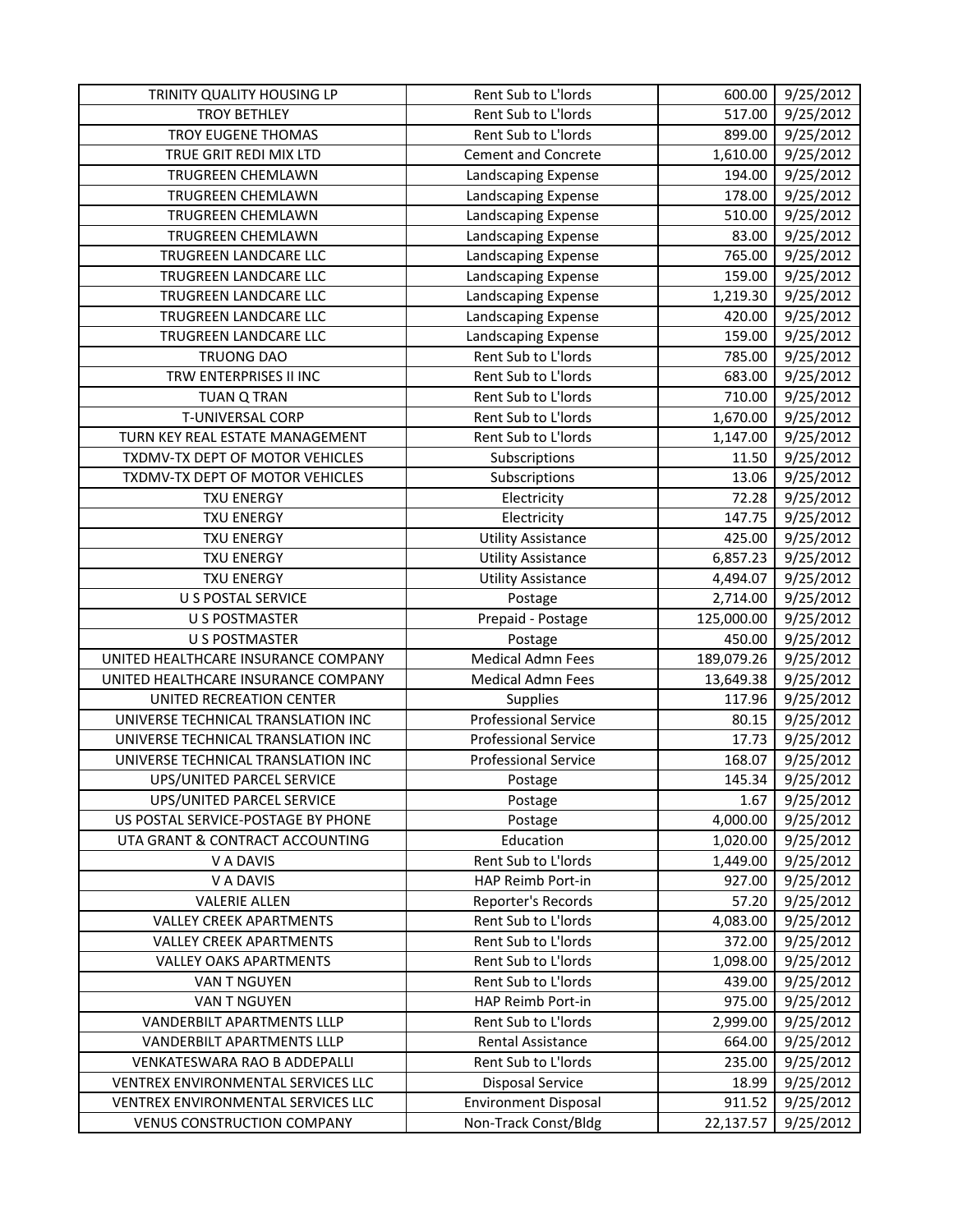| <b>VERIZON SOUTHWEST</b>             | Telephone-Basic             | 52.59     | 9/25/2012 |
|--------------------------------------|-----------------------------|-----------|-----------|
| <b>VERIZON WIRELESS SERVICES LLC</b> | <b>Wireless Data Access</b> | 37.99     | 9/25/2012 |
| VERIZON WIRELESS SERVICES LLC        | <b>Wireless Data Access</b> | 37.99     | 9/25/2012 |
| VERIZON WIRELESS SERVICES LLC        | <b>Wireless Data Access</b> | 37.99     | 9/25/2012 |
| VERIZON WIRELESS SERVICES LLC        | <b>Wireless Data Access</b> | 37.99     | 9/25/2012 |
| <b>VERIZON WIRELESS SERVICES LLC</b> | <b>Wireless Data Access</b> | 151.96    | 9/25/2012 |
| VERIZON WIRELESS SERVICES LLC        | <b>Wireless Data Access</b> | 37.99     | 9/25/2012 |
| VERIZON WIRELESS SERVICES LLC        | <b>Wireless Data Access</b> | 37.99     | 9/25/2012 |
| VERIZON WIRELESS SERVICES LLC        | <b>Wireless Data Access</b> | 37.99     | 9/25/2012 |
| VERIZON WIRELESS SERVICES LLC        | <b>Wireless Data Access</b> | 37.99     | 9/25/2012 |
| VERIZON WIRELESS SERVICES LLC        | <b>Wireless Data Access</b> | 37.99     | 9/25/2012 |
| VERIZON WIRELESS SERVICES LLC        | <b>Wireless Data Access</b> | 376.21    | 9/25/2012 |
| VERIZON WIRELESS SERVICES LLC        | <b>Wireless Data Access</b> | 151.96    | 9/25/2012 |
| <b>VERIZON WIRELESS SERVICES LLC</b> | <b>Wireless Data Access</b> | 37.99     | 9/25/2012 |
| VERIZON WIRELESS SERVICES LLC        | <b>Wireless Data Access</b> | 75.98     | 9/25/2012 |
| <b>VERIZON WIRELESS SERVICES LLC</b> | <b>Wireless Data Access</b> | 37.99     | 9/25/2012 |
| VERIZON WIRELESS SERVICES LLC        | <b>Wireless Data Access</b> | 37.99     | 9/25/2012 |
| <b>VERIZON WIRELESS SERVICES LLC</b> | <b>Wireless Data Access</b> | 151.96    | 9/25/2012 |
| VERIZON WIRELESS SERVICES LLC        | <b>Wireless Data Access</b> | 37.99     | 9/25/2012 |
| VERIZON WIRELESS SERVICES LLC        | <b>Wireless Data Access</b> | 113.97    | 9/25/2012 |
| VERIZON WIRELESS SERVICES LLC        | <b>Wireless Data Access</b> | 113.97    | 9/25/2012 |
| VERIZON WIRELESS SERVICES LLC        | <b>Wireless Data Access</b> | 37.99     | 9/25/2012 |
| VERIZON WIRELESS SERVICES LLC        | <b>Wireless Data Access</b> | 113.97    | 9/25/2012 |
| <b>VERIZON WIRELESS SERVICES LLC</b> | <b>Wireless Data Access</b> | 75.98     | 9/25/2012 |
| VERIZON WIRELESS SERVICES LLC        | <b>Wireless Data Access</b> | 113.97    | 9/25/2012 |
| <b>VERIZON WIRELESS SERVICES LLC</b> | <b>Wireless Data Access</b> | 37.99     | 9/25/2012 |
| VERIZON WIRELESS SERVICES LLC        | <b>Wireless Data Access</b> | 113.97    | 9/25/2012 |
| VERIZON WIRELESS SERVICES LLC        | <b>Wireless Data Access</b> | 1,367.64  | 9/25/2012 |
| VERIZON WIRELESS SERVICES LLC        | <b>Wireless Data Access</b> | 349.26    | 9/25/2012 |
| VERIZON WIRELESS SERVICES LLC        | <b>Wireless Data Access</b> | 30.77     | 9/25/2012 |
| VERIZON WIRELESS SERVICES LLC        | <b>Wireless Data Access</b> | 151.96    | 9/25/2012 |
| <b>VERNON RUDD</b>                   | Prepaid - Rent              | 2,775.00  | 9/25/2012 |
| <b>VERNONA E CARTER</b>              | Rent Sub to L'Iords         | 22.00     | 9/25/2012 |
| <b>VERONICA HULITT</b>               | Rent Sub to L'Iords         | 692.00    | 9/25/2012 |
| VETERINARY CENTERS OF AMERICA LP     | Canine Expense              | 623.14    | 9/25/2012 |
| VIC A AKERS                          | Rent Sub to L'Iords         | 1,386.00  | 9/25/2012 |
| <b>VICKI E WILEY</b>                 | <b>Counsel Fees-Courts</b>  | 100.00    | 9/25/2012 |
| <b>VICKI E WILEY</b>                 | Counsel Fees-Juv            | 100.00    | 9/25/2012 |
| <b>VICKI E WILEY</b>                 | Counsel Fees - CPS          | 100.00    | 9/25/2012 |
| <b>VICTOR DAY</b>                    | Rent Sub to L'Iords         | 518.00    | 9/25/2012 |
| <b>VICTOR NAVAREZ</b>                | Clothing                    | 545.99    | 9/25/2012 |
| <b>VIJAY K CHAWLA</b>                | Rent Sub to L'Iords         | 26,446.00 | 9/25/2012 |
| <b>VIJAY K CHAWLA</b>                | Rent Sub to L'Iords         | 927.00    | 9/25/2012 |
| <b>VIJAY K CHAWLA</b>                | Rent Sub to L'Iords         | 983.00    | 9/25/2012 |
| VILLAGE CREEK TOWNHOMES              | Rent Sub to L'Iords         | (158.00)  | 9/25/2012 |
| <b>VILLAGE CREEK TOWNHOMES</b>       | HAP Reimb Port-in           | 464.00    | 9/25/2012 |
| VILLAS OF MARINE CREEK LTD PARTNER   | Rent Sub to L'Iords         | 790.00    | 9/25/2012 |
| VILLAS OF MARINE CREEK LTD PARTNER   | Rent Sub to L'Iords         | 313.00    | 9/25/2012 |
| <b>VINCENT GALLEGOS</b>              | Rent Sub to L'Iords         | 948.00    | 9/25/2012 |
| <b>VINH HUYNH</b>                    | Rent Sub to L'Iords         | 650.00    | 9/25/2012 |
| <b>VIOLET NWOKOYE</b>                | Counsel Fees-Juv            | 300.00    | 9/25/2012 |
| <b>VIRGINIA CARTER</b>               | <b>Counsel Fees-Courts</b>  | 500.00    | 9/25/2012 |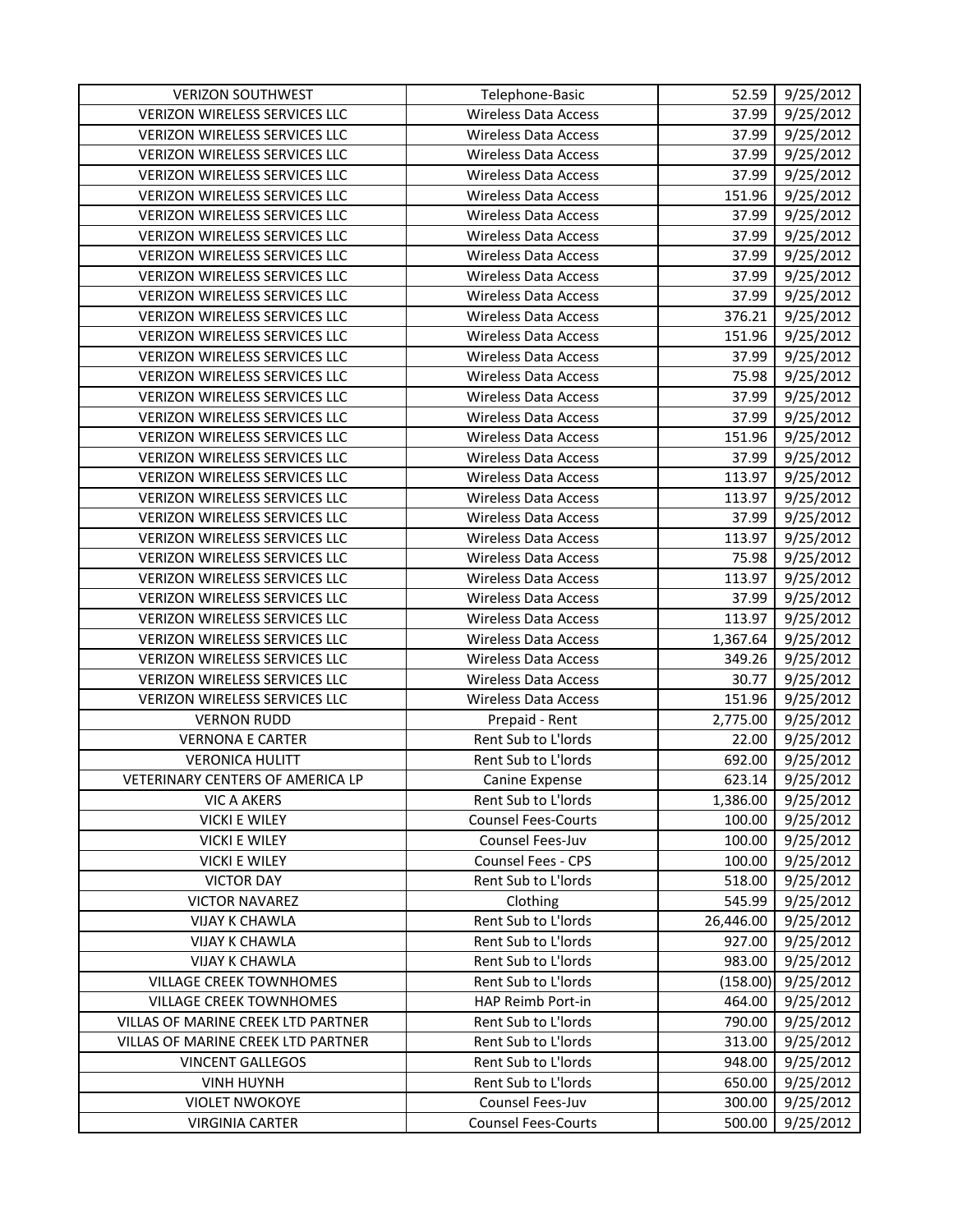| <b>VIRGINIA CARTER</b>                       | Counsel Fees-Juv                               | 400.00          | 9/25/2012              |
|----------------------------------------------|------------------------------------------------|-----------------|------------------------|
| <b>VIVAPRODUCTS INC</b>                      | Lab Supplies                                   | 986.00          | 9/25/2012              |
| <b>VIVIAN HUNLEY</b>                         | Clothing                                       | 648.37          | 9/25/2012              |
| <b>VOLUNTEERS OF AMERICA INC</b>             | <b>Residential Servc</b>                       | 4,194.32        | 9/25/2012              |
| <b>VOLUNTEERS OF AMERICA INC</b>             | <b>Intensiv Residential</b>                    | 10,626.00       | 9/25/2012              |
| VULCAN ALUMINUM VULCAN SIGNS                 | Sign Shop Inventory                            | 452.05          | 9/25/2012              |
| W & M ENVIRONMENTAL GROUP INC                | <b>Professional Service</b>                    | 550.00          | 9/25/2012              |
| <b>WAFAA ALI</b>                             | Rent Sub to L'Iords                            | 381.00          | 9/25/2012              |
| WAK - FS LP                                  | Rent Sub to L'Iords                            | 1,804.00        | 9/25/2012              |
| WAK - FS LP                                  | Rent Sub to L'Iords                            | 1,377.00        | 9/25/2012              |
| WAK FLP                                      | Rent Sub to L'Iords                            | 767.00          | $\frac{1}{9}$ /25/2012 |
| WALDEN'S                                     | Parts and Supplies                             | 561.76          | 9/25/2012              |
| WALDEN'S                                     | <b>Equipment Maint</b>                         | 58.88           | 9/25/2012              |
| WALDEN'S                                     | <b>Building Maintenance</b>                    | 125.86          | 9/25/2012              |
| WALGREENS #3878                              | Food/Hygiene Assist                            | 38.06           | 9/25/2012              |
| WALGREENS #4785                              | Food/Hygiene Assist                            | 20.00           | 9/25/2012              |
| <b>WALKER HANSON JR</b>                      | Counsel Fees-Probate                           | 500.00          | 9/25/2012              |
| WALMART #1801                                | Food/Hygiene Assist                            | 19.25           | 9/25/2012              |
| WALMART #2397                                | Food/Hygiene Assist                            | 20.00           | 9/25/2012              |
| WALMART #266                                 | Food/Hygiene Assist                            | 20.00           | 9/25/2012              |
| WALMART #3284                                | Food/Hygiene Assist                            | 197.73          | 9/25/2012              |
| WALMART #3631                                | Food/Hygiene Assist                            | 20.00           | 9/25/2012              |
| WALMART #3773                                | Food/Hygiene Assist                            | 20.00           | 9/25/2012              |
| WALMART #5312                                | Food/Hygiene Assist                            | 150.87          | 9/25/2012              |
| WALMART #590                                 | Food/Hygiene Assist                            | 20.00           | 9/25/2012              |
| WALMART NEIGHBORHOOD MARKET #3594            | Food/Hygiene Assist                            | 188.38          | 9/25/2012              |
| WALT A CLEVELAND                             | <b>Counsel Fees-Courts</b>                     | 200.00          | 9/25/2012              |
| WALT A CLEVELAND                             | <b>Counsel Fees-Courts</b>                     | 100.00          | 9/25/2012              |
| WALT A CLEVELAND                             | <b>Counsel Fees-Courts</b>                     | 275.00          | 9/25/2012              |
| WALT A CLEVELAND                             | <b>Counsel Fees-Courts</b>                     | 400.00          | 9/25/2012              |
| <b>WANDA SANDERS</b>                         | <b>Sheriff Alarm Fees</b>                      | 25.00           | 9/25/2012              |
| WANDA THERAGOOD                              | Clothing                                       | 200.00          | 9/25/2012              |
| WARREN HOUSE FORT WORTH LP                   | Rent Sub to L'Iords                            | 285.00          | 9/25/2012              |
| <b>WARREN ST JOHN</b>                        | <b>Counsel Fees-Courts</b>                     | 400.00          | 9/25/2012              |
| <b>WARREN ST JOHN</b>                        | <b>Counsel Fees-Courts</b>                     | 800.00          | 9/25/2012              |
| <b>WARREN ST JOHN</b>                        | <b>Counsel Fees-Courts</b>                     | 500.00          | 9/25/2012              |
| <b>WARREN ST JOHN</b>                        | <b>Counsel Fees-Courts</b>                     | 400.00          | 9/25/2012              |
| <b>WARREN ST JOHN</b>                        | <b>Counsel Fees-Courts</b>                     | 2,250.00        | 9/25/2012              |
| <b>WARREN ST JOHN</b>                        | Cnsl Fees-Crim Appls                           | 6,920.00        | 9/25/2012              |
| <b>WARREN ST JOHN</b>                        | Cnsl Fees-Crim Appls                           | 1,920.00        | 9/25/2012              |
| <b>WARREN ST JOHN</b>                        | Crim Appeal-OthrCost                           | 52.80           | 9/25/2012              |
| WARREN WINSLOW WILSON                        | Rent Sub to L'Iords                            | 1,000.00        | 9/25/2012              |
| WARREN-WARRICK APARTMENTS LLC                | Rent Sub to L'Iords                            | 564.00          | 9/25/2012              |
| <b>WASHINGTON COUNTY SHERIFF</b>             | <b>Court Costs</b>                             | 40.00           | 9/25/2012              |
| WASTE PARTNERS OF TEXAS INC<br>WDOP SUB 1 LP | <b>Disposal Service</b><br>Rent Sub to L'Iords | 195.28<br>29.00 | 9/25/2012<br>9/25/2012 |
| WDOP SUB II LP                               | Rent Sub to L'Iords                            | 3,562.00        | 9/25/2012              |
| WDOP SUB II LP                               | Rent Sub to L'Iords                            | 729.00          | 9/25/2012              |
| WDOP SUB II LP                               | Rent Sub to L'Iords                            | 2,598.00        | 9/25/2012              |
| WEATHERS LAW FIRM PC                         | <b>Counsel Fees-Courts</b>                     | 1,000.00        | 9/25/2012              |
| WEATHERS LAW FIRM PC                         | <b>Counsel Fees-Courts</b>                     | 750.00          | 9/25/2012              |
| <b>WEBER SCIENTIFIC</b>                      | Lab Supplies                                   | 2,735.96        | 9/25/2012              |
|                                              |                                                |                 |                        |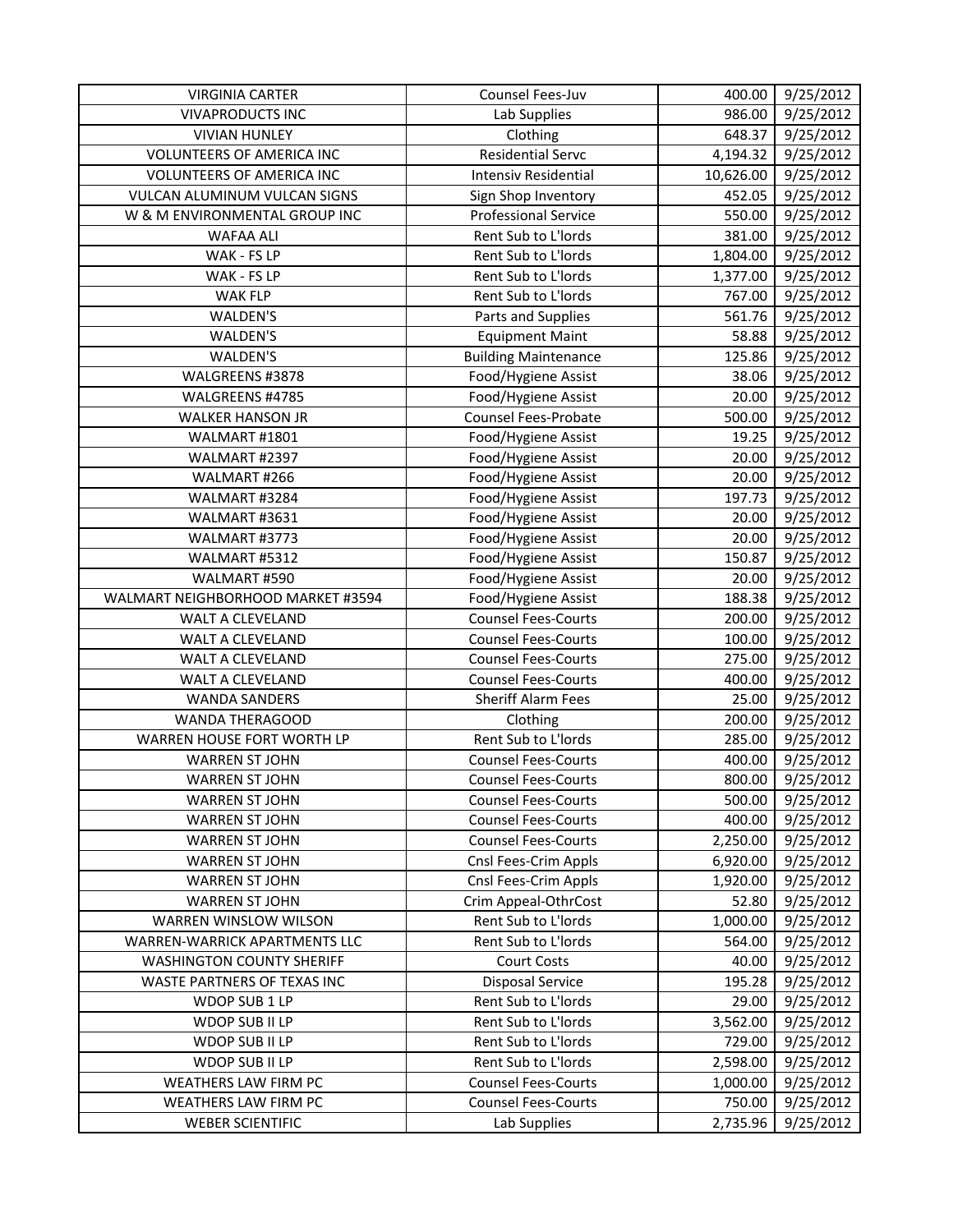| <b>WEILUN WANG</b>                       | Rent Sub to L'Iords         | 565.00    | 9/25/2012 |
|------------------------------------------|-----------------------------|-----------|-----------|
| WEIR INVESTMENTS FUND LLC                | <b>Utility Allowance</b>    | 546.00    | 9/25/2012 |
| <b>WELLINGTON ALLEN</b>                  | Rent Sub to L'Iords         | 129.00    | 9/25/2012 |
| WELLS FARGO HOME MORTGAGE                | Rent Sub to L'Iords         | 471.00    | 9/25/2012 |
| <b>WENDY BOHANON</b>                     | Rent Sub to L'Iords         | 299.00    | 9/25/2012 |
| <b>WEST GROUP</b>                        | Subscriptions               | 580.00    | 9/25/2012 |
| <b>WEST GROUP</b>                        | Law Books                   | 4,502.75  | 9/25/2012 |
| <b>WEST GROUP</b>                        | <b>On-Line Service</b>      | 8,468.00  | 9/25/2012 |
| <b>WEST GROUP</b>                        | On-Line Service             | 5,866.84  | 9/25/2012 |
| WESTDALE ASSET MANAGEMENT                | Rent Sub to L'Iords         | 279.00    | 9/25/2012 |
| WESTERN HILLS AFFORDABLE HOUSING LP      | Rent Sub to L'Iords         | 3,602.00  | 9/25/2012 |
| WESTERN HILLS AFFORDABLE HOUSING LP      | Rent Sub to L'Iords         | 867.00    | 9/25/2012 |
| <b>WESTERN RIM PROPERTIES</b>            | Rent Sub to L'Iords         | 2,560.00  | 9/25/2012 |
| <b>WESTERN RIM PROPERTIES</b>            | Rent Sub to L'Iords         | 510.00    | 9/25/2012 |
| <b>WESTERN RIM PROPERTIES</b>            | HAP Reimb Port-in           | 376.00    | 9/25/2012 |
| WESTERN-BRW PAPER CO INC                 | <b>Supplies</b>             | 1,264.00  | 9/25/2012 |
| <b>WESTERN-BRW PAPER CO INC</b>          | Sheriff Inventory           | 3,160.00  | 9/25/2012 |
| WESTERN-BRW PAPER CO INC                 | Graphics Inventory          | 1,610.00  | 9/25/2012 |
| <b>WESTERN-BRW PAPER CO INC</b>          | Supplies                    | 536.00    | 9/25/2012 |
| WESTERN-BRW PAPER CO INC                 | Supplies                    | 1,340.00  | 9/25/2012 |
| <b>WESTERN-BRW PAPER CO INC</b>          | Supplies                    | 107.20    | 9/25/2012 |
| WESTERN-BRW PAPER CO INC                 | Supplies                    | 378.00    | 9/25/2012 |
| <b>WHARRY ENGINEERING</b>                | <b>Professional Service</b> | 12,255.00 | 9/25/2012 |
| WHIGHAM FLP                              | Rent Sub to L'Iords         | 646.00    | 9/25/2012 |
| <b>WHITNEY ILLIES</b>                    | Rent Sub to L'Iords         | 722.00    | 9/25/2012 |
| WILC/MVL LLP                             | Rent Sub to L'Iords         | 905.00    | 9/25/2012 |
| WILDWOOD BRANCH TOWNHOMES LP             | Rent Sub to L'Iords         | 1,374.00  | 9/25/2012 |
| WILLARD ELDON WILLIAMS SR                | Rent Sub to L'Iords         | 725.00    | 9/25/2012 |
| William A Wilson                         | Travel                      | 10.00     | 9/25/2012 |
| WILLIAM ALLEN SHEARER                    | Rent Sub to L'Iords         | 753.00    | 9/25/2012 |
| WILLIAM BRIAN GOZA                       | <b>Counsel Fees-Courts</b>  | 1,450.00  | 9/25/2012 |
| WILLIAM BRIAN GOZA                       | <b>Counsel Fees-Courts</b>  | 1,100.00  | 9/25/2012 |
| <b>WILLIAM BURK ROSENTHAL</b>            | Rent Sub to L'Iords         | 466.00    | 9/25/2012 |
| WILLIAM H BILL RAY PC                    | <b>Counsel Fees-Courts</b>  | 450.00    | 9/25/2012 |
| WILLIAM H BILL RAY PC                    | <b>Counsel Fees-Courts</b>  | 150.00    | 9/25/2012 |
| WILLIAM H BILL RAY PC                    | <b>Counsel Fees-Courts</b>  | 350.00    | 9/25/2012 |
| <b>WILLIAM H NORRIS</b>                  | Rent Sub to L'Iords         | 448.00    | 9/25/2012 |
| WILLIAM MICHAEL HARBER JR                | <b>Counsel Fees-Courts</b>  | 400.00    | 9/25/2012 |
| WILLIAM MICHAEL HARBER JR                | <b>Counsel Fees-Courts</b>  | 150.00    | 9/25/2012 |
| <b>WILLIAM P BURCH</b>                   | Rent Sub to L'Iords         | 712.00    | 9/25/2012 |
| <b>WILLIAM RUCKER</b>                    | Rent Sub to L'Iords         | 1,650.00  | 9/25/2012 |
| <b>WILLIAM S HARRIS</b>                  | <b>Counsel Fees-Courts</b>  | 400.00    | 9/25/2012 |
| <b>WILLIAM S HARRIS</b>                  | <b>Counsel Fees-Courts</b>  | 2,853.00  | 9/25/2012 |
| <b>WILLIAM THOMAS</b>                    | Rent Sub to L'Iords         | 1,114.00  | 9/25/2012 |
| <b>WILLIE F LESTER</b>                   | Rent Sub to L'Iords         | 640.00    | 9/25/2012 |
| WILLYE WILLIAMS ESTATE                   | Rent Sub to L'Iords         | 1,028.00  | 9/25/2012 |
| <b>WINIFRED HANEY</b>                    | Rent Sub to L'Iords         | 325.00    | 9/25/2012 |
| WM BARRY NORMAN                          | Psych Exam/Testimony        | 400.00    | 9/25/2012 |
| <b>WOLTERS KLUWER LAW &amp; BUSINESS</b> | Law Books                   | 267.54    | 9/25/2012 |
| WOMEN'S CENTER OF TARR CO INC            | Tuition C/room Train        | 62.50     | 9/25/2012 |
| WOMEN'S CENTER OF TARR CO INC            | Tuition C/room Train        | 62.50     | 9/25/2012 |
| WOMEN'S CENTER OF TARR CO INC            | Tuition C/room Train        | 250.00    | 9/25/2012 |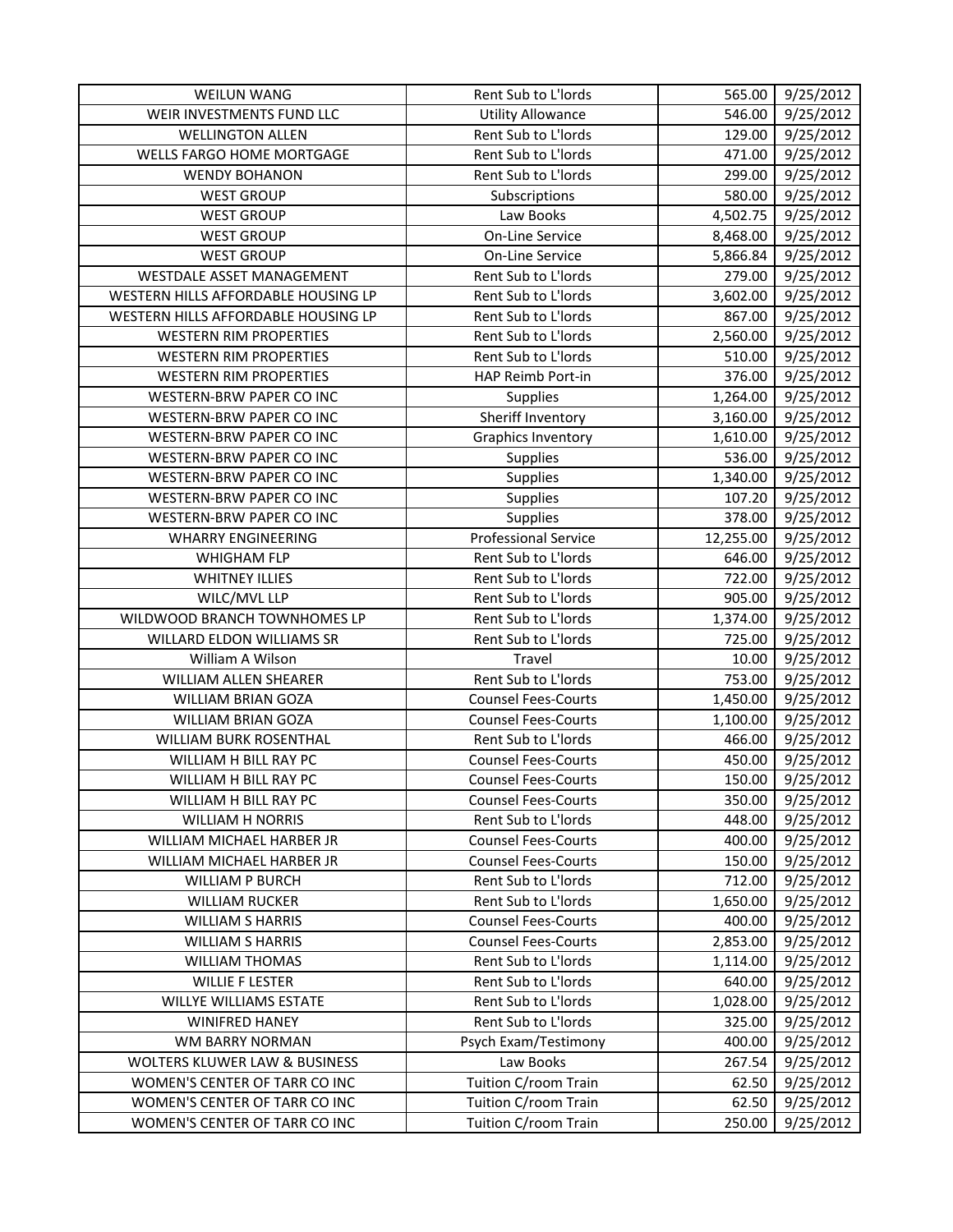| WOMEN'S CENTER OF TARR CO INC            | Education                                         | 75.00              | 9/25/2012         |
|------------------------------------------|---------------------------------------------------|--------------------|-------------------|
| WOOD & ASSOCIATES POLYGRAPH SERVICE      | Polygraph                                         | 500.00             | 9/25/2012         |
| WOOD & ASSOCIATES POLYGRAPH SERVICE      | Polygraph                                         | 500.00             | 9/25/2012         |
| WOODHILL FSM, LLP                        | <b>Rental Assistance</b>                          | 475.00             | 9/25/2012         |
| <b>WOODIE MAE HORN</b>                   | Clothing                                          | 517.85             | 9/25/2012         |
| WOODMONT APARTMENTS LP                   | Rent Sub to L'Iords                               | 11,370.00          | 9/25/2012         |
| WOODMONT APARTMENTS LP                   | Rent Sub to L'Iords                               | 488.00             | 9/25/2012         |
| WOODMONT APARTMENTS LP                   | HAP Reimb Port-in                                 | 1,365.00           | 9/25/2012         |
| WOODMONT APARTMENTS LTD                  | Rent Sub to L'Iords                               | 4,195.00           | 9/25/2012         |
| WOODMONT APARTMENTS LTD                  | Rent Sub/Dep L'Iords                              | 525.00             | 9/25/2012         |
| WOODWAY ON THE GREEN APTS INC            | Rent Sub to L'Iords                               | 815.00             | 9/25/2012         |
| WOODWAY ON THE GREEN APTS INC            | Rent Sub to L'Iords                               | 924.00             | 9/25/2012         |
| <b>WOOF BROTHERS LLC</b>                 | Rent Sub to L'Iords                               | 1,443.00           | 9/25/2012         |
| WORLD WIDE INTERPRETERS INC              | <b>Interpreter Fees</b>                           | 41.89              | 9/25/2012         |
| WORLD WIDE INTERPRETERS INC              | <b>Professional Service</b>                       | 81.20              | 9/25/2012         |
| WORLD WIDE INTERPRETERS INC              | <b>Professional Service</b>                       | 2.90               | 9/25/2012         |
| WORLD WIDE INTERPRETERS INC              | <b>Professional Service</b>                       | 15.66              | 9/25/2012         |
| <b>WORTHINGTON POINT LP</b>              | Rent Sub to L'Iords                               | 8,888.00           | 9/25/2012         |
| <b>WORTHINGTON POINT LP</b>              | Rent Sub to L'Iords                               | 438.00             | 9/25/2012         |
| <b>WORTHINGTON POINT LP</b>              | Rent Sub to L'Iords                               | 406.00             | 9/25/2012         |
| <b>WORTHINGTON POINT LP</b>              | HAP Reimb Port-in                                 | 1,288.00           | 9/25/2012         |
| WRBD LP                                  | Rent Sub to L'Iords                               | 3,336.00           | 9/25/2012         |
| <b>WRBD LP</b>                           | Rent Sub to L'Iords                               | 594.00             | 9/25/2012         |
| <b>WRBD LP</b>                           | HAP Reimb Port-in                                 | 1,439.00           | 9/25/2012         |
| <b>WRBD LP</b>                           | Rent Sub to L'Iords                               | 4,531.00           | 9/25/2012         |
| <b>WRIGHT ASPHALT PRODUCTS CO</b>        | Asphalt-Liquid                                    | 7,466.25           | 9/25/2012         |
| WS NRB INCORPORATED 80                   | Rent Sub to L'Iords                               | 941.00             | 9/25/2012         |
| WS NRB INCORPORATED 80                   | HAP Reimb Port-in                                 | 522.00             | 9/25/2012         |
| WW SALEM PARK LP                         | Rent Sub to L'Iords                               | 688.00             | 9/25/2012         |
| YELLOWBOOK-CPE.COM                       | Education                                         | 290.00             | 9/25/2012         |
| YOLANDA D WOODARD                        | Rent Sub to L'Iords                               | 844.00             | 9/25/2012         |
| YOLANDA SMITH                            | Rent Sub to L'Iords                               | 925.00             | 9/25/2012         |
| YOUNG ENERGY LLC                         | <b>Utility Allowance</b>                          | 810.00             | 9/25/2012         |
| YOUNG ENERGY LLC                         | <b>Utility Allowance</b>                          | 16.00              | 9/25/2012         |
| YOUNG WOMENS CHRISTIAN ASSOC             | <b>Subrecipient Service</b>                       | 3,285.53           | 9/25/2012         |
| YUEN LING LI                             | Rent Sub to L'Iords                               | 650.00             | 9/25/2012         |
| YVONE HAMILTON                           | Rent Sub to L'Iords                               | 1,333.00           | 9/25/2012         |
| YVONNE ELAINE ROSS                       | Rent Sub to L'Iords                               | 585.00             | 9/25/2012         |
| ZENPRISE INC                             | Non-Track Equipment                               | 1,500.00           | 9/25/2012         |
| ZEP MFG                                  | <b>Kitchen Supplies</b>                           | 2,691.58           | 9/25/2012         |
| <b>ZEP MFG</b>                           | <b>Laundry Services</b>                           | 880.14             | 9/25/2012         |
| ZHIJIAN LI                               | HAP Reimb Port-in                                 | 697.00             | 9/25/2012         |
|                                          | <b>COMMISSIONERS' REPORT OF CLAIMS - Addendum</b> |                    |                   |
| FOR THE WEEK ENDING - September 25, 2012 |                                                   |                    |                   |
|                                          |                                                   |                    |                   |
| <b>Vendor Name</b>                       | <b>Item Description</b>                           | <b>Paid Amount</b> | <b>Check Date</b> |
| AK Child Support Services Division       | Child Support                                     | 240.15             | 9/25/2012         |
| Albertson's #4198                        | Food/Hygiene Assist                               | 20.00              | 9/25/2012         |
| Alice Whitten                            | 5006 Chapter 13 Levy                              | 176.76             | 9/25/2012         |
| Alice Whitten                            | 5006 Chapter 13 Levy                              | 5,429.24           | 9/25/2012         |
| American General Life Ins                | Lifestyle, American General Co.                   | 76.27              | 9/25/2012         |
| Anthem Life Insurance Co                 | PGL/Anthem Life                                   | 34.64              | 9/25/2012         |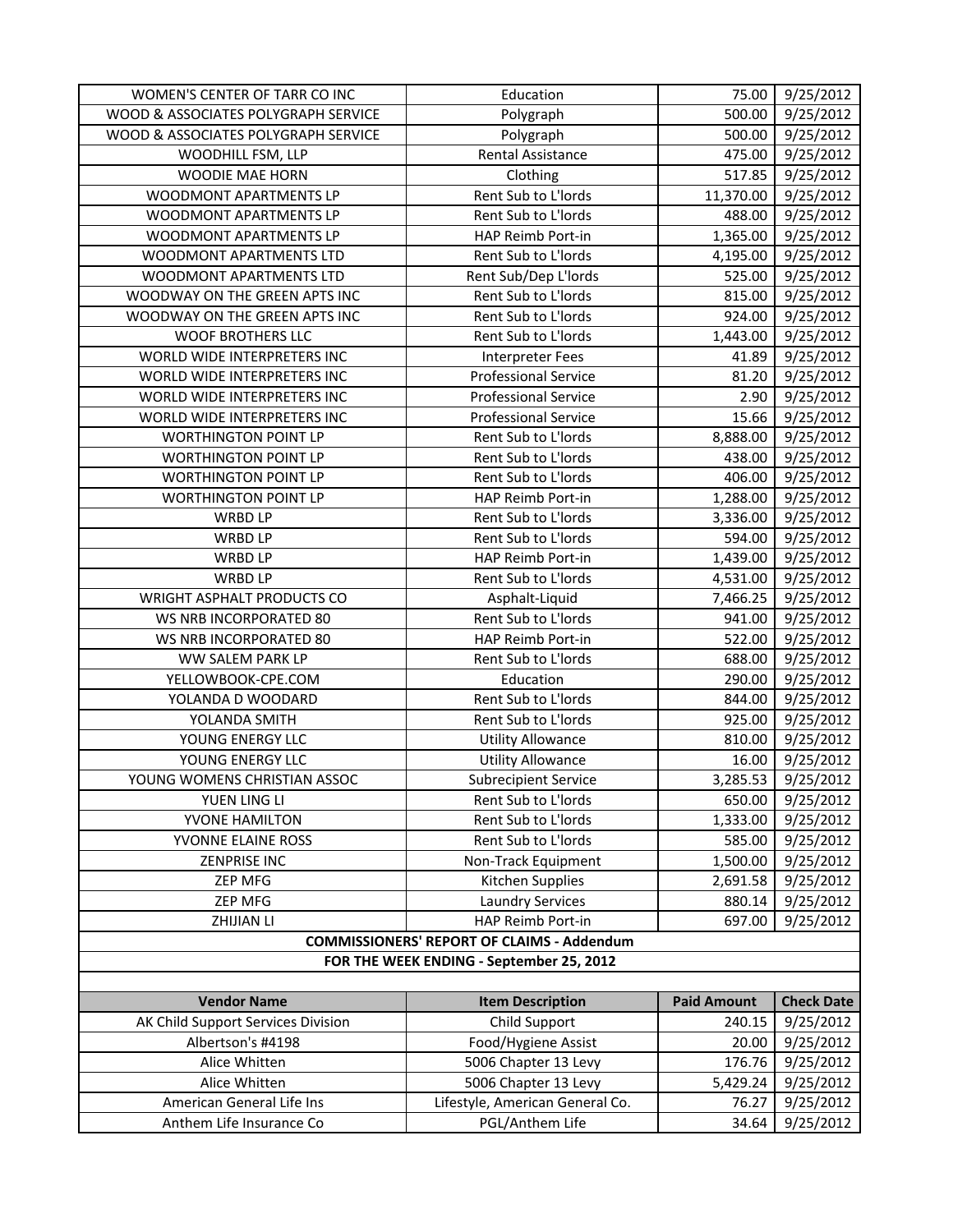| Arizona Sup Pay Clear                | Child Support                   | 200.18     | 9/25/2012              |
|--------------------------------------|---------------------------------|------------|------------------------|
| Arkansas Office of Child Support     | Child Support                   | 201.23     | 9/25/2012              |
| Azland Dubose & Haws Paint & Body    | Damage Claims                   | 1,053.99   | 9/25/2012              |
| Barbara A Steen                      | Prepaid - Travel                | 66.00      | 9/25/2012              |
| CLEAT                                | <b>Union Dues</b>               | 165.00     | 9/25/2012              |
| CLEAT                                | <b>Union Dues</b>               | 6,429.00   | 9/25/2012              |
| California Sdu                       | Child Support                   | 163.72     | 9/25/2012              |
| Chapter 13 Trustee                   | 5006 Chapter 13 Levy            | 534.25     | 9/25/2012              |
| <b>Collection Technology Inc</b>     | 5002 Student Loan Levy          | (10.14)    | 9/25/2012              |
| <b>Collection Technology Inc</b>     | 5002 Student Loan Levy          | 145.36     | 9/25/2012              |
| Cook Children Medical Center         | Prepaid - Travel                | 20.00      | $\frac{1}{9}$ /25/2012 |
| Crash Dynamics                       | <b>Expert Witness Serv</b>      | 1,072.50   | 9/25/2012              |
| Delta Dental                         | <b>Dental Claims</b>            | 18,033.00  | 9/25/2012              |
| Delta Dental                         | <b>Dental Claims</b>            | 3,219.10   | 9/25/2012              |
| Delta Management Associates Inc      | 5002 Student Loan Levy          | 7.61       | 9/25/2012              |
| Delta Management Associates Inc      | 5002 Student Loan Levy          | 146.91     | 9/25/2012              |
| Directv Inc                          | Subscriptions                   | 60.98      | 9/25/2012              |
| <b>Enviromatic Services</b>          | <b>Building Maintenance</b>     | 1,251.00   | 9/25/2012              |
| <b>Express Scripts</b>               | <b>Prescription Claims</b>      | 251,595.38 | 9/25/2012              |
| <b>Express Scripts</b>               | <b>Prescription Claims</b>      | 36,818.98  | 9/25/2012              |
| <b>EZ Electrical Contractors LLC</b> | Non-Track Const/Bldg            | 6,912.03   | 9/25/2012              |
| First Class American Credit Union    | Trust - Constable 8             | 260.00     | 9/25/2012              |
| <b>Fraternal Order of Police</b>     | <b>Union Dues</b>               | 37.50      | 9/25/2012              |
| <b>Fraternal Order of Police</b>     | <b>Union Dues</b>               | 1,712.50   | 9/25/2012              |
| <b>GC Services LP</b>                | 5002 Student Loan Levy          | 13.67      | 9/25/2012              |
| <b>GC Services LP</b>                | 5002 Student Loan Levy          | 227.45     | 9/25/2012              |
| <b>General Revenue Corporation</b>   | 5002 Student Loan Levy          | 0.46       | 9/25/2012              |
| <b>General Revenue Corporation</b>   | 5002 Student Loan Levy          | 200.43     | 9/25/2012              |
| Heritage Hotels Marble Falls         | Education                       | 348.04     | 9/25/2012              |
| <b>HUD</b>                           | <b>HOME Grant Reimbursement</b> | 3,604.00   | 9/25/2012              |
| HUD, US Dept of                      | HUD 5007 Garnishment            | 75.00      | 9/25/2012              |
| Internal Revenue Service             | 5001 Tax Levy                   | 1,538.80   | 9/25/2012              |
| <b>IRS FICA EE</b>                   | FICA-Employee                   | 8,006.57   | 9/25/2012              |
| <b>IRS FICA EE</b>                   | FICA-Employee                   | 351,355.74 | 9/25/2012              |
| IRS FICA ER                          | FICA-Employer                   | 11,818.55  | 9/25/2012              |
| <b>IRS FICA ER</b>                   | FICA-Employer                   | 518,667.71 | 9/25/2012              |
| <b>IRS FIT</b>                       | FIT Withholding                 | 41,483.57  | 9/25/2012              |
| <b>IRS FIT</b>                       | FIT Withholding                 | 969,604.09 | 9/25/2012              |
| IRS MED EE                           | Medicare-Employee               | 3,498.17   | 9/25/2012              |
| IRS MED EE                           | Medicare-Employee               | 122,710.28 | 9/25/2012              |
| <b>IRS MED ER</b>                    | Medicare-Employer               | 3,498.17   | 9/25/2012              |
| <b>IRS MED ER</b>                    | Medicare-Employer               | 122,710.28 | 9/25/2012              |
| JPMorgan Chase Bank NA               | Clothing                        | 200.00     | 9/25/2012              |
| JPMorgan Chase Bank NA               | Parts and Supplies              | 103.41     | 9/25/2012              |
| JPMorgan Chase Bank NA               | Education                       | 112.00     | 9/25/2012              |
| JPMorgan Chase Bank NA               | Education                       | 60.00      | 9/25/2012              |
| JPMorgan Chase Bank NA               | Education                       | 139.10     | 9/25/2012              |
| JPMorgan Chase Bank NA               | Education                       | 125.00     | 9/25/2012              |
| JPMorgan Chase Bank NA               | <b>Witness Travel</b>           | 162.00     | 9/25/2012              |
| JPMorgan Chase Bank NA               | Postage                         | 7.95       | 9/25/2012              |
| JPMorgan Chase Bank NA               | Supplies                        | 487.45     | 9/25/2012              |
| JPMorgan Chase Bank NA               | Court Costs                     | 65.00      | 9/25/2012              |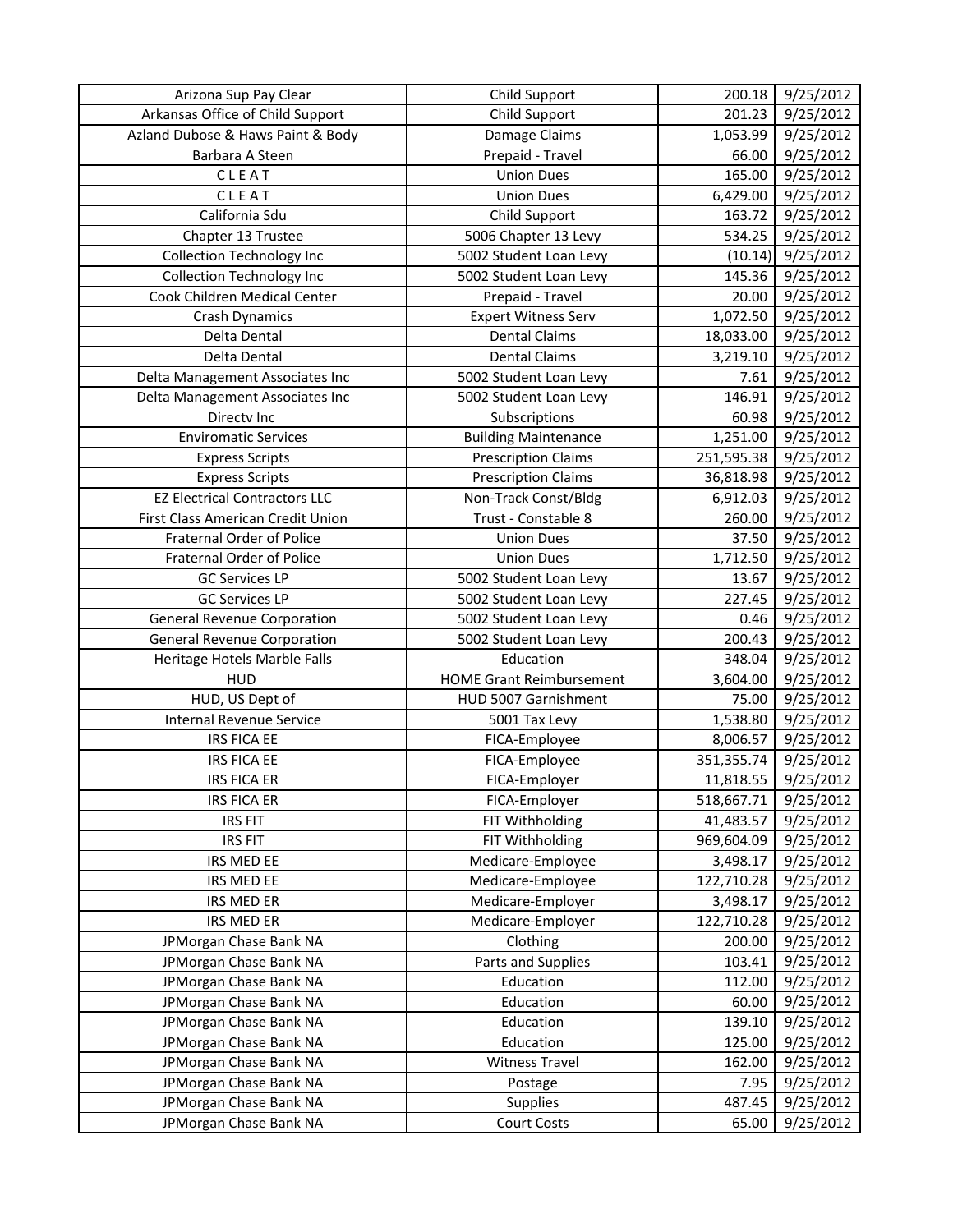| JPMorgan Chase Bank NA                   | <b>Court Costs</b>           | 144.17       | 9/25/2012 |
|------------------------------------------|------------------------------|--------------|-----------|
| JPMorgan Chase Bank NA                   | <b>Court Costs</b>           | 144.17       | 9/25/2012 |
| JPMorgan Chase Bank NA                   | Education                    | 621.00       | 9/25/2012 |
| JPMorgan Chase Bank NA                   | Travel                       | 318.22       | 9/25/2012 |
| Lincoln Financial Group                  | Deferred Comp                | (891.30)     | 9/25/2012 |
| <b>Lincoln Financial Group</b>           | Deferred Comp                | 12,036.78    | 9/25/2012 |
| Matthew Bender & Company Inc             | Law Books                    | 9,270.68     | 9/25/2012 |
| Member's Building Maintenance Ltd        | <b>Custodian Services</b>    | 1,832.20     | 9/25/2012 |
| Member's Building Maintenance Ltd        | <b>Custodian Services</b>    | 1,832.20     | 9/25/2012 |
| Member's Building Maintenance Ltd        | <b>Custodian Services</b>    | 2,904.40     | 9/25/2012 |
| Metropolitan Life                        | Metlife                      | (148.31)     | 9/25/2012 |
| Metropolitan Life                        | Metlife                      | 15,229.62    | 9/25/2012 |
| Michigan State Disbursement Unit         | Child Support                | 201.61       | 9/25/2012 |
| Motorola Inc                             | <b>Computer Supplies</b>     | 950.00       | 9/25/2012 |
| Motorola Inc                             | <b>Computer Supplies</b>     | 9,603.00     | 9/25/2012 |
| Motorola Inc                             | <b>Computer Supplies</b>     | 6,402.00     | 9/25/2012 |
| Motorola Inc                             | <b>Computer Supplies</b>     | 16,005.00    | 9/25/2012 |
| Motorola Inc                             | <b>Computer Supplies</b>     | 8,536.00     | 9/25/2012 |
| Ms Kimberly J Turner                     | Education                    | 180.00       | 9/25/2012 |
| Nationwide Retirement Solutions          | Deferred Comp                | 39,107.50    | 9/25/2012 |
| Nationwide Retirement Solutions          | Deferred Comp                | 130,215.72   | 9/25/2012 |
| NCO Financial Systems Inc                | 5002 Student Loan Levy       | 190.92       | 9/25/2012 |
| North Dakota Sdu                         | Child Support                | 281.54       | 9/25/2012 |
| <b>Oblate School of Theology</b>         | Prepaid - Travel             | 110.00       | 9/25/2012 |
| Oklahoma Guaranteed Student Loan         | 5002 Student Loan Levy       | 20.50        | 9/25/2012 |
| Oklahoma Guaranteed Student Loan         | 5002 Student Loan Levy       | 239.52       | 9/25/2012 |
| Paulette Williams                        | Williams 5007 Garnishment    | 303.54       | 9/25/2012 |
| PayFlex                                  | Section 125 Claims           | 4,503.12     | 9/25/2012 |
| PayFlex                                  | <b>Dependent Care Claims</b> | 41,469.08    | 9/25/2012 |
| Payflex Systems USA Inc                  | Administration               | 9,272.35     | 9/25/2012 |
| Pennsylvania-HEAA                        | 5002 Student Loan Levy       | (7.50)       | 9/25/2012 |
| Pennsylvania-HEAA                        | 5002 Student Loan Levy       | 516.33       | 9/25/2012 |
| Police & Firefighters Ins Assoc          | <b>Union Dues</b>            | (134.65)     | 9/25/2012 |
| Police & Firefighters Ins Assoc          | <b>Union Dues</b>            | 17,995.13    | 9/25/2012 |
| Prepaid Legal Services                   | Prepaid Attorney             | 3,500.00     | 9/25/2012 |
| Reliable Paving Inc                      | <b>Building Maintenance</b>  | 1,500.00     | 9/25/2012 |
| Residence Inn By Marriott Raleigh        | Education                    | 331.01       | 9/25/2012 |
| S & R Trice Painting Inc                 | Landscaping Expense          | 16,810.00    | 9/25/2012 |
| Scott Tucker Construction Co LLC         | Retainage                    | (1,241.00)   | 9/25/2012 |
| Scott Tucker Construction Co LLC         | <b>Professional Service</b>  | 24,810.00    | 9/25/2012 |
| Social Security Admin Levy               | SSA 5007 Garnishment         | 25.00        | 9/25/2012 |
| <b>Standing Chapter 13 Trustee</b>       | 5006 Chapter 13 Levy         | 121.00       | 9/25/2012 |
| Tarrant Co. P/R Acct                     | <b>Payroll Transfers</b>     | 178,368.88   | 9/25/2012 |
| Tarrant Co. P/R Acct                     | <b>Payroll Transfers</b>     | 6,134,585.09 | 9/25/2012 |
| <b>Tarrant County Deputy Sheriff</b>     | <b>Union Dues</b>            | 38.00        | 9/25/2012 |
| <b>Tarrant County Deputy Sheriff</b>     | <b>Union Dues</b>            | 1,598.00     | 9/25/2012 |
| <b>Tarrant County Narcotics Unit</b>     | <b>Confidential Funds</b>    | 826.50       | 9/25/2012 |
| <b>Tennesse Child Support Receipting</b> | Child Support                | 212.30       | 9/25/2012 |
| <b>Texas Association of Counties</b>     | Education                    | 250.00       | 9/25/2012 |
| Texas Child Support Disbursement         | Child Support                | 455.79       | 9/25/2012 |
| <b>Texas Child Support Disbursement</b>  | Child Support                | 41,705.49    | 9/25/2012 |
| Texas Guaranteed Student Loan Corp       | 5002 Student Loan Levy       | (34.39)      | 9/25/2012 |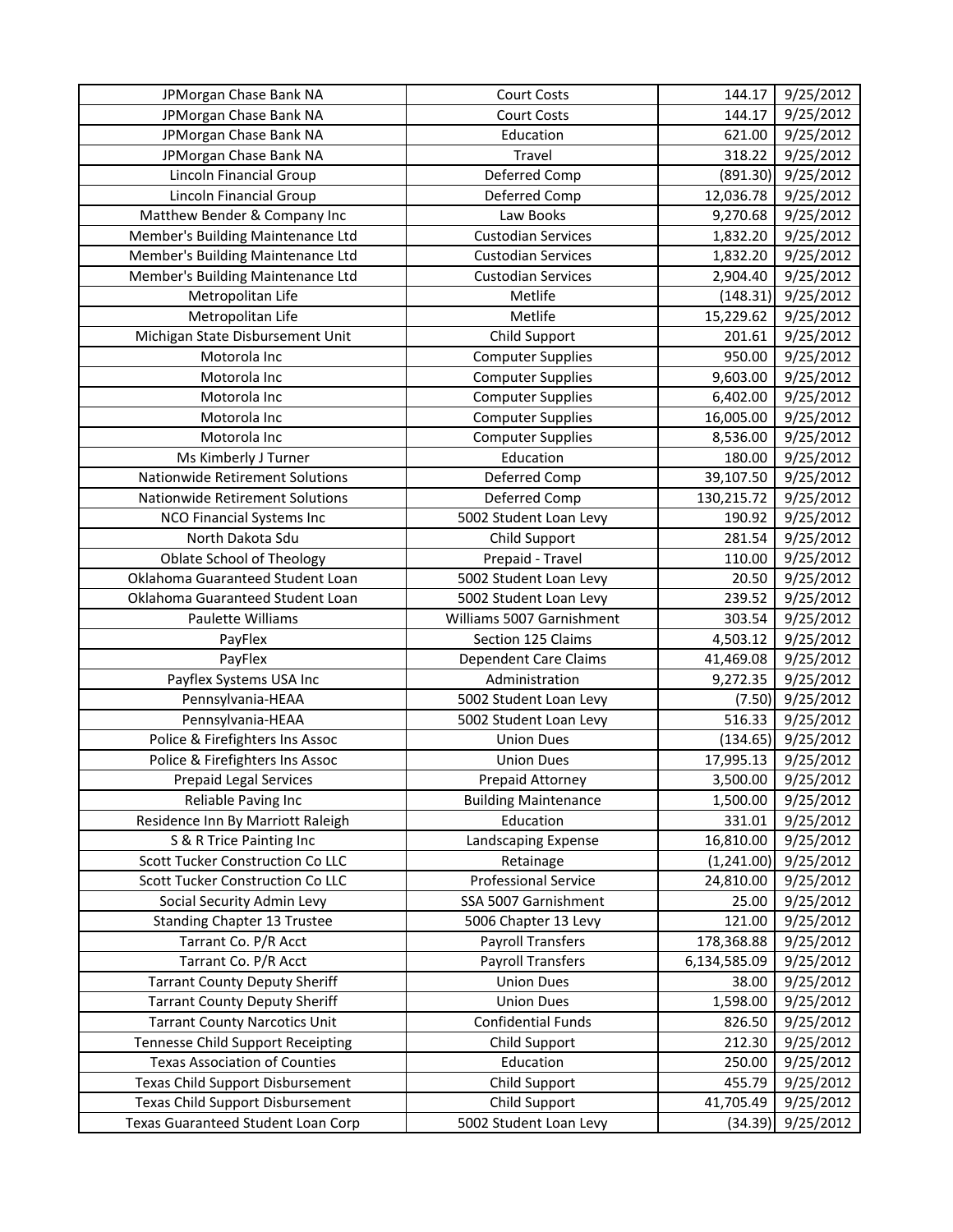| Texas Guaranteed Student Loan Corp | 5002 Student Loan Levy       | 2,324.44   | 9/25/2012 |
|------------------------------------|------------------------------|------------|-----------|
| Tim Truman                         | 5006 Chapter 13 Levy         | (184.61)   | 9/25/2012 |
| <b>Tim Truman</b>                  | 5006 Chapter 13 Levy         | 4,638.55   | 9/25/2012 |
| Time Warner Cable Media Sales      | Utilities                    | 81.01      | 9/25/2012 |
| Tom Powers Chapter 13 Trustee      | 5006 Chapter 13 Levy         | 2,477.48   | 9/25/2012 |
| U S Department of the Treasury     | CBE GROUP 5007 Garnishment   | 29.90      | 9/25/2012 |
| U S Department of the Treasury     | CBE GROUP 5007 Garnishment   | 224.87     | 9/25/2012 |
| United Way                         | <b>United Fund</b>           | (32.00)    | 9/25/2012 |
| United Way                         | <b>United Fund</b>           | 1,877.25   | 9/25/2012 |
| UnitedHealthcare                   | <b>Medical Claims</b>        | 665,640.70 | 9/25/2012 |
| UnitedHealthcare                   | <b>Medical Claims</b>        | 57,317.36  | 9/25/2012 |
| <b>US Department of Education</b>  | 5002 Student Loan Levy       | 23.27      | 9/25/2012 |
| <b>US Department of Education</b>  | 5002 Student Loan Levy       | 257.78     | 9/25/2012 |
| Vaka Ltd                           | Travel                       | 173.70     | 9/25/2012 |
| Valic Retirement                   | Deferred Comp                | (400.00)   | 9/25/2012 |
| <b>Valic Retirement</b>            | Deferred Comp                | 8,878.57   | 9/25/2012 |
| Verizon Wireless Services LLC      | <b>Wireless Data Access</b>  | 37.99      | 9/25/2012 |
| Verizon Wireless Services LLC      | <b>Wireless Data Access</b>  | 37.99      | 9/25/2012 |
| Verizon Wireless Services LLC      | <b>Wireless Data Access</b>  | 37.99      | 9/25/2012 |
| Verizon Wireless Services LLC      | <b>Wireless Data Access</b>  | 75.98      | 9/25/2012 |
| Verizon Wireless Services LLC      | <b>Wireless Data Access</b>  | 1,082.71   | 9/25/2012 |
| Verizon Wireless Services LLC      | <b>Computer Supplies</b>     | 38.98      | 9/25/2012 |
| Verizon Wireless Services LLC      | <b>Wireless Data Access</b>  | 157.02     | 9/25/2012 |
| Verizon Wireless Services LLC      | <b>Wireless Data Access</b>  | 37.99      | 9/25/2012 |
| Verizon Wireless Services LLC      | <b>Wireless Data Access</b>  | 75.98      | 9/25/2012 |
| Verizon Wireless Services LLC      | <b>Wireless Data Access</b>  | 37.99      | 9/25/2012 |
| Verizon Wireless Services LLC      | <b>Wireless Data Access</b>  | 37.99      | 9/25/2012 |
| Verizon Wireless Services LLC      | <b>Wireless Data Access</b>  | 37.99      | 9/25/2012 |
| Verizon Wireless Services LLC      | <b>Wireless Data Access</b>  | 37.99      | 9/25/2012 |
| Verizon Wireless Services LLC      | <b>Wireless Data Access</b>  | 151.96     | 9/25/2012 |
| Verizon Wireless Services LLC      | <b>Wireless Data Access</b>  | 37.99      | 9/25/2012 |
| Verizon Wireless Services LLC      | <b>Wireless Data Access</b>  | 113.97     | 9/25/2012 |
| Verizon Wireless Services LLC      | <b>Wireless Data Access</b>  | 37.99      | 9/25/2012 |
| Verizon Wireless Services LLC      | <b>Wireless Data Access</b>  | 37.99      | 9/25/2012 |
| Verizon Wireless Services LLC      | <b>Wireless Data Access</b>  | 113.97     | 9/25/2012 |
| Verizon Wireless Services LLC      | <b>Wireless Data Access</b>  | 37.99      | 9/25/2012 |
| Verizon Wireless Services LLC      | <b>Wireless Data Access</b>  | 37.99      | 9/25/2012 |
| Verizon Wireless Services LLC      | <b>Wireless Data Access</b>  | 151.96     | 9/25/2012 |
| Verizon Wireless Services LLC      | <b>Wireless Data Access</b>  | 151.96     | 9/25/2012 |
| Verizon Wireless Services LLC      | <b>Wireless Data Access</b>  | 113.97     | 9/25/2012 |
| Verizon Wireless Services LLC      | <b>Wireless Data Access</b>  | 37.99      | 9/25/2012 |
| Verizon Wireless Services LLC      | <b>Wireless Data Access</b>  | 113.97     | 9/25/2012 |
| Verizon Wireless Services LLC      | <b>Computer Supplies</b>     | 38.98      | 9/25/2012 |
| Verizon Wireless Services LLC      | <b>Wireless Data Access</b>  | 75.98      | 9/25/2012 |
| Virginia Treasurer                 | Child Support                | 108.31     | 9/25/2012 |
| Ward North America Inc             | <b>Worker's Compensation</b> | 58,834.46  | 9/25/2012 |
| Ward North America Inc             | <b>Worker's Compensation</b> | 50,000.00  | 9/25/2012 |
| Washington State Support Registry  | Child Support                | 45.36      | 9/25/2012 |
| Washington State Support Registry  | Child Support                | 536.99     | 9/25/2012 |
| <b>West Government Services</b>    | Law Books                    | 23,573.80  | 9/25/2012 |
| William S Harris                   | <b>Counsel Fees-Courts</b>   | 1,580.00   | 9/25/2012 |
| YMCA                               | <b>YMCA</b>                  | (31.85)    | 9/25/2012 |